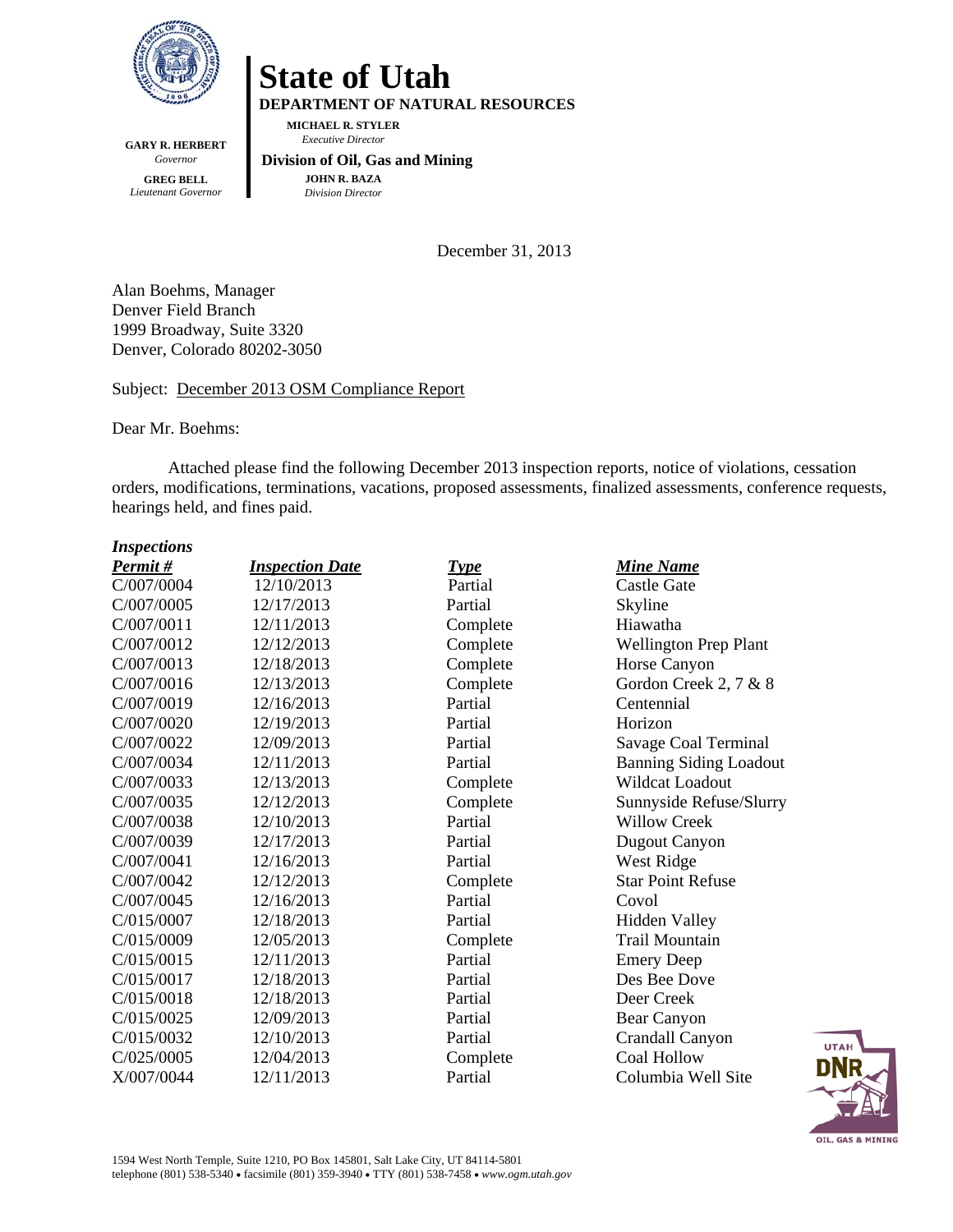# *NOV/CO Modification Date*

| Permit#    | Date Issued | <b>Date Modified</b> | NOV/CO $#$ | <b>Mine Name</b> |
|------------|-------------|----------------------|------------|------------------|
| C/007/0033 | 11/26/2013  | 12/16/2013           | #10132     | Wildcat Loadout  |

All of the listed inspection reports, modifications, terminations, vacations, assessments and correspondence, included in this envelope have been verified by one of the Permit Supervisors.

Sincerely,

Surgenne Steat

Suzanne Steab Engineering Technician II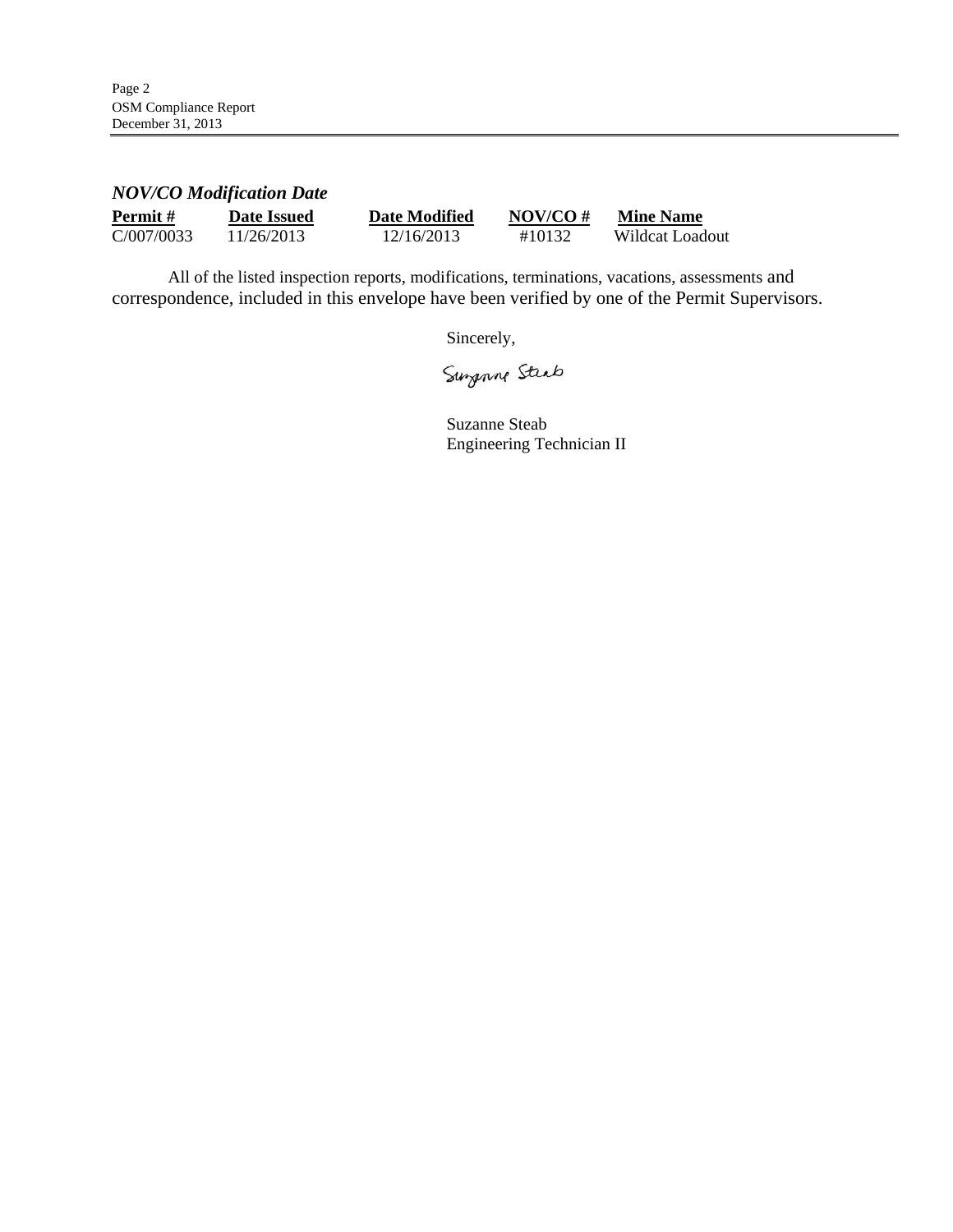

#### **GREG BELL** Lieutenant Governor

# **State of Utah**

**DEPARTMENT OF NATURAL RESOURCES** 

**MICHAEL R. STYLER Executive Director** 

#### Division of Oil, Gas and Mining

**JOHN R. BAZA Division Director** 

| Representatives Present During the Inspection: |
|------------------------------------------------|
| Company Dennis Ware                            |
| OGM Steve Demczak                              |

# **Inspection Report**

| Permit Number:   | C0070004                   |
|------------------|----------------------------|
| Inspection Type: | PARTIAL                    |
| Inspection Date: | Tuesday, December 10, 2013 |
| Start Date/Time: | 12/10/2013 2:00:00 PM      |
| End Date/Time:   | 12/10/2013 4:00:00 PM      |
| Last Inspection: | Monday, November 25, 2013  |
|                  |                            |

Inspector: Steve Demczak,

Weather: Sunny, -1 deg, snow covered.

InspectionID Report Number: 3695

Accepted by:

|                                 | Site: CASTLE GATE MINE |                                          |                            |
|---------------------------------|------------------------|------------------------------------------|----------------------------|
|                                 |                        | Address: PO BOX 30, HELPER UT 84526-0030 |                            |
|                                 | County: CARBON         |                                          |                            |
|                                 |                        | Permit Type: PERMANENT COAL PROGRAM      |                            |
| <b>Permit Status: RECLAIMED</b> |                        |                                          |                            |
| <b>Current Acreages</b>         |                        | <b>Mineral Ownership</b>                 | <b>Types of Operations</b> |

|       | <b>UUITEIIL AUTEQUES</b> | <b>INITICIAL OWLICI SITIN</b> | <b>I YUGS OF OPERATIONS</b>         |
|-------|--------------------------|-------------------------------|-------------------------------------|
|       | 7,619.00 Total Permitted | V<br>Federal                  | $\blacktriangledown$<br>Underground |
|       | 5.56 Total Disturbed     | $\overline{\mathsf{v}}$ State | M<br><b>Surface</b>                 |
| 62.42 | <b>Phase I</b>           | $\vee$ County                 | V<br>Loadout                        |
| 58.10 | <b>Phase II</b>          | $\vee$ Fee                    | Processing                          |
| 57.44 | <b>Phase III</b>         | Other                         | Reprocessing                        |

**Report summary and status for pending enforcement actions, permit conditions, Division Orders, and amendments:**

The permittee received Phase III bond release on October 2012 from the majority of the site.. The two sub-stations and adit #1 are not released. These areas are less than 3 acres. The permittee will request Phase III bond release for these areas in 2014.

The sites are well vegetated.

No violations were issued.

**Inspector's Signature:**

39 Inspector ID Number:Steve Demczak,

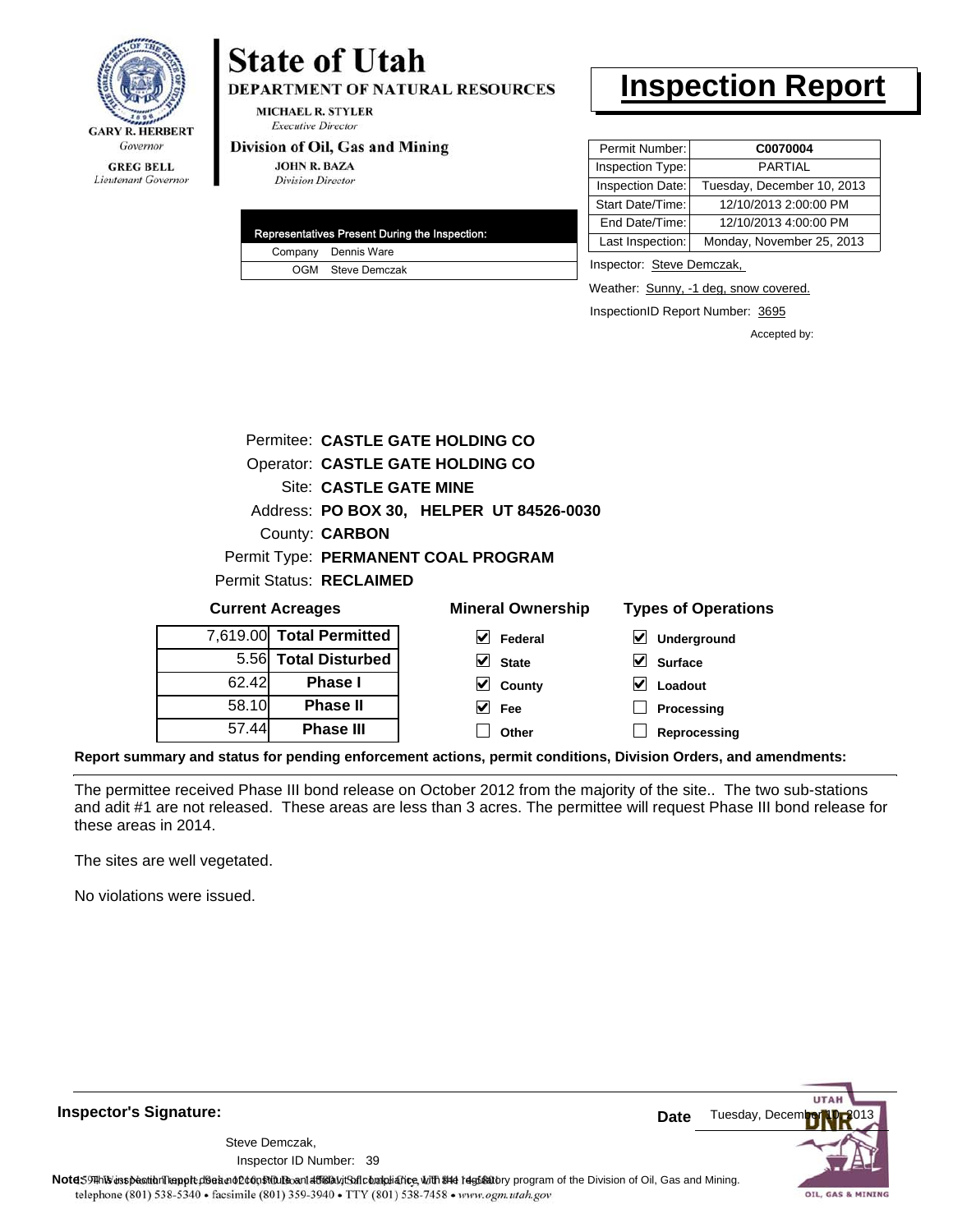#### *REVIEW OF PERMIT, PERFORMANCE STANDARDS PERMIT CONDITION REQUIREMENTS*

*1. Substantiate the elements on this inspection by checking the appropriate performance standard.*

 *a. For COMPLETE inspections provide narrative justification for any elements not fully inspected unless element is not appropriate to the site, in which case check Not Applicable.*

 *b. For PARTIAL inspections check only the elements evaluated.*

*2. Document any noncompliance situation by reference the NOV issued at the appropriate performance standard listed below.*

*3. Reference any narratives written in conjunction with this inspection at the appropriate performace standard listed below.*

|     |                                                               | Evaluated               | Not Applicable Comment |                         | Enforcement |
|-----|---------------------------------------------------------------|-------------------------|------------------------|-------------------------|-------------|
| 1.  | Permits, Change, Transfer, Renewal, Sale                      | ⊻                       |                        | V                       |             |
| 2.  | Signs and Markers                                             | $\overline{\mathbf{v}}$ |                        | $\blacktriangledown$    |             |
| 3.  | Topsoil                                                       | $\overline{\mathbf{v}}$ |                        | $\overline{\mathbf{v}}$ |             |
| 4.a | Hydrologic Balance: Diversions                                | $\blacktriangledown$    |                        | $\blacktriangledown$    |             |
| 4.b | Hydrologic Balance: Sediment Ponds and Impoundments           |                         |                        |                         |             |
| 4.C | Hydrologic Balance: Other Sediment Control Measures           | $\overline{\mathbf{v}}$ |                        | $\blacktriangledown$    |             |
| 4.d | Hydrologic Balance: Water Monitoring                          |                         |                        |                         |             |
| 4.e | Hydrologic Balance: Effluent Limitations                      |                         |                        |                         |             |
| 5.  | <b>Explosives</b>                                             |                         |                        |                         |             |
| 6.  | Disposal of Excess Spoil, Fills, Benches                      |                         |                        |                         |             |
| 7.  | Coal Mine Waste, Refuse Piles, Impoundments                   |                         |                        |                         |             |
| 8.  | Noncoal Waste                                                 | $\overline{\mathsf{v}}$ |                        | $\overline{\mathbf{v}}$ |             |
| 9.  | Protection of Fish, Wildlife and Related Environmental Issues |                         |                        |                         |             |
| 10. | Slides and Other Damage                                       |                         |                        |                         |             |
| 11. | Contemporaneous Reclamation                                   |                         |                        |                         |             |
| 12. | <b>Backfilling And Grading</b>                                |                         |                        |                         |             |
| 13. | Revegetation                                                  |                         |                        |                         |             |
| 14. | Subsidence Control                                            |                         |                        |                         |             |
|     | 15. Cessation of Operations                                   |                         |                        |                         |             |
|     | 16.a Roads: Construction, Maintenance, Surfacing              |                         |                        |                         |             |
|     | 16.b Roads: Drainage Controls                                 |                         |                        |                         |             |
| 17. | <b>Other Transportation Facilities</b>                        |                         |                        |                         |             |
| 18. | Support Facilities, Utility Installations                     |                         |                        |                         |             |
| 19. | <b>AVS Check</b>                                              |                         |                        |                         |             |
| 20. | Air Quality Permit                                            |                         |                        |                         |             |
| 21. | Bonding and Insurance                                         |                         |                        |                         |             |
|     | 22. Other                                                     |                         |                        |                         |             |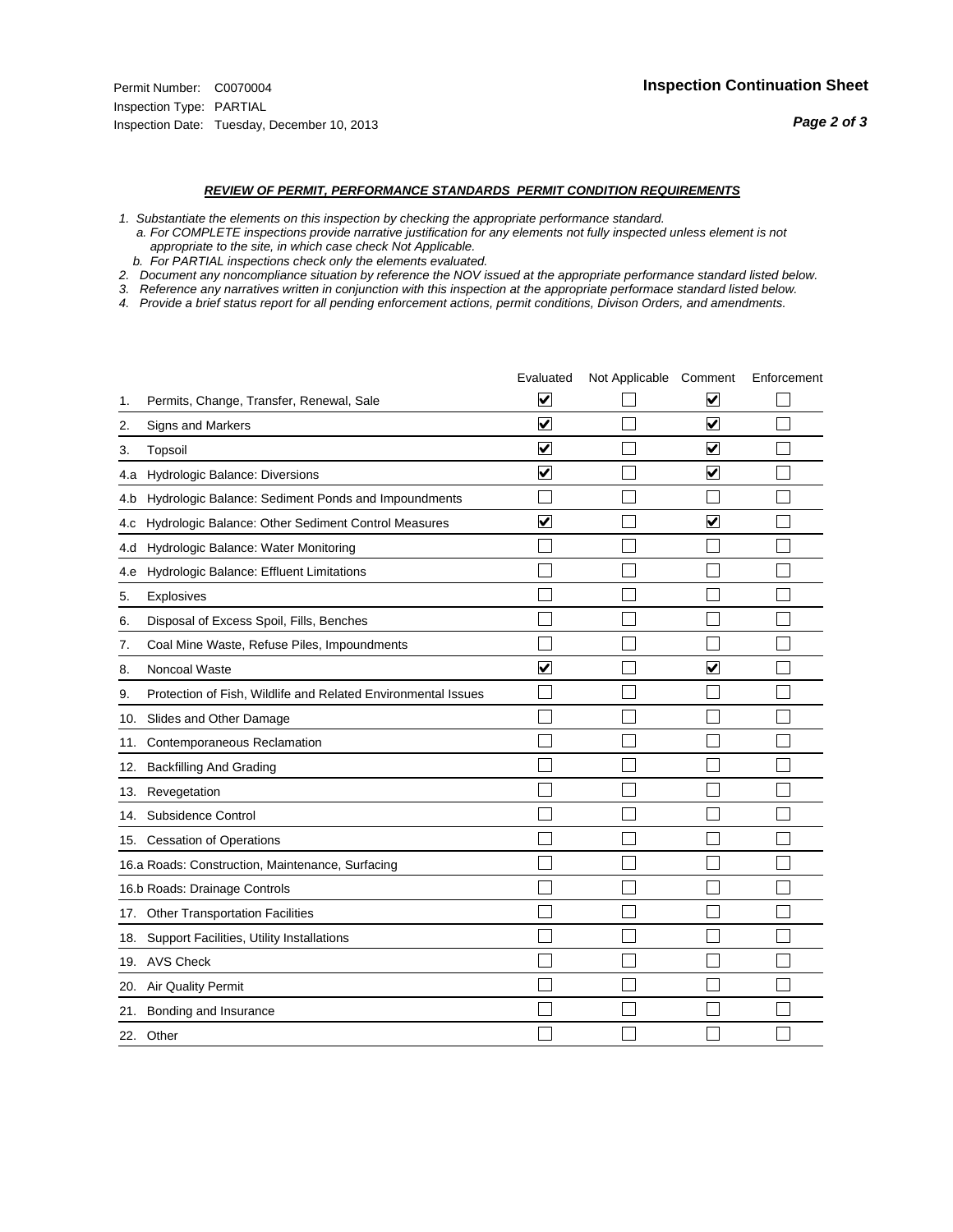#### **1. Permits, Change, Transfer, Renewal, Sale**

In 2014 the permittee will be submitting an application for Phase III bond release of two sub-station and Adit #1. The total area is less than 3 acres.

#### **2. Signs and Markers**

The identification sign is located in front of adit #1 reclamation. The information on the sign meets the minimum requirements of the R645 Coal Rules.

## **3. Topsoil**

All topsoil was used in reclamation. I did not see any topsoil erosion during the inspection. The topsoil appeared to be stable.

## **4.a Hydrologic Balance: Diversions**

The diversion was open and functioning as design. No water was flowing within the diversion,

## **4.c Hydrologic Balance: Other Sediment Control Measures**

The reclamation site is completely pock for sediment control.

#### **8. Noncoal Waste**

The reclamation site was clear of non-coal waste materials.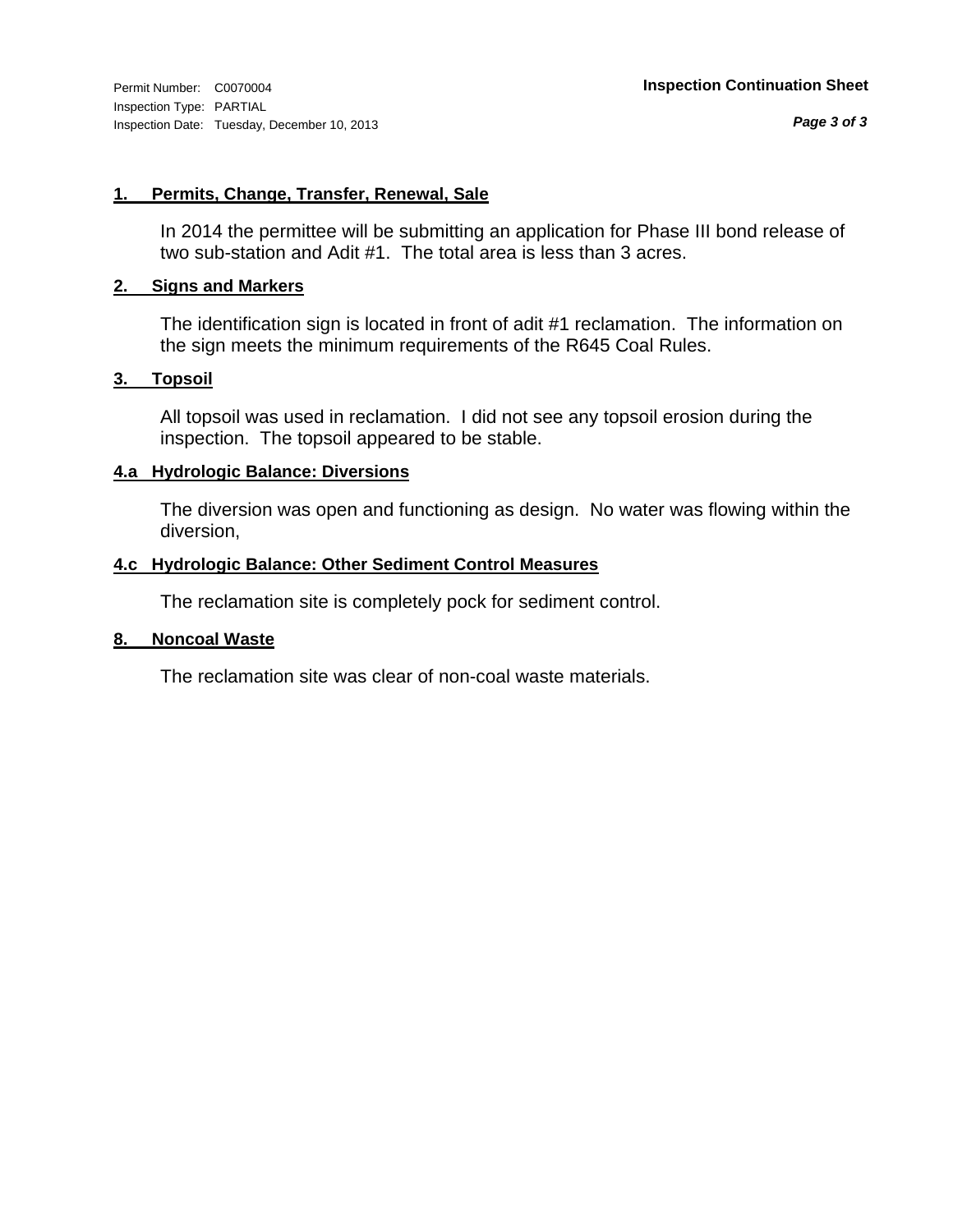

DEPARTMENT OF NATURAL RESOURCES

**MICHAEL R. STYLER Executive Director** 

#### Division of Oil, Gas and Mining

**JOHN R. BAZA Division Director** 

| Representatives Present During the Inspection: |  |
|------------------------------------------------|--|
| OGM Karl Houskeeper                            |  |

# **Inspection Report**

| Permit Number:   | C0070005                                      |
|------------------|-----------------------------------------------|
| Inspection Type: | <b>PARTIAL</b>                                |
| Inspection Date: | Tuesday, December 17, 2013                    |
| Start Date/Time: | 12/17/2013 8:00:00 AM                         |
| End Date/Time:   | 12/17/2013 12:00:00 PM                        |
|                  | Last Inspection: Wednesday, November 06, 2013 |

Inspector: Karl Houskeeper,

Weather: Clear Skies, Temp. 7 Deg. F.

InspectionID Report Number: 3708

Accepted by:

|                                     |                                         | Permitee: CANYON FUEL COMPANY        |                            |  |
|-------------------------------------|-----------------------------------------|--------------------------------------|----------------------------|--|
|                                     |                                         | <b>Operator: CANYON FUEL COMPANY</b> |                            |  |
|                                     | Site: SKYLINE MINE                      |                                      |                            |  |
|                                     | Address: HC 35 BOX 380, HELPER UT 84526 |                                      |                            |  |
| County: <b>CARBON</b>               |                                         |                                      |                            |  |
| Permit Type: PERMANENT COAL PROGRAM |                                         |                                      |                            |  |
| Permit Status: ACTIVE               |                                         |                                      |                            |  |
| <b>Current Acreages</b>             |                                         | <b>Mineral Ownership</b>             | <b>Types of Operations</b> |  |
| 121.97 Total Permitted              |                                         | M<br><b>Federal</b>                  | <b>Underground</b>         |  |

**State County Fee Other**

| 121.97 Total Permitted |
|------------------------|
| 121.97 Total Disturbed |
| <b>Phase I</b>         |
| <b>Phase II</b>        |
| <b>Phase III</b>       |

| $\triangleright$ Underground |
|------------------------------|
| $\Box$ Surface               |
| $\Box$ Loadout               |
| $\Box$ Processing            |

**Reprocessing**

**Report summary and status for pending enforcement actions, permit conditions, Division Orders, and amendments:**

Checked in at Skyline Mine Office. Gregg Galecki was not available. Conducted inspection un-attended.



**Inspector's Signature:**

49 Inspector ID Number:Karl Houskeeper,

Note: This inspection report does not constitute and affidavitor compliance with the regulatory program of the Division of Oil, Gas and Mining. telephone (801) 538-5340 · facsimile (801) 359-3940 · TTY (801) 538-7458 · www.ogm.utah.gov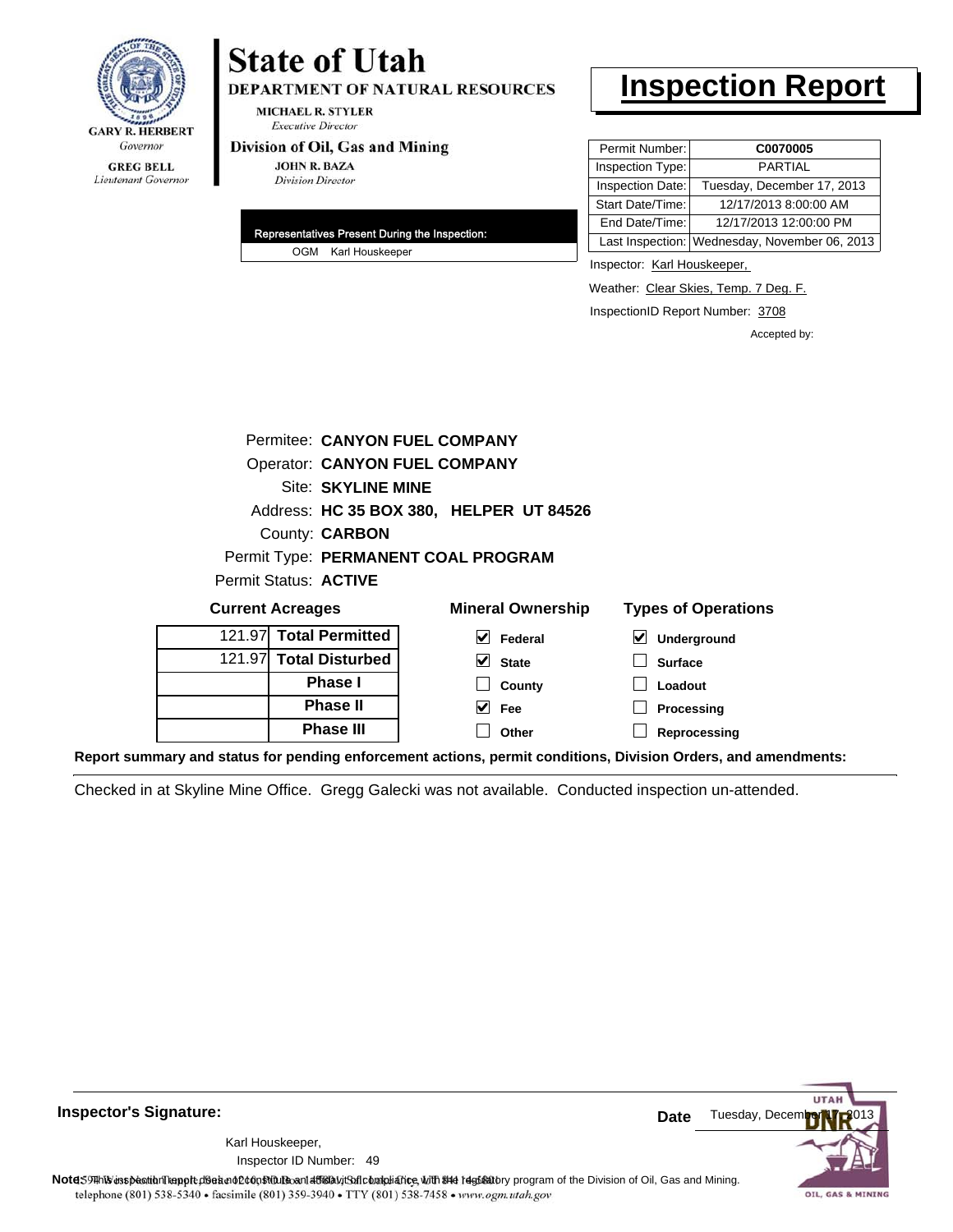#### *REVIEW OF PERMIT, PERFORMANCE STANDARDS PERMIT CONDITION REQUIREMENTS*

*1. Substantiate the elements on this inspection by checking the appropriate performance standard.*

 *a. For COMPLETE inspections provide narrative justification for any elements not fully inspected unless element is not appropriate to the site, in which case check Not Applicable.*

 *b. For PARTIAL inspections check only the elements evaluated.*

*2. Document any noncompliance situation by reference the NOV issued at the appropriate performance standard listed below.*

*3. Reference any narratives written in conjunction with this inspection at the appropriate performace standard listed below.*

|     |                                                               | Evaluated               | Not Applicable Comment |                         | Enforcement |
|-----|---------------------------------------------------------------|-------------------------|------------------------|-------------------------|-------------|
| 1.  | Permits, Change, Transfer, Renewal, Sale                      |                         |                        |                         |             |
| 2.  | Signs and Markers                                             | $\overline{\mathbf{v}}$ |                        | $\overline{\mathbf{v}}$ |             |
| 3.  | Topsoil                                                       |                         |                        |                         |             |
| 4.a | Hydrologic Balance: Diversions                                | $\overline{\mathbf{v}}$ |                        | $\blacktriangledown$    |             |
| 4.b | Hydrologic Balance: Sediment Ponds and Impoundments           | $\blacktriangledown$    |                        | ⊻                       |             |
| 4.C | Hydrologic Balance: Other Sediment Control Measures           |                         |                        |                         |             |
| 4.d | Hydrologic Balance: Water Monitoring                          |                         |                        |                         |             |
| 4.e | Hydrologic Balance: Effluent Limitations                      |                         |                        |                         |             |
| 5.  | <b>Explosives</b>                                             | $\overline{\mathbf{v}}$ |                        | $\blacktriangledown$    |             |
| 6.  | Disposal of Excess Spoil, Fills, Benches                      |                         |                        |                         |             |
| 7.  | Coal Mine Waste, Refuse Piles, Impoundments                   |                         |                        |                         |             |
| 8.  | Noncoal Waste                                                 |                         |                        |                         |             |
| 9.  | Protection of Fish, Wildlife and Related Environmental Issues |                         |                        |                         |             |
| 10. | Slides and Other Damage                                       |                         |                        |                         |             |
| 11. | Contemporaneous Reclamation                                   |                         |                        |                         |             |
| 12. | <b>Backfilling And Grading</b>                                |                         |                        |                         |             |
| 13. | Revegetation                                                  |                         |                        |                         |             |
| 14. | Subsidence Control                                            |                         |                        |                         |             |
|     | 15. Cessation of Operations                                   |                         |                        |                         |             |
|     | 16.a Roads: Construction, Maintenance, Surfacing              |                         |                        |                         |             |
|     | 16.b Roads: Drainage Controls                                 |                         |                        |                         |             |
| 17. | <b>Other Transportation Facilities</b>                        |                         |                        |                         |             |
| 18. | Support Facilities, Utility Installations                     |                         |                        |                         |             |
| 19. | <b>AVS Check</b>                                              |                         |                        |                         |             |
| 20. | Air Quality Permit                                            |                         |                        |                         |             |
| 21. | Bonding and Insurance                                         |                         |                        |                         |             |
|     | 22. Other                                                     |                         |                        |                         |             |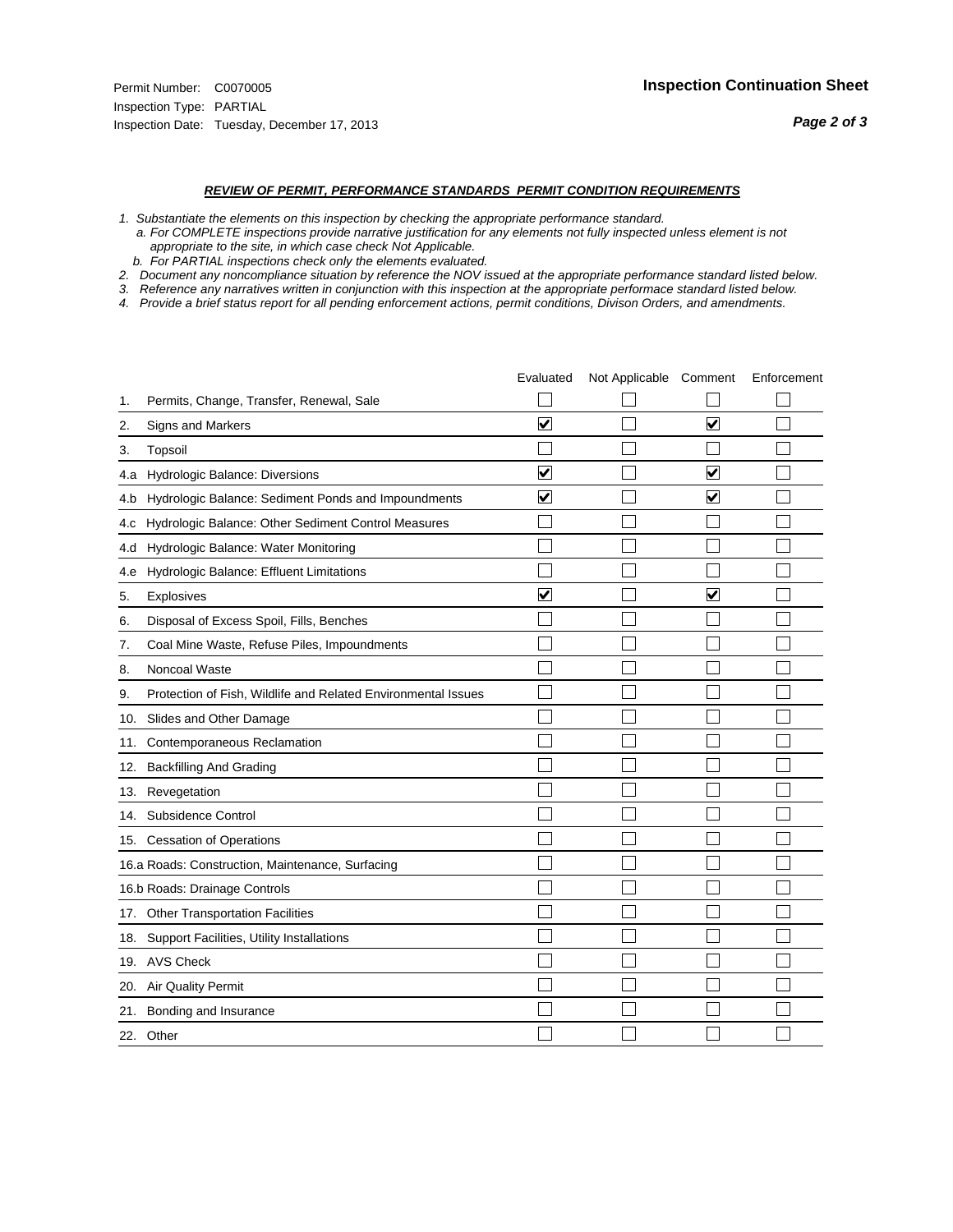Inspection Type: PARTIAL Inspection Date: Tuesday, December 17, 2013

#### **2. Signs and Markers**

The mine identification signs at the main facility and the load out facility were observed and found to contain the required information.

#### **4.a Hydrologic Balance: Diversions**

Diversions through out the mine site are snow covered.

## **4.b Hydrologic Balance: Sediment Ponds and Impoundments**

The sediment pond at the main facility and the load out facility were observed during the inspection. Both ponds contained water.

## **5. Explosives**

The powder and cap magazines were observed and found to be signed and grounded properly.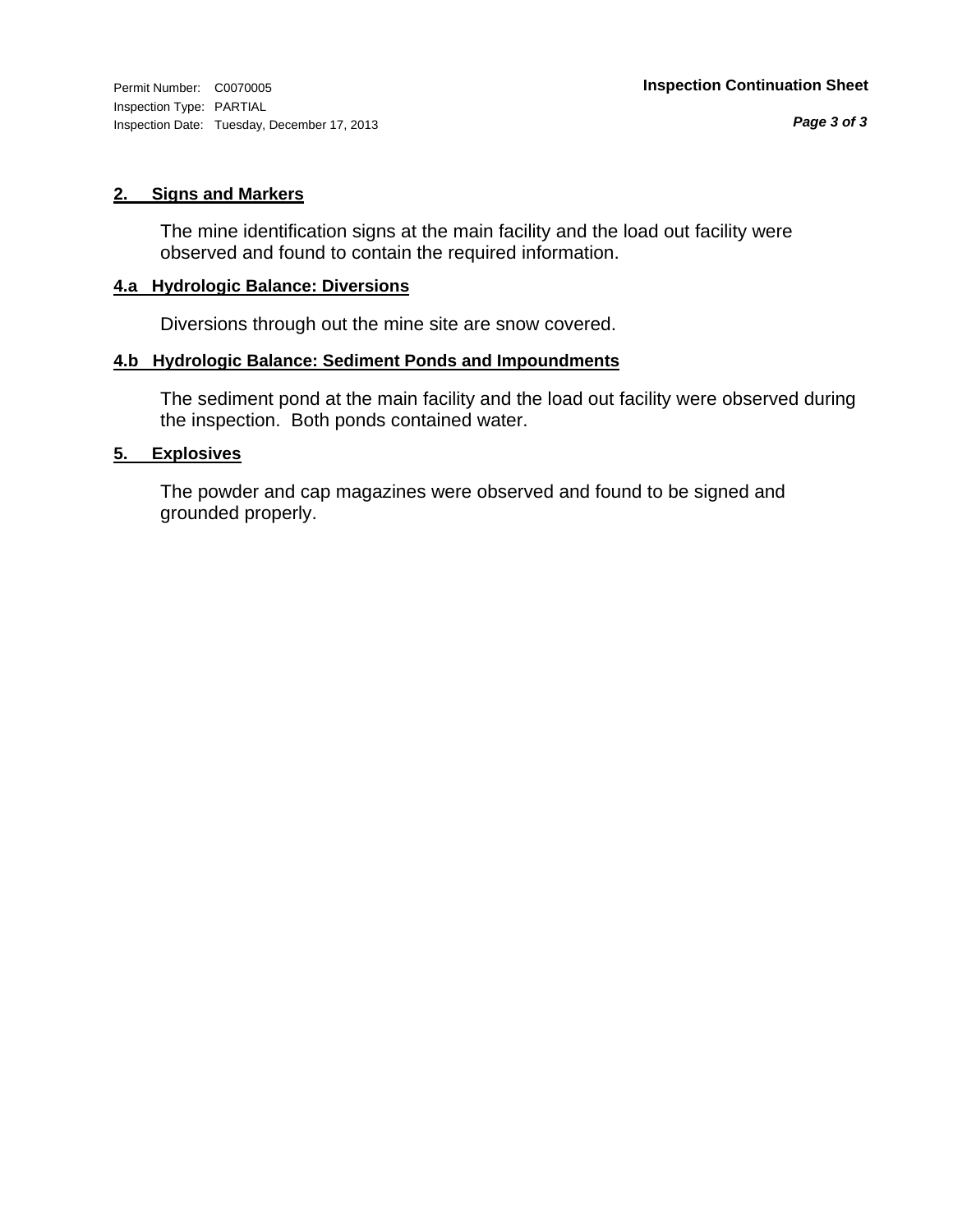

**DEPARTMENT OF NATURAL RESOURCES** 

**MICHAEL R. STYLER Executive Director** 

#### Division of Oil, Gas and Mining

**Phase II Phase III**

**JOHN R. BAZA Division Director** 

| Representatives Present During the Inspection: |                      |  |  |  |
|------------------------------------------------|----------------------|--|--|--|
|                                                | Company Dana Jenkins |  |  |  |
|                                                | OGM Steve Demczak    |  |  |  |

# **Inspection Report**

| Permit Number:   | C0070011                                      |
|------------------|-----------------------------------------------|
| Inspection Type: | <b>COMPLETE</b>                               |
|                  | Inspection Date: Wednesday, December 11, 2013 |
| Start Date/Time: | 12/11/2013 10:00:00 AM                        |
| End Date/Time:   | 12/11/2013 3:00:00 PM                         |
| Last Inspection: | Tuesday, November 19, 2013                    |

Inspector: Steve Demczak,

Weather: Sunny, 15 Deg., Snow Covered

InspectionID Report Number: 3697

**Processing Reprocessing** Accepted by:

|                                | Permitee: HIAWATHA COAL CO INC |                                           |                            |  |
|--------------------------------|--------------------------------|-------------------------------------------|----------------------------|--|
| Operator: HIAWATHA COAL CO INC |                                |                                           |                            |  |
|                                | Site: HIAWATHA MINE            |                                           |                            |  |
|                                |                                | Address: PO BOX 1240, HUNTINGTON UT 84528 |                            |  |
|                                | County: <b>CARBON</b>          |                                           |                            |  |
|                                |                                | Permit Type: PERMANENT COAL PROGRAM       |                            |  |
|                                | Permit Status: ACTIVE          |                                           |                            |  |
|                                | <b>Current Acreages</b>        | <b>Mineral Ownership</b>                  | <b>Types of Operations</b> |  |
|                                | 12,177.00 Total Permitted      | V<br>Federal                              | Underground                |  |
|                                | 290.00 Total Disturbed         | M<br><b>State</b>                         | <b>Surface</b>             |  |
| 95.90                          | <b>Phase I</b>                 | County                                    | Loadout                    |  |

**Report summary and status for pending enforcement actions, permit conditions, Division Orders, and amendments:**

The slurry pond #1 and #5 are both inactive. It is likely these slurry ponds will not be active until next spring. Slurry Pond is or near or ready for reclamation. Majority for the coal has been mined this year. There is a small area that still has coal slurry but the ash content may or may not be high.

**Fee Other**

It was impossible to inspect Middle Fork and Left Fork Canyon. The snow cover was approximately 6 to 10 inches of snow. Most likely this area will not be inspected until next spring. This sites are idle and do not foresee any hazardous condition that could happen to these areas.

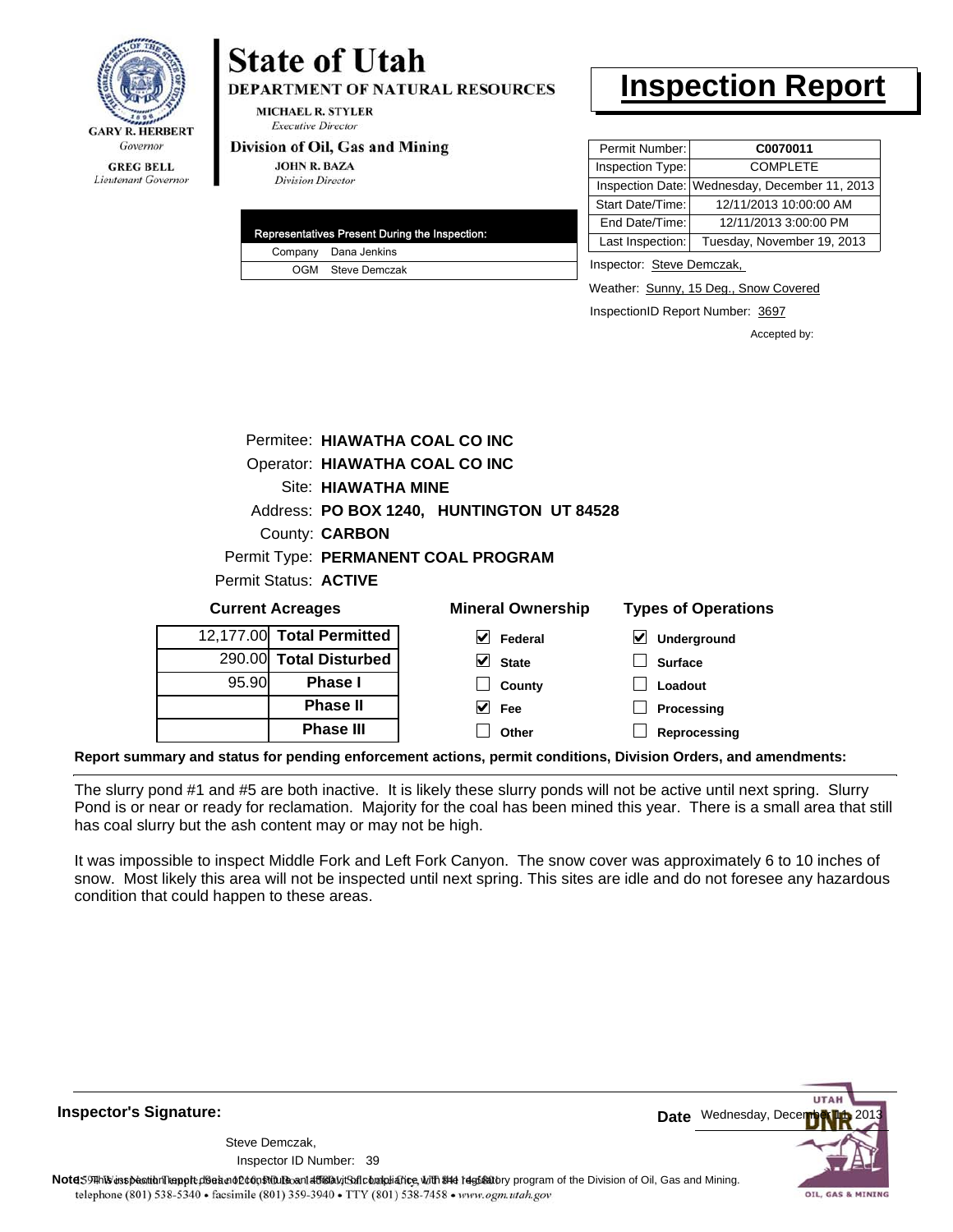#### *REVIEW OF PERMIT, PERFORMANCE STANDARDS PERMIT CONDITION REQUIREMENTS*

*1. Substantiate the elements on this inspection by checking the appropriate performance standard.*

 *a. For COMPLETE inspections provide narrative justification for any elements not fully inspected unless element is not appropriate to the site, in which case check Not Applicable.*

 *b. For PARTIAL inspections check only the elements evaluated.*

*2. Document any noncompliance situation by reference the NOV issued at the appropriate performance standard listed below.*

*3. Reference any narratives written in conjunction with this inspection at the appropriate performace standard listed below.*

|     |                                                               | Evaluated               | Not Applicable Comment  |                         | Enforcement |
|-----|---------------------------------------------------------------|-------------------------|-------------------------|-------------------------|-------------|
| 1.  | Permits, Change, Transfer, Renewal, Sale                      | ⊻                       |                         | V                       |             |
| 2.  | Signs and Markers                                             | $\overline{\mathbf{v}}$ |                         | $\blacktriangledown$    |             |
| 3.  | Topsoil                                                       | $\overline{\mathbf{v}}$ |                         | $\overline{\mathbf{v}}$ |             |
| 4.a | <b>Hydrologic Balance: Diversions</b>                         | $\overline{\mathsf{v}}$ |                         | $\blacktriangledown$    |             |
| 4.b | Hydrologic Balance: Sediment Ponds and Impoundments           | $\blacktriangledown$    |                         | $\blacktriangledown$    |             |
| 4.C | Hydrologic Balance: Other Sediment Control Measures           | $\checkmark$            |                         |                         |             |
| 4.d | Hydrologic Balance: Water Monitoring                          | $\overline{\mathbf{v}}$ |                         | $\blacktriangledown$    |             |
| 4.e | Hydrologic Balance: Effluent Limitations                      | $\overline{\mathbf{v}}$ |                         | $\blacktriangledown$    |             |
| 5.  | <b>Explosives</b>                                             |                         | $\overline{\mathbf{v}}$ |                         |             |
| 6.  | Disposal of Excess Spoil, Fills, Benches                      |                         | $\blacktriangledown$    |                         |             |
| 7.  | Coal Mine Waste, Refuse Piles, Impoundments                   | $\overline{\mathbf{v}}$ |                         | $\overline{\mathbf{v}}$ |             |
| 8.  | Noncoal Waste                                                 | $\overline{\mathbf{v}}$ |                         | $\blacktriangledown$    |             |
| 9.  | Protection of Fish, Wildlife and Related Environmental Issues | $\blacktriangledown$    |                         | $\blacktriangledown$    |             |
| 10. | Slides and Other Damage                                       | $\overline{\mathsf{v}}$ |                         | $\blacktriangledown$    |             |
| 11. | Contemporaneous Reclamation                                   |                         | $\blacktriangledown$    |                         |             |
| 12. | <b>Backfilling And Grading</b>                                |                         | $\blacktriangledown$    |                         |             |
| 13. | Revegetation                                                  | $\overline{\mathbf{v}}$ |                         |                         |             |
| 14. | Subsidence Control                                            | $\overline{\mathbf{v}}$ |                         |                         |             |
|     | 15. Cessation of Operations                                   | $\overline{\mathbf{v}}$ |                         | ☑                       |             |
|     | 16.a Roads: Construction, Maintenance, Surfacing              | $\overline{\mathsf{v}}$ |                         |                         |             |
|     | 16.b Roads: Drainage Controls                                 | $\blacktriangledown$    |                         |                         |             |
| 17. | <b>Other Transportation Facilities</b>                        | $\overline{\mathbf{v}}$ |                         |                         |             |
| 18. | Support Facilities, Utility Installations                     | $\overline{\mathbf{v}}$ |                         |                         |             |
|     | 19. AVS Check                                                 | $\overline{\mathbf{v}}$ |                         | $\blacktriangledown$    |             |
| 20. | <b>Air Quality Permit</b>                                     | $\checkmark$            |                         |                         |             |
| 21. | Bonding and Insurance                                         | $\overline{\mathbf{v}}$ |                         | $\blacktriangledown$    |             |
|     | 22. Other                                                     |                         |                         |                         |             |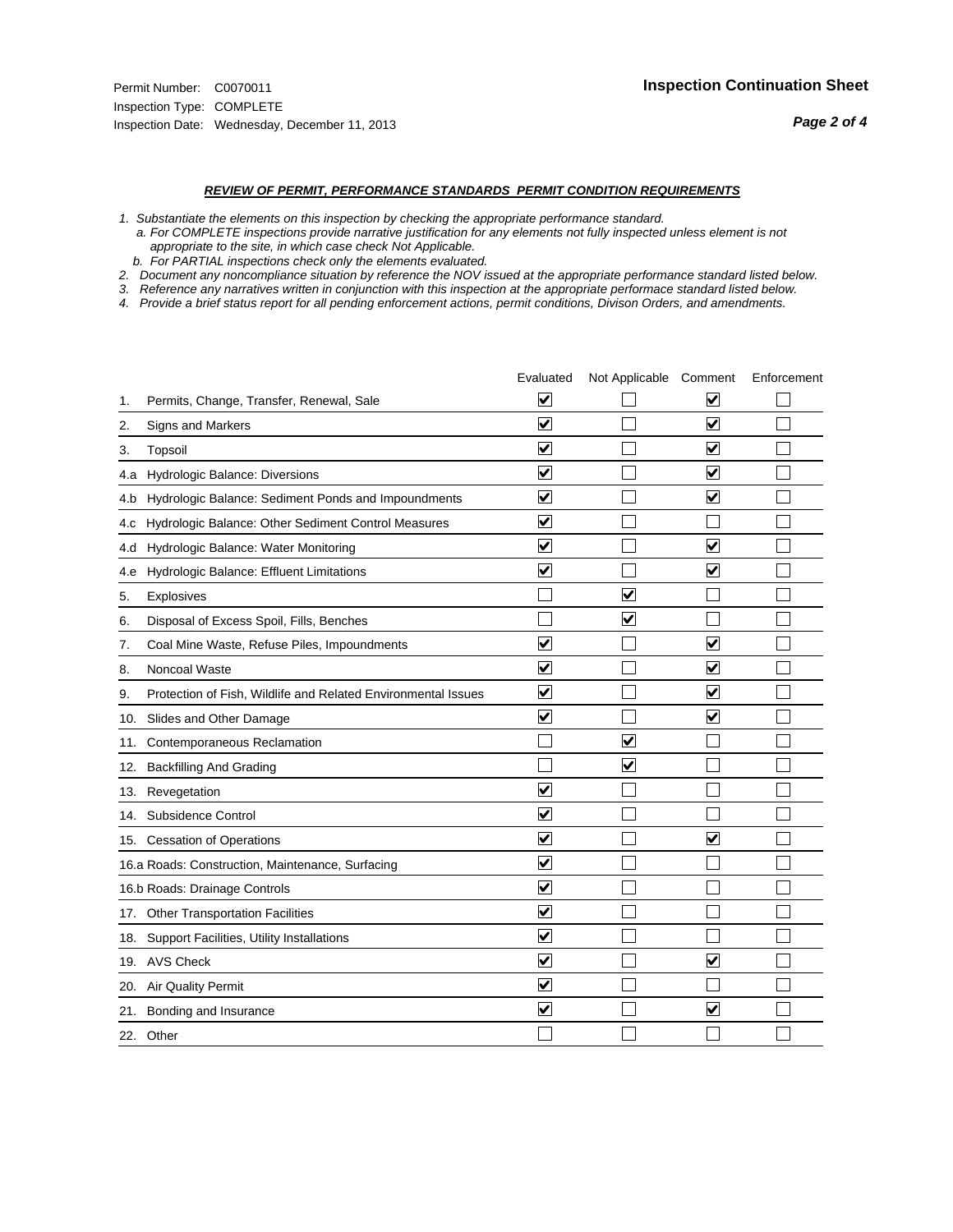*Page 3 of 4*

#### **1. Permits, Change, Transfer, Renewal, Sale**

 SPPC Plan was reviewed and signed by a P.E. on 11/04/2009. The Air Quality Permit is BAQE-502-89. UPDES Permit will expire on December 31, 2014.

#### **2. Signs and Markers**

The identification signs are next to the roads to the mine site. The identification sign meets the minimum requirements of the R645 Coal Rules.

#### **3. Topsoil**

The topsoil piles are snow covered. I did not see any signs of wind or water erosion. These piles had plenty of vegetation cover in the summer.

#### **4.a Hydrologic Balance: Diversions**

I inspected several diversion and they were functional but contain snow. No water was flowing within the diversions.

#### **4.b Hydrologic Balance: Sediment Ponds and Impoundments**

The sediment ponds were inspected by the permittee for the second quarter on June 12, 2013. No hazardous conditions were reported. I inspected the sediment ponds and no hazardous conditions were noticed during in the inspections. The slopes appeared to be stable. No sediment pond was discharging during the inspection.

#### **4.d Hydrologic Balance: Water Monitoring**

The water information is reviewed by Salt Lake City staff.

#### **4.e Hydrologic Balance: Effluent Limitations**

There was no discharge of water from the sediment ponds for the third quarter.

#### **7. Coal Mine Waste, Refuse Piles, Impoundments**

The refuse piles were inspected by a P.E. for the second quarter of 2013. No hazardous conditions were reported. I inspected the refuse piles and they appear to be stable. I did not see any hazardous conditions during the inspection.

#### **8. Noncoal Waste**

The mine site is snow covered. I did not see any non-coal waste materials.

#### **9. Protection of Fish, Wildlife and Related Environmental Issues**

There are plenty of deer tracks throughout the property.

#### **10. Slides and Other Damage**

No slides were noticed during the inspection.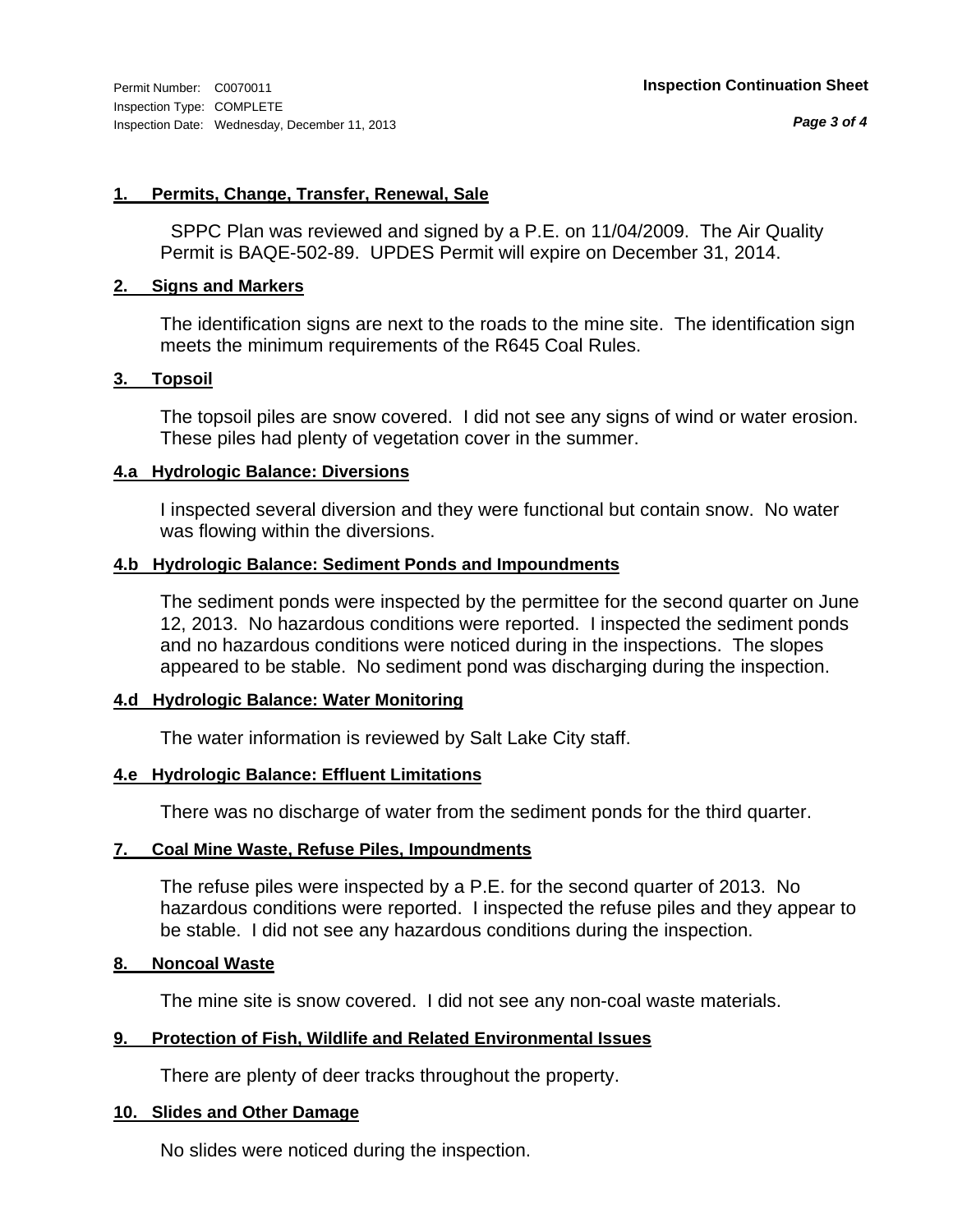Inspection Type: COMPLETE Inspection Date: Wednesday, December 11, 2013

*Page 4 of 4*

## **15. Cessation of Operations**

It is mostly likely that mining of the slurry ponds will be suspended until spring of next year.

## **19. AVS Check**

The ownership and control information is updated in the annual report.

## **21. Bonding and Insurance**

The bonding amount is \$2,128,000 million dollars. The insurance policy will expire on March 8, 2014. The policy is by Young Insurance. The insurance form meets the requirements of the R645 Coal Rules.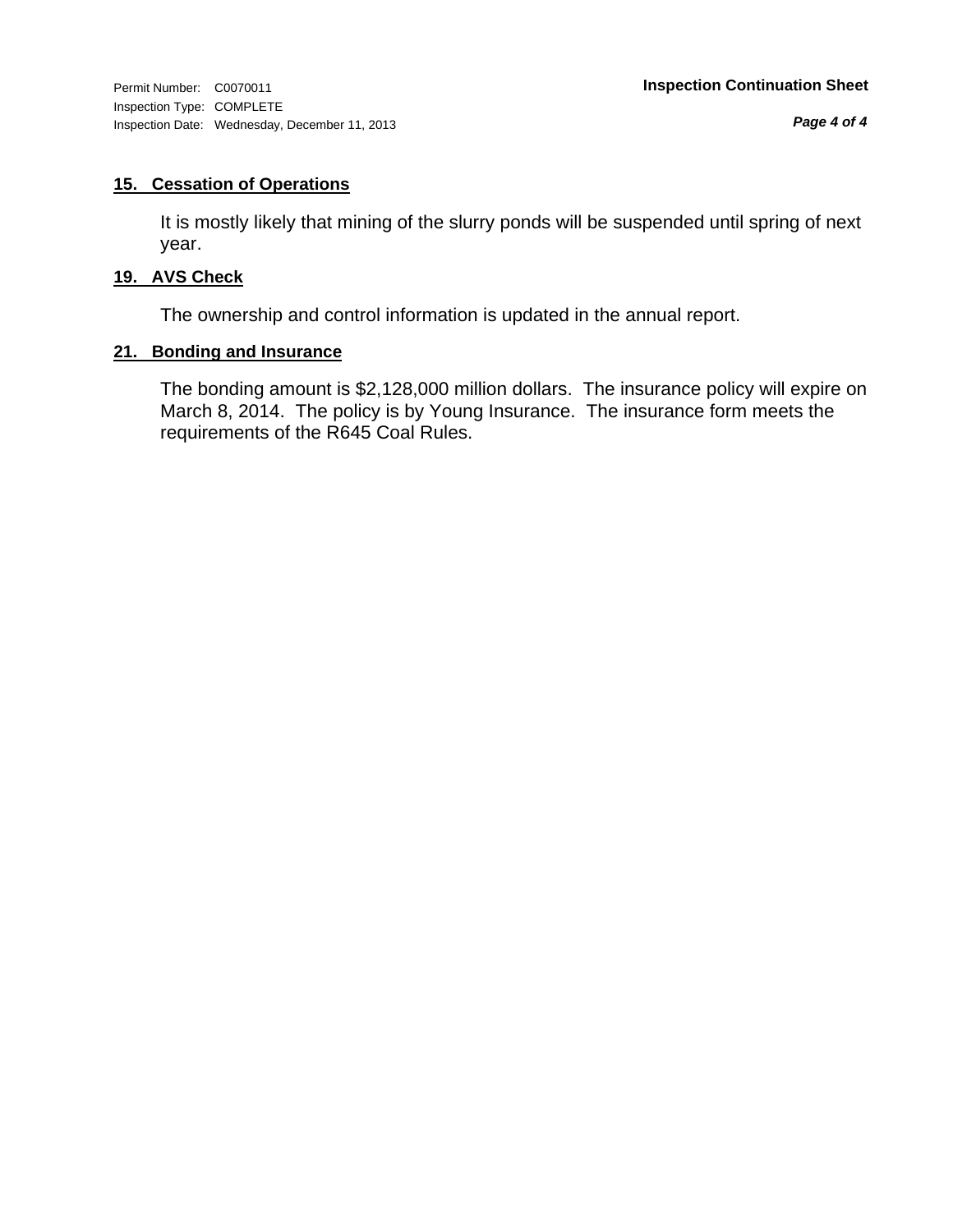

**DEPARTMENT OF NATURAL RESOURCES** 

**MICHAEL R. STYLER Executive Director** 

#### Division of Oil, Gas and Mining

**JOHN R. BAZA Division Director** 

|  | Representatives Present During the Inspection: |
|--|------------------------------------------------|
|  | Company Patrick Collins                        |
|  | OGM Steve Demczak                              |

# **Inspection Report**

| Permit Number:   | C0070012                     |
|------------------|------------------------------|
| Inspection Type: | <b>COMPLETE</b>              |
| Inspection Date: | Thursday, December 12, 2013  |
| Start Date/Time: | 12/12/2013 9:00:00 AM        |
| End Date/Time:   | 12/12/2013 4:00:00 PM        |
| Last Inspection: | Thursday, September 26, 2013 |
|                  |                              |

Inspector: Steve Demczak,

**Loadout Processing Reprocessing**

Weather: Sunny, 12 DEG, snow covered

InspectionID Report Number: 3702

Accepted by:

|                         |                          | Permitee: PRICE RIVER TERMINAL, LLC       |                            |
|-------------------------|--------------------------|-------------------------------------------|----------------------------|
|                         |                          | Operator: WATCO TRANSLOADING, LLC         |                            |
|                         |                          | Site: WELLINGTON PREPARATION PLANT        |                            |
|                         |                          | Address: PO BOX 337, SPRINGVILLE UT 84663 |                            |
|                         | County: <b>CARBON</b>    |                                           |                            |
|                         |                          | Permit Type: PERMANENT COAL PROGRAM       |                            |
|                         | Permit Status: ACTIVE    |                                           |                            |
| <b>Current Acreages</b> |                          | <b>Mineral Ownership</b>                  | <b>Types of Operations</b> |
|                         | 1,573.50 Total Permitted | Federal                                   | <b>Underground</b>         |
|                         | 392.00 Total Disturbed   | <b>State</b>                              | <b>Surface</b>             |

**County Fee Other**

392.00 **Total Disturbed Phase I Phase II Phase III**

**Report summary and status for pending enforcement actions, permit conditions, Division Orders, and amendments:**

The permittee is has installed a single wide trailer outside the disturb area. This is use as the mail office. The training tracks have been reconditioned to handle oil rail cars. The dirt road to the office and oil loading area has been improved. The disturb area has not been effected by the new installation of trans-loading of crude oil. This activity is not mining related.

 $\blacktriangledown$  $\Box$ 

There is no activity within the disturb area.



39 Inspector ID Number:Steve Demczak,

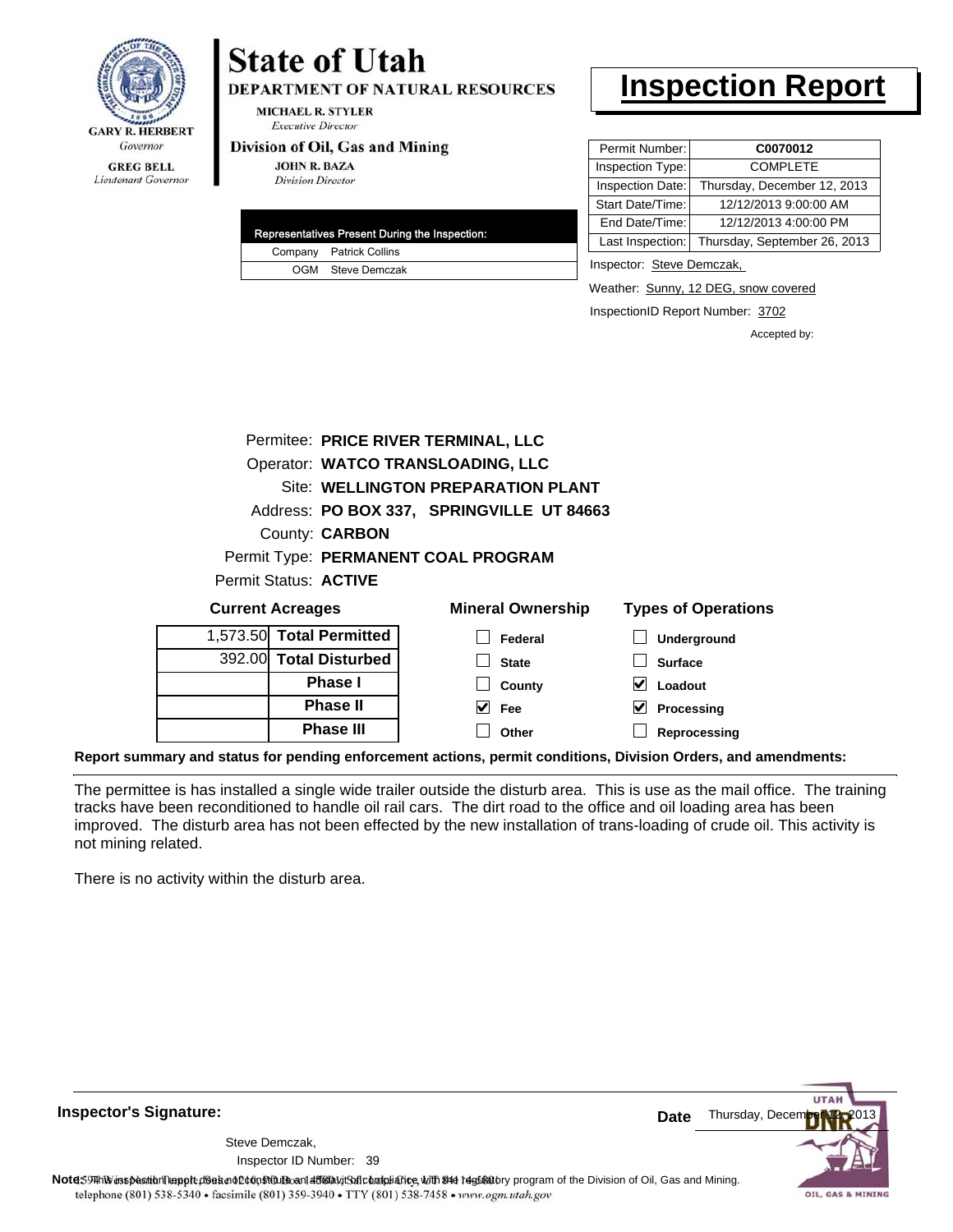#### *REVIEW OF PERMIT, PERFORMANCE STANDARDS PERMIT CONDITION REQUIREMENTS*

*1. Substantiate the elements on this inspection by checking the appropriate performance standard.*

 *a. For COMPLETE inspections provide narrative justification for any elements not fully inspected unless element is not appropriate to the site, in which case check Not Applicable.*

 *b. For PARTIAL inspections check only the elements evaluated.*

*2. Document any noncompliance situation by reference the NOV issued at the appropriate performance standard listed below.*

*3. Reference any narratives written in conjunction with this inspection at the appropriate performace standard listed below.*

|     |                                                               | Evaluated                       | Not Applicable Comment  |                         | Enforcement             |
|-----|---------------------------------------------------------------|---------------------------------|-------------------------|-------------------------|-------------------------|
| 1.  | Permits, Change, Transfer, Renewal, Sale                      | ⊻                               |                         | V                       |                         |
| 2.  | <b>Signs and Markers</b>                                      | $\overline{\mathbf{v}}$         |                         | $\blacktriangledown$    |                         |
| 3.  | Topsoil                                                       | $\overline{\mathbf{v}}$         |                         | $\overline{\mathbf{v}}$ |                         |
| 4.a | Hydrologic Balance: Diversions                                | ⊽                               |                         | $\overline{\mathbf{v}}$ |                         |
| 4.b | Hydrologic Balance: Sediment Ponds and Impoundments           | $\blacktriangledown$            |                         | ⊻                       |                         |
| 4.C | Hydrologic Balance: Other Sediment Control Measures           | $\blacktriangledown$            |                         |                         |                         |
| 4.d | Hydrologic Balance: Water Monitoring                          | ☑                               |                         | $\blacktriangledown$    |                         |
| 4.e | Hydrologic Balance: Effluent Limitations                      | ✔                               |                         | $\overline{\mathbf{v}}$ |                         |
| 5.  | Explosives                                                    |                                 | ⊽                       |                         |                         |
| 6.  | Disposal of Excess Spoil, Fills, Benches                      |                                 | $\overline{\mathbf{v}}$ |                         |                         |
| 7.  | Coal Mine Waste, Refuse Piles, Impoundments                   | $\overline{\mathbf{v}}$         |                         | $\overline{\mathbf{v}}$ |                         |
| 8.  | Noncoal Waste                                                 | $\overline{\mathbf{v}}$         |                         | ☑                       |                         |
| 9.  | Protection of Fish, Wildlife and Related Environmental Issues | $\blacktriangledown$            |                         |                         |                         |
| 10. | Slides and Other Damage                                       | ⊻                               |                         |                         |                         |
| 11. | Contemporaneous Reclamation                                   |                                 | ⊽                       |                         |                         |
| 12. | <b>Backfilling And Grading</b>                                |                                 | $\overline{\mathbf{v}}$ |                         |                         |
| 13. | Revegetation                                                  |                                 | $\overline{\mathbf{v}}$ |                         |                         |
| 14. | Subsidence Control                                            |                                 | $\overline{\mathbf{v}}$ |                         |                         |
|     | 15. Cessation of Operations                                   | $\blacktriangledown$            |                         | $\blacktriangledown$    |                         |
|     | 16.a Roads: Construction, Maintenance, Surfacing              | $\blacktriangledown$            |                         | $\blacktriangledown$    |                         |
|     | 16.b Roads: Drainage Controls                                 | ⊽                               |                         |                         |                         |
|     | 17. Other Transportation Facilities                           | $\overline{\mathbf{v}}$         |                         | $\overline{\mathbf{v}}$ |                         |
| 18. | Support Facilities, Utility Installations                     | $\overline{\mathbf{v}}$         |                         |                         |                         |
|     | 19. AVS Check                                                 | $\overline{\mathsf{v}}$         |                         | ☑                       |                         |
|     | 20. Air Quality Permit                                        | $\blacktriangledown$            |                         |                         |                         |
|     | 21. Bonding and Insurance                                     | $\overline{\blacktriangledown}$ |                         |                         | $\overline{\mathbf{v}}$ |
|     | 22. Other                                                     |                                 |                         |                         |                         |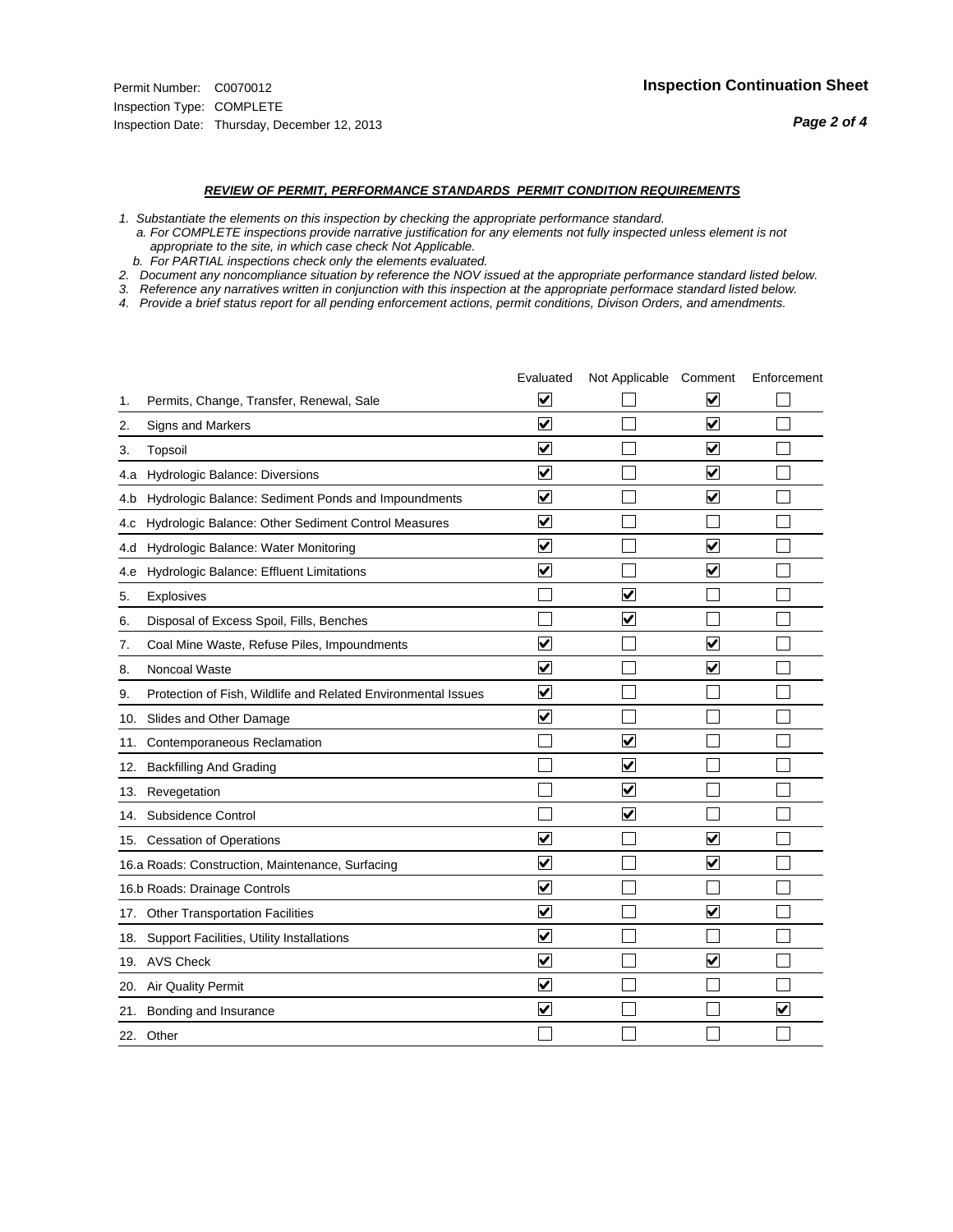*Page 3 of 4*

## **1. Permits, Change, Transfer, Renewal, Sale**

The permit was transferred on November 12, 2013. The bonding amount is \$4,142,000. The permit will expire on December 9, 2013. The permittee is named Price River Terminal. The permittee has a new UPDES Permit #DWQ-2013- 0005358.

## **2. Signs and Markers**

The permittee installed new identifications from roads leading to public access. The information contains within the signs meet the R645 Coal Rules. They have also installed new MSHA signs.

## **3. Topsoil**

The topsoil piles are snow covered. I did not see any signs of wind or water erosion.

# **4.a Hydrologic Balance: Diversions**

The diversions were open and functioning as design. Most diversions were snow covered. No water was flowing within the diversions due to the cold temperatures.

# **4.b Hydrologic Balance: Sediment Ponds and Impoundments**

Sediment ponds were inspected in the first quarter on November 12, 2013. This was the annual sediment pond inspection. This report is P.E. certified. No hazardous conditions were reported. I did not see any hazardous condtions during the inspection. All sediment ponds contained water. No sediment pond was discharging during the inspection.

## **4.d Hydrologic Balance: Water Monitoring**

The permitee has submitted second quarter water information to the Division.

## **4.e Hydrologic Balance: Effluent Limitations**

There was no discharge for the third quarter of 2013. Most of the sediment ponds are dry.

## **7. Coal Mine Waste, Refuse Piles, Impoundments**

The refuse pile for the third quarter of 2013 was inspected by a P.E. on November 24, 2013. No hazardous conditions were reported. I inspected these piles and did not see any hazardous conditions. The piles appear to be stable with no major signs of erosion.

## **8. Noncoal Waste**

The permittee cleaned additional non-coal waste materials from the site.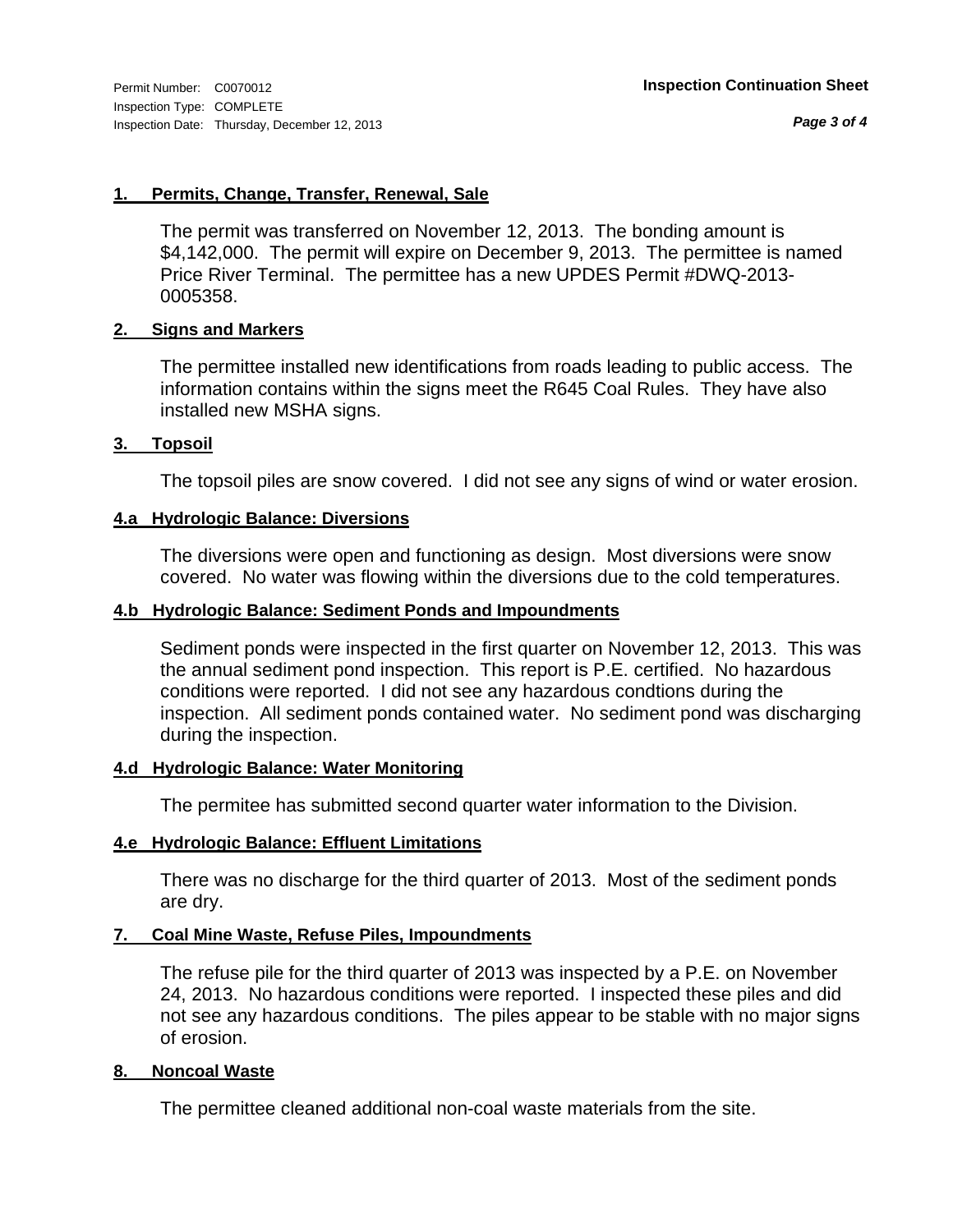Inspection Type: COMPLETE Inspection Date: Thursday, December 12, 2013

## **15. Cessation of Operations**

The site is inactive was it is related to mining activities. The site is used for transloading of crude oil.

## **16.a Roads: Construction, Maintenance, Surfacing**

The permittee did road work on dirt roads outside the disturb area.

## **17. Other Transportation Facilities**

Some of the train tracks were repair for the trans-loading of crude oil.

#### **19. AVS Check**

This function was conducted during the permit transfer process.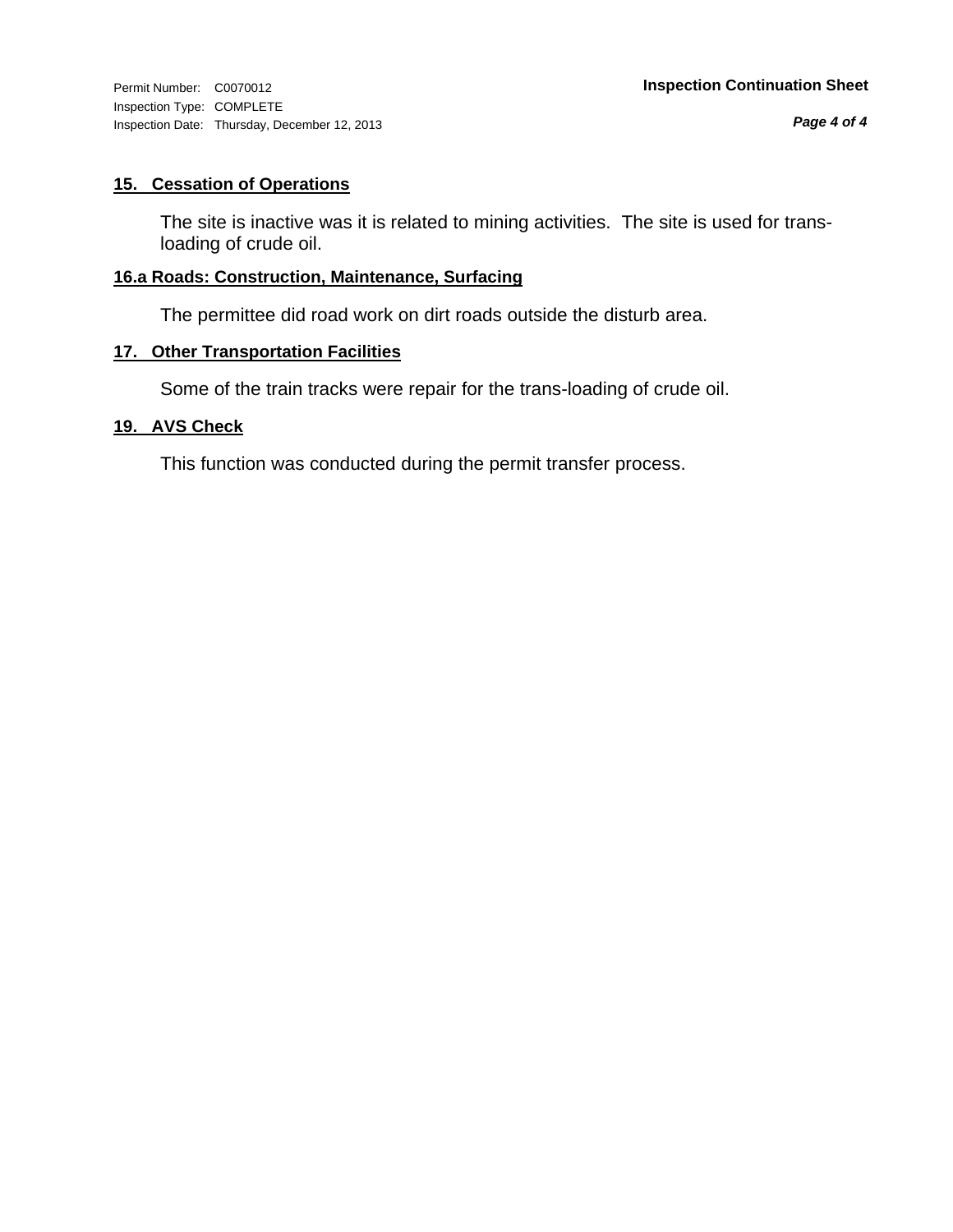

**DEPARTMENT OF NATURAL RESOURCES** 

**MICHAEL R. STYLER Executive Director** 

#### Division of Oil, Gas and Mining

**JOHN R. BAZA Division Director** 

| Representatives Present During the Inspection: |                      |  |  |  |  |
|------------------------------------------------|----------------------|--|--|--|--|
|                                                | OGM James Owen       |  |  |  |  |
|                                                | Company Jay Marshall |  |  |  |  |

# **Inspection Report**

| Permit Number:   | C0070013                                      |
|------------------|-----------------------------------------------|
| Inspection Type: | <b>COMPLETE</b>                               |
|                  | Inspection Date: Wednesday, December 18, 2013 |
| Start Date/Time: | 12/18/2013 11:00:00 AM                        |
| End Date/Time:   | 12/18/2013 2:00:00 PM                         |
| Last Inspection: | Tuesday, November 19, 2013                    |

Inspector: James Owen,

Weather: 31 degrees F, partly cloudy

InspectionID Report Number: 3715

**Processing Reprocessing** Accepted by:

| Permitee: UTAHAMERICAN ENERGY INC        |  |                           |                                     |                                                |                            |
|------------------------------------------|--|---------------------------|-------------------------------------|------------------------------------------------|----------------------------|
| <b>Operator: UTAHAMERICAN ENERGY INC</b> |  |                           |                                     |                                                |                            |
|                                          |  |                           | Site: HORSE CANYON MINE             |                                                |                            |
|                                          |  |                           |                                     | Address: PO BOX 910, EAST CARBON UT 84520-0910 |                            |
| County: <b>CARBON</b>                    |  |                           |                                     |                                                |                            |
|                                          |  |                           | Permit Type: PERMANENT COAL PROGRAM |                                                |                            |
|                                          |  | Permit Status: ACTIVE     |                                     |                                                |                            |
| <b>Current Acreages</b>                  |  |                           |                                     | <b>Mineral Ownership</b>                       | <b>Types of Operations</b> |
|                                          |  | 5.992.07I Total Permitted | M                                   | Federal                                        | $\bm{\vee}$<br>Underground |
|                                          |  | 42.60 Total Disturbed     | V                                   | <b>State</b>                                   | <b>Surface</b>             |
| 74.26                                    |  | <b>Phase I</b>            |                                     | County                                         | Loadout                    |

**Fee Other**

 $\blacktriangledown$ 

**Report summary and status for pending enforcement actions, permit conditions, Division Orders, and amendments:**

This is a complete inspection report. Arrived unnanounced at the West Ridge Mine. After meeting with Mr. Jay Marshall, reviewed permit at the office and then proceeded to the Lila mine site.



**Inspector's Signature:**

62 Inspector ID Number:James Owen,

74.26 74.26

**Phase II Phase III**

Note: This inspection report does not constitute and affidavitor compliance with the regulatory program of the Division of Oil, Gas and Mining. telephone (801) 538-5340 · facsimile (801) 359-3940 · TTY (801) 538-7458 · www.ogm.utah.gov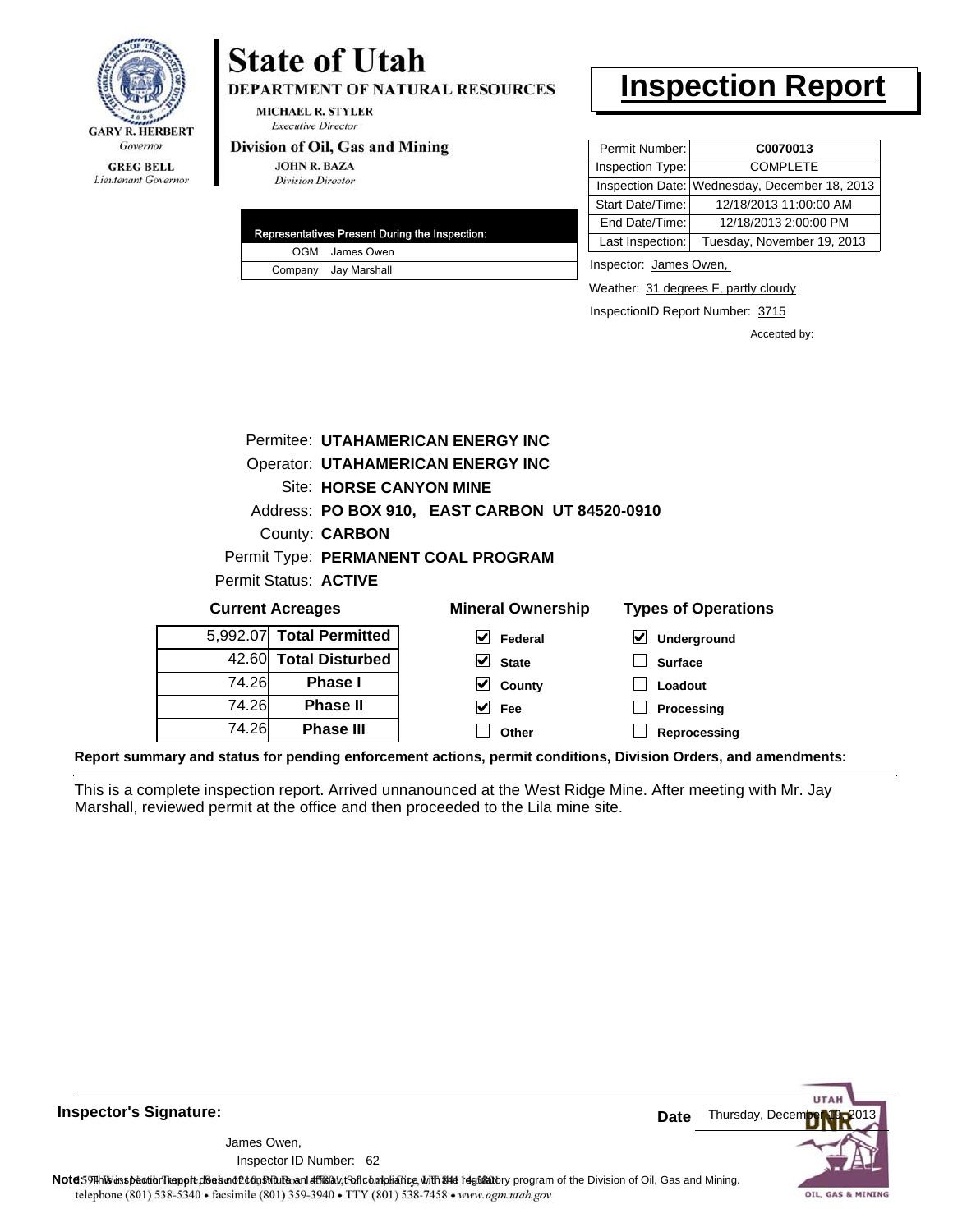#### *REVIEW OF PERMIT, PERFORMANCE STANDARDS PERMIT CONDITION REQUIREMENTS*

*1. Substantiate the elements on this inspection by checking the appropriate performance standard.*

 *a. For COMPLETE inspections provide narrative justification for any elements not fully inspected unless element is not appropriate to the site, in which case check Not Applicable.*

 *b. For PARTIAL inspections check only the elements evaluated.*

*2. Document any noncompliance situation by reference the NOV issued at the appropriate performance standard listed below.*

*3. Reference any narratives written in conjunction with this inspection at the appropriate performace standard listed below.*

|     |                                                               | Evaluated               | Not Applicable Comment  |                                 | Enforcement |
|-----|---------------------------------------------------------------|-------------------------|-------------------------|---------------------------------|-------------|
| 1.  | Permits, Change, Transfer, Renewal, Sale                      | $\overline{\mathsf{v}}$ |                         | $\blacktriangledown$            |             |
| 2.  | Signs and Markers                                             | $\overline{\mathbf{v}}$ |                         | ☑                               |             |
| 3.  | Topsoil                                                       | $\overline{\mathbf{v}}$ |                         | $\blacktriangledown$            |             |
| 4.a | Hydrologic Balance: Diversions                                | ⊽                       |                         | $\blacktriangledown$            |             |
| 4.b | Hydrologic Balance: Sediment Ponds and Impoundments           | $\blacktriangledown$    |                         | ⊻                               |             |
| 4.C | Hydrologic Balance: Other Sediment Control Measures           | $\overline{\mathbf{v}}$ |                         | $\overline{\mathbf{v}}$         |             |
| 4.d | Hydrologic Balance: Water Monitoring                          | $\overline{\mathbf{v}}$ |                         | $\overline{\mathbf{v}}$         |             |
| 4.e | Hydrologic Balance: Effluent Limitations                      | $\overline{\mathbf{v}}$ |                         | $\blacktriangledown$            |             |
| 5.  | <b>Explosives</b>                                             | ⊽                       |                         | ☑                               |             |
| 6.  | Disposal of Excess Spoil, Fills, Benches                      | $\blacktriangledown$    |                         | ⊻                               |             |
| 7.  | Coal Mine Waste, Refuse Piles, Impoundments                   | $\overline{\mathbf{v}}$ |                         | $\overline{\mathbf{v}}$         |             |
| 8.  | Noncoal Waste                                                 | $\overline{\mathbf{v}}$ |                         | $\blacktriangledown$            |             |
| 9.  | Protection of Fish, Wildlife and Related Environmental Issues | $\overline{\mathbf{v}}$ |                         | $\overline{\mathbf{v}}$         |             |
|     | 10. Slides and Other Damage                                   | $\overline{\mathbf{v}}$ |                         | ☑                               |             |
| 11. | Contemporaneous Reclamation                                   | ⊽                       |                         | $\blacktriangledown$            |             |
| 12. | <b>Backfilling And Grading</b>                                | $\overline{\mathbf{v}}$ |                         | $\blacktriangledown$            |             |
| 13. | Revegetation                                                  |                         | $\overline{\mathbf{v}}$ |                                 |             |
| 14. | Subsidence Control                                            | $\overline{\mathbf{v}}$ |                         | $\overline{\mathbf{v}}$         |             |
|     | 15. Cessation of Operations                                   |                         | $\blacktriangledown$    |                                 |             |
|     | 16.a Roads: Construction, Maintenance, Surfacing              | ⊽                       |                         | V                               |             |
|     | 16.b Roads: Drainage Controls                                 | $\overline{\mathbf{v}}$ |                         | $\blacktriangledown$            |             |
|     | 17. Other Transportation Facilities                           | $\overline{\mathbf{v}}$ |                         | $\overline{\mathbf{v}}$         |             |
| 18. | Support Facilities, Utility Installations                     | $\overline{\mathbf{v}}$ |                         | $\overline{\blacktriangledown}$ |             |
|     | 19. AVS Check                                                 | $\overline{\mathbf{v}}$ |                         | $\blacktriangledown$            |             |
| 20. | <b>Air Quality Permit</b>                                     | $\blacktriangledown$    |                         | $\blacktriangledown$            |             |
|     | 21. Bonding and Insurance                                     | $\overline{\mathbf{v}}$ |                         | $\blacktriangledown$            |             |
|     | 22. Other                                                     | $\overline{\mathbf{v}}$ |                         | $\overline{\mathbf{v}}$         |             |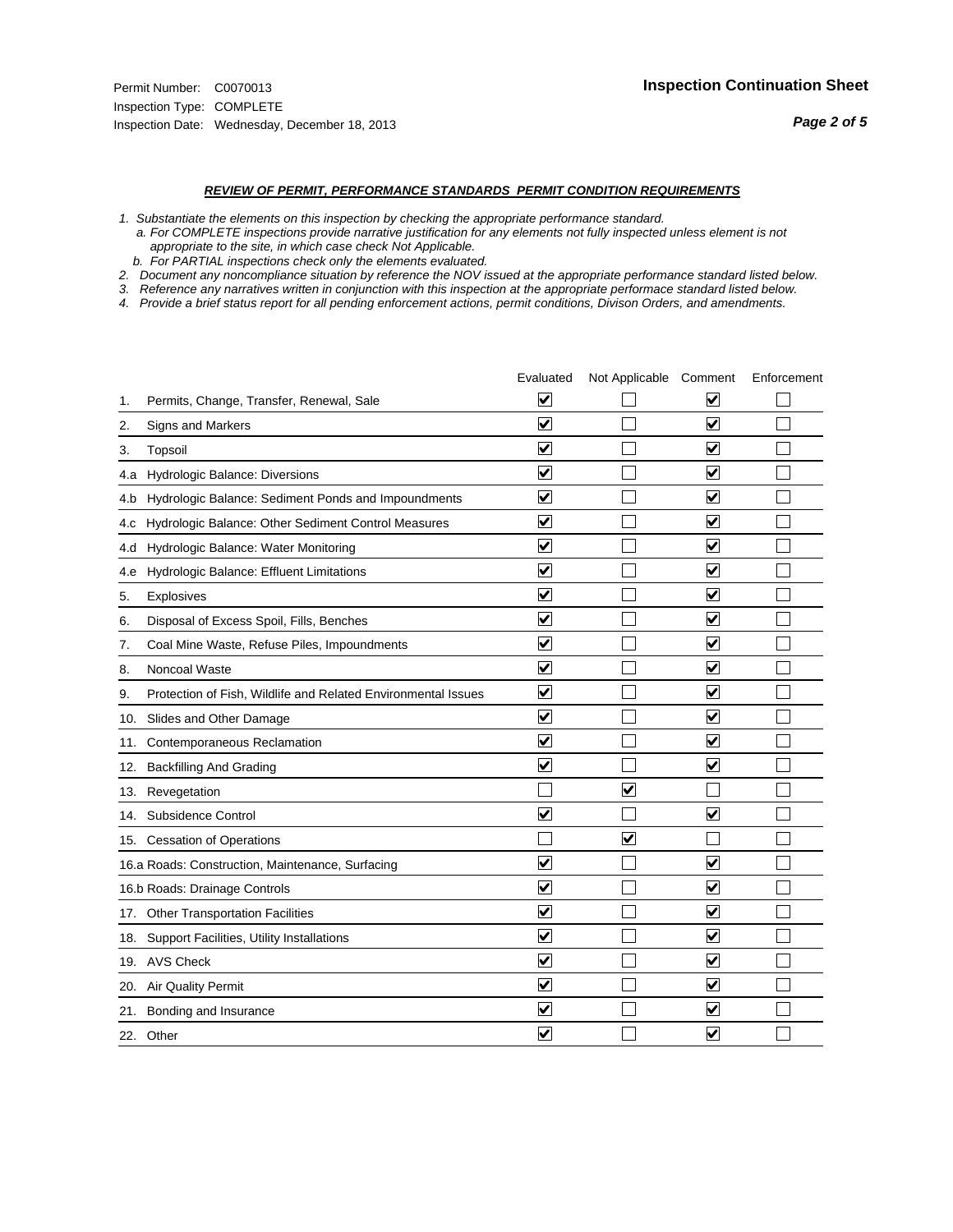#### **1. Permits, Change, Transfer, Renewal, Sale**

The current DOGM permit remains valid through May 6, 2016. The current UPDES permit (UTG040024) is valid through August 31, 2018.

#### **2. Signs and Markers**

The Permittee had the proper identification signs in place. The ID signs were located at the point of access and included the name, address, telephone number, permit number and MSHA ID number. Disturbed area boundary, perimeter markers, and topsoil storage areas signs were correctly placed.

## **3. Topsoil**

Topsoil storage areas signs were correctly placed. No wind or water erosion was observed. No additional topsoil was placed and there was no topsoil reclamation taking place. The south side of the topsoil stockpile was reroughened in November as a requirement of the recent midterm review. During the complete inspection, no resources were leaving the topsoil area. Vegetative cover is protecting the topsoil stockpile as well as can be expected. The designed sediment control berm for the topsoil stockpile (identified in the MRP) is in place and functioning properly.

## **4.a Hydrologic Balance: Diversions**

All diversions, ditches, and culverts are properly designed with certified drawings. Surface drainage maps are accurate and have been field-truth verified. Ditches and culverts were in need of general maintenance due to heavy runoff and snowfill. All culverts ditches and sediment control measures are scheduled for regular maintenance. A maintenance checklist is used and was provided to demonstrate diligence in environmental compliance.

#### **4.b Hydrologic Balance: Sediment Ponds and Impoundments**

The last impoundments inspections were completed and emailed to the Division on December 19, 2013 and reporrted on December 19, 2013. No hazards or signs of instability were identified at either Pond 1 or Pond 2 during the inspection. Both ponds contained snow. All inlets and outlets were functional. The elevations listed in the most recent reports for pond 1 and 2 are 5833.6 and 5834, respectively.

## **4.c Hydrologic Balance: Other Sediment Control Measures**

Silt fences were in place and functioning properly.

#### **4.d Hydrologic Balance: Water Monitoring**

No UPDES parameters have been exceeded. Mr. Marshall was informed of water monitoring data that has not yet been submitted. If the late data hasn't been submitted by the end of 2013, enforcement action may be required.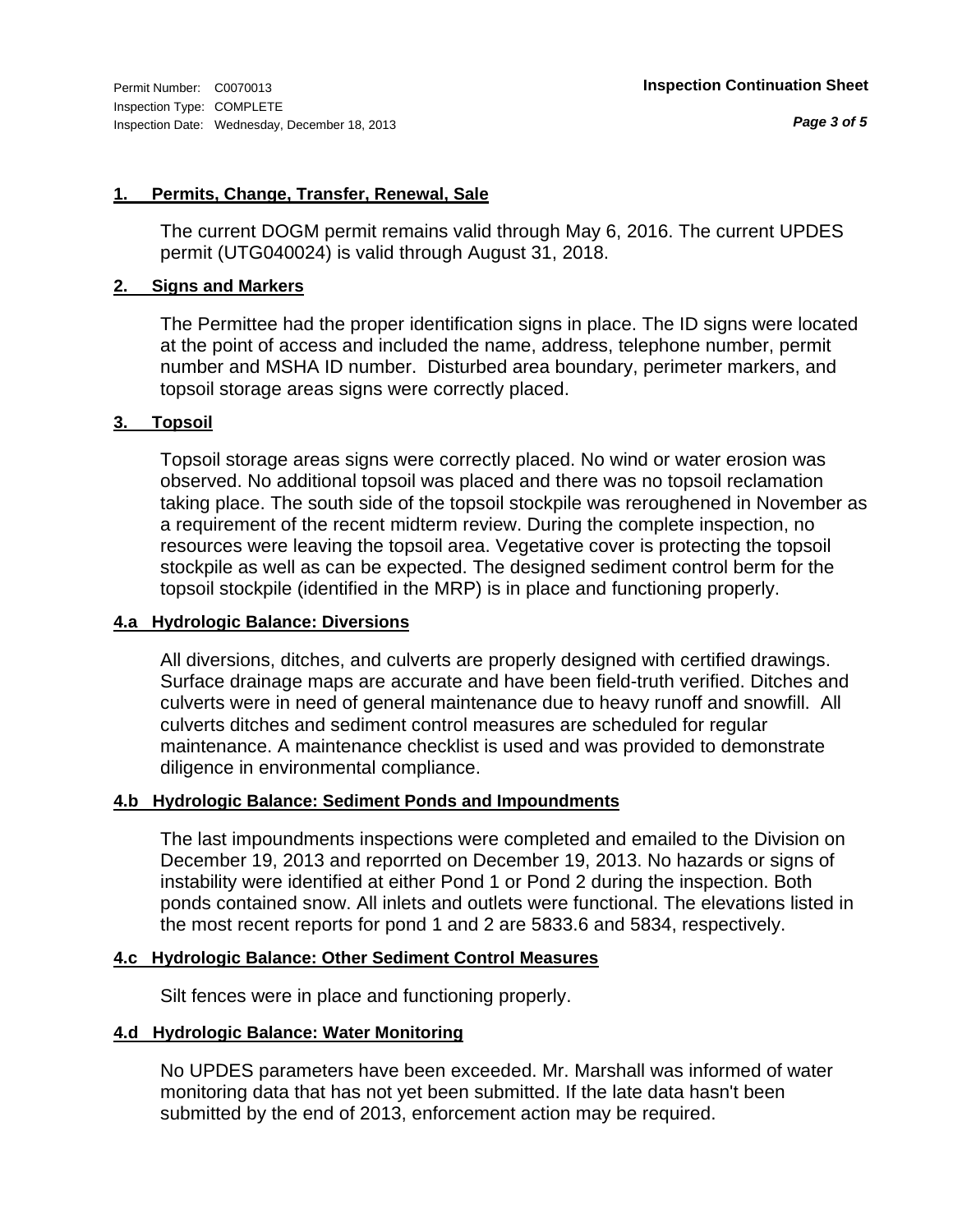*Page 4 of 5*

## **4.e Hydrologic Balance: Effluent Limitations**

Both of the UPDES outfalls were reported as "no flow" on 10-01-13.

## **5. Explosives**

The Permittee maintains Utah Surface Blaster Certification on file. The certified blaster on file is Dale G. Davis, certification #301. The certification expires on February 18, 2014. Explosive and detonator storage magazines are located on the surface facilities map; they are properly locked and properly maintained.

#### **6. Disposal of Excess Spoil, Fills, Benches**

No disposal of excess spoil, fills, or benches is taking place at this time.

## **7. Coal Mine Waste, Refuse Piles, Impoundments**

There are no coal mine waste or refuse piles that require inspection or certification. Impoundments have been properly maintained, inspected and certified.

#### **8. Noncoal Waste**

No non-coal waste issues were identified during the inspection.

## **9. Protection of Fish, Wildlife and Related Environmental Issues**

No wildlife was observed during the inspection.

## **10. Slides and Other Damage**

No slides or damage were observed or reported.

## **11. Contemporaneous Reclamation**

No contemporaneous reclamation is taking place.

## **12. Backfilling And Grading**

No backfilling and grading is taking place.

## **14. Subsidence Control**

There has been no recorded or reported subsidence.

## **16.a Roads: Construction, Maintenance, Surfacing**

Roads are properly maintained and surfacing is adequate. No compliance issues were identified.

## **16.b Roads: Drainage Controls**

Road drainage controls and culverts were inspected. There was an 18" culvert that was replaced with a 24" one. Ditches and culverts were recently maintained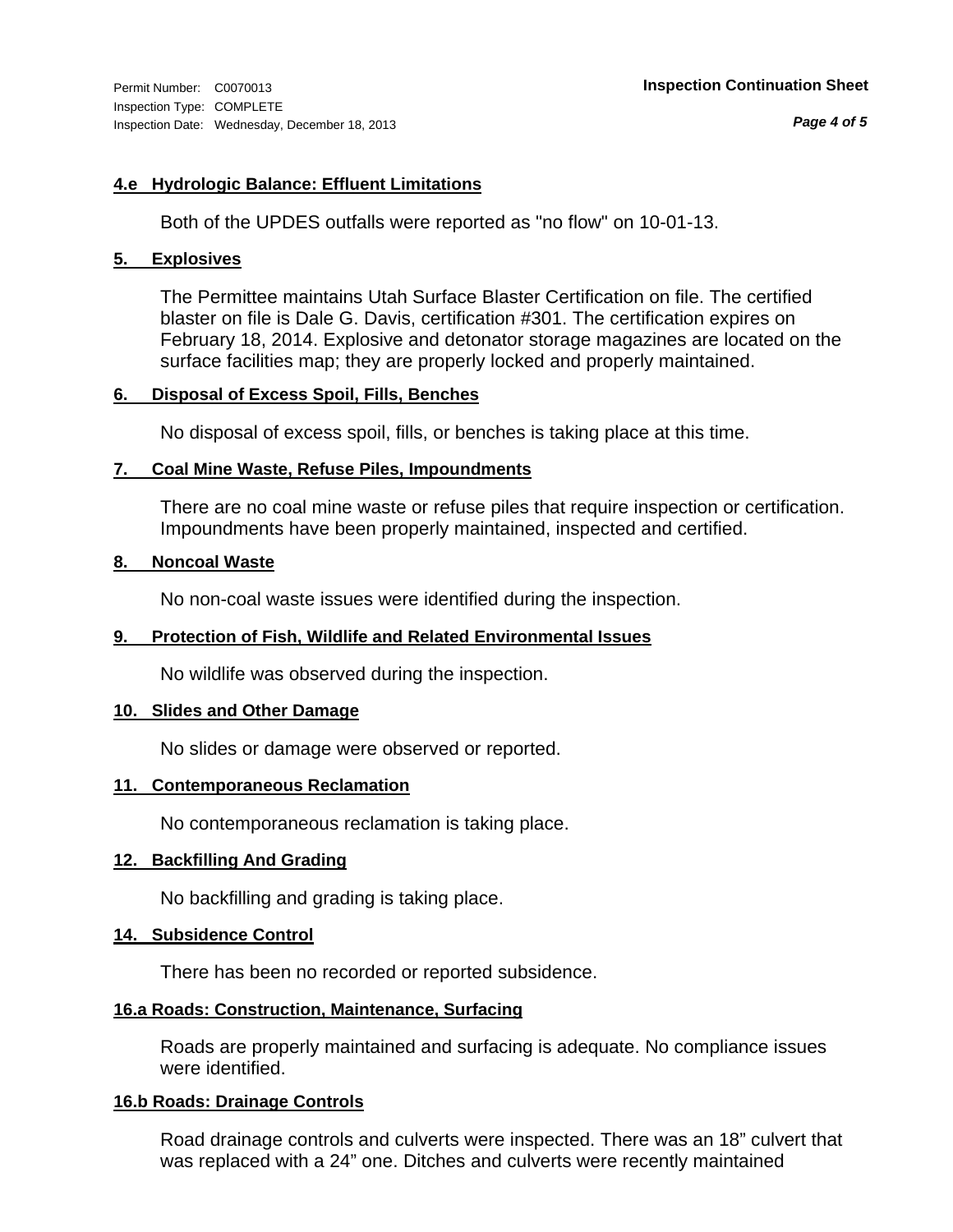# **17. Other Transportation Facilities**

Conveyor belt areas were inspected for identification of areas that require maintenance and general up-keep. Coal fines are being controlled through water sprays and regularly scheduled cleaning by vacuum.

## **18. Support Facilities, Utility Installations**

No issues were identified with support facilities or utility installations.

## **19. AVS Check**

An AVS check revealed no issues.

#### **20. Air Quality Permit**

An approval order from the Department of Environmental Quality allows the mine to produce 4.5 million tons/year. The mine is currently only producing a small fraction of that due to the fact that it is still in development stages.

#### **21. Bonding and Insurance**

The bond currently posted is adequate. The current liability insurance policy expires on 6/1/14. Subsidence coverage is included.

#### **22. Other**

Requirements of this commitment were met. A midterm review was recently initiated for this permit. The review is still underway.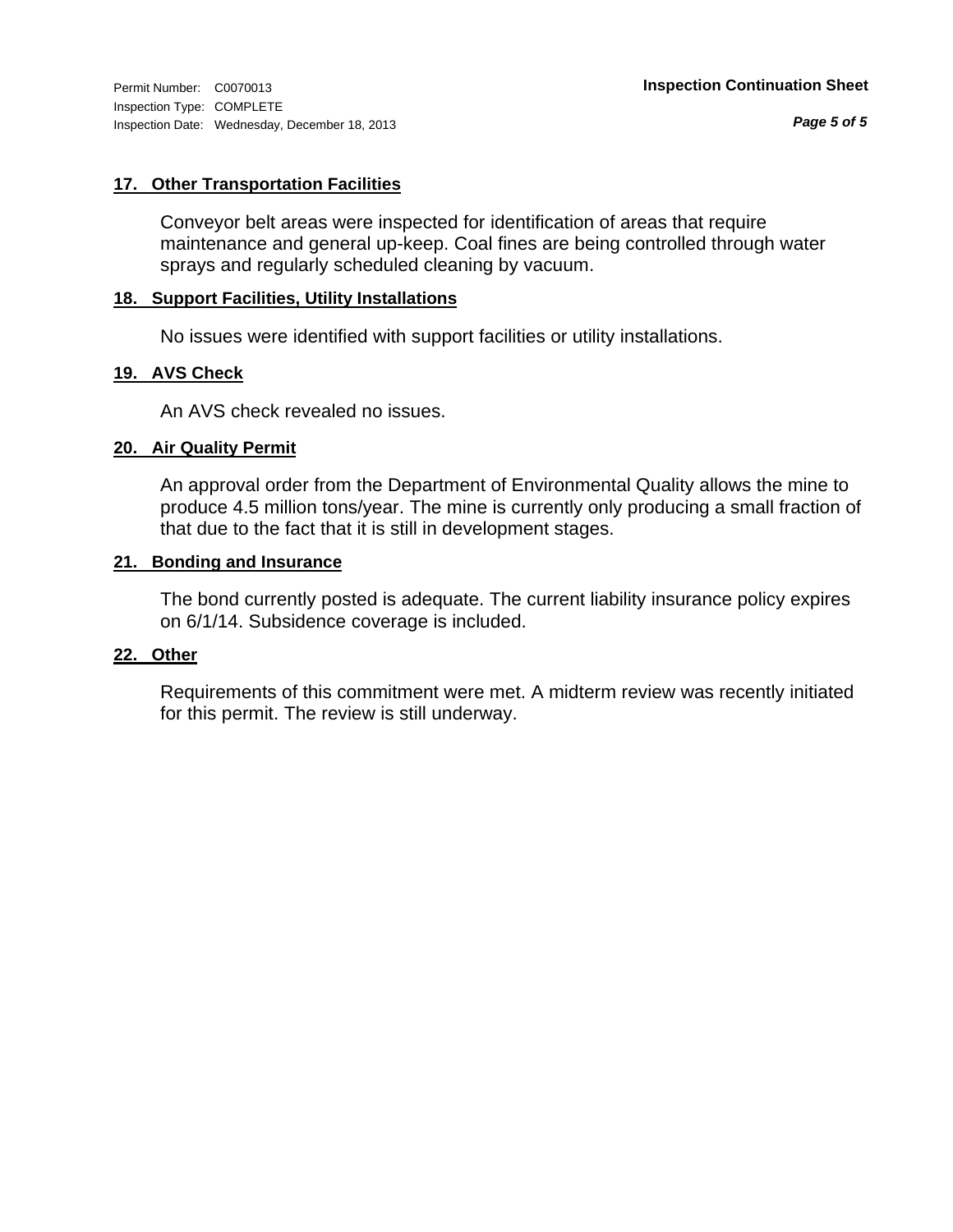

**DEPARTMENT OF NATURAL RESOURCES** 

**MICHAEL R. STYLER Executive Director** 

#### Division of Oil, Gas and Mining

**JOHN R. BAZA Division Director** 

| Representatives Present During the Inspection: |                    |  |
|------------------------------------------------|--------------------|--|
|                                                | OGM Amanda Daniels |  |

# **Inspection Report**

| Permit Number:   | C0070016                    |
|------------------|-----------------------------|
| Inspection Type: | <b>COMPLETE</b>             |
| Inspection Date: | Friday, December 13, 2013   |
| Start Date/Time: | 12/13/2013 11:45:00 AM      |
| End Date/Time:   | 12/13/2013 12:00:00 PM      |
| Last Inspection: | Thursday, November 21, 2013 |

Inspector: Amanda Daniels,

Weather: Cold and clear

InspectionID Report Number: 3714

**Reprocessing**

Accepted by:

|                         | Permitee: CANYON FUEL COMPANY        |                                         |                            |  |  |
|-------------------------|--------------------------------------|-----------------------------------------|----------------------------|--|--|
|                         | <b>Operator: CANYON FUEL COMPANY</b> |                                         |                            |  |  |
|                         |                                      | Site: GORDON CREEK 2, 7 & 8 MINES       |                            |  |  |
|                         |                                      | Address: HC 35 BOX 380, HELPER UT 84526 |                            |  |  |
|                         | County: <b>CARBON</b>                |                                         |                            |  |  |
|                         |                                      | Permit Type: PERMANENT COAL PROGRAM     |                            |  |  |
|                         | Permit Status: RECLAIMED             |                                         |                            |  |  |
| <b>Current Acreages</b> |                                      | <b>Mineral Ownership</b>                | <b>Types of Operations</b> |  |  |
| 179.27                  | <b>Total Permitted</b>               | $\vee$ Federal                          | V<br>Underground           |  |  |
|                         | 34.15 Total Disturbed                | <b>State</b>                            | <b>Surface</b>             |  |  |
| 32.52                   | Phase I                              | County                                  | Loadout                    |  |  |
| 32.52                   | <b>Phase II</b>                      | Fee                                     | Processing                 |  |  |

**Report summary and status for pending enforcement actions, permit conditions, Division Orders, and amendments:**

Phase I bond release was granted in Oct. 2003, phase 2 was approved in March 2007. In October 2007 the three cell sediment pond was reclaimed. The site has been re-vegetated and one stock water pond remains on site. The site was covered in snow and inaccessable past the gate.

**Other**

**Inspector's Signature:**

67 Inspector ID Number:Amanda Daniels,

0.73

**Phase III**



Note59#h% inspection reppt does not constitute an affidavit of compliance, with the regulatory program of the Division of Oil, Gas and Mining. telephone (801) 538-5340 · facsimile (801) 359-3940 · TTY (801) 538-7458 · www.ogm.utah.gov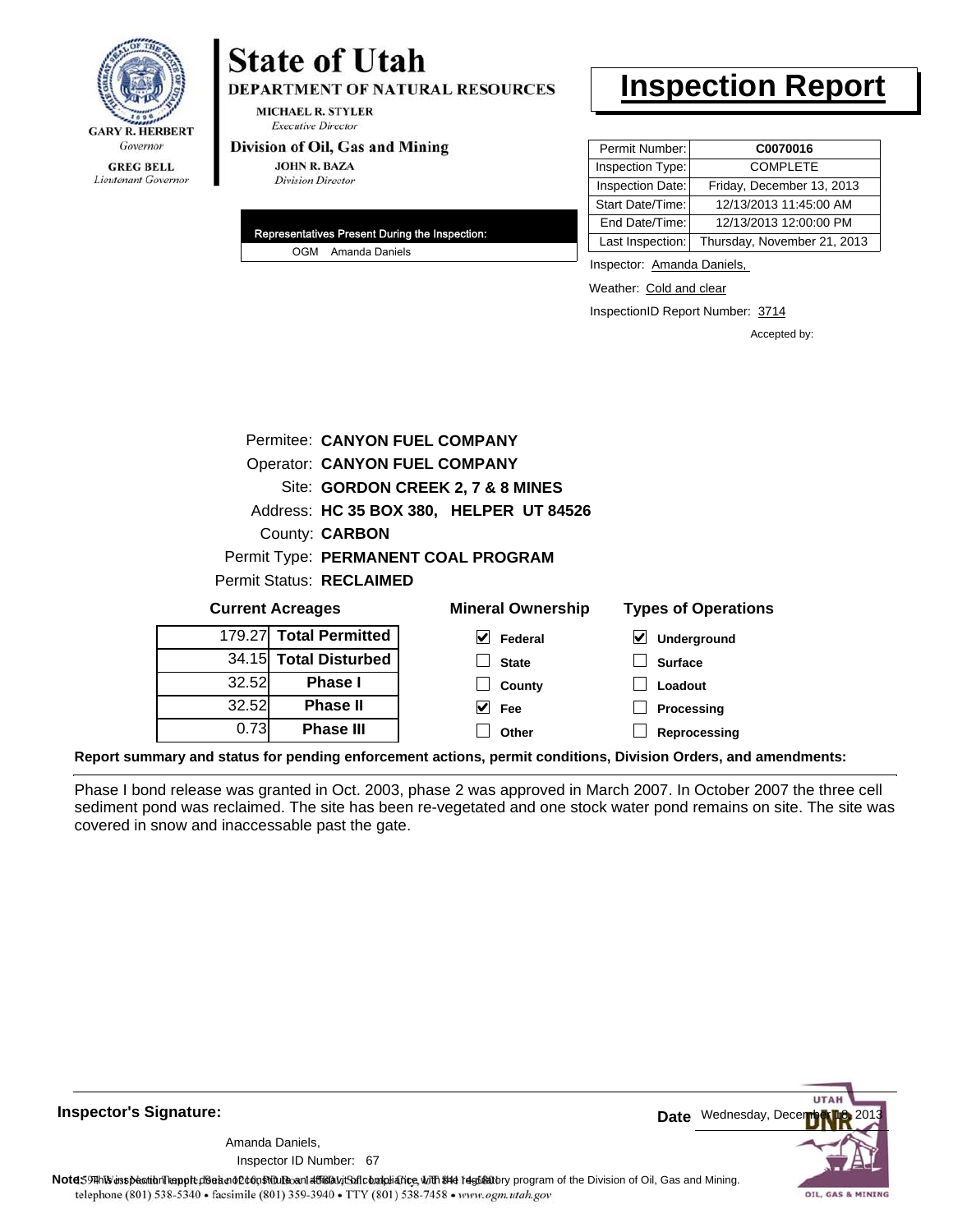#### *REVIEW OF PERMIT, PERFORMANCE STANDARDS PERMIT CONDITION REQUIREMENTS*

*1. Substantiate the elements on this inspection by checking the appropriate performance standard.*

 *a. For COMPLETE inspections provide narrative justification for any elements not fully inspected unless element is not appropriate to the site, in which case check Not Applicable.*

 *b. For PARTIAL inspections check only the elements evaluated.*

*2. Document any noncompliance situation by reference the NOV issued at the appropriate performance standard listed below.*

*3. Reference any narratives written in conjunction with this inspection at the appropriate performace standard listed below.*

|     |                                                               | Evaluated               | Not Applicable Comment |                         | Enforcement |
|-----|---------------------------------------------------------------|-------------------------|------------------------|-------------------------|-------------|
| 1.  | Permits, Change, Transfer, Renewal, Sale                      | $\overline{\mathsf{v}}$ |                        | V                       |             |
| 2.  | Signs and Markers                                             | $\overline{\mathbf{v}}$ |                        |                         |             |
| 3.  | Topsoil                                                       |                         |                        |                         |             |
| 4.a | Hydrologic Balance: Diversions                                |                         |                        |                         |             |
| 4.b | Hydrologic Balance: Sediment Ponds and Impoundments           | V                       |                        | V                       |             |
| 4.c | Hydrologic Balance: Other Sediment Control Measures           |                         |                        |                         |             |
| 4.d | Hydrologic Balance: Water Monitoring                          | $\overline{\mathbf{v}}$ |                        | $\overline{\mathbf{v}}$ |             |
| 4.e | Hydrologic Balance: Effluent Limitations                      |                         |                        |                         |             |
| 5.  | <b>Explosives</b>                                             |                         |                        |                         |             |
| 6.  | Disposal of Excess Spoil, Fills, Benches                      |                         |                        |                         |             |
| 7.  | Coal Mine Waste, Refuse Piles, Impoundments                   |                         |                        |                         |             |
| 8.  | Noncoal Waste                                                 |                         |                        |                         |             |
| 9.  | Protection of Fish, Wildlife and Related Environmental Issues |                         |                        |                         |             |
| 10. | Slides and Other Damage                                       |                         |                        |                         |             |
| 11. | Contemporaneous Reclamation                                   |                         |                        |                         |             |
| 12. | <b>Backfilling And Grading</b>                                |                         |                        |                         |             |
| 13. | Revegetation                                                  |                         |                        |                         |             |
| 14. | Subsidence Control                                            |                         |                        |                         |             |
| 15. | <b>Cessation of Operations</b>                                |                         |                        |                         |             |
|     | 16.a Roads: Construction, Maintenance, Surfacing              |                         |                        |                         |             |
|     | 16.b Roads: Drainage Controls                                 |                         |                        |                         |             |
| 17. | <b>Other Transportation Facilities</b>                        |                         |                        |                         |             |
| 18. | Support Facilities, Utility Installations                     |                         |                        |                         |             |
|     | 19. AVS Check                                                 |                         |                        |                         |             |
| 20. | Air Quality Permit                                            |                         |                        |                         |             |
| 21. | Bonding and Insurance                                         | $\overline{\mathbf{v}}$ |                        | $\blacktriangledown$    |             |
|     | 22. Other                                                     |                         |                        |                         |             |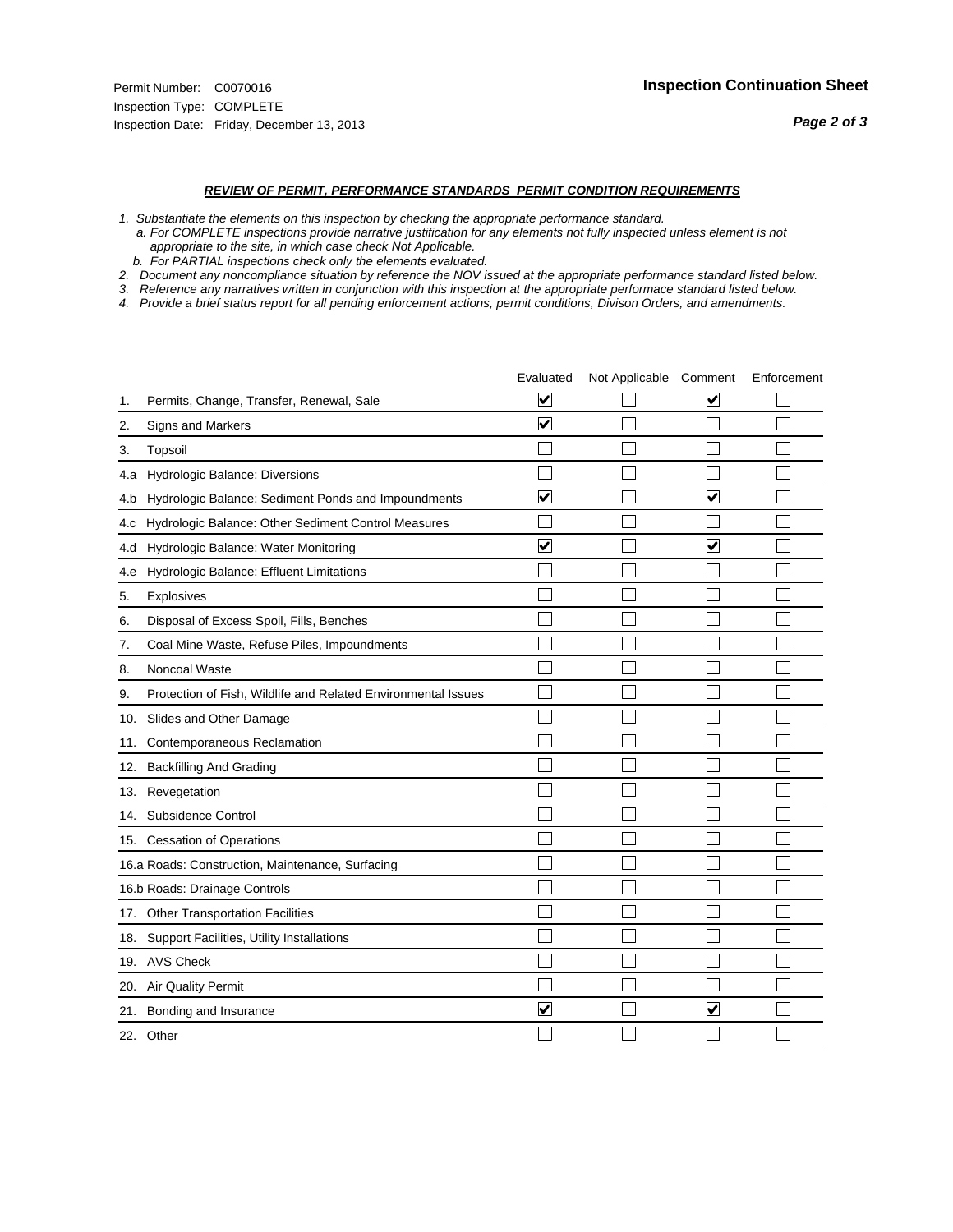#### **1. Permits, Change, Transfer, Renewal, Sale**

There are no MRP amendments pending. The permittee received final approval for the permit transfer (task ID 4459).

#### **4.b Hydrologic Balance: Sediment Ponds and Impoundments**

Jacob's pond, the remaining stock watering pond, was inspected by Richard White, PE, on July 19, 2013. The inspection indicated that the pond was in good condition.

## **4.d Hydrologic Balance: Water Monitoring**

Water monitoring data has been submitted to the DOGM database as required in the permit.

#### **21. Bonding and Insurance**

General liability insurance is renewed annually and in effect through February 1, 2014. A bond is held for the amount of \$641,443.00.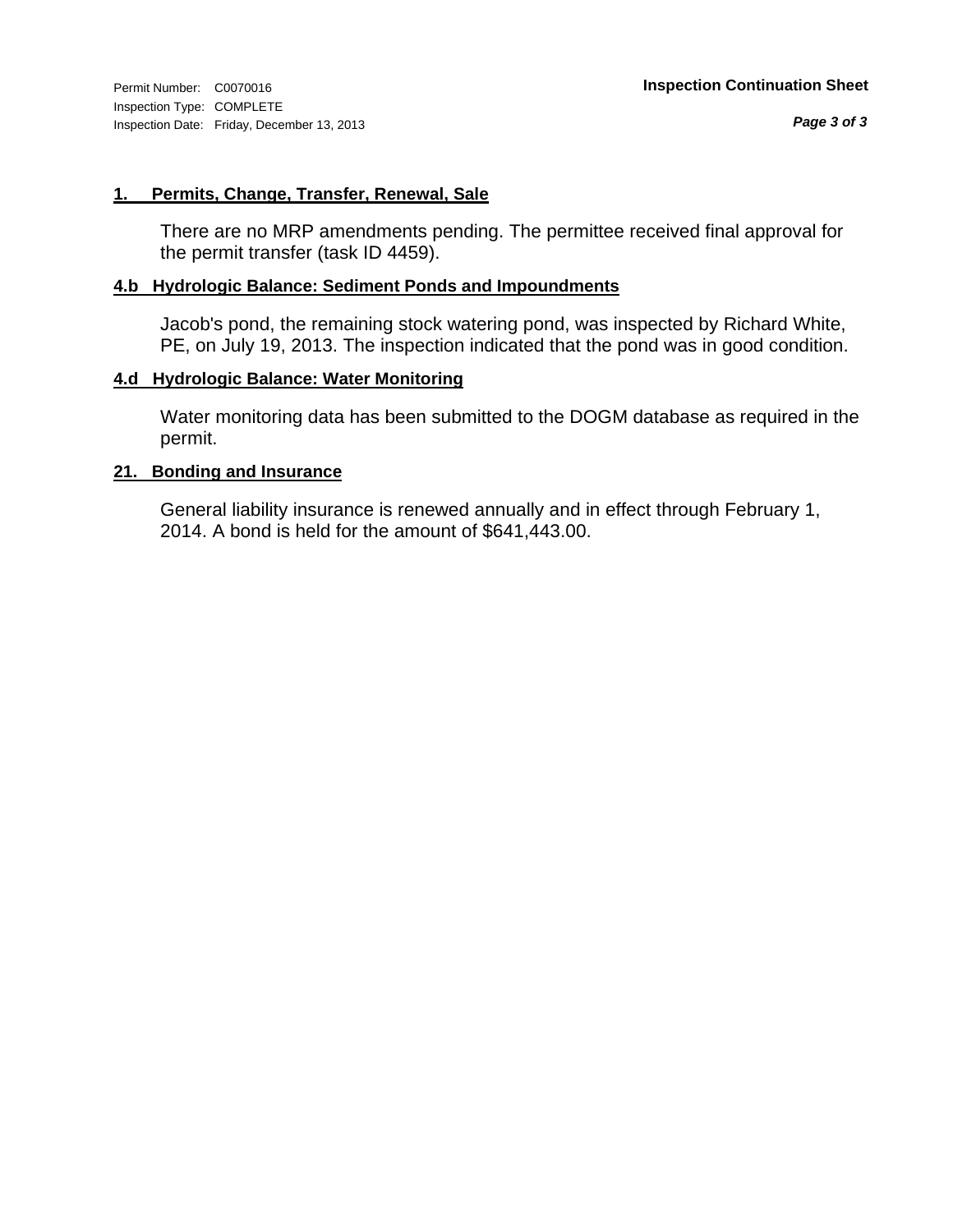

#### **GREG BELL** Lieutenant Governor

# **State of Utah**

**DEPARTMENT OF NATURAL RESOURCES** 

**MICHAEL R. STYLER Executive Director** 

#### Division of Oil, Gas and Mining

**JOHN R. BAZA Division Director** 

| Representatives Present During the Inspection: |
|------------------------------------------------|
| Company Jay Marshall                           |
| OGM Karl Houskeeper                            |

# **Inspection Report**

| Permit Number:   | C0070019                  |
|------------------|---------------------------|
| Inspection Type: | <b>PARTIAL</b>            |
| Inspection Date: | Monday, December 16, 2013 |
| Start Date/Time: | 12/16/2013 8:30:00 AM     |
| End Date/Time:   | 12/16/2013 12:00:00 PM    |
| Last Inspection: | Monday, November 04, 2013 |

Inspector: Karl Houskeeper,

Weather: Clear, Temp. 32 deg. F.

InspectionID Report Number: 3706

Accepted by:

| Permitee: ANDALEX RESOURCES INC     |                                                |                            |
|-------------------------------------|------------------------------------------------|----------------------------|
| Operator: ANDALEX RESOURCES INC     |                                                |                            |
| <b>Site: CENTENNIAL MINE</b>        |                                                |                            |
|                                     | Address: PO BOX 910, EAST CARBON UT 84520-0910 |                            |
| County: <b>CARBON</b>               |                                                |                            |
| Permit Type: PERMANENT COAL PROGRAM |                                                |                            |
| Permit Status: ACTIVE               |                                                |                            |
| <b>Current Acreages</b>             | <b>Mineral Ownership</b>                       | <b>Types of Operations</b> |
| 6,516.91 Total Permitted            | <b>Federal</b>                                 | <b>Underground</b>         |

| 6,516.91 Total Permitted |
|--------------------------|
| 47.19 Total Disturbed    |
| <b>Phase I</b>           |
| <b>Phase II</b>          |
| <b>Phase III</b>         |

| eral Ownership           | <b>Types of Operat</b> |
|--------------------------|------------------------|
| $\triangleright$ Federal | $\vee$ Underground     |
| $\vee$ State             | $\Box$ Surface         |
| $\Box$ County            | $\Box$ Loadout         |
| $\sqrt{ }$ Fee           | $\Box$ Processing      |
| Other                    | Reprocessing           |

**Report summary and status for pending enforcement actions, permit conditions, Division Orders, and amendments:**

Checked in at the main office located at the West Ridge Mine. Met with Jay Marshall. Proceeded to the Centennial mine un-attended. Checked in with the guard before entering the mine property.



**Inspector's Signature:**

49 Inspector ID Number:Karl Houskeeper,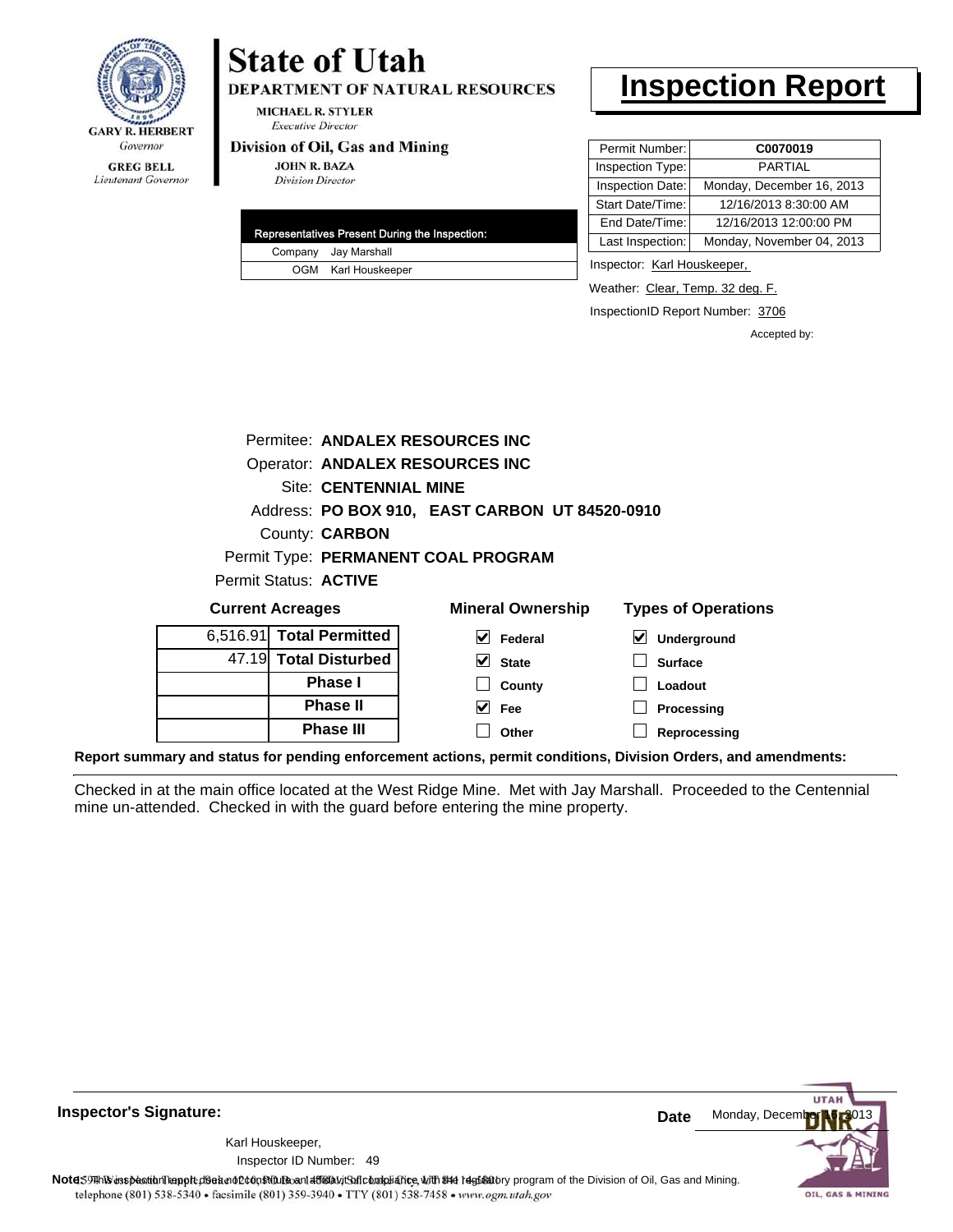#### *REVIEW OF PERMIT, PERFORMANCE STANDARDS PERMIT CONDITION REQUIREMENTS*

*1. Substantiate the elements on this inspection by checking the appropriate performance standard.*

 *a. For COMPLETE inspections provide narrative justification for any elements not fully inspected unless element is not appropriate to the site, in which case check Not Applicable.*

 *b. For PARTIAL inspections check only the elements evaluated.*

*2. Document any noncompliance situation by reference the NOV issued at the appropriate performance standard listed below.*

*3. Reference any narratives written in conjunction with this inspection at the appropriate performace standard listed below.*

|     |                                                               | Evaluated               | Not Applicable Comment  |                         | Enforcement |
|-----|---------------------------------------------------------------|-------------------------|-------------------------|-------------------------|-------------|
| 1.  | Permits, Change, Transfer, Renewal, Sale                      |                         |                         |                         |             |
| 2.  | <b>Signs and Markers</b>                                      | $\overline{\mathbf{v}}$ |                         | $\overline{\mathbf{v}}$ |             |
| 3.  | Topsoil                                                       |                         |                         |                         |             |
| 4.a | Hydrologic Balance: Diversions                                | ⊽                       |                         | $\overline{\mathbf{v}}$ |             |
| 4.b | Hydrologic Balance: Sediment Ponds and Impoundments           | $\blacktriangledown$    |                         | ⊻                       |             |
| 4.C | Hydrologic Balance: Other Sediment Control Measures           |                         |                         |                         |             |
| 4.d | Hydrologic Balance: Water Monitoring                          |                         |                         |                         |             |
| 4.e | Hydrologic Balance: Effluent Limitations                      |                         |                         |                         |             |
| 5.  | Explosives                                                    | $\overline{\mathbf{v}}$ | $\overline{\mathbf{v}}$ |                         |             |
| 6.  | Disposal of Excess Spoil, Fills, Benches                      | ⊽                       | $\blacktriangledown$    |                         |             |
| 7.  | Coal Mine Waste, Refuse Piles, Impoundments                   | $\overline{\mathbf{v}}$ | $\blacktriangledown$    |                         |             |
| 8.  | Noncoal Waste                                                 | $\overline{\mathbf{v}}$ |                         | $\overline{\mathbf{v}}$ |             |
| 9.  | Protection of Fish, Wildlife and Related Environmental Issues |                         |                         |                         |             |
| 10. | Slides and Other Damage                                       |                         |                         |                         |             |
| 11. | Contemporaneous Reclamation                                   |                         |                         |                         |             |
| 12. | <b>Backfilling And Grading</b>                                |                         |                         |                         |             |
| 13. | Revegetation                                                  |                         |                         |                         |             |
| 14. | Subsidence Control                                            |                         |                         |                         |             |
|     | 15. Cessation of Operations                                   |                         |                         |                         |             |
|     | 16.a Roads: Construction, Maintenance, Surfacing              |                         |                         |                         |             |
|     | 16.b Roads: Drainage Controls                                 |                         |                         |                         |             |
| 17. | <b>Other Transportation Facilities</b>                        |                         |                         |                         |             |
| 18. | Support Facilities, Utility Installations                     |                         |                         |                         |             |
|     | 19. AVS Check                                                 |                         |                         |                         |             |
| 20. | Air Quality Permit                                            |                         |                         |                         |             |
| 21. | Bonding and Insurance                                         |                         |                         |                         |             |
|     | 22. Other                                                     |                         |                         |                         |             |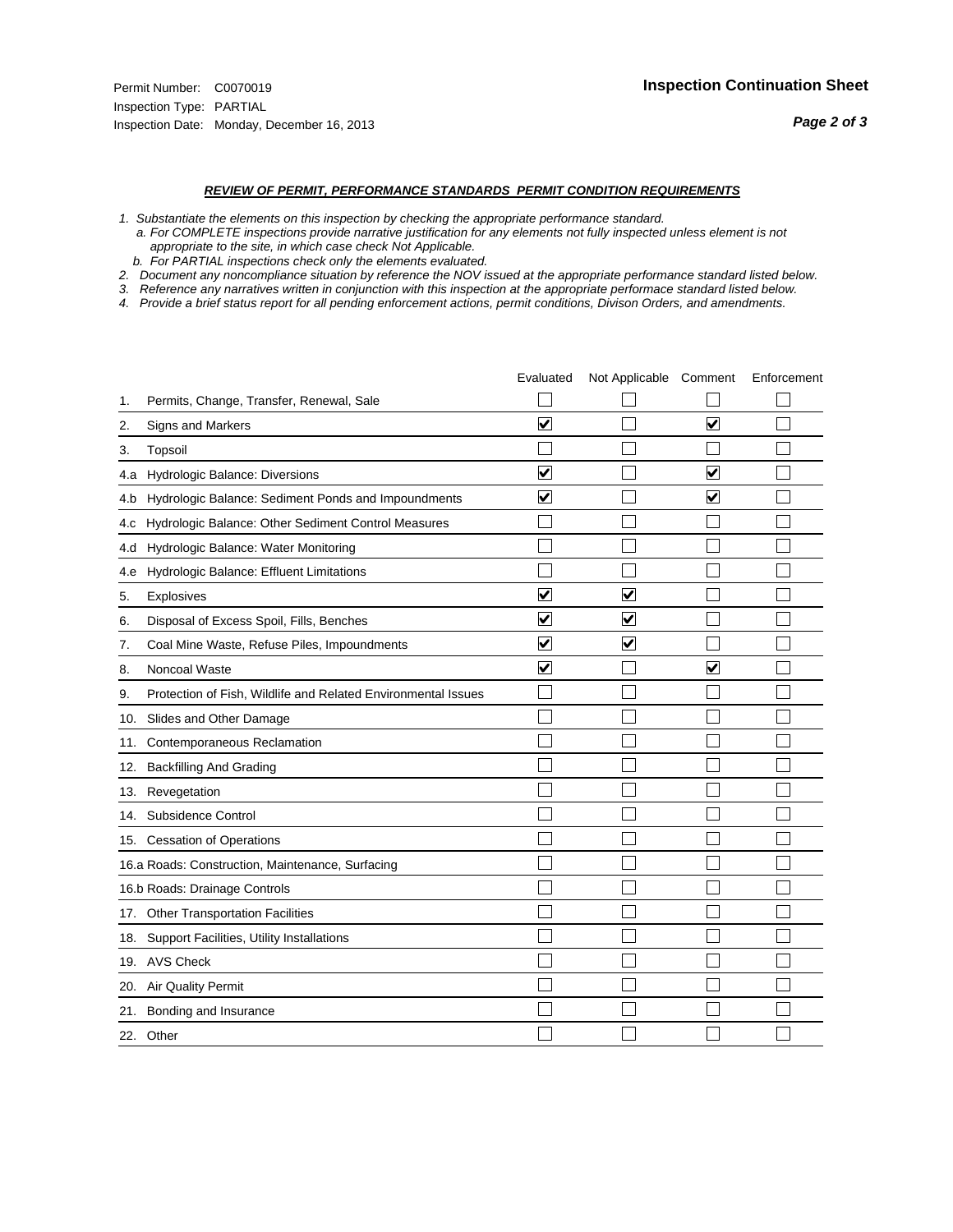Inspection Type: PARTIAL Inspection Date: Monday, December 16, 2013

#### **2. Signs and Markers**

The mine identification sign is posted at the entrance into the mining permit area. The sign contains the required information.

#### **4.a Hydrologic Balance: Diversions**

Diversions through-out the mine site are snow covered.

# **4.b Hydrologic Balance: Sediment Ponds and Impoundments**

Preparations are being made to clean Sediment Pond B.

#### **8. Noncoal Waste**

Mine site is free of noncoal waste items.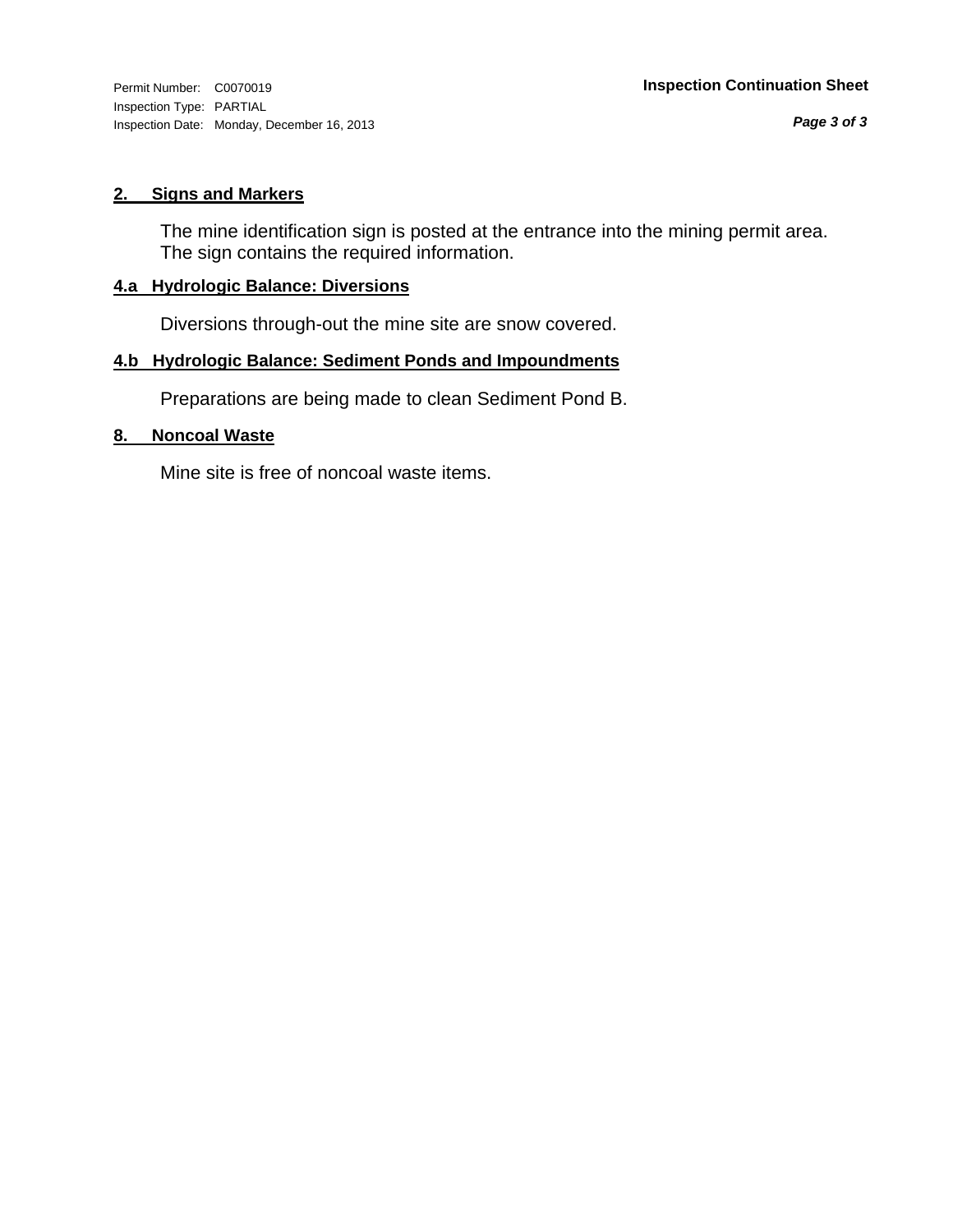

DEPARTMENT OF NATURAL RESOURCES

**MICHAEL R. STYLER Executive Director** 

#### Division of Oil, Gas and Mining

**JOHN R. BAZA Division Director** 

|  | Representatives Present During the Inspection: |
|--|------------------------------------------------|
|  | Company Kit Pappas                             |
|  | OGM Karl Houskeeper                            |

# **Inspection Report**

| Permit Number:   | C0070020                                      |
|------------------|-----------------------------------------------|
| Inspection Type: | <b>PARTIAL</b>                                |
| Inspection Date: | Thursday, December 19, 2013                   |
| Start Date/Time: | 12/19/2013 9:30:00 AM                         |
| End Date/Time:   | 12/19/2013 1:00:00 PM                         |
|                  | Last Inspection: Wednesday, November 20, 2013 |

Inspector: Karl Houskeeper,

Weather: Overcast, Temp. 29 Deg. F.

InspectionID Report Number: 3716

Accepted by:

|                         | Permitee: HIDDEN SPLENDOR RESOURCES |                                                                |                            |  |  |
|-------------------------|-------------------------------------|----------------------------------------------------------------|----------------------------|--|--|
|                         |                                     | <b>Operator: HIDDEN SPLENDOR RESOURCES</b>                     |                            |  |  |
|                         | <b>Site: HORIZON MINE</b>           |                                                                |                            |  |  |
|                         |                                     | Address: 57 WEST 200 SOUTH, SUITE 400, SALT LAKE CITY UT 84101 |                            |  |  |
|                         | County: <b>CARBON</b>               |                                                                |                            |  |  |
|                         |                                     | Permit Type: PERMANENT COAL PROGRAM                            |                            |  |  |
|                         | Permit Status: <b>ACTIVE</b>        |                                                                |                            |  |  |
| <b>Current Acreages</b> |                                     | <b>Mineral Ownership</b>                                       | <b>Types of Operations</b> |  |  |
| 1.577.00                | <b>Total Permitted</b>              | V<br>Federal                                                   | Underground                |  |  |
|                         | 9.50 Total Disturbed                | <b>State</b>                                                   | <b>Surface</b>             |  |  |
|                         | <b>Phase I</b>                      | County                                                         | Loadout                    |  |  |
| <b>Phase II</b>         |                                     | M<br>Fee                                                       | Processing                 |  |  |
|                         | <b>Phase III</b>                    | Other                                                          | Reprocessing               |  |  |

**Report summary and status for pending enforcement actions, permit conditions, Division Orders, and amendments:**

Mine site is still idled. Site is blanketed by snow.



**Inspector's Signature:**

49 Inspector ID Number:Karl Houskeeper,

Note: 59 This inspection report does not constitute and affidavit of compliance with the deptatory program of the Division of Oil, Gas and Mining.<br>telephone (801) 538-5340 • facsimile (801) 359-3940 • TTY (801) 538-7458 •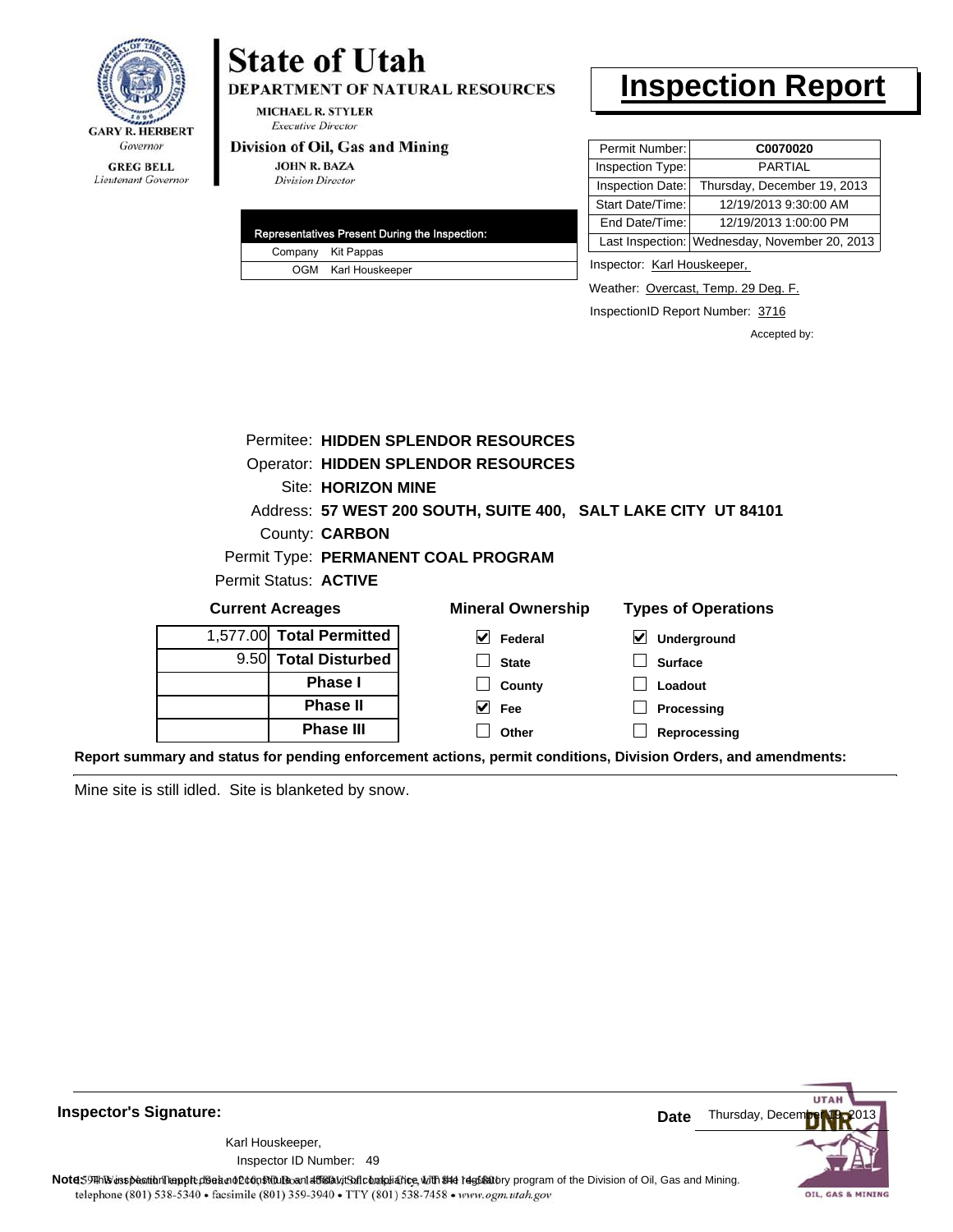#### *REVIEW OF PERMIT, PERFORMANCE STANDARDS PERMIT CONDITION REQUIREMENTS*

*1. Substantiate the elements on this inspection by checking the appropriate performance standard.*

 *a. For COMPLETE inspections provide narrative justification for any elements not fully inspected unless element is not appropriate to the site, in which case check Not Applicable.*

 *b. For PARTIAL inspections check only the elements evaluated.*

*2. Document any noncompliance situation by reference the NOV issued at the appropriate performance standard listed below.*

*3. Reference any narratives written in conjunction with this inspection at the appropriate performace standard listed below.*

|     |                                                               | Evaluated               | Not Applicable Comment  |                         | Enforcement |
|-----|---------------------------------------------------------------|-------------------------|-------------------------|-------------------------|-------------|
| 1.  | Permits, Change, Transfer, Renewal, Sale                      |                         |                         |                         |             |
| 2.  | <b>Signs and Markers</b>                                      | $\overline{\mathbf{v}}$ |                         | $\overline{\mathbf{v}}$ |             |
| 3.  | Topsoil                                                       | $\overline{\mathbf{v}}$ |                         |                         |             |
| 4.a | Hydrologic Balance: Diversions                                | ⊽                       |                         | $\overline{\mathbf{v}}$ |             |
| 4.b | Hydrologic Balance: Sediment Ponds and Impoundments           | $\blacktriangledown$    |                         |                         |             |
| 4.C | Hydrologic Balance: Other Sediment Control Measures           |                         |                         |                         |             |
| 4.d | Hydrologic Balance: Water Monitoring                          |                         |                         |                         |             |
| 4.e | Hydrologic Balance: Effluent Limitations                      |                         |                         |                         |             |
| 5.  | Explosives                                                    | $\overline{\mathbf{v}}$ | $\overline{\mathsf{v}}$ |                         |             |
| 6.  | Disposal of Excess Spoil, Fills, Benches                      | $\overline{\mathsf{v}}$ | $\overline{\mathbf{v}}$ |                         |             |
| 7.  | Coal Mine Waste, Refuse Piles, Impoundments                   | $\blacktriangledown$    | $\overline{\mathbf{v}}$ |                         |             |
| 8.  | Noncoal Waste                                                 | V                       |                         | $\overline{\mathbf{v}}$ |             |
| 9.  | Protection of Fish, Wildlife and Related Environmental Issues |                         |                         |                         |             |
| 10. | Slides and Other Damage                                       |                         |                         |                         |             |
| 11. | Contemporaneous Reclamation                                   |                         |                         |                         |             |
| 12. | <b>Backfilling And Grading</b>                                |                         |                         |                         |             |
| 13. | Revegetation                                                  |                         |                         |                         |             |
| 14. | Subsidence Control                                            |                         |                         |                         |             |
|     | 15. Cessation of Operations                                   |                         |                         |                         |             |
|     | 16.a Roads: Construction, Maintenance, Surfacing              |                         |                         |                         |             |
|     | 16.b Roads: Drainage Controls                                 |                         |                         |                         |             |
| 17. | <b>Other Transportation Facilities</b>                        |                         |                         |                         |             |
| 18. | Support Facilities, Utility Installations                     |                         |                         |                         |             |
|     | 19. AVS Check                                                 |                         |                         |                         |             |
| 20. | <b>Air Quality Permit</b>                                     |                         |                         |                         |             |
| 21. | Bonding and Insurance                                         |                         |                         |                         |             |
|     | 22. Other                                                     |                         |                         |                         |             |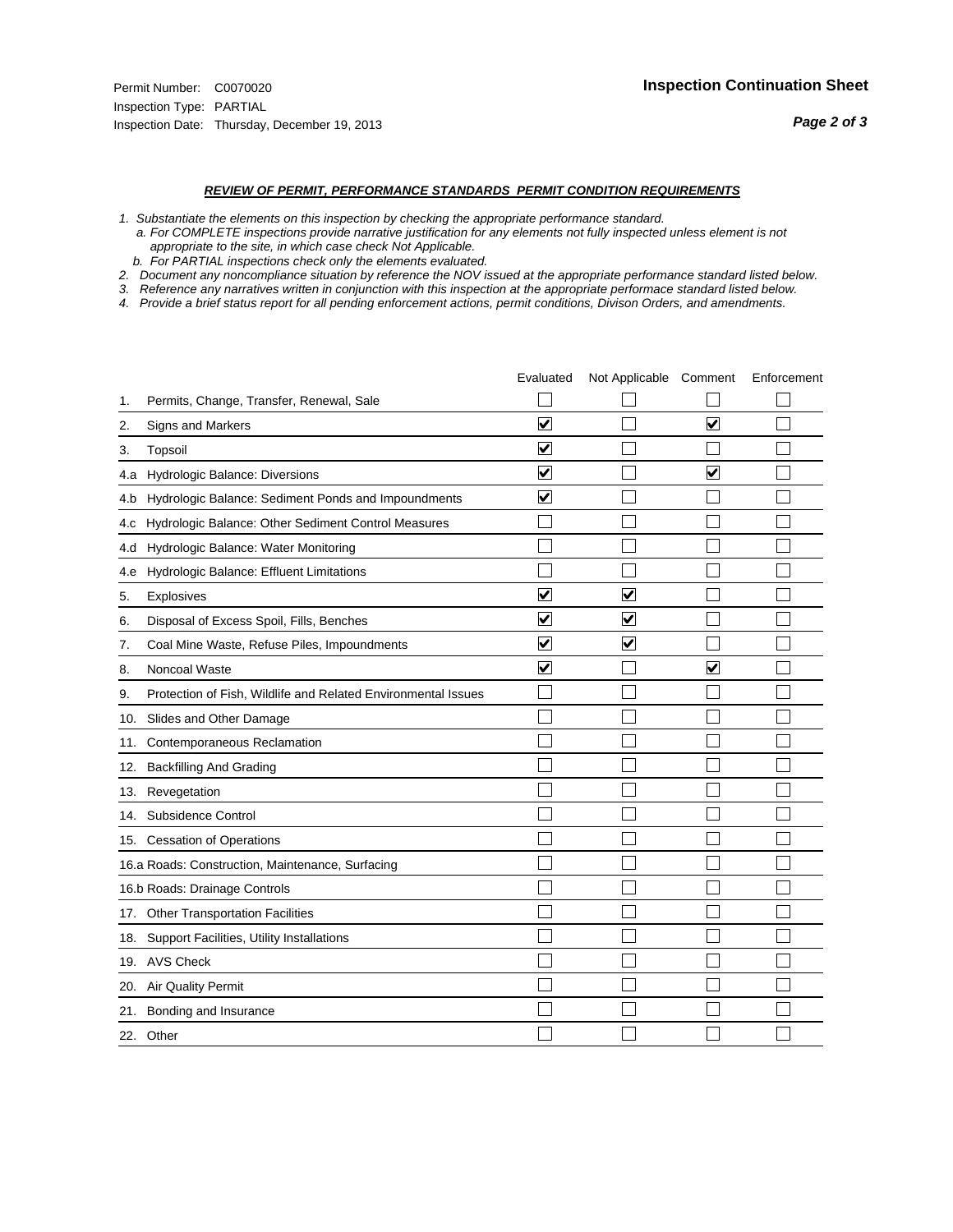Inspection Type: PARTIAL Inspection Date: Thursday, December 19, 2013

*Page 3 of 3*

#### **2. Signs and Markers**

The mine identification sign is posted along side of the carbon county road used to access the mine site. The sign is posted prior to the mining permit area and contains all of the information required by regulation.

# **4.a Hydrologic Balance: Diversions**

The main diversion is snow covered.

#### **8. Noncoal Waste**

Site is free of noncoal waste items.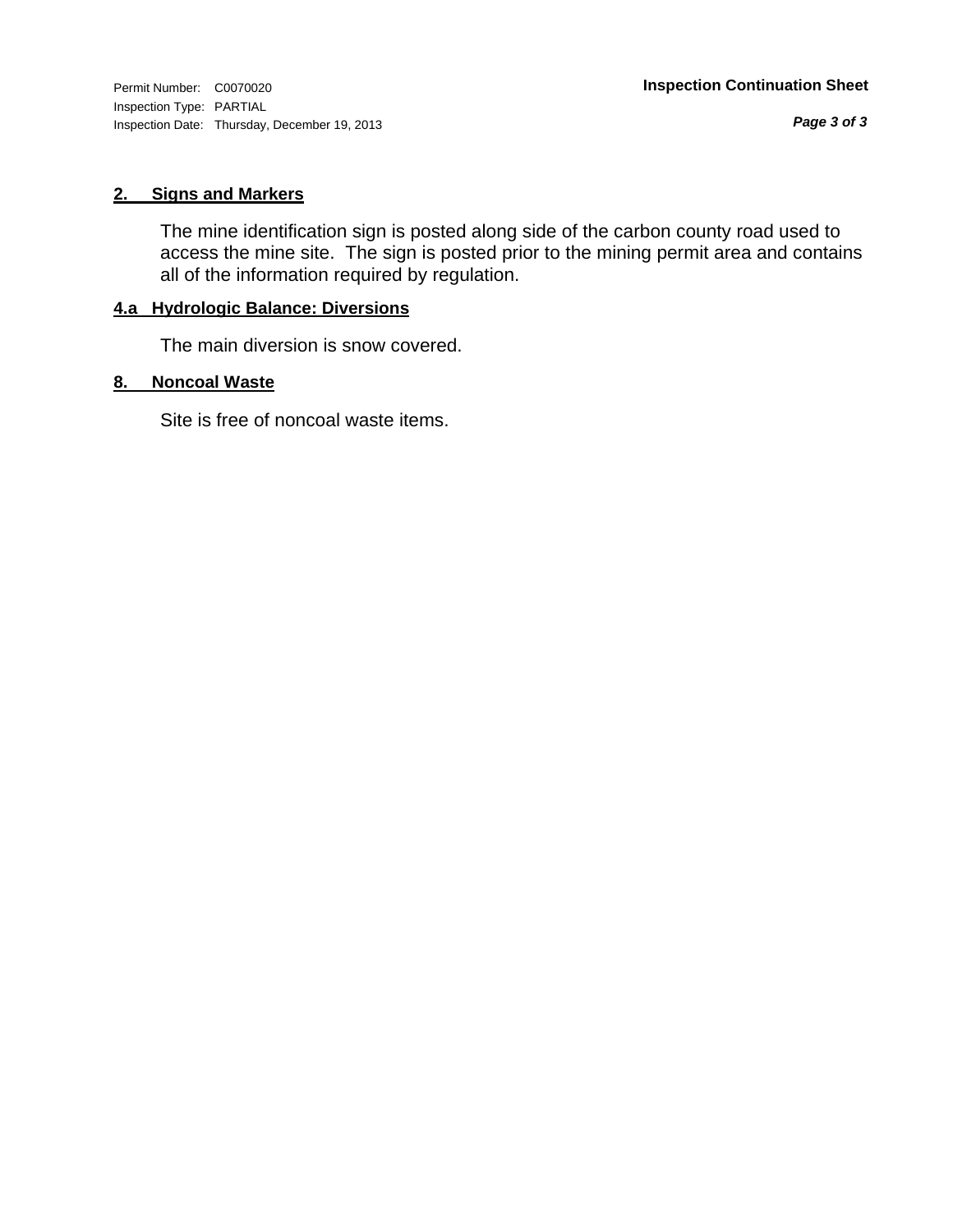

**DEPARTMENT OF NATURAL RESOURCES** 

**MICHAEL R. STYLER Executive Director** 

#### Division of Oil, Gas and Mining

**JOHN R. BAZA Division Director** 

|  | Representatives Present During the Inspection: |
|--|------------------------------------------------|
|  | Company Victor Fausett                         |
|  | OGM Steve Demczak                              |

# **Inspection Report**

| Permit Number:   | C0070022                                      |
|------------------|-----------------------------------------------|
| Inspection Type: | <b>PARTIAL</b>                                |
| Inspection Date: | Monday, December 09, 2013                     |
| Start Date/Time: | 12/9/2013 9:00:00 AM                          |
| End Date/Time:   | 12/9/2013 1:00:00 PM                          |
|                  | Last Inspection: Wednesday, November 06, 2013 |
|                  |                                               |

Inspector: Steve Demczak,

Weather: Cold, 4 degrees, 3 inches of snow, Clear Sky

InspectionID Report Number: 3692

**Reprocessing**

Accepted by: jhelfric 12/9/2013

|                              |                            | Permitee: SAVAGE SERVICES CORP        |                                                         |                                            |  |
|------------------------------|----------------------------|---------------------------------------|---------------------------------------------------------|--------------------------------------------|--|
|                              |                            | <b>Operator: SAVAGE SERVICES CORP</b> |                                                         |                                            |  |
|                              | Site: SAVAGE COAL TERMINAL |                                       |                                                         |                                            |  |
|                              |                            |                                       | Address: 6340 S 3000 E STE 600, SALT LAKE CITY UT 84121 |                                            |  |
|                              | County: <b>CARBON</b>      |                                       |                                                         |                                            |  |
|                              |                            | Permit Type: PERMANENT COAL PROGRAM   |                                                         |                                            |  |
| Permit Status: <b>ACTIVE</b> |                            |                                       |                                                         |                                            |  |
| <b>Current Acreages</b>      |                            |                                       | <b>Mineral Ownership</b>                                | <b>Types of Operations</b>                 |  |
| 153.46 Total Permitted       |                            |                                       | Federal                                                 | $\blacktriangledown$<br><b>Underground</b> |  |
| 132.50 Total Disturbed       |                            |                                       | <b>State</b>                                            | <b>Surface</b>                             |  |
|                              | <b>Phase I</b>             |                                       | County                                                  | Loadout                                    |  |
|                              | <b>Phase II</b>            |                                       | Fee                                                     | Processing                                 |  |

**Report summary and status for pending enforcement actions, permit conditions, Division Orders, and amendments:**

The Savage Coal Terminal is now shipping crude oil by rail. The permittee is hoping that in the future crude oil loading will expand. The shipping for coal could become secondary to the shipping of oil.

**Other**

The roads were frozen and no dust was coming off the roads.

**Phase III**

Some coal trucks were unloading coal during the inspection. The coal came from SUFCO and will be washed.

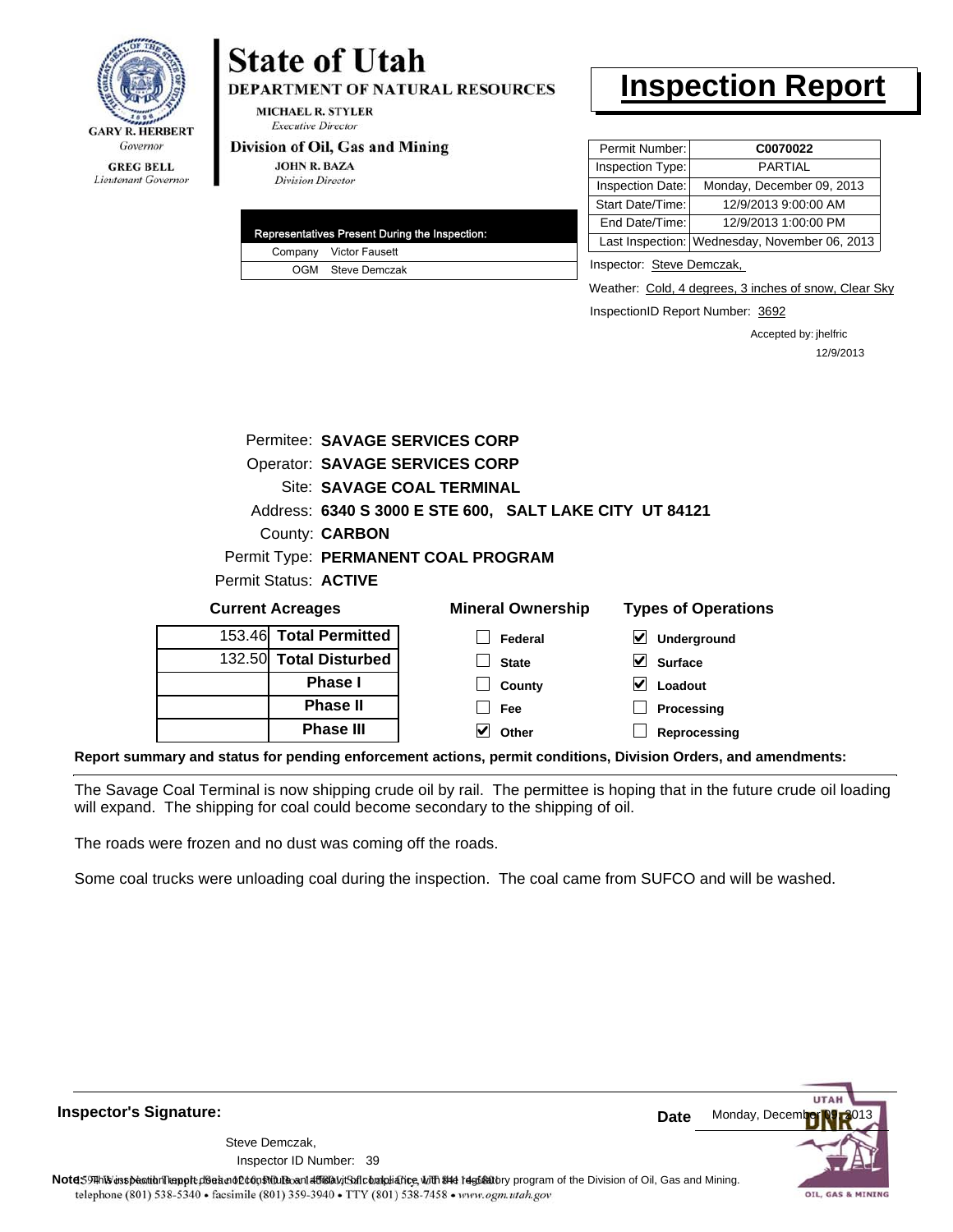#### *REVIEW OF PERMIT, PERFORMANCE STANDARDS PERMIT CONDITION REQUIREMENTS*

*1. Substantiate the elements on this inspection by checking the appropriate performance standard.*

 *a. For COMPLETE inspections provide narrative justification for any elements not fully inspected unless element is not appropriate to the site, in which case check Not Applicable.*

 *b. For PARTIAL inspections check only the elements evaluated.*

*2. Document any noncompliance situation by reference the NOV issued at the appropriate performance standard listed below.*

*3. Reference any narratives written in conjunction with this inspection at the appropriate performace standard listed below.*

|     |                                                               | Evaluated               | Not Applicable Comment |                         | Enforcement |
|-----|---------------------------------------------------------------|-------------------------|------------------------|-------------------------|-------------|
| 1.  | Permits, Change, Transfer, Renewal, Sale                      |                         |                        |                         |             |
| 2.  | Signs and Markers                                             | $\overline{\mathbf{v}}$ |                        | $\overline{\mathbf{v}}$ |             |
| 3.  | Topsoil                                                       | $\overline{\mathbf{v}}$ |                        | $\overline{\mathbf{v}}$ |             |
| 4.a | Hydrologic Balance: Diversions                                | $\blacktriangledown$    |                        | $\blacktriangledown$    |             |
| 4.b | Hydrologic Balance: Sediment Ponds and Impoundments           | $\blacktriangledown$    |                        | ⊻                       |             |
| 4.C | Hydrologic Balance: Other Sediment Control Measures           |                         |                        |                         |             |
| 4.d | Hydrologic Balance: Water Monitoring                          |                         |                        |                         |             |
| 4.e | Hydrologic Balance: Effluent Limitations                      |                         |                        |                         |             |
| 5.  | <b>Explosives</b>                                             |                         |                        |                         |             |
| 6.  | Disposal of Excess Spoil, Fills, Benches                      |                         |                        |                         |             |
| 7.  | Coal Mine Waste, Refuse Piles, Impoundments                   | $\overline{\mathbf{v}}$ |                        | $\overline{\mathbf{v}}$ |             |
| 8.  | Noncoal Waste                                                 | $\overline{\mathbf{v}}$ |                        | $\blacktriangledown$    |             |
| 9.  | Protection of Fish, Wildlife and Related Environmental Issues |                         |                        |                         |             |
| 10. | Slides and Other Damage                                       |                         |                        |                         |             |
| 11. | Contemporaneous Reclamation                                   |                         |                        |                         |             |
| 12. | <b>Backfilling And Grading</b>                                |                         |                        |                         |             |
| 13. | Revegetation                                                  |                         |                        |                         |             |
| 14. | Subsidence Control                                            |                         |                        |                         |             |
|     | 15. Cessation of Operations                                   |                         |                        |                         |             |
|     | 16.a Roads: Construction, Maintenance, Surfacing              | ⊽                       |                        | $\blacktriangledown$    |             |
|     | 16.b Roads: Drainage Controls                                 | $\overline{\mathbf{v}}$ |                        | $\overline{\mathbf{v}}$ |             |
| 17. | <b>Other Transportation Facilities</b>                        |                         |                        |                         |             |
| 18. | Support Facilities, Utility Installations                     |                         |                        |                         |             |
| 19. | <b>AVS Check</b>                                              |                         |                        |                         |             |
| 20. | Air Quality Permit                                            |                         |                        |                         |             |
| 21. | Bonding and Insurance                                         |                         |                        |                         |             |
|     | 22. Other                                                     |                         |                        |                         |             |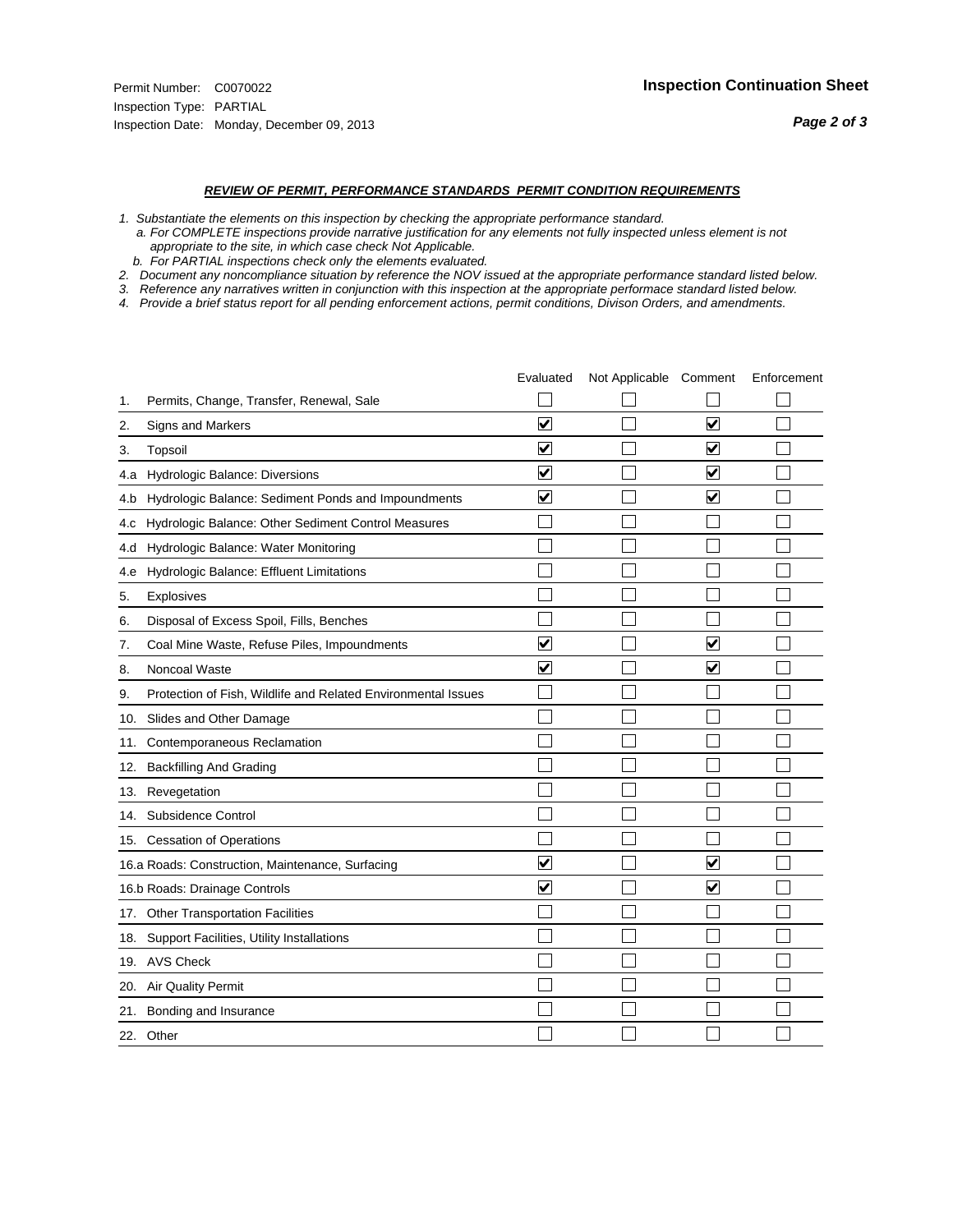#### **2. Signs and Markers**

Identification sign was at gate to permit area. The information meets the minimum requirements of the R645 Coal Rules.

#### **3. Topsoil**

The topsoil piles are snow covered. There are no signs of wind or water erosion. The topsoil piles are stable.

#### **4.a Hydrologic Balance: Diversions**

The diversions and culverts were open. No water was flowing in the diversions. The ground was frozen. Diversions meet the design standards.

#### **4.b Hydrologic Balance: Sediment Ponds and Impoundments**

I inspected the sediment ponds and no pond was discharging. I did not see any hazardous conditions. The embankments were stable.

#### **7. Coal Mine Waste, Refuse Piles, Impoundments**

The refuse pile is very small. Maybe, there is two truckloads of refuse on the ground. No hazardous conditions were noticed.

#### **8. Noncoal Waste**

The site was clear of non-coal waste materials.

#### **16.a Roads: Construction, Maintenance, Surfacing**

The roads were frozen and no dust was coming off the road.

#### **16.b Roads: Drainage Controls**

The road diversions and culverts were open and meet design standards. There was no water flow.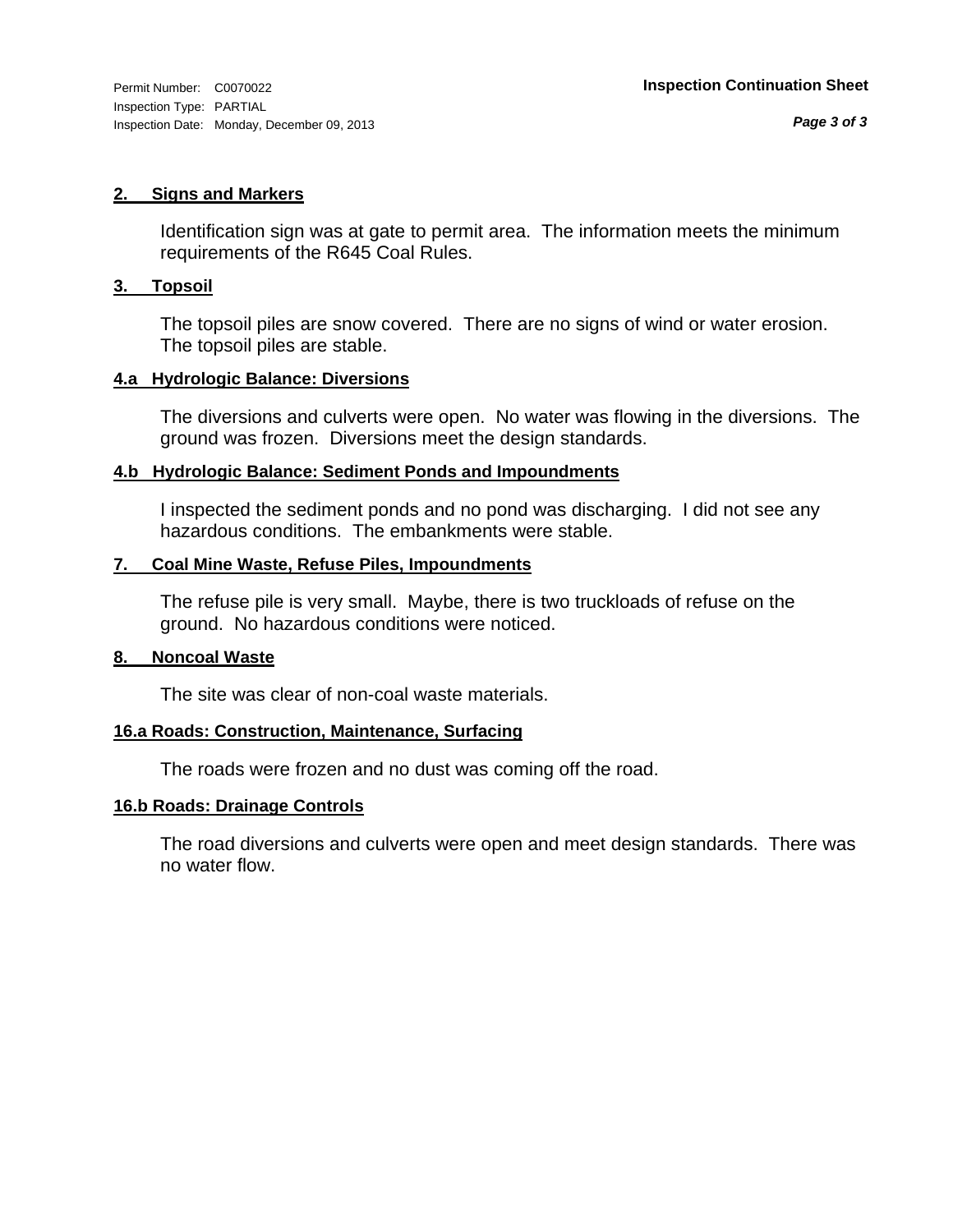

**DEPARTMENT OF NATURAL RESOURCES** 

**MICHAEL R. STYLER Executive Director** 

#### Division of Oil, Gas and Mining

**JOHN R. BAZA Division Director** 

| Representatives Present During the Inspection: |
|------------------------------------------------|
| OGM Amanda Daniels                             |
| Company Scott Dimick                           |

# **Inspection Report**

| Permit Number:   | C0070033                    |
|------------------|-----------------------------|
| Inspection Type: | <b>COMPLETE</b>             |
| Inspection Date: | Friday, December 13, 2013   |
| Start Date/Time: | 12/13/2013 10:15:00 AM      |
| End Date/Time:   | 12/13/2013 11:30:00 AM      |
| Last Inspection: | Thursday, November 21, 2013 |
|                  |                             |

Inspector: Amanda Daniels,

Weather: Clear and cold

InspectionID Report Number: 3713

**Processing Reprocessing** Accepted by:

|                         |                                        |                        | Permitee: INTERMOUNTAIN POWER AGENCY         |                            |
|-------------------------|----------------------------------------|------------------------|----------------------------------------------|----------------------------|
|                         | Operator: AMERICA WEST RESOURCES, INC. |                        |                                              |                            |
|                         |                                        | Site: WILDCAT LOADOUT  |                                              |                            |
|                         |                                        |                        | Address: 3266 SOUTH 125 WEST, PRICE UT 84501 |                            |
|                         |                                        | County: <b>CARBON</b>  |                                              |                            |
|                         |                                        |                        | Permit Type: PERMANENT COAL PROGRAM          |                            |
|                         |                                        | Permit Status: ACTIVE  |                                              |                            |
| <b>Current Acreages</b> |                                        |                        | <b>Mineral Ownership</b>                     | <b>Types of Operations</b> |
|                         |                                        | 100.00 Total Permitted | $\blacktriangledown$<br>Federal              | Underground                |
|                         |                                        | 78.45 Total Disturbed  | <b>State</b>                                 | <b>Surface</b>             |
|                         |                                        | <b>Phase I</b>         | County                                       | Loadout                    |

**Fee Other**

**Report summary and status for pending enforcement actions, permit conditions, Division Orders, and amendments:**

Site had a few inches of snow. Areas previously inspected for coal fines were moslty coverd.

**Phase II Phase III**



**Inspector's Signature:**

67 Inspector ID Number:Amanda Daniels,

Note: This inspection report does not constitute and affidavitor compliance with the regulatory program of the Division of Oil, Gas and Mining. telephone (801) 538-5340 · facsimile (801) 359-3940 · TTY (801) 538-7458 · www.ogm.utah.gov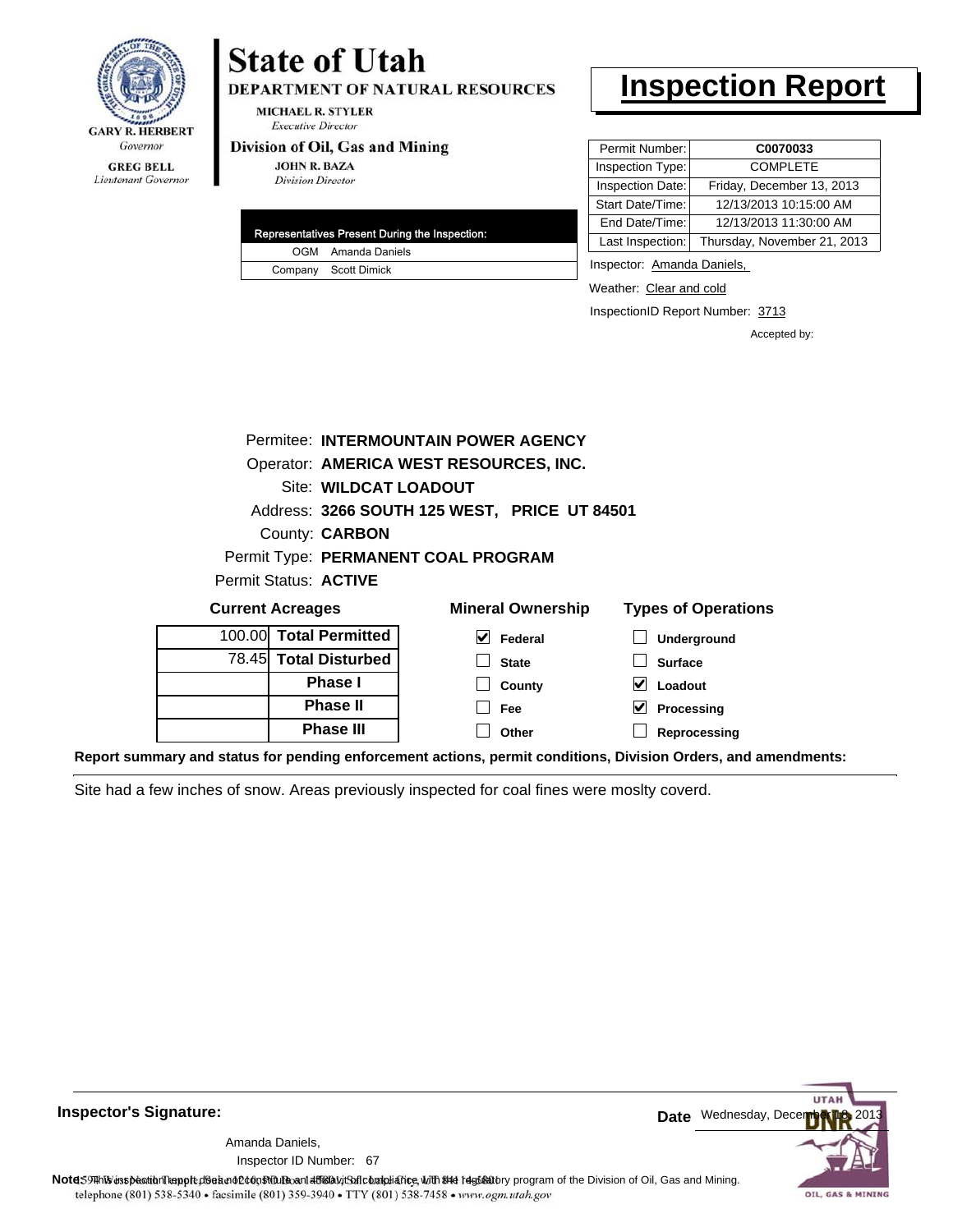#### *REVIEW OF PERMIT, PERFORMANCE STANDARDS PERMIT CONDITION REQUIREMENTS*

*1. Substantiate the elements on this inspection by checking the appropriate performance standard.*

 *a. For COMPLETE inspections provide narrative justification for any elements not fully inspected unless element is not appropriate to the site, in which case check Not Applicable.*

 *b. For PARTIAL inspections check only the elements evaluated.*

*2. Document any noncompliance situation by reference the NOV issued at the appropriate performance standard listed below.*

*3. Reference any narratives written in conjunction with this inspection at the appropriate performace standard listed below.*

|     |                                                               | Evaluated               | Not Applicable Comment  |                         | Enforcement |
|-----|---------------------------------------------------------------|-------------------------|-------------------------|-------------------------|-------------|
| 1.  | Permits, Change, Transfer, Renewal, Sale                      | ⊻                       |                         | V                       |             |
| 2.  | Signs and Markers                                             | $\overline{\mathbf{v}}$ |                         | $\blacktriangledown$    |             |
| 3.  | Topsoil                                                       | $\overline{\mathbf{v}}$ |                         | $\overline{\mathbf{v}}$ |             |
| 4.a | <b>Hydrologic Balance: Diversions</b>                         | $\overline{\mathsf{v}}$ |                         |                         |             |
| 4.b | Hydrologic Balance: Sediment Ponds and Impoundments           | $\blacktriangledown$    |                         | ⊻                       |             |
| 4.C | Hydrologic Balance: Other Sediment Control Measures           | $\checkmark$            |                         |                         |             |
| 4.d | Hydrologic Balance: Water Monitoring                          | $\overline{\mathbf{v}}$ |                         | $\blacktriangledown$    |             |
| 4.e | Hydrologic Balance: Effluent Limitations                      | $\overline{\mathbf{v}}$ |                         | $\blacktriangledown$    |             |
| 5.  | <b>Explosives</b>                                             |                         | $\overline{\mathbf{v}}$ |                         |             |
| 6.  | Disposal of Excess Spoil, Fills, Benches                      |                         | $\blacktriangledown$    |                         |             |
| 7.  | Coal Mine Waste, Refuse Piles, Impoundments                   | $\overline{\mathbf{v}}$ |                         | $\overline{\mathbf{v}}$ |             |
| 8.  | Noncoal Waste                                                 | $\overline{\mathbf{v}}$ |                         |                         |             |
| 9.  | Protection of Fish, Wildlife and Related Environmental Issues |                         | $\blacktriangledown$    |                         |             |
| 10. | Slides and Other Damage                                       |                         | $\overline{\mathbf{v}}$ |                         |             |
| 11. | Contemporaneous Reclamation                                   |                         | ⊻                       |                         |             |
| 12. | <b>Backfilling And Grading</b>                                |                         | $\overline{\mathbf{v}}$ |                         |             |
| 13. | Revegetation                                                  | $\overline{\mathbf{v}}$ |                         | $\overline{\mathsf{v}}$ |             |
| 14. | Subsidence Control                                            |                         | $\overline{\mathbf{v}}$ |                         |             |
|     | 15. Cessation of Operations                                   |                         | $\blacktriangleright$   |                         |             |
|     | 16.a Roads: Construction, Maintenance, Surfacing              | ⊽                       |                         |                         |             |
|     | 16.b Roads: Drainage Controls                                 | $\blacktriangledown$    |                         |                         |             |
| 17. | <b>Other Transportation Facilities</b>                        | $\overline{\mathbf{v}}$ |                         |                         |             |
| 18. | Support Facilities, Utility Installations                     | $\overline{\mathbf{v}}$ |                         |                         |             |
|     | 19. AVS Check                                                 |                         |                         |                         |             |
| 20. | Air Quality Permit                                            | $\checkmark$            |                         | $\blacktriangledown$    |             |
| 21. | Bonding and Insurance                                         | $\blacktriangledown$    |                         | $\blacktriangledown$    |             |
|     | 22. Other                                                     | $\overline{\mathbf{v}}$ |                         | $\blacktriangledown$    |             |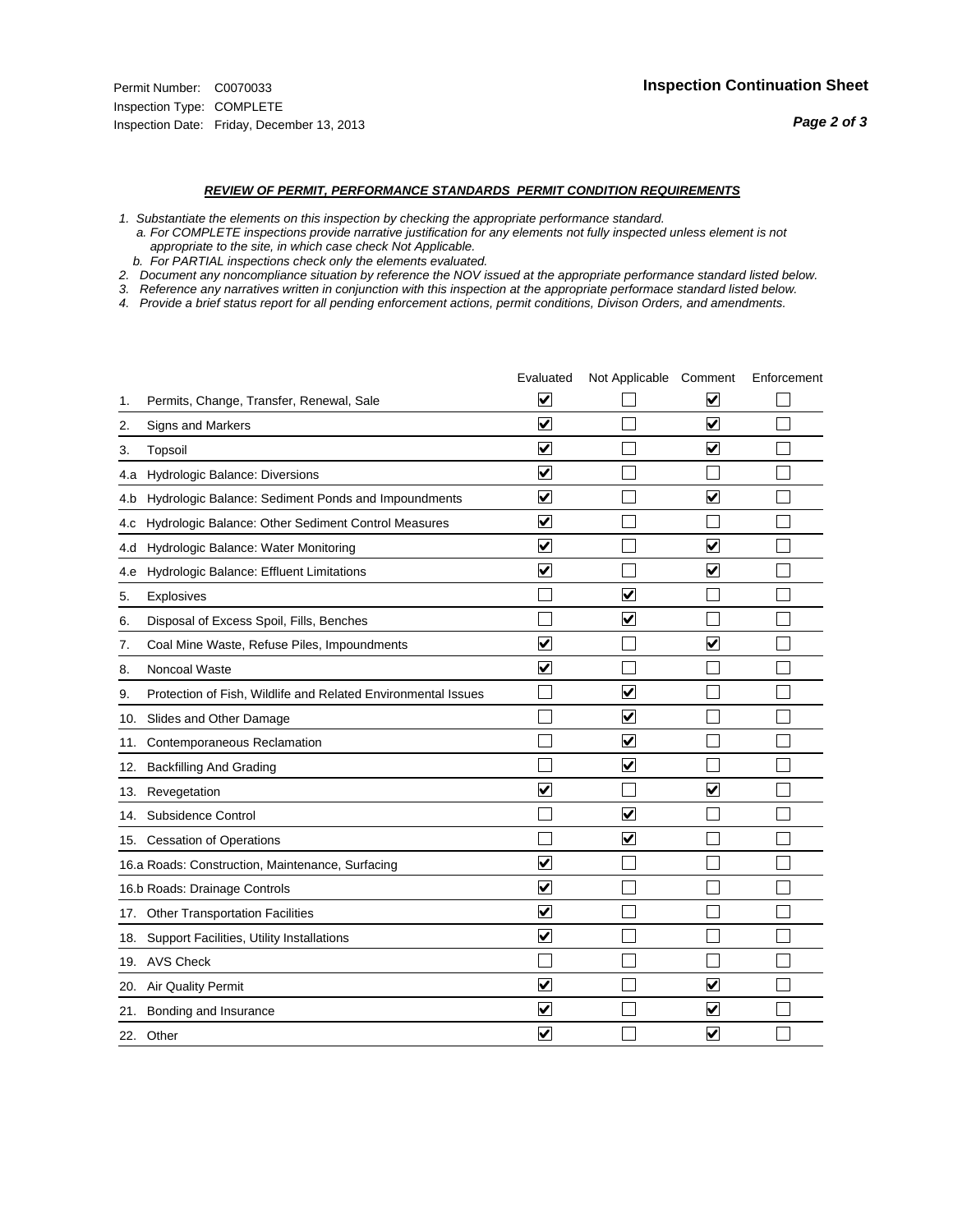#### **1. Permits, Change, Transfer, Renewal, Sale**

The DOGM permit expires May 5, 2014.

#### **2. Signs and Markers**

Signs at the entrance to the facility display company contact information and other relevent permit information.

#### **3. Topsoil**

Refuse piles apear unchanged from the last inspection. No significant erosion is evident but are currently under snow. Piles are clearly marked.

#### **4.b Hydrologic Balance: Sediment Ponds and Impoundments**

Ponds were inspected by professional engineer Tom Paluso on September 26, 2013.

#### **4.d Hydrologic Balance: Water Monitoring**

Water monitoring data has been submitted to the DOGM database per the MRP.

#### **4.e Hydrologic Balance: Effluent Limitations**

The site currently holds a UPDES permit for outfalls on the six sediment control ponds at the facility.

#### **7. Coal Mine Waste, Refuse Piles, Impoundments**

Refuse piles had been inspected by Tom Paluso on June 26, 2013 using the DOGM developed inspection form.

#### **13. Revegetation**

Vegetation on the topsoil piles were not completetly visable due to snow cover.

#### **20. Air Quality Permit**

Air quality permit is approved for 5.5 million tons of coal throughput per rolling 12 month periods. According to the facility operators, they've moved approximatly 550,000 tons of coal in the last 12 months.

#### **21. Bonding and Insurance**

The facility is bonded for \$1,144,000. IPA is self insured with \$3 million general liability.

## **22. Other**

Field work for NOV 10132 has been extended at the request of the permittee due to snow conditions at the facility.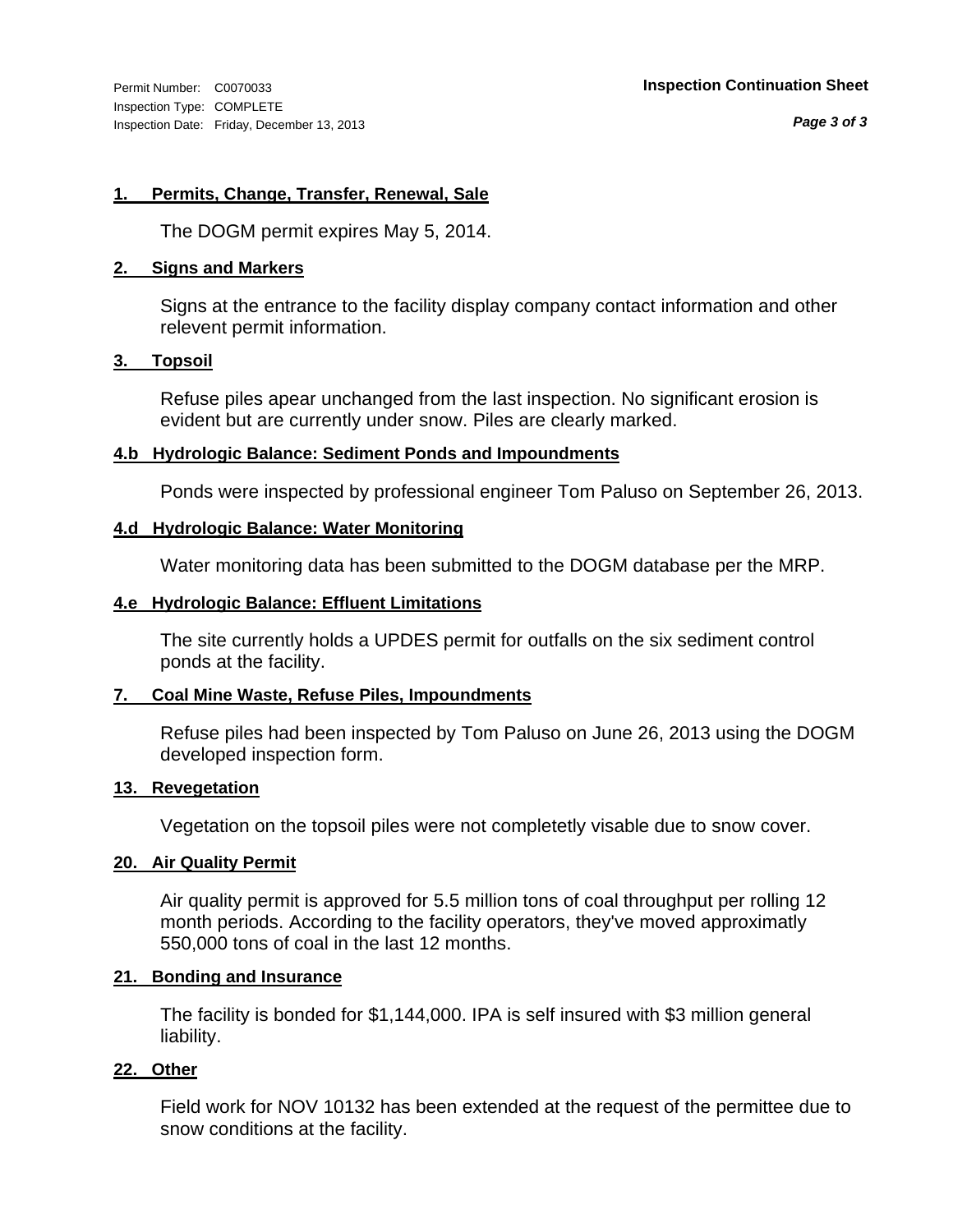

**DEPARTMENT OF NATURAL RESOURCES** 

**MICHAEL R. STYLER Executive Director** 

#### Division of Oil, Gas and Mining

**JOHN R. BAZA Division Director** 

| Representatives Present During the Inspection: |
|------------------------------------------------|
| OGM Pete Hess                                  |

# **Inspection Report**

| Permit Number:   | C0070034                                      |
|------------------|-----------------------------------------------|
| Inspection Type: | PARTIAL                                       |
|                  | Inspection Date: Wednesday, December 11, 2013 |
| Start Date/Time: | 12/11/2013 9:30:00 AM                         |
| End Date/Time:   | 12/11/2013 9:45:00 AM                         |
| Last Inspection: | Tuesday, October 29, 2013                     |

Inspector: Pete Hess,

Weather: Clear, cold; teens F.

InspectionID Report Number: 3698

Accepted by:

|                         | Permitee: BANNING     |                                           |                            |
|-------------------------|-----------------------|-------------------------------------------|----------------------------|
|                         |                       | <b>Operator: CANYON FUEL COMPANY</b>      |                            |
|                         |                       | Site: BANNING SIDING LOADOUT              |                            |
|                         |                       | Address: PO BOX 1029, WELLINGTON UT 84542 |                            |
|                         | County: <b>CARBON</b> |                                           |                            |
|                         |                       | Permit Type: PERMANENT COAL PROGRAM       |                            |
| Permit Status: ACTIVE   |                       |                                           |                            |
| <b>Current Acreages</b> |                       | <b>Mineral Ownership</b>                  | <b>Types of Operations</b> |
| 36.42 Total Permitted   |                       | Federal                                   | <b>Underground</b>         |
|                         |                       |                                           |                            |

|   | 21.60 Total Disturbed |                             | <b>State</b> |
|---|-----------------------|-----------------------------|--------------|
|   | <b>Phase I</b>        |                             | County       |
|   | <b>Phase II</b>       |                             | Fee          |
|   | <b>Phase III</b>      |                             | Other        |
| . |                       | $\sim$ $\sim$ $\sim$ $\sim$ |              |

**Surface State**

> **Loadout Processing**

**Reprocessing**

**Report summary and status for pending enforcement actions, permit conditions, Division Orders, and amendments:**

The status of the Banning Loadout remains unchanged. There is no activity at the site. There is 3 inches of snow on the access road. The site is snow covered.



**Inspector's Signature:**

46 Inspector ID Number:Pete Hess,

Note59#h% inspection reppt does not constitute an affidavit of compliance, with the regulatory program of the Division of Oil, Gas and Mining. telephone (801) 538-5340 · facsimile (801) 359-3940 · TTY (801) 538-7458 · www.ogm.utah.gov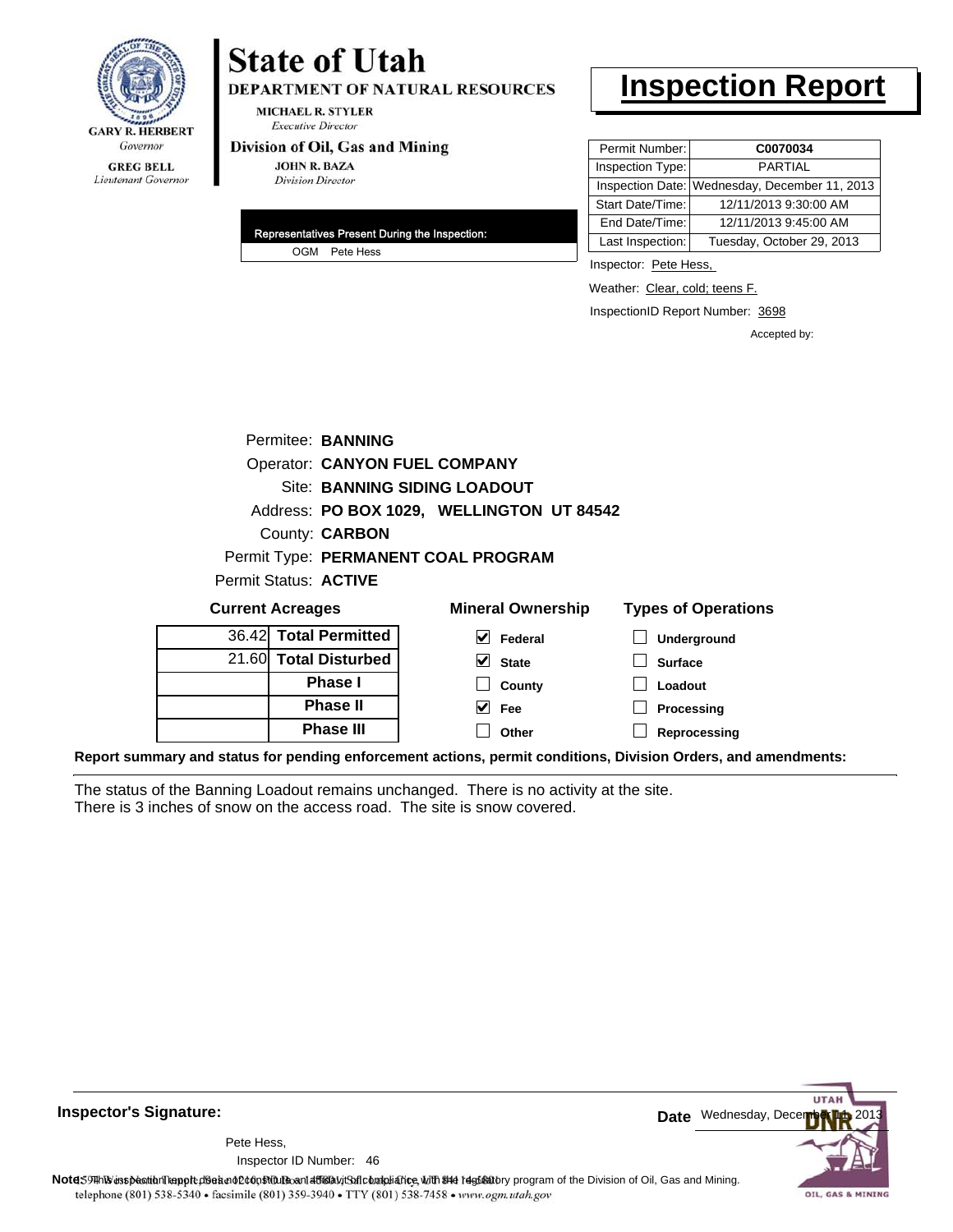#### *REVIEW OF PERMIT, PERFORMANCE STANDARDS PERMIT CONDITION REQUIREMENTS*

*1. Substantiate the elements on this inspection by checking the appropriate performance standard.*

 *a. For COMPLETE inspections provide narrative justification for any elements not fully inspected unless element is not appropriate to the site, in which case check Not Applicable.*

 *b. For PARTIAL inspections check only the elements evaluated.*

*2. Document any noncompliance situation by reference the NOV issued at the appropriate performance standard listed below.*

*3. Reference any narratives written in conjunction with this inspection at the appropriate performace standard listed below.*

|     |                                                               | Evaluated               | Not Applicable Comment |                      | Enforcement |
|-----|---------------------------------------------------------------|-------------------------|------------------------|----------------------|-------------|
| 1.  | Permits, Change, Transfer, Renewal, Sale                      | $\overline{\mathbf{v}}$ |                        | V                    |             |
| 2.  | Signs and Markers                                             | $\overline{\mathbf{v}}$ |                        | $\blacktriangledown$ |             |
| 3.  | Topsoil                                                       |                         |                        |                      |             |
| 4.a | Hydrologic Balance: Diversions                                |                         |                        |                      |             |
| 4.b | Hydrologic Balance: Sediment Ponds and Impoundments           |                         |                        |                      |             |
| 4.c | Hydrologic Balance: Other Sediment Control Measures           | $\overline{\mathbf{v}}$ |                        | $\blacktriangledown$ |             |
| 4.d | Hydrologic Balance: Water Monitoring                          |                         |                        |                      |             |
| 4.e | Hydrologic Balance: Effluent Limitations                      |                         |                        |                      |             |
| 5.  | <b>Explosives</b>                                             |                         |                        |                      |             |
| 6.  | Disposal of Excess Spoil, Fills, Benches                      |                         |                        |                      |             |
| 7.  | Coal Mine Waste, Refuse Piles, Impoundments                   |                         |                        |                      |             |
| 8.  | Noncoal Waste                                                 |                         |                        |                      |             |
| 9.  | Protection of Fish, Wildlife and Related Environmental Issues |                         |                        |                      |             |
| 10. | Slides and Other Damage                                       |                         |                        |                      |             |
| 11. | Contemporaneous Reclamation                                   |                         |                        |                      |             |
| 12. | <b>Backfilling And Grading</b>                                |                         |                        |                      |             |
| 13. | Revegetation                                                  |                         |                        |                      |             |
| 14. | Subsidence Control                                            |                         |                        |                      |             |
| 15. | <b>Cessation of Operations</b>                                |                         |                        |                      |             |
|     | 16.a Roads: Construction, Maintenance, Surfacing              |                         |                        |                      |             |
|     | 16.b Roads: Drainage Controls                                 |                         |                        |                      |             |
| 17. | <b>Other Transportation Facilities</b>                        |                         |                        |                      |             |
| 18. | Support Facilities, Utility Installations                     |                         |                        |                      |             |
|     | 19. AVS Check                                                 |                         |                        |                      |             |
| 20. | Air Quality Permit                                            |                         |                        |                      |             |
| 21. | Bonding and Insurance                                         |                         |                        |                      |             |
|     | 22. Other                                                     |                         |                        |                      |             |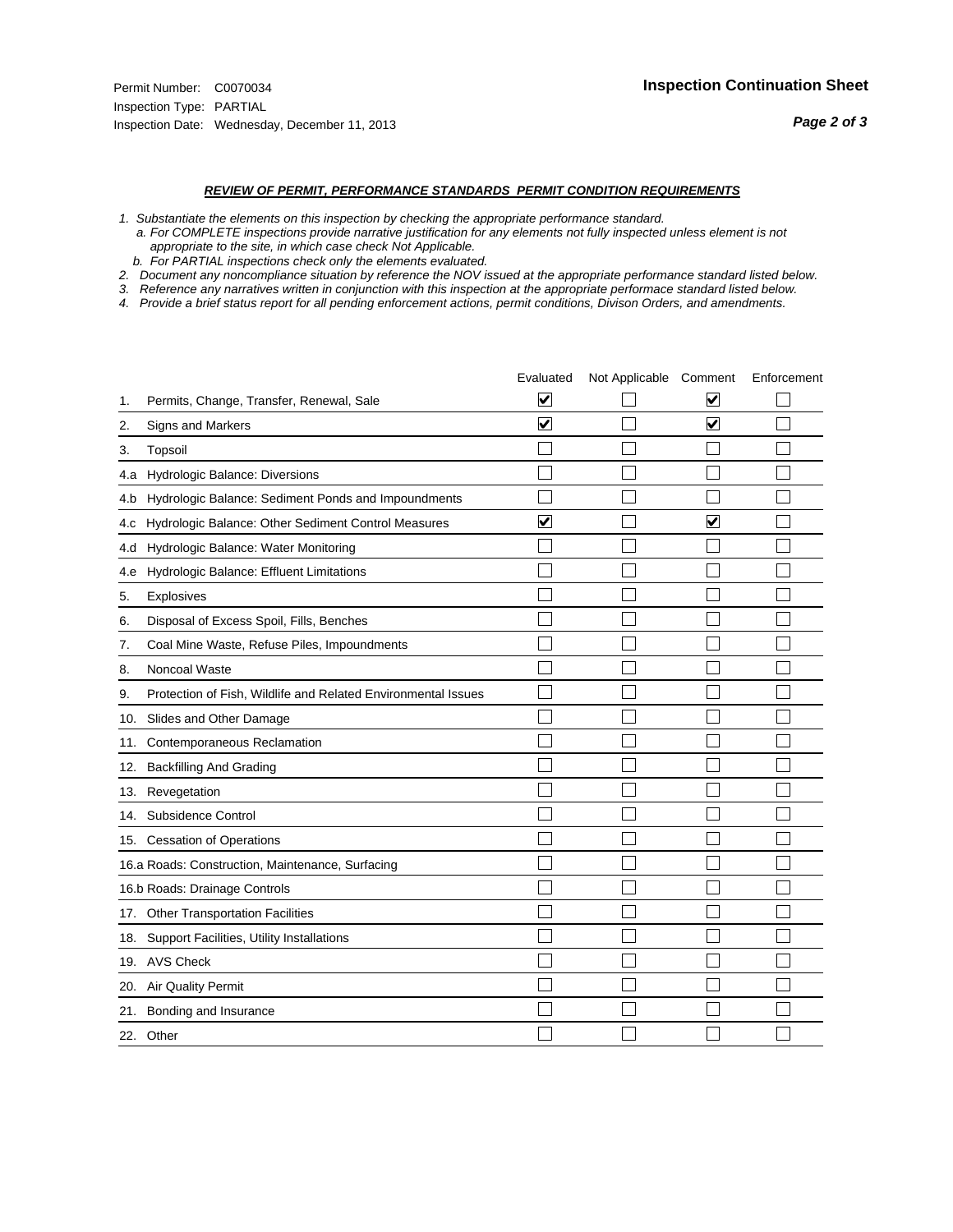#### **1. Permits, Change, Transfer, Renewal, Sale**

The permit transfer application submitted by BOWIE Resource Partners has been approved ( Task ID # 4440) by the Division. Clean copies prepared for incorporation have been requested from BOWIE. Completion of the permit transfer is pending.

#### **2. Signs and Markers**

Mr.Dave Spillman notified the Division on November 16, 2013 that additional disturbed area perimeter markers (which were identified as being needed during the October 29th, 2013 DOGM / OSM partial oversight inspection0 had been installed.

#### **4.c Hydrologic Balance: Other Sediment Control Measures**

The silt fence providing the treatment for ASCA #5 (identified during the 10/29 DOGM / OSM partial oversight inspection) has been repaired (reported as such by Mr. Dave Spillman on November 16, 2013).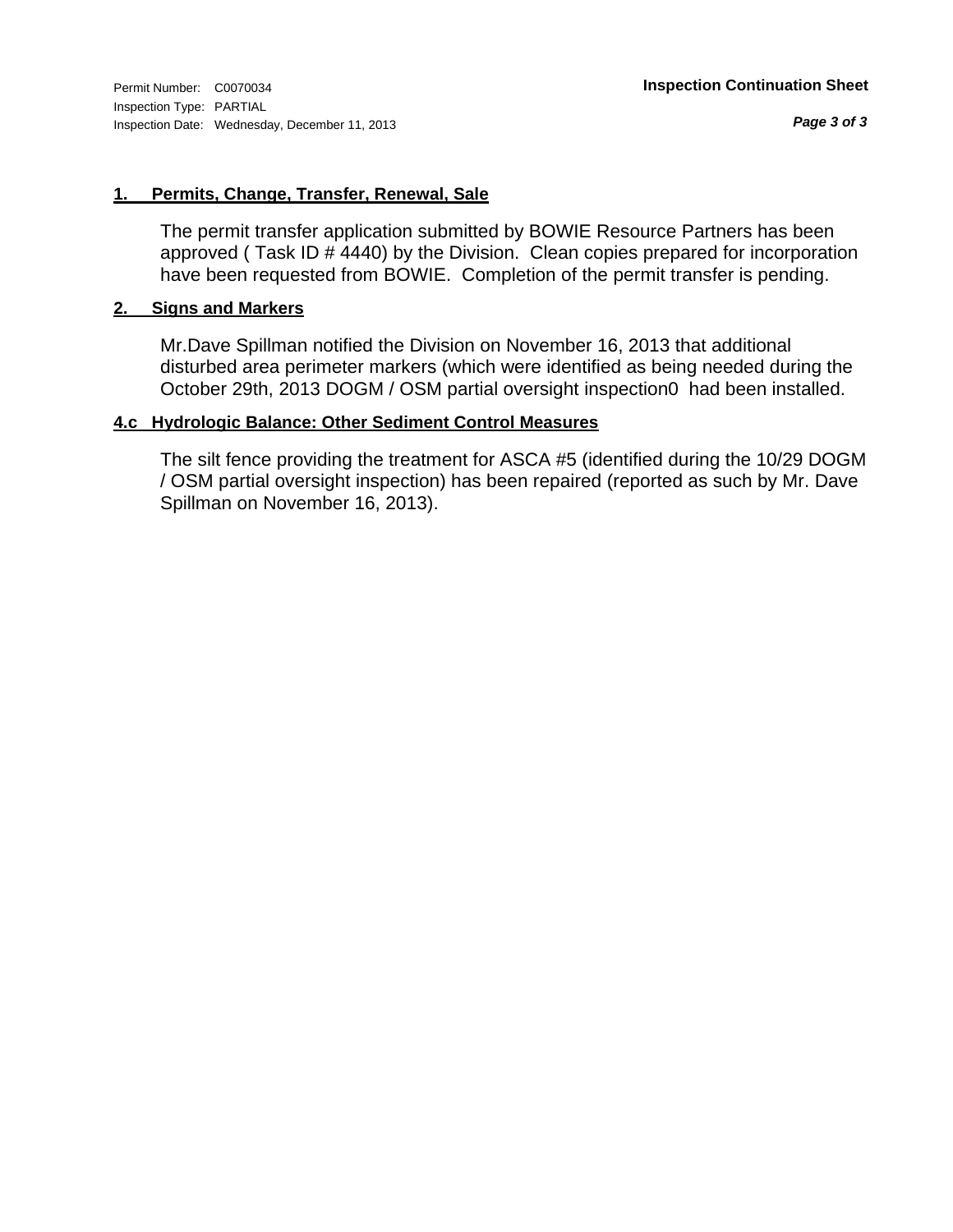

**GREG BELL** Lieutenant Governor

# **State of Utah**

DEPARTMENT OF NATURAL RESOURCES

**MICHAEL R. STYLER Executive Director** 

#### Division of Oil, Gas and Mining

**JOHN R. BAZA Division Director** 

| Representatives Present During the Inspection: |
|------------------------------------------------|
| OGM Karl Houskeeper                            |
| Company Rusty Netz                             |

## **Inspection Report**

| Permit Number:   | C0070035                    |
|------------------|-----------------------------|
| Inspection Type: | <b>COMPLETE</b>             |
| Inspection Date: | Thursday, December 12, 2013 |
| Start Date/Time: | 12/12/2013 8:00:00 AM       |
| End Date/Time:   | 12/12/2013 12:00:00 PM      |
| Last Inspection: | Thursday, November 07, 2013 |

Inspector: Karl Houskeeper,

Weather: Clear Skies, Temp. 6 Deg. F.

InspectionID Report Number: 3703

Accepted by:

|      |                                                    | Permitee: SUNNYSIDE COGENERATION ASSOCIATES |                            |  |  |  |  |
|------|----------------------------------------------------|---------------------------------------------|----------------------------|--|--|--|--|
|      | <b>Operator: SUNNYSIDE COGENERATION ASSOCIATES</b> |                                             |                            |  |  |  |  |
|      |                                                    | Site: SUNNYSIDE REFUSE & SLURRY             |                            |  |  |  |  |
|      |                                                    | Address: PO BOX 159, SUNNYSIDE UT 84539     |                            |  |  |  |  |
|      | County: <b>CARBON</b>                              |                                             |                            |  |  |  |  |
|      |                                                    | Permit Type: PERMANENT COAL PROGRAM         |                            |  |  |  |  |
|      | Permit Status: ACTIVE                              |                                             |                            |  |  |  |  |
|      | <b>Current Acreages</b>                            | <b>Mineral Ownership</b>                    | <b>Types of Operations</b> |  |  |  |  |
|      | 241.25 Total Permitted                             | Federal                                     | <b>Underground</b>         |  |  |  |  |
|      | 196.65 Total Disturbed                             | <b>State</b>                                | <b>Surface</b>             |  |  |  |  |
| 5.35 | <b>Phase I</b>                                     | County                                      | Loadout                    |  |  |  |  |
| 5.35 | <b>Phase II</b>                                    | <b>Fee</b>                                  | Processing                 |  |  |  |  |
| 5.35 | <b>Phase III</b>                                   | Other                                       | V<br>Reprocessing          |  |  |  |  |

**Report summary and status for pending enforcement actions, permit conditions, Division Orders, and amendments:**

**Inspector's Signature:**

49 Inspector ID Number:Karl Houskeeper,



Note: This inspection report does not constitute and affidavitor compliance with the regulatory program of the Division of Oil, Gas and Mining. telephone (801) 538-5340 · facsimile (801) 359-3940 · TTY (801) 538-7458 · www.ogm.utah.gov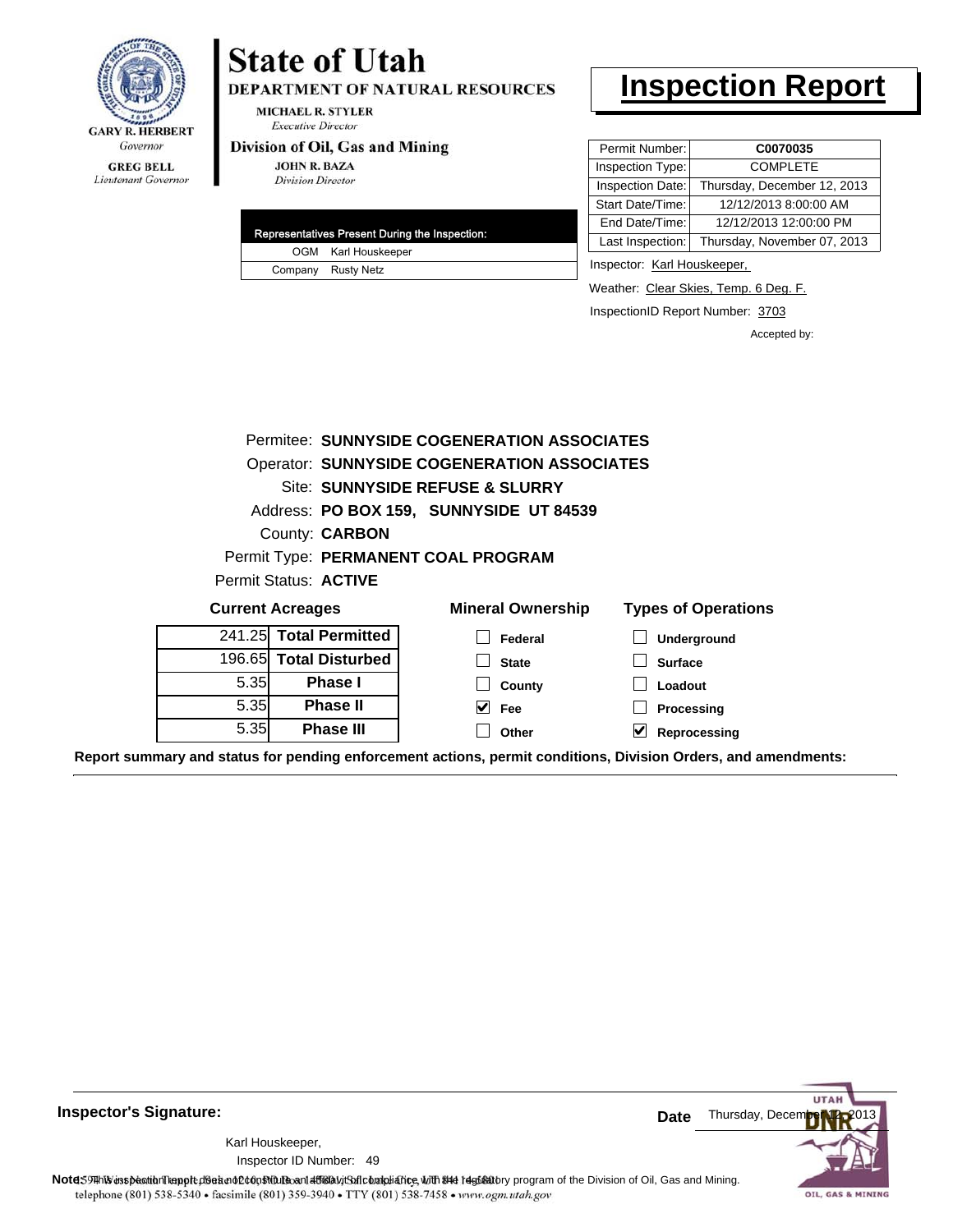#### *REVIEW OF PERMIT, PERFORMANCE STANDARDS PERMIT CONDITION REQUIREMENTS*

*1. Substantiate the elements on this inspection by checking the appropriate performance standard.*

 *a. For COMPLETE inspections provide narrative justification for any elements not fully inspected unless element is not appropriate to the site, in which case check Not Applicable.*

 *b. For PARTIAL inspections check only the elements evaluated.*

*2. Document any noncompliance situation by reference the NOV issued at the appropriate performance standard listed below.*

*3. Reference any narratives written in conjunction with this inspection at the appropriate performace standard listed below.*

|     |                                                               | Evaluated               | Not Applicable Comment  |                                 | Enforcement |
|-----|---------------------------------------------------------------|-------------------------|-------------------------|---------------------------------|-------------|
| 1.  | Permits, Change, Transfer, Renewal, Sale                      | ⊻                       |                         | V                               |             |
| 2.  | <b>Signs and Markers</b>                                      | $\overline{\mathbf{v}}$ |                         | $\overline{\blacktriangledown}$ |             |
| 3.  | Topsoil                                                       | $\overline{\mathbf{v}}$ |                         |                                 |             |
| 4.a | Hydrologic Balance: Diversions                                | ⊽                       |                         | $\overline{\mathbf{v}}$         |             |
| 4.b | Hydrologic Balance: Sediment Ponds and Impoundments           | $\blacktriangledown$    |                         | ⊻                               |             |
| 4.C | Hydrologic Balance: Other Sediment Control Measures           | $\blacktriangledown$    |                         |                                 |             |
| 4.d | Hydrologic Balance: Water Monitoring                          | ☑                       |                         |                                 |             |
| 4.e | Hydrologic Balance: Effluent Limitations                      | ✔                       |                         | $\overline{\mathbf{v}}$         |             |
| 5.  | Explosives                                                    | $\blacktriangledown$    | $\overline{\mathsf{v}}$ |                                 |             |
| 6.  | Disposal of Excess Spoil, Fills, Benches                      | $\blacktriangledown$    |                         | $\blacktriangledown$            |             |
| 7.  | Coal Mine Waste, Refuse Piles, Impoundments                   | $\overline{\mathbf{v}}$ |                         | $\checkmark$                    |             |
| 8.  | Noncoal Waste                                                 | $\overline{\mathbf{v}}$ |                         |                                 |             |
| 9.  | Protection of Fish, Wildlife and Related Environmental Issues | $\blacktriangledown$    |                         |                                 |             |
| 10. | Slides and Other Damage                                       | ⊻                       |                         |                                 |             |
| 11. | Contemporaneous Reclamation                                   | ☑                       |                         |                                 |             |
| 12. | <b>Backfilling And Grading</b>                                | $\overline{\mathbf{v}}$ |                         |                                 |             |
| 13. | Revegetation                                                  | $\overline{\mathbf{v}}$ |                         |                                 |             |
| 14. | Subsidence Control                                            | $\overline{\mathbf{v}}$ |                         |                                 |             |
|     | 15. Cessation of Operations                                   | $\blacktriangledown$    |                         |                                 |             |
|     | 16.a Roads: Construction, Maintenance, Surfacing              | $\blacktriangledown$    |                         |                                 |             |
|     | 16.b Roads: Drainage Controls                                 | ⊽                       |                         |                                 |             |
|     | 17. Other Transportation Facilities                           | $\overline{\mathbf{v}}$ |                         |                                 |             |
| 18. | Support Facilities, Utility Installations                     | $\overline{\mathbf{v}}$ |                         |                                 |             |
|     | 19. AVS Check                                                 | $\overline{\mathsf{v}}$ |                         |                                 |             |
| 20. | Air Quality Permit                                            | $\blacktriangledown$    |                         | ✓                               |             |
|     | 21. Bonding and Insurance                                     | V                       |                         | $\blacktriangledown$            |             |
|     | 22. Other                                                     | $\blacktriangledown$    |                         |                                 |             |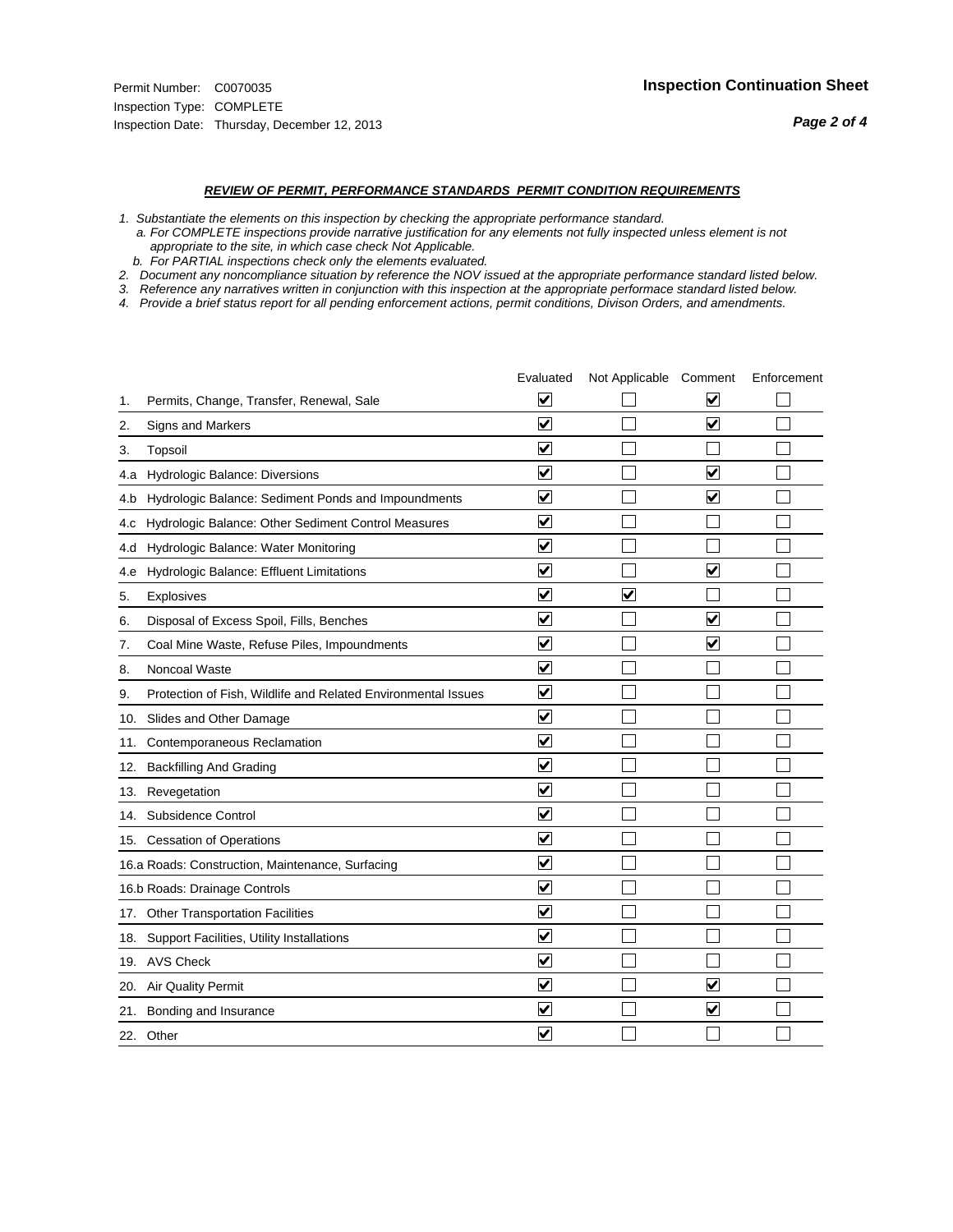### **1. Permits, Change, Transfer, Renewal, Sale**

The following permits were reviewed as part of the complete inspection:

-Mining permit C/007/035 issued February 4, 2013 and expires February 4, 2018. -UPDES permit #UT0024759 effective August 1, 2007 and expires midnight July 31, 2012. Temporarily extended until new permit is issued. -Air Quality Permit DAQO-702038-02 issued November 1, 2002, remains in effect. -SPCC plan is only applicable to plant site which is not within the permit area. -Certificate of Insurance effective 08/01/2011 and terminates 08/01/2012. -Reclamation agreement is dated December 1996 and signed by both parties.

### **2. Signs and Markers**

The mine identification sign is posted at the entrance into the mining permit area on a power pole. The sign contains all of the required information set forth as requirements in the Utah R645 Coal Rules.

#### **4.a Hydrologic Balance: Diversions**

Diversions through out the mine site are snow covered.

#### **4.b Hydrologic Balance: Sediment Ponds and Impoundments**

The sediment ponds were inspected for the Third Quarter of 2013 on September 26, 2013. A report was compiled and P.E. certified. Existing sediment levels for all of the sediment ponds was found below the 60% sediment elevation level, which requires that a pond be cleaned.

### **4.e Hydrologic Balance: Effluent Limitations**

The discharge monitoring reports for August, September and October 2013 were reviewed as part of the complete inspection. The reports showed that no discharge occurred in any of the months listed from any of the sediment pond outfalls for the mine site. The reports were submitted to the State of Utah Department of Environment Quality.

### **6. Disposal of Excess Spoil, Fills, Benches**

The excess spoil piles #1 and #2 were inspected on September 26, 2013 for third quarter 2013. A report was compiled and P.E. certified. The reports did not show any problem with either excess spoil pile. Excess spoil pile #2, phase #2 is the pile that is being actively utilized.

#### **7. Coal Mine Waste, Refuse Piles, Impoundments**

The third quarter 2013 refuse pile inspection was done on September 26, 2013 and has been P.E certified.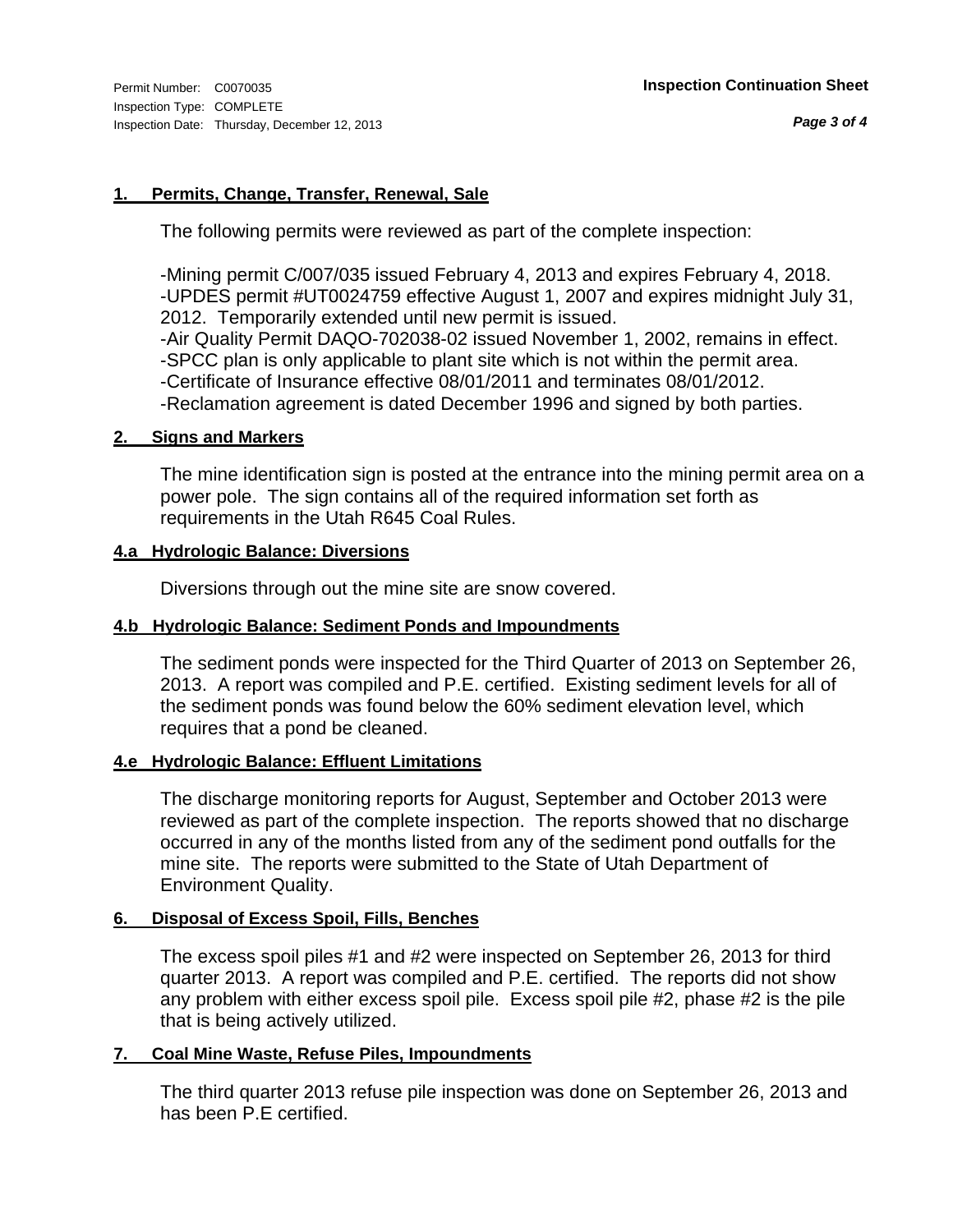*Page 4 of 4*

## **20. Air Quality Permit**

DAQ-702038-02 issued November 1, 2002, remains in effect. Air Quality Permit DAQE-691-99 issued August 13, 1999 was replaced by DAQO-702038-02. The permit was modified to allow the usage of a diesel generator on the power plant site. The Air Quality Permit covers both the power

### **21. Bonding and Insurance**

A Pledge and Escrow agreement dated January 4, 2002 is in place. The escrow agency is Wells Fargo for SCA. SCA has invested \$1,780,250.19 in federally guaranteed Treasury Notes as of December 31, 2006. The required bond amount is \$1,720,000.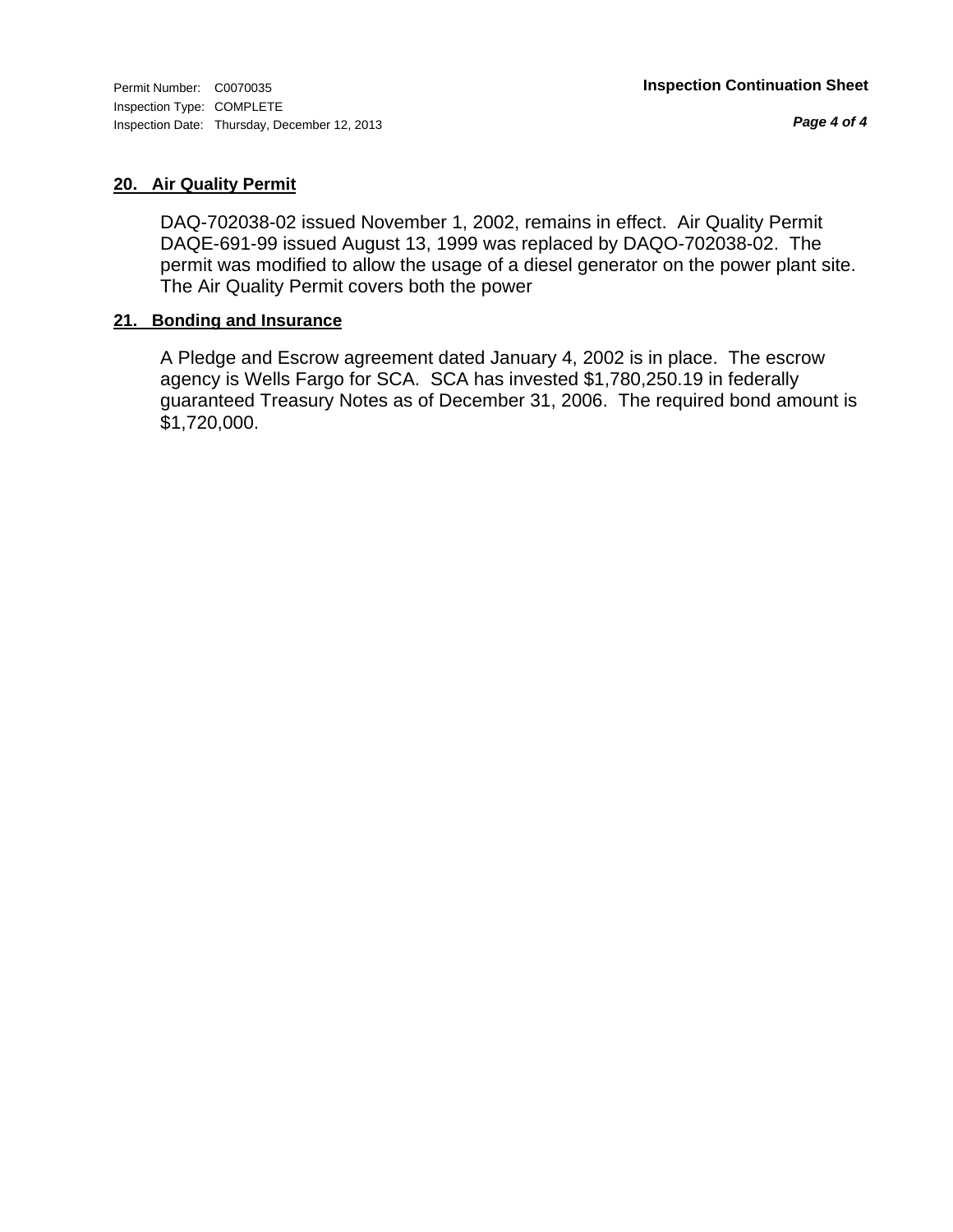

**DEPARTMENT OF NATURAL RESOURCES** 

**MICHAEL R. STYLER Executive Director** 

#### Division of Oil, Gas and Mining

**JOHN R. BAZA Division Director** 

| Representatives Present During the Inspection: |                     |  |  |
|------------------------------------------------|---------------------|--|--|
|                                                | Company Dennis Ware |  |  |
|                                                | OGM Steve Demczak   |  |  |

# **Inspection Report**

| Permit Number:   | C0070038                   |
|------------------|----------------------------|
| Inspection Type: | <b>PARTIAL</b>             |
| Inspection Date: | Tuesday, December 10, 2013 |
| Start Date/Time: | 12/10/2013 10:00:00 AM     |
| End Date/Time:   | 12/10/2013 1:00:00 PM      |
| Last Inspection: | Monday, November 25, 2013  |

Inspector: Steve Demczak,

Weather: Sunny, -1 deg, snow covered

InspectionID Report Number: 3694

Accepted by:

|                                          | Permitee: PLATEAU MINING CORP |                                      |                          |  |                            |  |  |
|------------------------------------------|-------------------------------|--------------------------------------|--------------------------|--|----------------------------|--|--|
|                                          |                               | <b>Operator: PLATEAU MINING CORP</b> |                          |  |                            |  |  |
|                                          | Site: WILLOW CREEK MINE       |                                      |                          |  |                            |  |  |
| Address: PO BOX 30, HELPER UT 84526-0030 |                               |                                      |                          |  |                            |  |  |
|                                          | County: <b>CARBON</b>         |                                      |                          |  |                            |  |  |
| Permit Type: PERMANENT COAL PROGRAM      |                               |                                      |                          |  |                            |  |  |
| Permit Status: ACTIVE                    |                               |                                      |                          |  |                            |  |  |
| <b>Current Acreages</b>                  |                               |                                      | <b>Mineral Ownership</b> |  | <b>Types of Operations</b> |  |  |
| 4,662.49 Total Permitted                 |                               |                                      | Federal                  |  | Underground                |  |  |

| 14,662.49 Total Permitted |        |
|---------------------------|--------|
| 95.40 Total Disturbed     |        |
| <b>Phase I</b>            | 187.85 |
| <b>Phase II</b>           | 187.85 |
| <b>Phase III</b>          | 92.45  |

| eral Ownership                | <b>Types of Oper</b>       |
|-------------------------------|----------------------------|
| $\blacktriangleright$ Federal | $\triangledown$ Undergrour |
| $\Box$ State                  | $\Box$ Surface             |
| $\Box$ County                 | $\triangledown$ Loadout    |
| $\vee$ Fee                    | $\Box$ Processing          |
| $\triangledown$ Other         | $\parallel$ Reprocessi     |

**Reprocessing**

**Report summary and status for pending enforcement actions, permit conditions, Division Orders, and amendments:**

Willow Creek Mine has received Phase II bond release on August 15, 2012 by the Division. The only area which did not receive Phase II bond release was the Shaft area at Crandall Canyon. This area was disturbed for backfilling the shaft.

The permittee had a survey conducted on the shaft area in November 2013. The shafts settled near one inches. This could be in the error of the survey accuracy. The shafts appear to be stable and no change since the last inspection.

The permittee has completed the reconstructing of three diversions. A 200 plus year rainstorm this summer had moved rip rap, cause erosion within the stream channel. The repair was completed in November16, 2013.

No violations were issued.

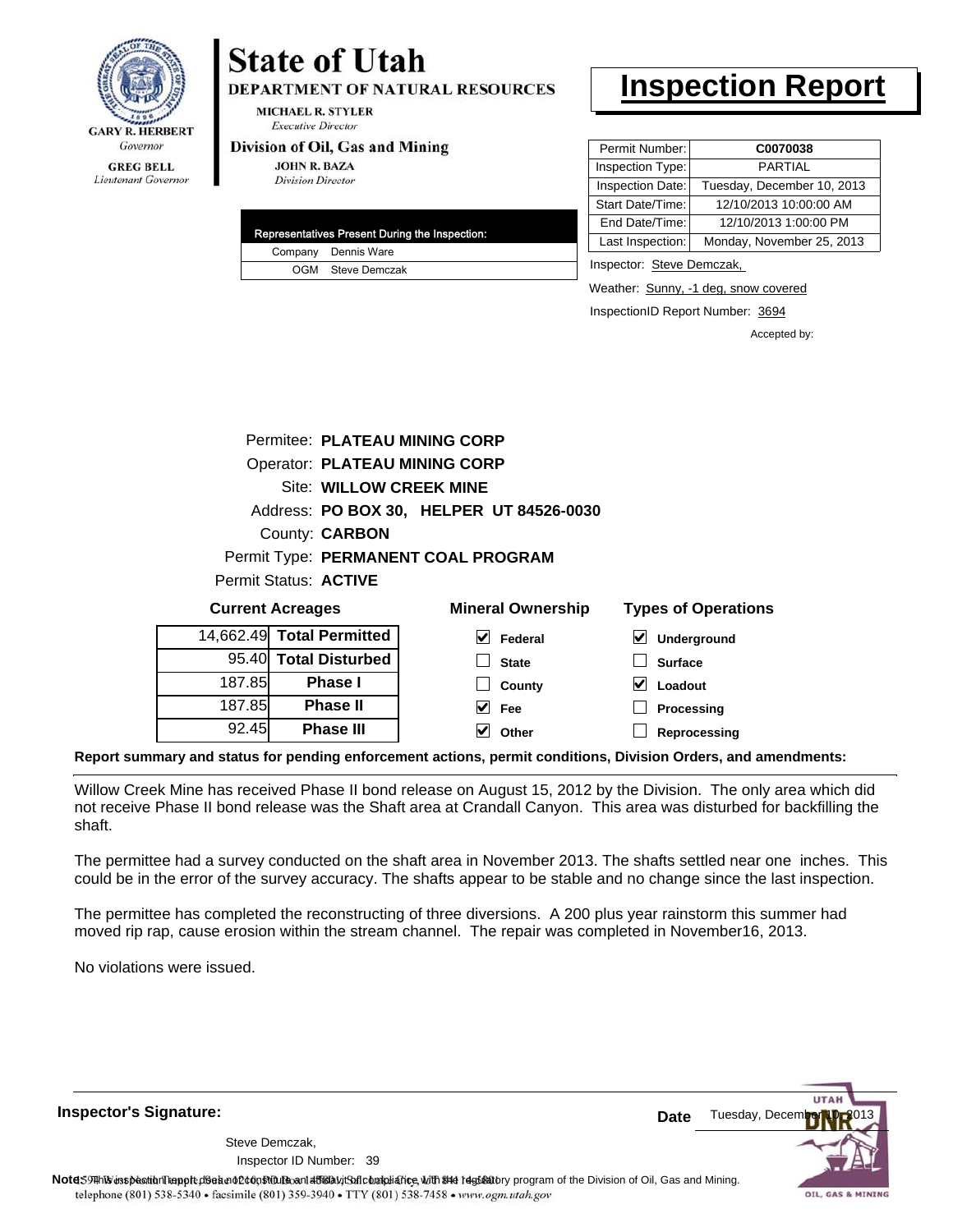#### *REVIEW OF PERMIT, PERFORMANCE STANDARDS PERMIT CONDITION REQUIREMENTS*

*1. Substantiate the elements on this inspection by checking the appropriate performance standard.*

 *a. For COMPLETE inspections provide narrative justification for any elements not fully inspected unless element is not appropriate to the site, in which case check Not Applicable.*

 *b. For PARTIAL inspections check only the elements evaluated.*

*2. Document any noncompliance situation by reference the NOV issued at the appropriate performance standard listed below.*

*3. Reference any narratives written in conjunction with this inspection at the appropriate performace standard listed below.*

|     |                                                               | Evaluated               | Not Applicable Comment |                         | Enforcement |
|-----|---------------------------------------------------------------|-------------------------|------------------------|-------------------------|-------------|
| 1.  | Permits, Change, Transfer, Renewal, Sale                      |                         |                        |                         |             |
| 2.  | Signs and Markers                                             | $\overline{\mathbf{v}}$ |                        | $\blacktriangledown$    |             |
| 3.  | Topsoil                                                       | $\overline{\mathbf{v}}$ |                        | $\blacktriangledown$    |             |
| 4.a | Hydrologic Balance: Diversions                                | $\blacktriangledown$    |                        | $\overline{\mathbf{v}}$ |             |
| 4.b | Hydrologic Balance: Sediment Ponds and Impoundments           |                         | V                      |                         |             |
| 4.c | Hydrologic Balance: Other Sediment Control Measures           | $\overline{\mathbf{v}}$ |                        | $\blacktriangledown$    |             |
| 4.d | Hydrologic Balance: Water Monitoring                          |                         |                        |                         |             |
| 4.e | Hydrologic Balance: Effluent Limitations                      |                         |                        |                         |             |
| 5.  | <b>Explosives</b>                                             |                         |                        |                         |             |
| 6.  | Disposal of Excess Spoil, Fills, Benches                      |                         |                        |                         |             |
| 7.  | Coal Mine Waste, Refuse Piles, Impoundments                   |                         |                        |                         |             |
| 8.  | Noncoal Waste                                                 | $\overline{\mathsf{v}}$ |                        | $\overline{\mathbf{v}}$ |             |
| 9.  | Protection of Fish, Wildlife and Related Environmental Issues |                         |                        |                         |             |
| 10. | Slides and Other Damage                                       |                         |                        |                         |             |
| 11. | Contemporaneous Reclamation                                   |                         |                        |                         |             |
| 12. | <b>Backfilling And Grading</b>                                |                         |                        |                         |             |
| 13. | Revegetation                                                  | $\overline{\mathbf{v}}$ |                        | $\overline{\mathsf{v}}$ |             |
| 14. | Subsidence Control                                            |                         |                        |                         |             |
| 15. | <b>Cessation of Operations</b>                                |                         |                        |                         |             |
|     | 16.a Roads: Construction, Maintenance, Surfacing              |                         |                        |                         |             |
|     | 16.b Roads: Drainage Controls                                 |                         |                        |                         |             |
| 17. | <b>Other Transportation Facilities</b>                        |                         |                        |                         |             |
| 18. | Support Facilities, Utility Installations                     |                         |                        |                         |             |
|     | 19. AVS Check                                                 |                         |                        |                         |             |
| 20. | Air Quality Permit                                            |                         |                        |                         |             |
| 21. | Bonding and Insurance                                         |                         |                        |                         |             |
|     | 22. Other                                                     |                         |                        |                         |             |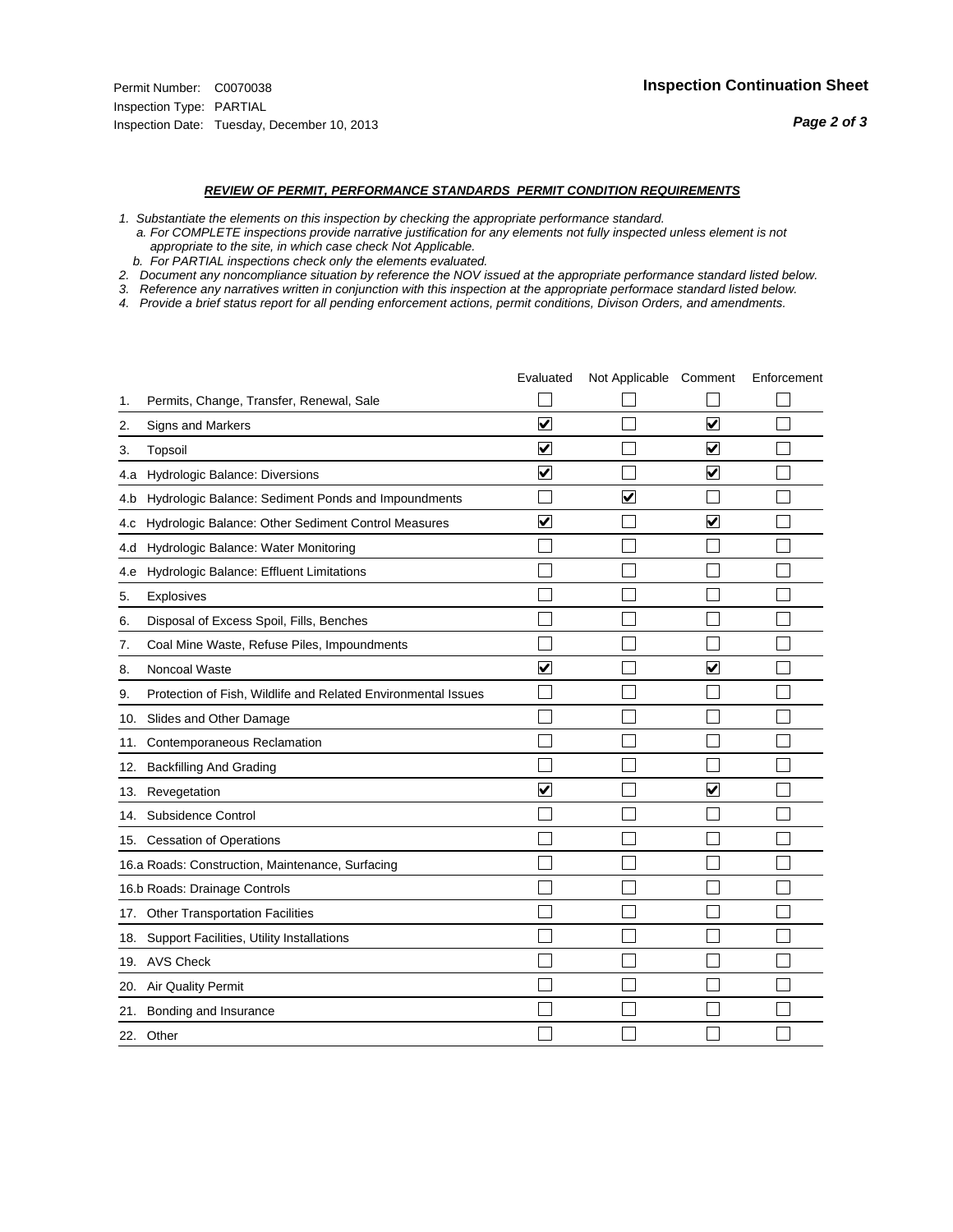#### **2. Signs and Markers**

I inspected identification signs at the gate to Crandall Canyon, the topsoil barrow area along highway US 50-6, and next to the road along Indian Canyon. The signs meet the minimum requirements of the R645 Coal Rules.

#### **3. Topsoil**

All available topsoil was used in reclamation. I did not see any signs of erosion to the topsoil. The soil appeared to be stable.

#### **4.a Hydrologic Balance: Diversions**

I inspected the reconstructed diversions. These diversions are stable. No water was flowing within the diversions.

#### **4.c Hydrologic Balance: Other Sediment Control Measures**

The reclamation site is completely pock for sediment control. I did not see an evidence of sediment leaving the site.

#### **8. Noncoal Waste**

The reclamation site was clear of non-coal waste materials.

#### **13. Revegetation**

The reclaim site is vegetated. I do not know if it meets the cover requirement. The permittee has conducted vegetation survey this year.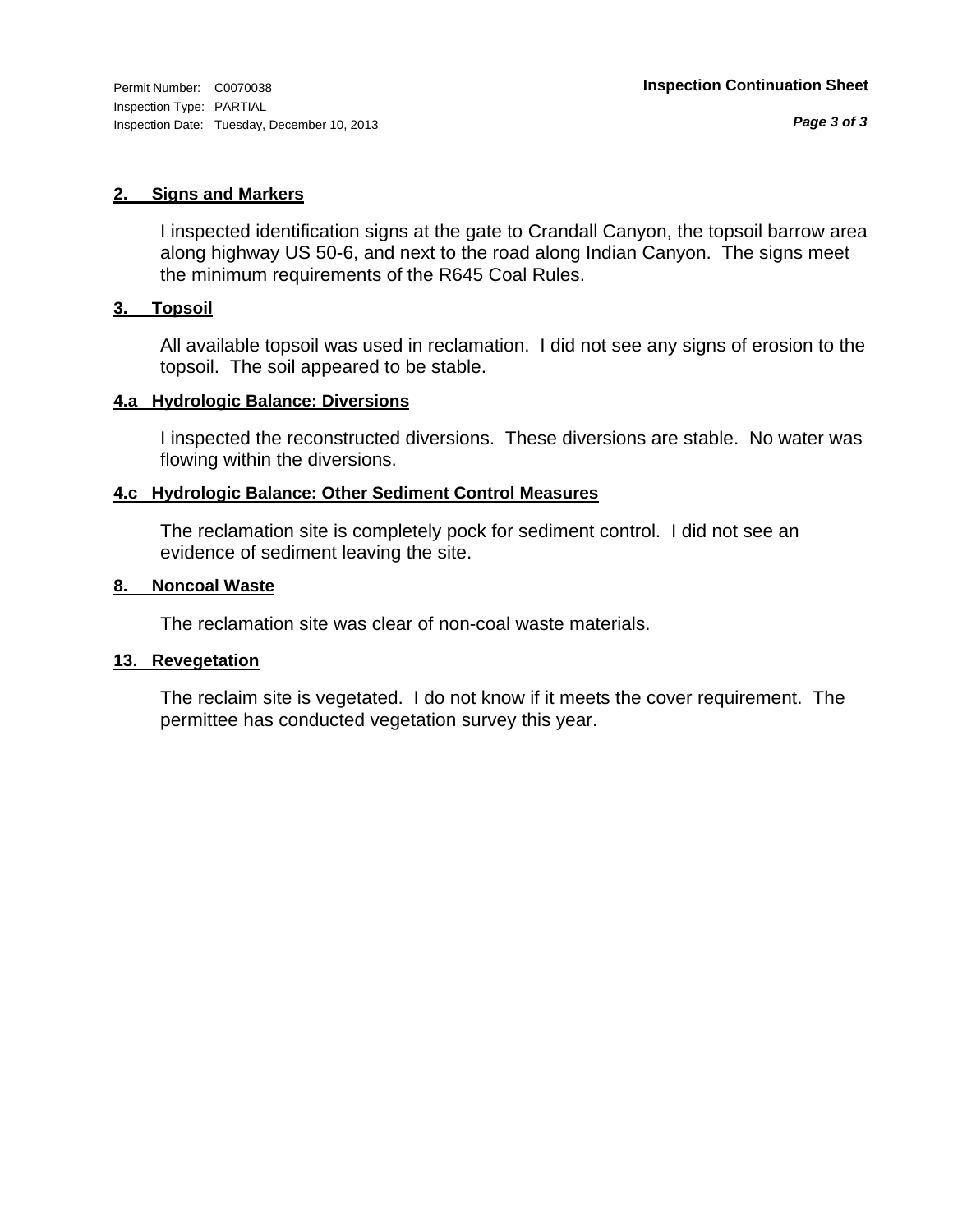

**DEPARTMENT OF NATURAL RESOURCES** 

**MICHAEL R. STYLER Executive Director** 

#### Division of Oil, Gas and Mining

**JOHN R. BAZA Division Director** 

| Representatives Present During the Inspection: |
|------------------------------------------------|
| Company David Spillman                         |
| OGM Steve Demczak                              |

# **Inspection Report**

| Permit Number:   | C0070039                   |
|------------------|----------------------------|
| Inspection Type: | <b>PARTIAL</b>             |
| Inspection Date: | Tuesday, December 17, 2013 |
| Start Date/Time: | 12/17/2013 9:00:00 AM      |
| End Date/Time:   | 12/17/2013 3:00:00 PM      |
| Last Inspection: | Monday, November 18, 2013  |
|                  |                            |

Inspector: Steve Demczak,

Weather: Sunny, Snow Covered, Temp mid 30's

InspectionID Report Number: 3709

Accepted by:

|                          | Permitee: CANYON FUEL COMPANY        |                                           |                            |
|--------------------------|--------------------------------------|-------------------------------------------|----------------------------|
|                          | <b>Operator: CANYON FUEL COMPANY</b> |                                           |                            |
|                          | Site: DUGOUT CANYON MINE             |                                           |                            |
|                          |                                      | Address: PO BOX 1029, WELLINGTON UT 84542 |                            |
|                          | County: <b>CARBON</b>                |                                           |                            |
|                          |                                      | Permit Type: PERMANENT COAL PROGRAM       |                            |
| Permit Status: ACTIVE    |                                      |                                           |                            |
| <b>Current Acreages</b>  |                                      | <b>Mineral Ownership</b>                  | <b>Types of Operations</b> |
| 9,801.00 Total Permitted |                                      | Federal                                   | <b>Underground</b>         |

| 9,801.00 Total Permitted |
|--------------------------|
| 108.70 Total Disturbed   |
| <b>Phase I</b>           |
| <b>Phase II</b>          |
| <b>Phase III</b>         |

| eral Ownership          | Types of O              |
|-------------------------|-------------------------|
| $\triangledown$ Federal | $\triangledown$ Undergi |
| $\vee$ State            | $\Box$ Surface          |
| $\Box$ County           | $\Box$ Loadout          |

| County | Loadout           |
|--------|-------------------|
| Fee    | $\Box$ Processing |

**Reprocessing Other**

 $\Box$  $\overline{\mathbf{v}}$ 

**Report summary and status for pending enforcement actions, permit conditions, Division Orders, and amendments:**

The mine was in producing coal during the inspection. There is only one mining unit. I did not see any coal trucks getting loaded.

Dugout has one continuous miner section. Its main function at this time is to blend there coal with other sister mines. The mine is projected to mine 500,000 in a year with one miner section. There is a possibility of a second miner section at the Dugout out mine. This may not happen quickly.

The reclamation of the de-gas pads have stopped due to winter weather.

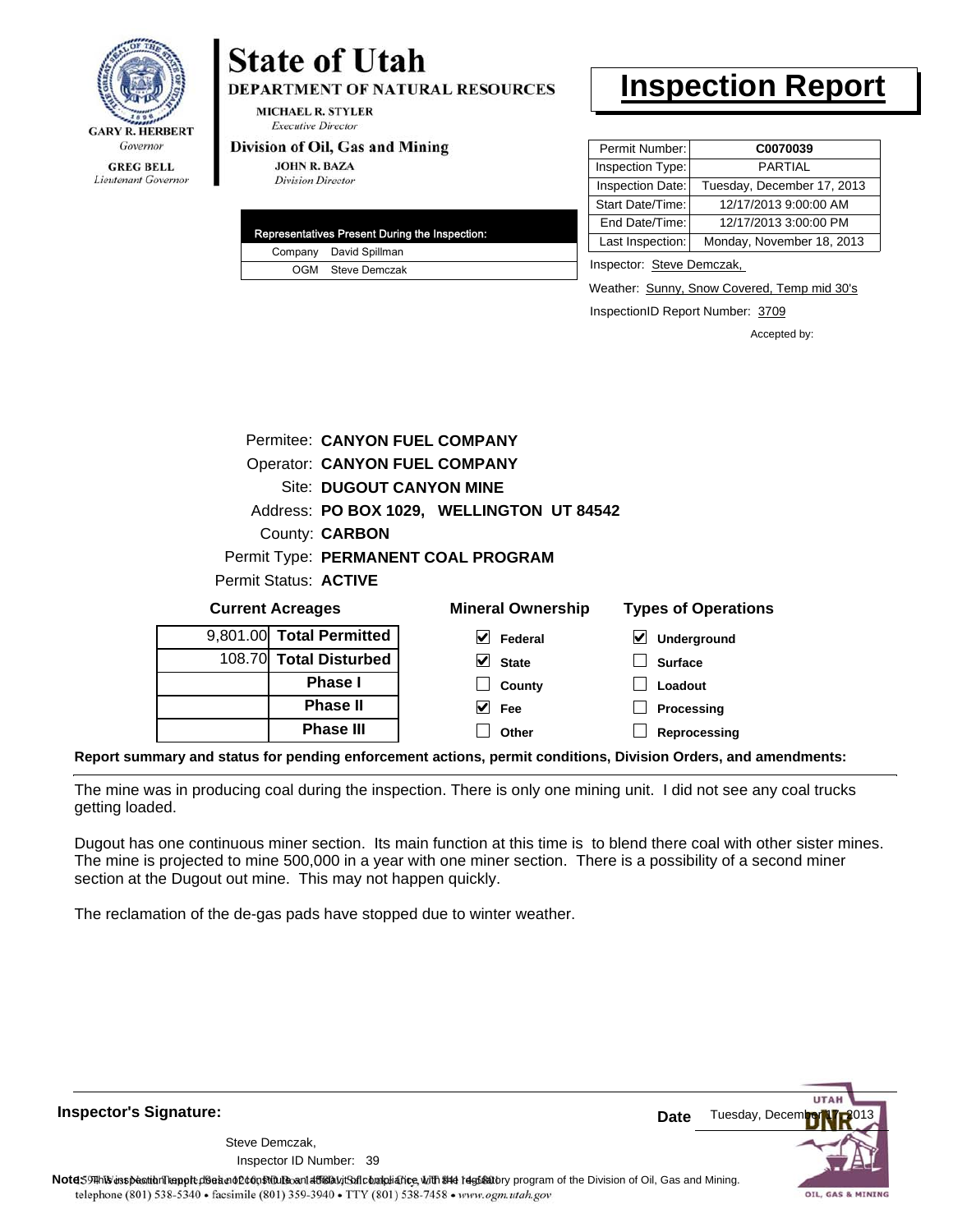#### *REVIEW OF PERMIT, PERFORMANCE STANDARDS PERMIT CONDITION REQUIREMENTS*

*1. Substantiate the elements on this inspection by checking the appropriate performance standard.*

 *a. For COMPLETE inspections provide narrative justification for any elements not fully inspected unless element is not appropriate to the site, in which case check Not Applicable.*

 *b. For PARTIAL inspections check only the elements evaluated.*

*2. Document any noncompliance situation by reference the NOV issued at the appropriate performance standard listed below.*

*3. Reference any narratives written in conjunction with this inspection at the appropriate performace standard listed below.*

|     |                                                               | Evaluated               | Not Applicable Comment |                         | Enforcement |
|-----|---------------------------------------------------------------|-------------------------|------------------------|-------------------------|-------------|
| 1.  | Permits, Change, Transfer, Renewal, Sale                      | ⊻                       |                        | V                       |             |
| 2.  | Signs and Markers                                             | $\overline{\mathbf{v}}$ |                        | $\blacktriangledown$    |             |
| 3.  | Topsoil                                                       | $\overline{\mathbf{v}}$ |                        | $\overline{\mathbf{v}}$ |             |
| 4.a | Hydrologic Balance: Diversions                                | $\blacktriangledown$    |                        | $\blacktriangledown$    |             |
| 4.b | Hydrologic Balance: Sediment Ponds and Impoundments           | $\blacktriangledown$    |                        | ⊻                       |             |
| 4.C | Hydrologic Balance: Other Sediment Control Measures           |                         |                        |                         |             |
| 4.d | Hydrologic Balance: Water Monitoring                          |                         |                        |                         |             |
| 4.e | Hydrologic Balance: Effluent Limitations                      |                         |                        |                         |             |
| 5.  | <b>Explosives</b>                                             |                         |                        |                         |             |
| 6.  | Disposal of Excess Spoil, Fills, Benches                      |                         |                        |                         |             |
| 7.  | Coal Mine Waste, Refuse Piles, Impoundments                   | $\overline{\mathbf{v}}$ |                        | $\overline{\mathbf{v}}$ |             |
| 8.  | Noncoal Waste                                                 | $\overline{\mathbf{v}}$ |                        | $\blacktriangledown$    |             |
| 9.  | Protection of Fish, Wildlife and Related Environmental Issues |                         |                        |                         |             |
| 10. | Slides and Other Damage                                       |                         |                        |                         |             |
| 11. | Contemporaneous Reclamation                                   |                         |                        |                         |             |
| 12. | <b>Backfilling And Grading</b>                                |                         |                        |                         |             |
| 13. | Revegetation                                                  |                         |                        |                         |             |
| 14. | Subsidence Control                                            |                         |                        |                         |             |
|     | 15. Cessation of Operations                                   |                         |                        |                         |             |
|     | 16.a Roads: Construction, Maintenance, Surfacing              |                         |                        |                         |             |
|     | 16.b Roads: Drainage Controls                                 | $\blacktriangledown$    |                        | ⊻                       |             |
| 17. | <b>Other Transportation Facilities</b>                        |                         |                        |                         |             |
| 18. | Support Facilities, Utility Installations                     | $\overline{\mathbf{v}}$ |                        | $\overline{\mathbf{v}}$ |             |
| 19. | <b>AVS Check</b>                                              |                         |                        |                         |             |
| 20. | Air Quality Permit                                            |                         |                        |                         |             |
| 21. | Bonding and Insurance                                         |                         |                        |                         |             |
|     | 22. Other                                                     |                         |                        |                         |             |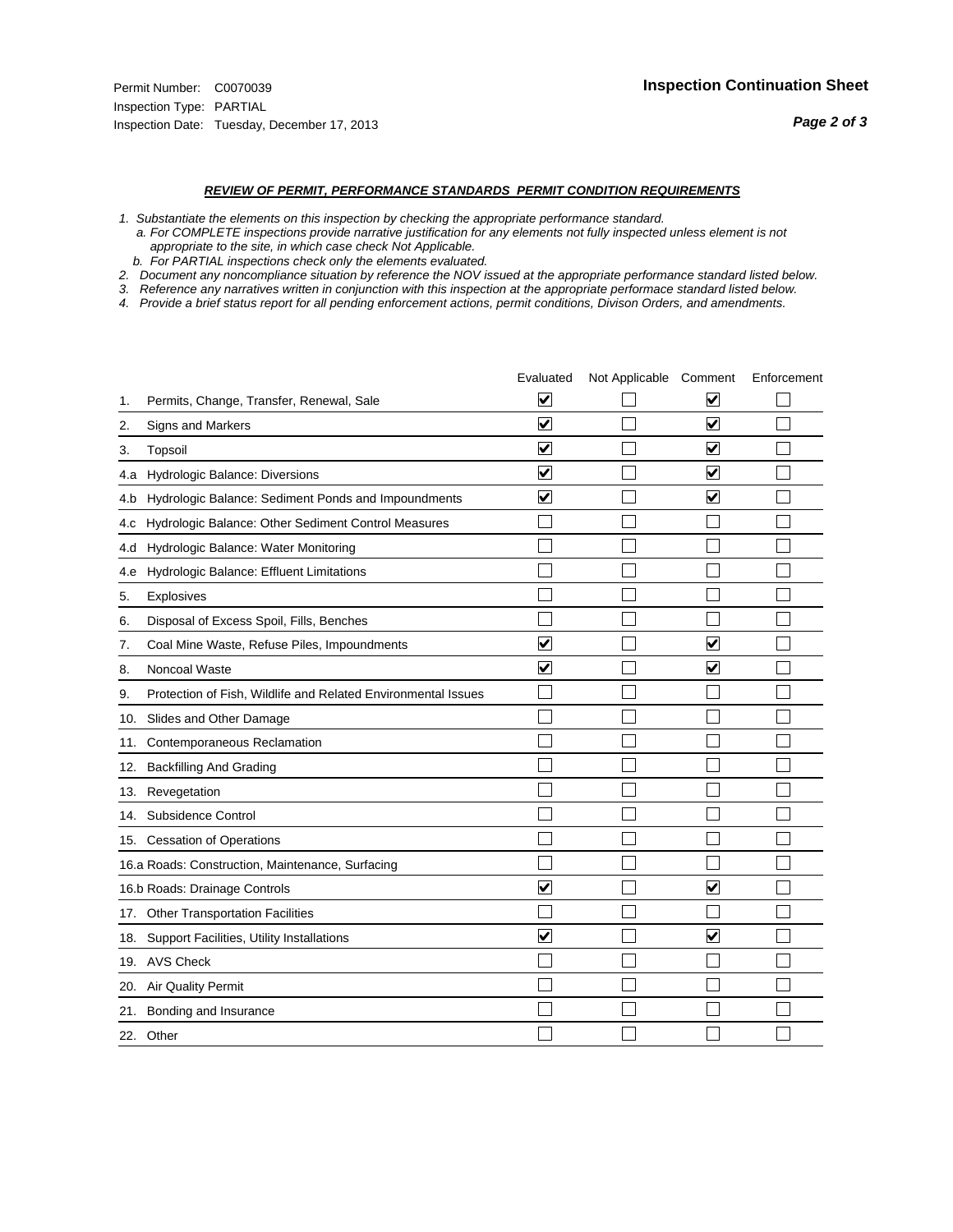#### **1. Permits, Change, Transfer, Renewal, Sale**

There are no permitting actions with the Division. The Mining and Reclamation Permit has been transfer.

#### **2. Signs and Markers**

I reviewed the identification signs at the mine, the information on the sign meeting the minimum requirements of the R645 Coal Rules. It is next to the gate entering the mine site. There are also identification signs at the refuse pile and topsoil pile. The information is the same on all signs.

#### **3. Topsoil**

The topsoil piles are cover with snow. I did not see any signs of wind or water erosion. The piles were stable.

#### **4.a Hydrologic Balance: Diversions**

The diversions were functioning as design. Water was flowing with the diversions and culverts. The water was going into the sediment pond.

#### **4.b Hydrologic Balance: Sediment Ponds and Impoundments**

I inspected the sediment pond at the mine site. The embankments were stable. I did not see any hazardous conditions. The sediment pond was not discharging during the inspection.

### **7. Coal Mine Waste, Refuse Piles, Impoundments**

I inspected the waste rock site. The out slopes were stable. The refuse pile was snow covered. The refuse pile was not in use during the inspection. I did not see any hazardous conditions.

#### **8. Noncoal Waste**

The mine site was clear of non-coal waste materials.

## **16.b Roads: Drainage Controls**

Water was flowing within the roadside diversions. These diversions were performing as design. The water was going to the sediment pond.

#### **18. Support Facilities, Utility Installations**

There are no new facilities since the last inspection.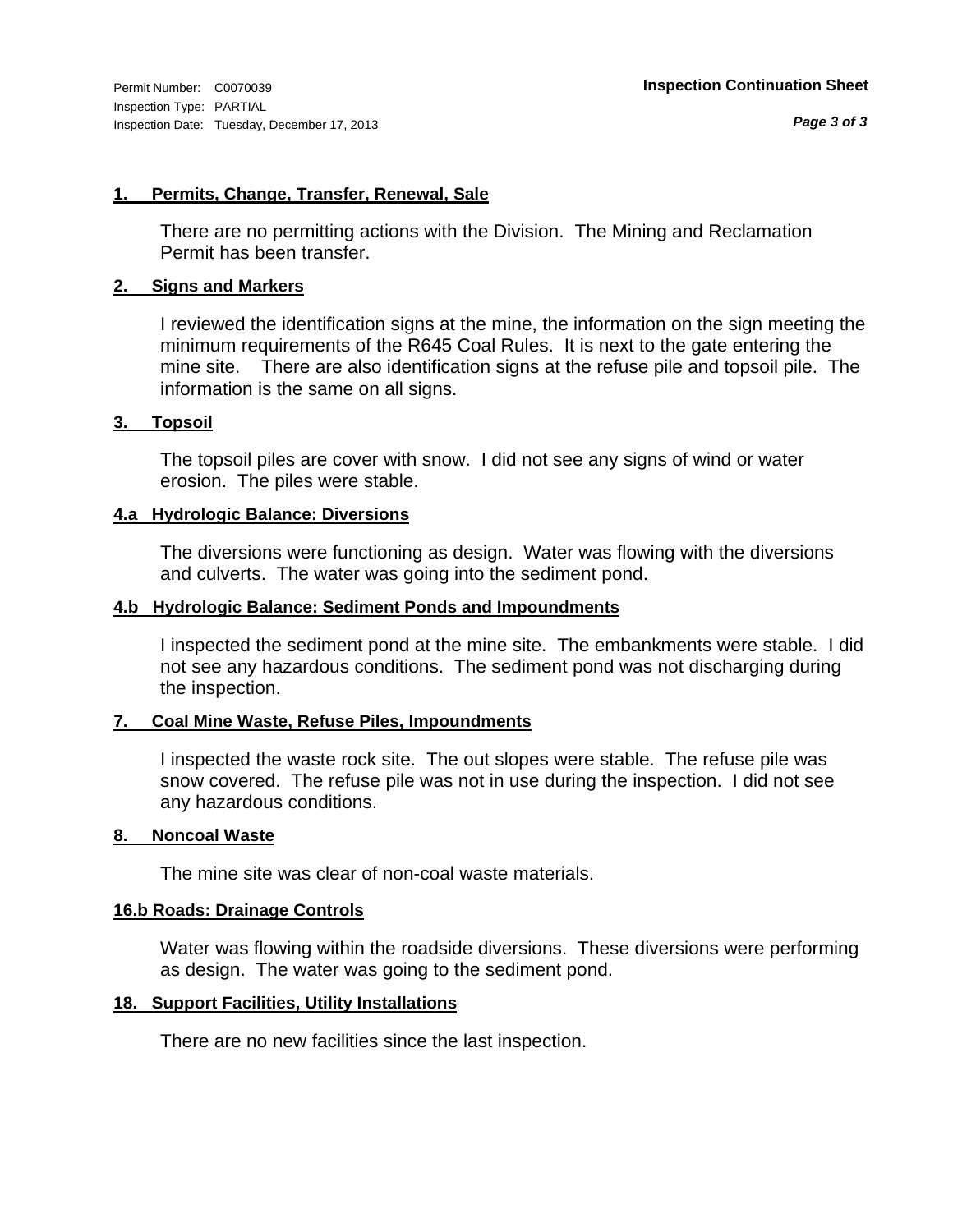

**DEPARTMENT OF NATURAL RESOURCES** 

**MICHAEL R. STYLER Executive Director** 

#### Division of Oil, Gas and Mining

**JOHN R. BAZA Division Director** 

|  | Representatives Present During the Inspection: |
|--|------------------------------------------------|
|  | Company Jay Marshall                           |
|  | OGM Steve Demczak                              |

# **Inspection Report**

| Permit Number:   | C0070041                   |
|------------------|----------------------------|
| Inspection Type: | <b>PARTIAL</b>             |
| Inspection Date: | Monday, December 16, 2013  |
| Start Date/Time: | 12/16/2013 10:00:00 AM     |
| End Date/Time:   | 12/16/2013 2:00:00 PM      |
| Last Inspection: | Tuesday, November 12, 2013 |

Inspector: Steve Demczak,

**Loadout Processing**

Weather: Sunny, 30's Snow Covered

InspectionID Report Number: 3707

Accepted by:

|                          |                       | Permitee: WEST RIDGE RESOURCES                 |                            |  |  |
|--------------------------|-----------------------|------------------------------------------------|----------------------------|--|--|
|                          |                       | Operator: WEST RIDGE RESOURCES                 |                            |  |  |
|                          | Site: WEST RIDGE MINE |                                                |                            |  |  |
|                          |                       | Address: PO BOX 910, EAST CARBON UT 84520-0910 |                            |  |  |
|                          | County: <b>CARBON</b> |                                                |                            |  |  |
|                          |                       | Permit Type: PERMANENT COAL PROGRAM            |                            |  |  |
| Permit Status: ACTIVE    |                       |                                                |                            |  |  |
| <b>Current Acreages</b>  |                       | <b>Mineral Ownership</b>                       | <b>Types of Operations</b> |  |  |
| 8,080.58 Total Permitted |                       | Federal                                        | $\bm{\vee}$<br>Underground |  |  |
|                          | 31.24 Total Disturbed | <b>State</b>                                   | <b>Surface</b>             |  |  |

**County Fee**

 $\perp$ П

**Reprocessing Phase III Report summary and status for pending enforcement actions, permit conditions, Division Orders, and amendments: Other**

The mine was producing coal during the inspection.

Coal trucks were in the process of get loaded with coal.

**Phase I Phase II**

I checked the outlet of mine water monitoring book at the foremans office. The reports were up to date as required.

The permittee will have to submit for permit renewal 90 days prior to Mining and Reclamation Permit expires. Permit expires on April 1, 2014

The mine site was snow covered except for the roads. Most of the roads were wet and muddy. The road diversions had water flow and functioning as design.

**Inspector's Signature:**

Inspector ID Number: 39 Steve Demczak,



Note59#h% inspection reppt does not constitute an affidavit of compliance, with the regulatory program of the Division of Oil, Gas and Mining. telephone (801) 538-5340 · facsimile (801) 359-3940 · TTY (801) 538-7458 · www.ogm.utah.gov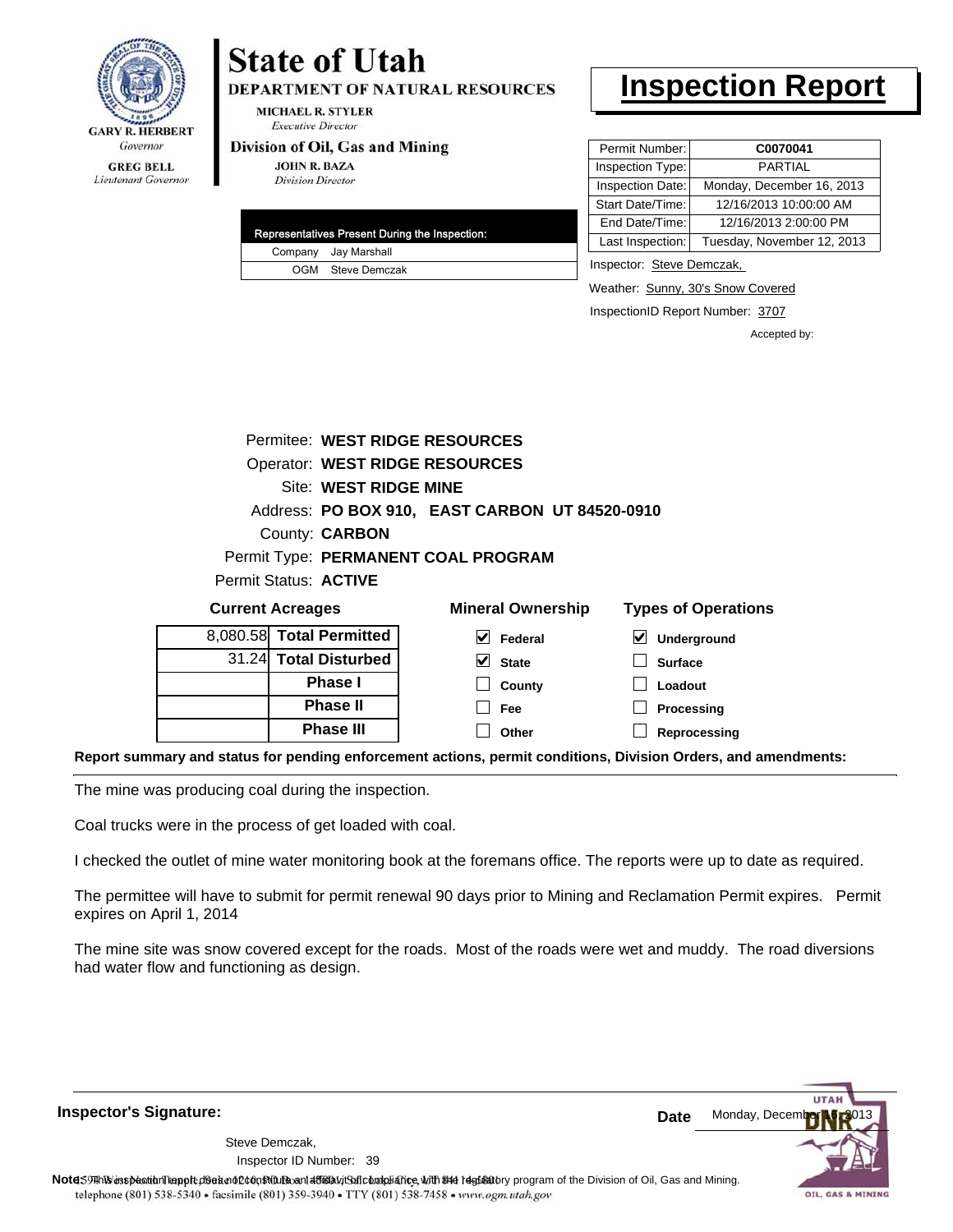#### *REVIEW OF PERMIT, PERFORMANCE STANDARDS PERMIT CONDITION REQUIREMENTS*

*1. Substantiate the elements on this inspection by checking the appropriate performance standard.*

 *a. For COMPLETE inspections provide narrative justification for any elements not fully inspected unless element is not appropriate to the site, in which case check Not Applicable.*

 *b. For PARTIAL inspections check only the elements evaluated.*

*2. Document any noncompliance situation by reference the NOV issued at the appropriate performance standard listed below.*

*3. Reference any narratives written in conjunction with this inspection at the appropriate performace standard listed below.*

|     |                                                               | Evaluated               | Not Applicable Comment  |                                 | Enforcement |
|-----|---------------------------------------------------------------|-------------------------|-------------------------|---------------------------------|-------------|
| 1.  | Permits, Change, Transfer, Renewal, Sale                      | ⊻                       |                         | V                               |             |
| 2.  | Signs and Markers                                             | $\overline{\mathbf{v}}$ |                         | $\overline{\blacktriangledown}$ |             |
| 3.  | Topsoil                                                       | $\overline{\mathbf{v}}$ |                         | $\overline{\mathbf{v}}$         |             |
| 4.a | Hydrologic Balance: Diversions                                | $\blacktriangledown$    |                         | $\blacktriangledown$            |             |
| 4.b | Hydrologic Balance: Sediment Ponds and Impoundments           | $\blacktriangledown$    |                         | $\blacktriangledown$            |             |
| 4.C | Hydrologic Balance: Other Sediment Control Measures           |                         |                         |                                 |             |
| 4.d | Hydrologic Balance: Water Monitoring                          |                         |                         |                                 |             |
| 4.e | Hydrologic Balance: Effluent Limitations                      |                         |                         |                                 |             |
| 5.  | Explosives                                                    |                         |                         |                                 |             |
| 6.  | Disposal of Excess Spoil, Fills, Benches                      |                         | ⊻                       |                                 |             |
| 7.  | Coal Mine Waste, Refuse Piles, Impoundments                   |                         | $\overline{\mathbf{v}}$ |                                 |             |
| 8.  | Noncoal Waste                                                 | $\overline{\mathsf{v}}$ |                         | $\blacktriangledown$            |             |
| 9.  | Protection of Fish, Wildlife and Related Environmental Issues |                         |                         |                                 |             |
| 10. | Slides and Other Damage                                       | ▽                       |                         | $\overline{\mathbf{v}}$         |             |
| 11. | Contemporaneous Reclamation                                   |                         |                         |                                 |             |
| 12. | <b>Backfilling And Grading</b>                                |                         |                         |                                 |             |
| 13. | Revegetation                                                  |                         |                         |                                 |             |
| 14. | Subsidence Control                                            |                         |                         |                                 |             |
|     | 15. Cessation of Operations                                   |                         |                         |                                 |             |
|     | 16.a Roads: Construction, Maintenance, Surfacing              | $\overline{\mathbf{v}}$ |                         | $\overline{\mathbf{v}}$         |             |
|     | 16.b Roads: Drainage Controls                                 |                         |                         |                                 |             |
|     | 17. Other Transportation Facilities                           |                         |                         |                                 |             |
| 18. | Support Facilities, Utility Installations                     |                         |                         |                                 |             |
|     | 19. AVS Check                                                 |                         |                         |                                 |             |
| 20. | <b>Air Quality Permit</b>                                     |                         |                         |                                 |             |
| 21. | Bonding and Insurance                                         |                         |                         |                                 |             |
|     | 22. Other                                                     |                         |                         |                                 |             |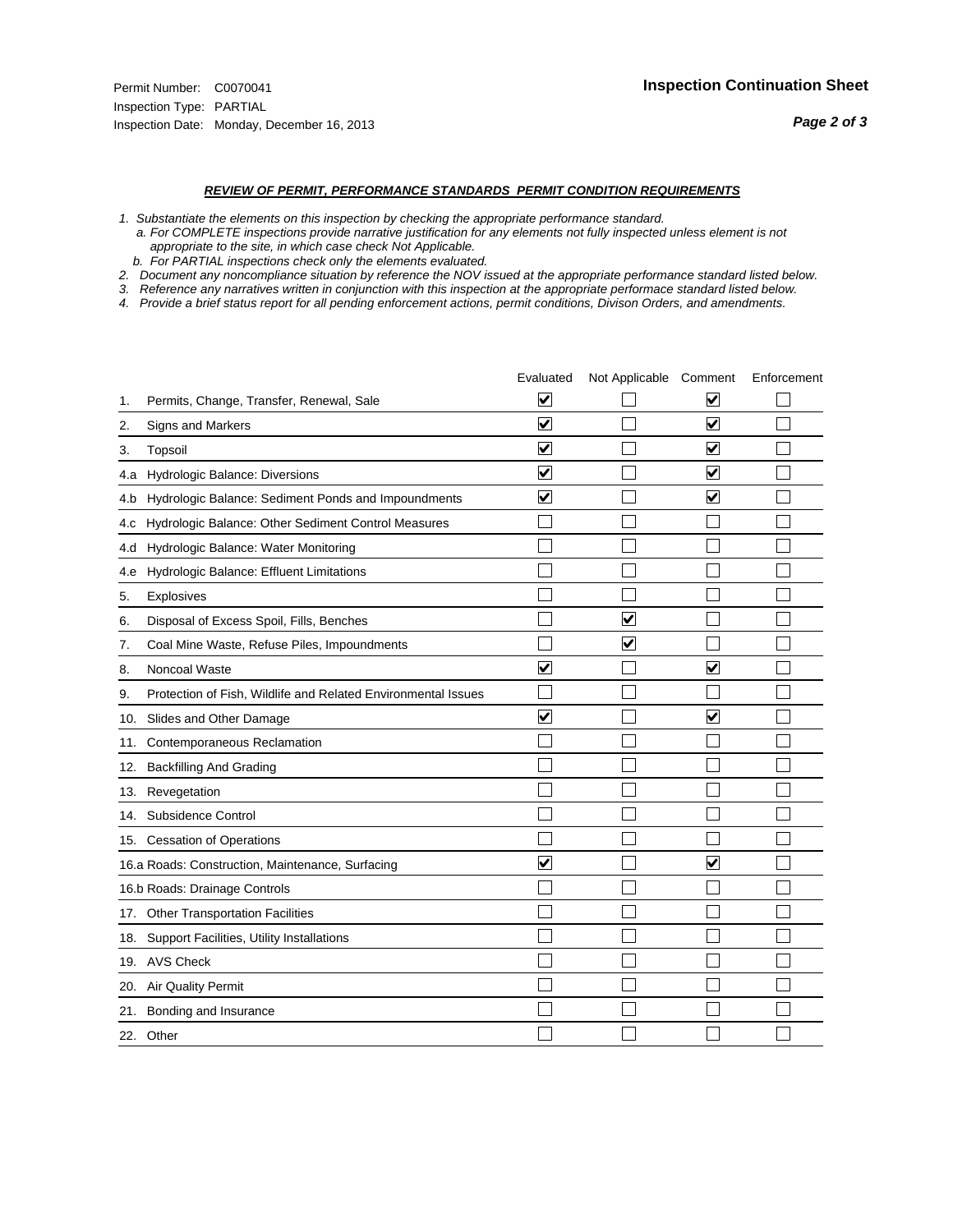#### **1. Permits, Change, Transfer, Renewal, Sale**

The DOGM permit will expire on April 1, 2014. The permittee has submitted an amendment for permit renewal to the Division. The permittee will start publication in the newspaper soon.

#### **2. Signs and Markers**

The Identification sign is located at the main gate to the property. The sign meets the minimum requirements of the R645 Coal Rules.

#### **3. Topsoil**

Topsoil piles were snow covered and stable. I did not see any signs of wind or water erosion. In the summer vegetation was growing on the piles.

#### **4.a Hydrologic Balance: Diversions**

The diversions were spot-checked. The diversions and culverts were open. Water was flowing through these design structures. The water was going into the sediment pond.

#### **4.b Hydrologic Balance: Sediment Ponds and Impoundments**

The sediment pond did contain a small amount of water. I did not see any hazardous conditions to the pond. The embankments appear to be stable. The sediment pond is not like going to discharge in the near future.

#### **8. Noncoal Waste**

The mine site and roads were clear of non-coal waste materials.

#### **10. Slides and Other Damage**

No slides or other damage was noticed during the inspection.

#### **16.a Roads: Construction, Maintenance, Surfacing**

The roads were wet and muddy and water was flowing into the design diversions along the roads.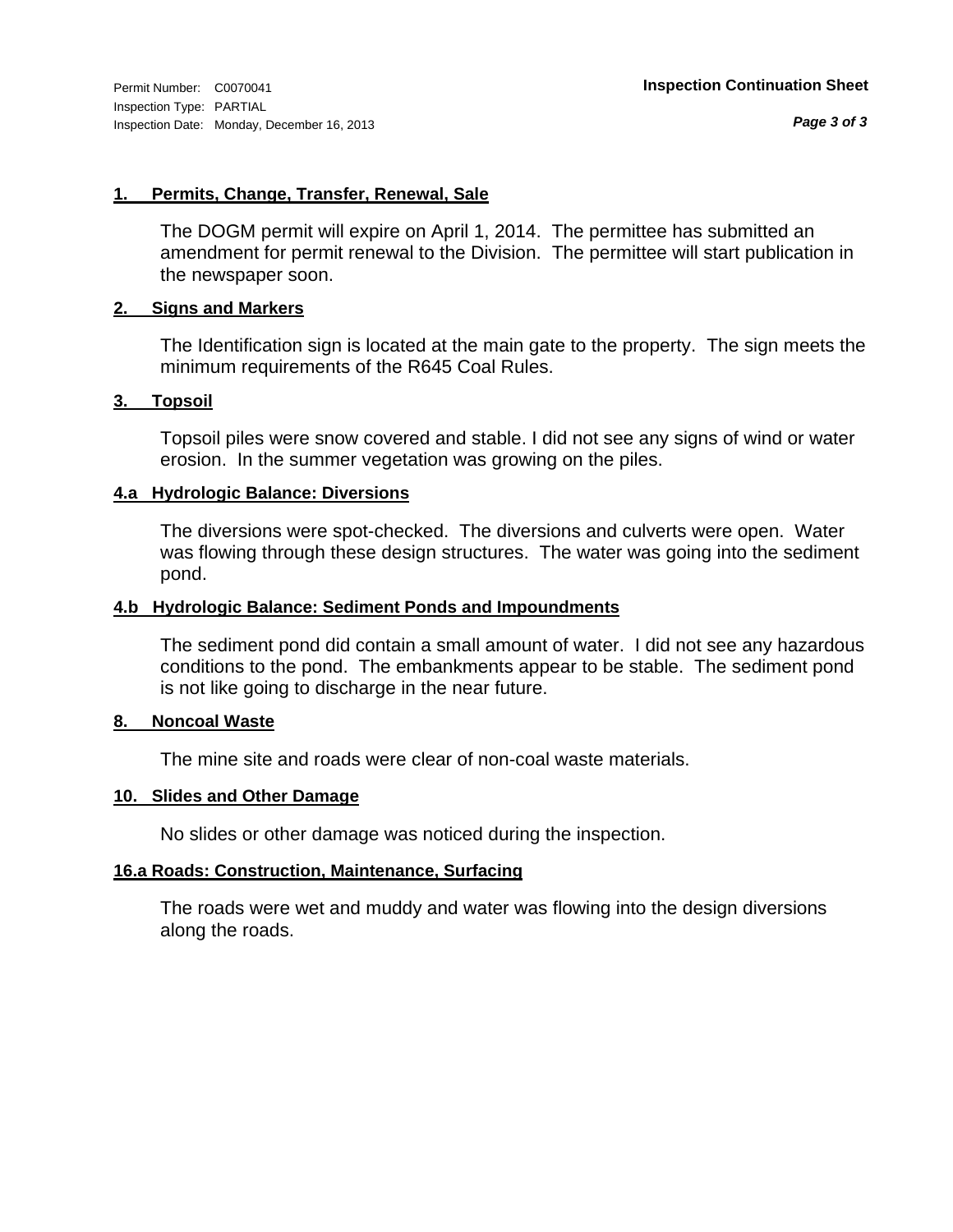

DEPARTMENT OF NATURAL RESOURCES

**MICHAEL R. STYLER Executive Director** 

#### Division of Oil, Gas and Mining

**JOHN R. BAZA Division Director** 

| Representatives Present During the Inspection: |                     |  |
|------------------------------------------------|---------------------|--|
|                                                | OGM Karl Houskeeper |  |
|                                                | Company Rusty Netz  |  |

# **Inspection Report**

| Permit Number:   | C0070042                    |
|------------------|-----------------------------|
| Inspection Type: | <b>COMPLETE</b>             |
| Inspection Date: | Thursday, December 12, 2013 |
| Start Date/Time: | 12/12/2013 12:00:00 PM      |
| End Date/Time:   | 12/12/2013 3:00:00 PM       |
| Last Inspection: | Thursday, November 07, 2013 |

Inspector: Karl Houskeeper,

Weather: Clear Skies, Temp. 6 Deg. F.

InspectionID Report Number: 3704

Accepted by:

|                         | Permitee: SUNNYSIDE COGENERATION ASSOCIATES        |                            |
|-------------------------|----------------------------------------------------|----------------------------|
|                         | <b>Operator: SUNNYSIDE COGENERATION ASSOCIATES</b> |                            |
| Site: STAR POINT REFUSE |                                                    |                            |
|                         | Address: PO BOX 159, SUNNYSIDE UT 84539            |                            |
| County: <b>CARBON</b>   |                                                    |                            |
|                         | Permit Type: PERMANENT COAL PROGRAM                |                            |
| Permit Status: ACTIVE   |                                                    |                            |
| <b>Current Acreages</b> | <b>Mineral Ownership</b>                           | <b>Types of Operations</b> |
| 152.93 Total Permitted  | Federal                                            | <b>Underground</b>         |
| 152.93 Total Disturbed  | <b>State</b>                                       | <b>Surface</b>             |
| <b>Phase I</b>          | County                                             | Loadout                    |
| <b>Phase II</b>         | V<br>Fee                                           | Processing                 |
| <b>Phase III</b>        | Other                                              | Reprocessing               |

**Report summary and status for pending enforcement actions, permit conditions, Division Orders, and amendments:**

**Inspector's Signature:**

49 Inspector ID Number:Karl Houskeeper,



Note: This inspection report does not constitute and affidavitor compliance with the regulatory program of the Division of Oil, Gas and Mining. telephone (801) 538-5340 · facsimile (801) 359-3940 · TTY (801) 538-7458 · www.ogm.utah.gov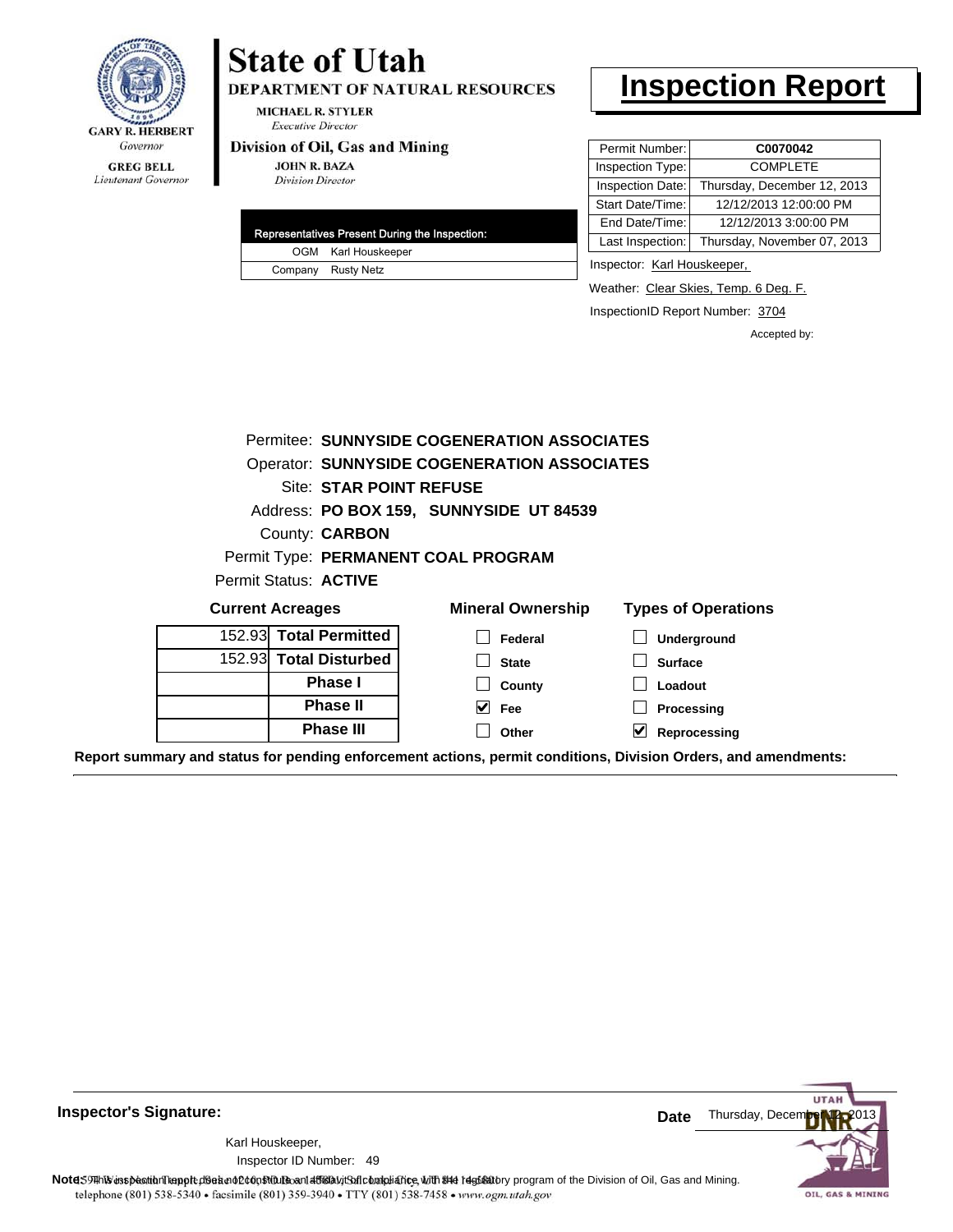#### *REVIEW OF PERMIT, PERFORMANCE STANDARDS PERMIT CONDITION REQUIREMENTS*

*1. Substantiate the elements on this inspection by checking the appropriate performance standard.*

 *a. For COMPLETE inspections provide narrative justification for any elements not fully inspected unless element is not appropriate to the site, in which case check Not Applicable.*

 *b. For PARTIAL inspections check only the elements evaluated.*

*2. Document any noncompliance situation by reference the NOV issued at the appropriate performance standard listed below.*

*3. Reference any narratives written in conjunction with this inspection at the appropriate performace standard listed below.*

|     |                                                               | Evaluated                       | Not Applicable Comment  |                         | Enforcement |
|-----|---------------------------------------------------------------|---------------------------------|-------------------------|-------------------------|-------------|
| 1.  | Permits, Change, Transfer, Renewal, Sale                      | ⊻                               |                         | V                       |             |
| 2.  | <b>Signs and Markers</b>                                      | $\overline{\mathbf{v}}$         |                         | $\blacktriangledown$    |             |
| 3.  | Topsoil                                                       | $\overline{\mathbf{v}}$         |                         |                         |             |
| 4.a | Hydrologic Balance: Diversions                                | ⊽                               |                         |                         |             |
| 4.b | Hydrologic Balance: Sediment Ponds and Impoundments           | $\blacktriangledown$            |                         | ⊻                       |             |
| 4.C | Hydrologic Balance: Other Sediment Control Measures           | $\overline{\mathbf{v}}$         |                         |                         |             |
| 4.d | Hydrologic Balance: Water Monitoring                          | $\overline{\mathbf{v}}$         |                         |                         |             |
| 4.e | Hydrologic Balance: Effluent Limitations                      | $\overline{\mathbf{v}}$         |                         | $\overline{\mathbf{v}}$ |             |
| 5.  | Explosives                                                    | $\overline{\mathbf{v}}$         | $\overline{\mathbf{v}}$ |                         |             |
| 6.  | Disposal of Excess Spoil, Fills, Benches                      | $\overline{\mathsf{v}}$         |                         |                         |             |
| 7.  | Coal Mine Waste, Refuse Piles, Impoundments                   | $\overline{\mathbf{v}}$         |                         | $\overline{\mathbf{v}}$ |             |
| 8.  | Noncoal Waste                                                 | $\overline{\mathbf{v}}$         |                         |                         |             |
| 9.  | Protection of Fish, Wildlife and Related Environmental Issues | $\overline{\mathbf{v}}$         |                         |                         |             |
| 10. | Slides and Other Damage                                       | $\overline{\mathbf{v}}$         |                         |                         |             |
| 11. | Contemporaneous Reclamation                                   | ⊽                               |                         |                         |             |
| 12. | <b>Backfilling And Grading</b>                                | $\overline{\mathbf{v}}$         |                         |                         |             |
| 13. | Revegetation                                                  | $\overline{\mathbf{v}}$         |                         |                         |             |
| 14. | Subsidence Control                                            | $\overline{\mathbf{v}}$         |                         |                         |             |
|     | 15. Cessation of Operations                                   | $\overline{\blacktriangledown}$ |                         |                         |             |
|     | 16.a Roads: Construction, Maintenance, Surfacing              | $\checkmark$                    |                         |                         |             |
|     | 16.b Roads: Drainage Controls                                 | ⊽                               |                         |                         |             |
|     | 17. Other Transportation Facilities                           | $\overline{\mathbf{v}}$         |                         |                         |             |
| 18. | Support Facilities, Utility Installations                     | $\overline{\mathbf{v}}$         |                         |                         |             |
|     | 19. AVS Check                                                 | $\overline{\mathbf{v}}$         |                         |                         |             |
| 20. | Air Quality Permit                                            | $\checkmark$                    |                         | $\blacktriangledown$    |             |
| 21. | Bonding and Insurance                                         | ⊻                               |                         | $\blacktriangledown$    |             |
|     | 22. Other                                                     | $\blacktriangledown$            |                         |                         |             |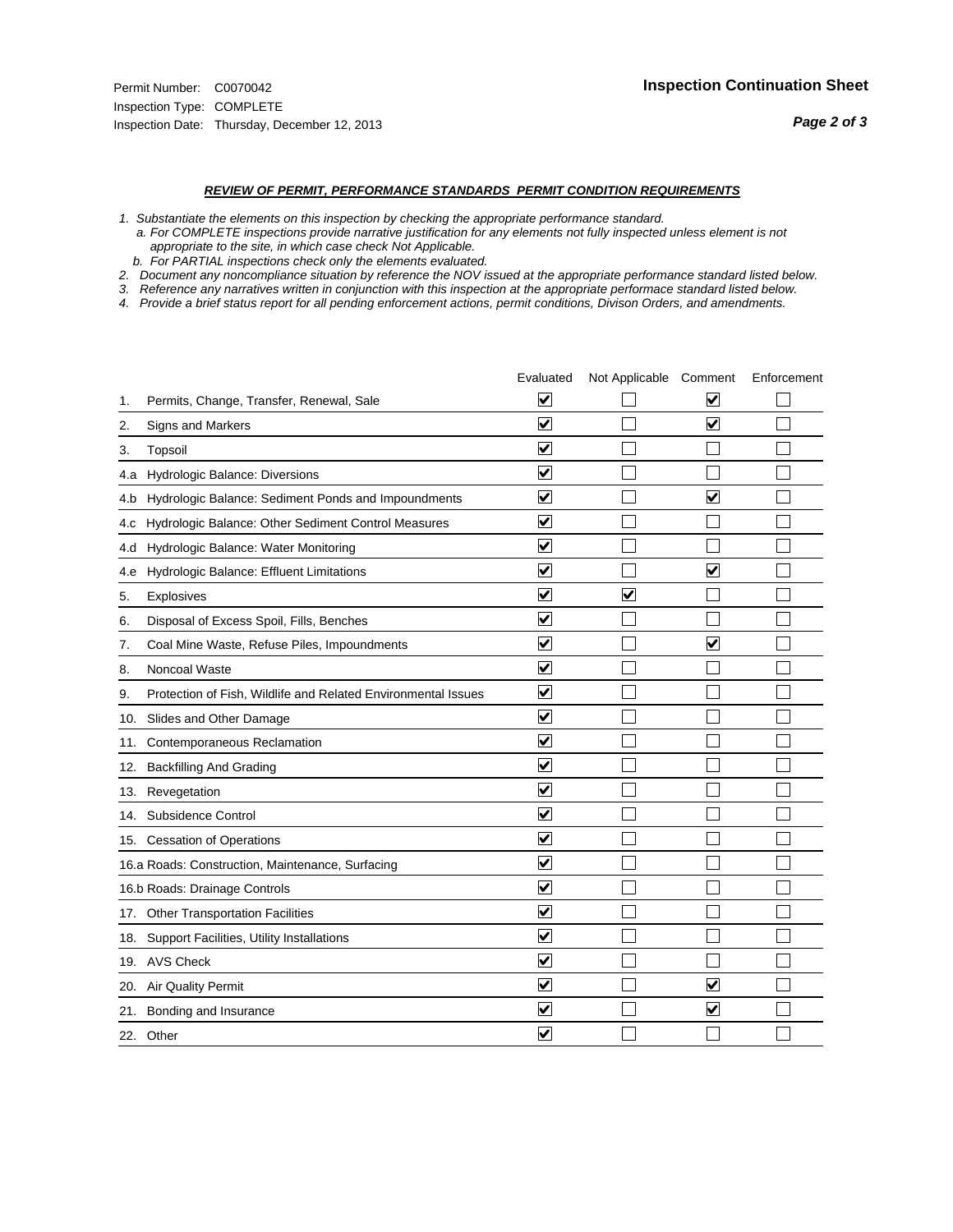### **1. Permits, Change, Transfer, Renewal, Sale**

The following permits were reviewed in conjunction with the complete inspection::

-Mining permit C/007/042 issued November 14, 2008 and expires November 14, 2013.

-UPDES permit #UTG040025 effective September 1, 2013 and expires @ midnight August 31, 2018.

-Air Quality Permit DAQE-239-02 issued April 1, 2002, remains in effect. -SPCC plan is not required.

-Certificate of Insurance effective 08/01/2013 and terminates 08/01/2014.

-Reclamation agreement is dated October 14, 2003 and signed by both parties.

### **2. Signs and Markers**

The mine identification sign is posted at the entrance into the permit area.

### **4.b Hydrologic Balance: Sediment Ponds and Impoundments**

The sediment ponds were inspected during the Third Quarter of 2013 onSeptember 26, 2013. A report from this inspection was compiled and then P.E. certified. The reports were checked to make sure that all existing sediment elevations are below the 60% sediment elevation. Once the sediment level reached the 60% sediment level the pond is required to be cleaned.

### **4.e Hydrologic Balance: Effluent Limitations**

The discharge monitoring reports for August , September and October 2013 were reviewed as part of the complete inspection. The reports and submittal letter to the State of Utah Division of Environmental Quality shows that no discharge occurred from any of the outfalls during the listed month.

### **7. Coal Mine Waste, Refuse Piles, Impoundments**

The third quarter 2013 refuse pile inspection was done on September 26, 2013 and has been P.E certified.

### **20. Air Quality Permit**

The air quality permit DAQE-239-02 was issued on April 1, 2002 and remains in effect.

### **21. Bonding and Insurance**

The bond is a collateral bond in the amount of \$1,375,737.31, as of December 31, 2006.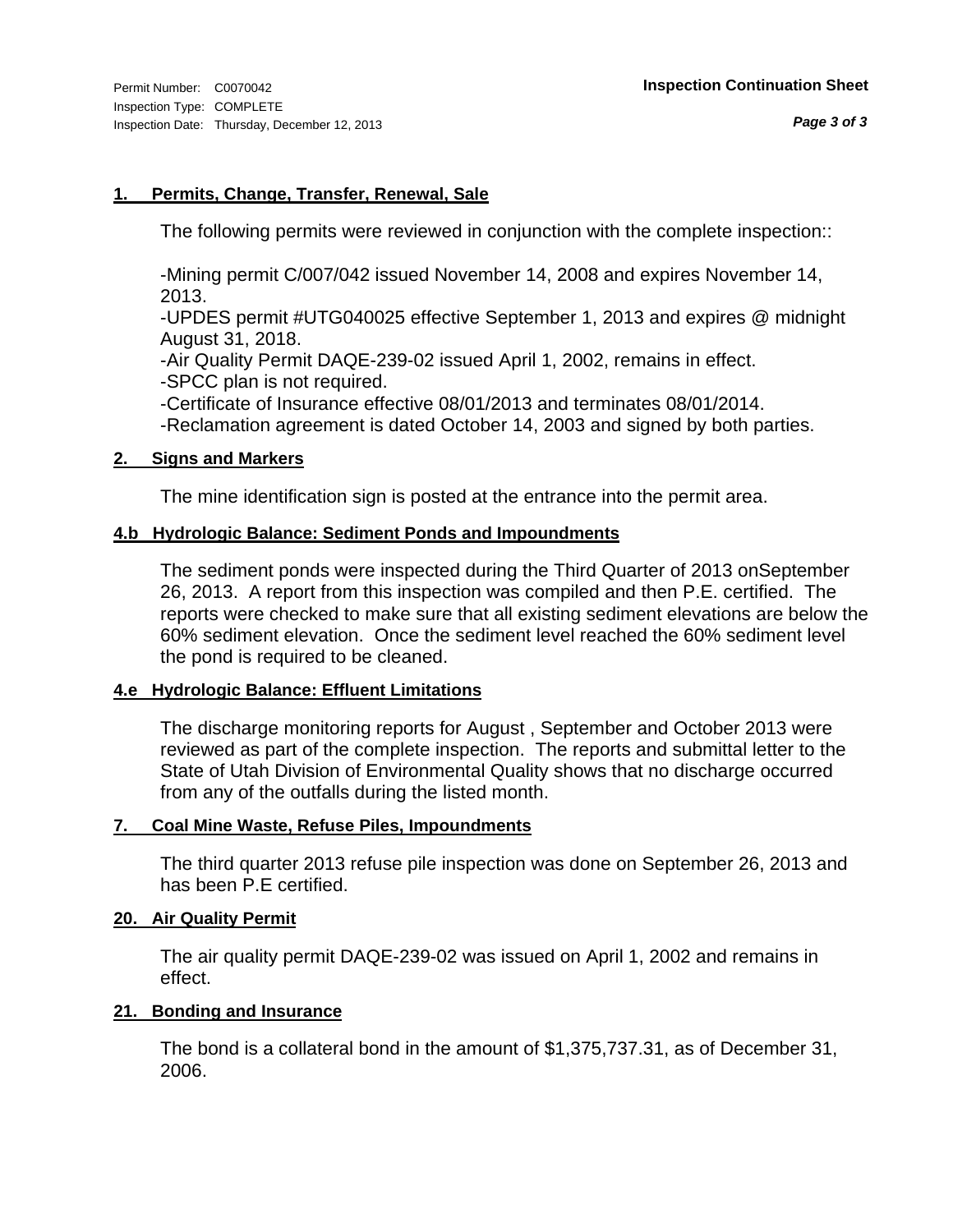

**DEPARTMENT OF NATURAL RESOURCES** 

**MICHAEL R. STYLER Executive Director** 

#### Division of Oil, Gas and Mining

**JOHN R. BAZA Division Director** 

| Representatives Present During the Inspection: |
|------------------------------------------------|
| OGM Pete Hess                                  |

# **Inspection Report**

| Permit Number:   | X0070044                                      |
|------------------|-----------------------------------------------|
| Inspection Type: | <b>PARTIAL</b>                                |
|                  | Inspection Date: Wednesday, December 11, 2013 |
| Start Date/Time: | 12/11/2013 10:14:00 AM                        |
| End Date/Time:   | 12/11/2013 10:30:00 AM                        |
| Last Inspection: | Tuesday, November 05, 2013                    |

Inspector: Pete Hess,

Weather: Clear; very cold.

InspectionID Report Number: 3699

Accepted by:

|                         |                         | Permitee: HIDDEN SPLENDOR RESOURCES |                                                                |
|-------------------------|-------------------------|-------------------------------------|----------------------------------------------------------------|
| Operator:               |                         |                                     |                                                                |
|                         |                         | Site: COLUMBIA WELL SITE            |                                                                |
|                         |                         |                                     | Address: 57 WEST 200 SOUTH, SUITE 400, SALT LAKE CITY UT 84101 |
|                         | County: <b>CARBON</b>   |                                     |                                                                |
|                         |                         | Permit Type: COAL EXPLORATION SMALL |                                                                |
|                         | Permit Status: PROPOSED |                                     |                                                                |
| <b>Current Acreages</b> |                         | <b>Mineral Ownership</b>            | <b>Types of Operations</b>                                     |
|                         | <b>Total Permitted</b>  | Federal                             | Underground                                                    |
|                         | <b>Total Disturbed</b>  | <b>State</b>                        | <b>Surface</b>                                                 |
|                         | Phase I                 | County                              | Loadout                                                        |
|                         | <b>Phase II</b>         | <b>Fee</b>                          | Processing                                                     |
|                         | <b>Phase III</b>        | Other                               | Reprocessing                                                   |

**Report summary and status for pending enforcement actions, permit conditions, Division Orders, and amendments:**

The access from the Geneva Mine shop building up to the Columbia well had not been plowed. 5.5 inches of snow was measured at the shop building. An attempt to access the well site was not made.



**Inspector's Signature:**

46 Inspector ID Number:Pete Hess,

Note: This inspection report does not constitute and affidavitor compliance with the regulatory program of the Division of Oil, Gas and Mining. telephone (801) 538-5340 · facsimile (801) 359-3940 · TTY (801) 538-7458 · www.ogm.utah.gov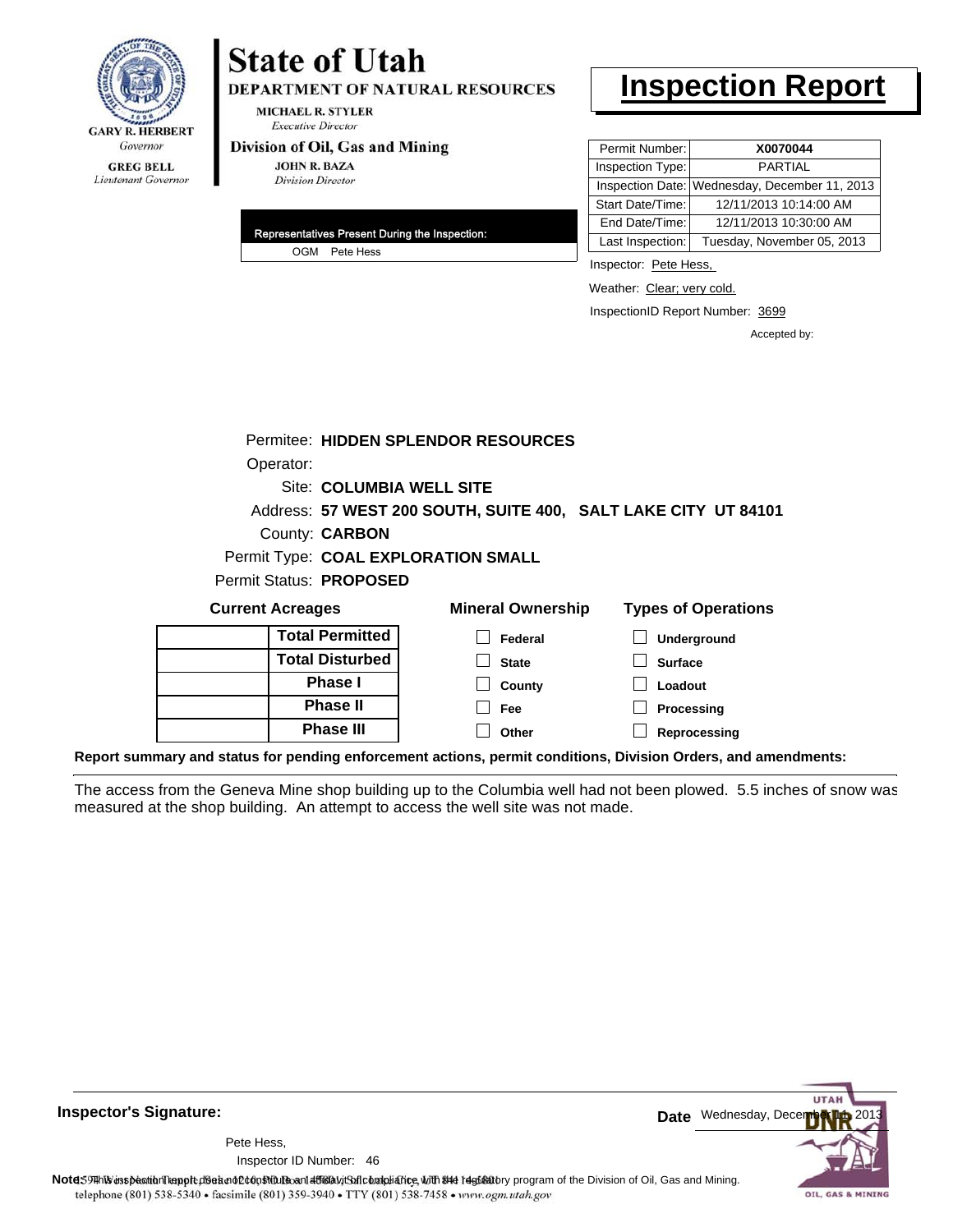#### *REVIEW OF PERMIT, PERFORMANCE STANDARDS PERMIT CONDITION REQUIREMENTS*

*1. Substantiate the elements on this inspection by checking the appropriate performance standard.*

 *a. For COMPLETE inspections provide narrative justification for any elements not fully inspected unless element is not appropriate to the site, in which case check Not Applicable.*

 *b. For PARTIAL inspections check only the elements evaluated.*

*2. Document any noncompliance situation by reference the NOV issued at the appropriate performance standard listed below.*

*3. Reference any narratives written in conjunction with this inspection at the appropriate performace standard listed below.*

|     |                                                               | Evaluated               | Not Applicable Comment |                      | Enforcement |
|-----|---------------------------------------------------------------|-------------------------|------------------------|----------------------|-------------|
| 1.  | Permits, Change, Transfer, Renewal, Sale                      |                         |                        |                      |             |
| 2.  | Signs and Markers                                             |                         |                        |                      |             |
| 3.  | Topsoil                                                       |                         |                        |                      |             |
| 4.a | Hydrologic Balance: Diversions                                |                         |                        |                      |             |
| 4.b | Hydrologic Balance: Sediment Ponds and Impoundments           |                         |                        |                      |             |
| 4.C | Hydrologic Balance: Other Sediment Control Measures           |                         |                        |                      |             |
| 4.d | Hydrologic Balance: Water Monitoring                          | $\overline{\mathbf{v}}$ |                        | $\blacktriangledown$ |             |
| 4.e | Hydrologic Balance: Effluent Limitations                      |                         |                        |                      |             |
| 5.  | <b>Explosives</b>                                             |                         |                        |                      |             |
| 6.  | Disposal of Excess Spoil, Fills, Benches                      |                         |                        |                      |             |
| 7.  | Coal Mine Waste, Refuse Piles, Impoundments                   |                         |                        |                      |             |
| 8.  | Noncoal Waste                                                 |                         |                        |                      |             |
| 9.  | Protection of Fish, Wildlife and Related Environmental Issues |                         |                        |                      |             |
| 10. | Slides and Other Damage                                       |                         |                        |                      |             |
| 11. | Contemporaneous Reclamation                                   |                         |                        |                      |             |
| 12. | <b>Backfilling And Grading</b>                                |                         |                        |                      |             |
| 13. | Revegetation                                                  |                         |                        |                      |             |
| 14. | Subsidence Control                                            |                         |                        |                      |             |
|     | 15. Cessation of Operations                                   |                         |                        |                      |             |
|     | 16.a Roads: Construction, Maintenance, Surfacing              |                         |                        |                      |             |
|     | 16.b Roads: Drainage Controls                                 |                         |                        |                      |             |
| 17. | <b>Other Transportation Facilities</b>                        |                         |                        |                      |             |
| 18. | Support Facilities, Utility Installations                     |                         |                        |                      |             |
|     | 19. AVS Check                                                 |                         |                        |                      |             |
| 20. | Air Quality Permit                                            |                         |                        |                      |             |
| 21. | Bonding and Insurance                                         |                         |                        |                      |             |
|     | 22. Other                                                     |                         |                        |                      |             |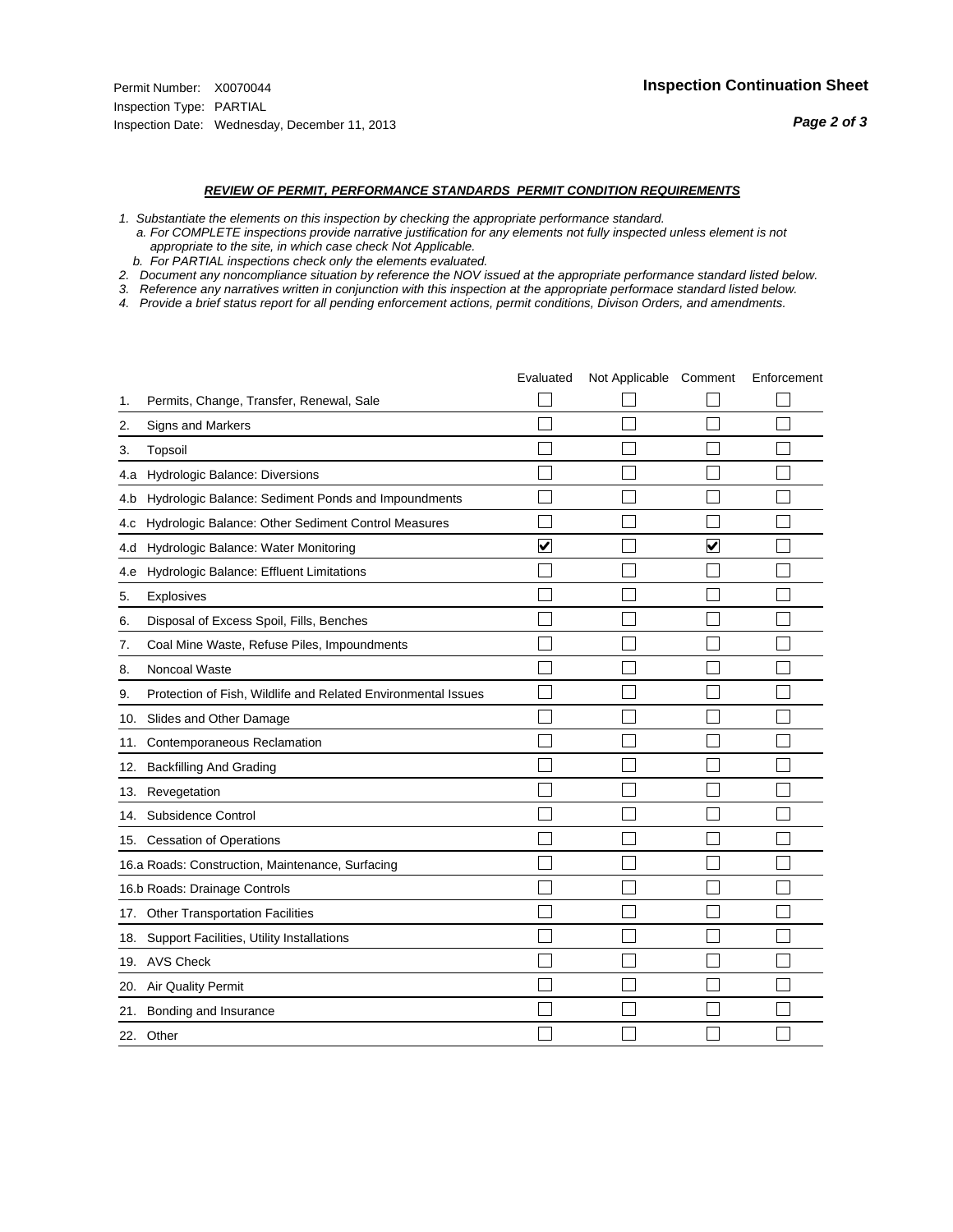*Page 3 of 3*

## **4.d Hydrologic Balance: Water Monitoring**

Horse Canyon Creek at the Emery County bridge was frozen and snow covered.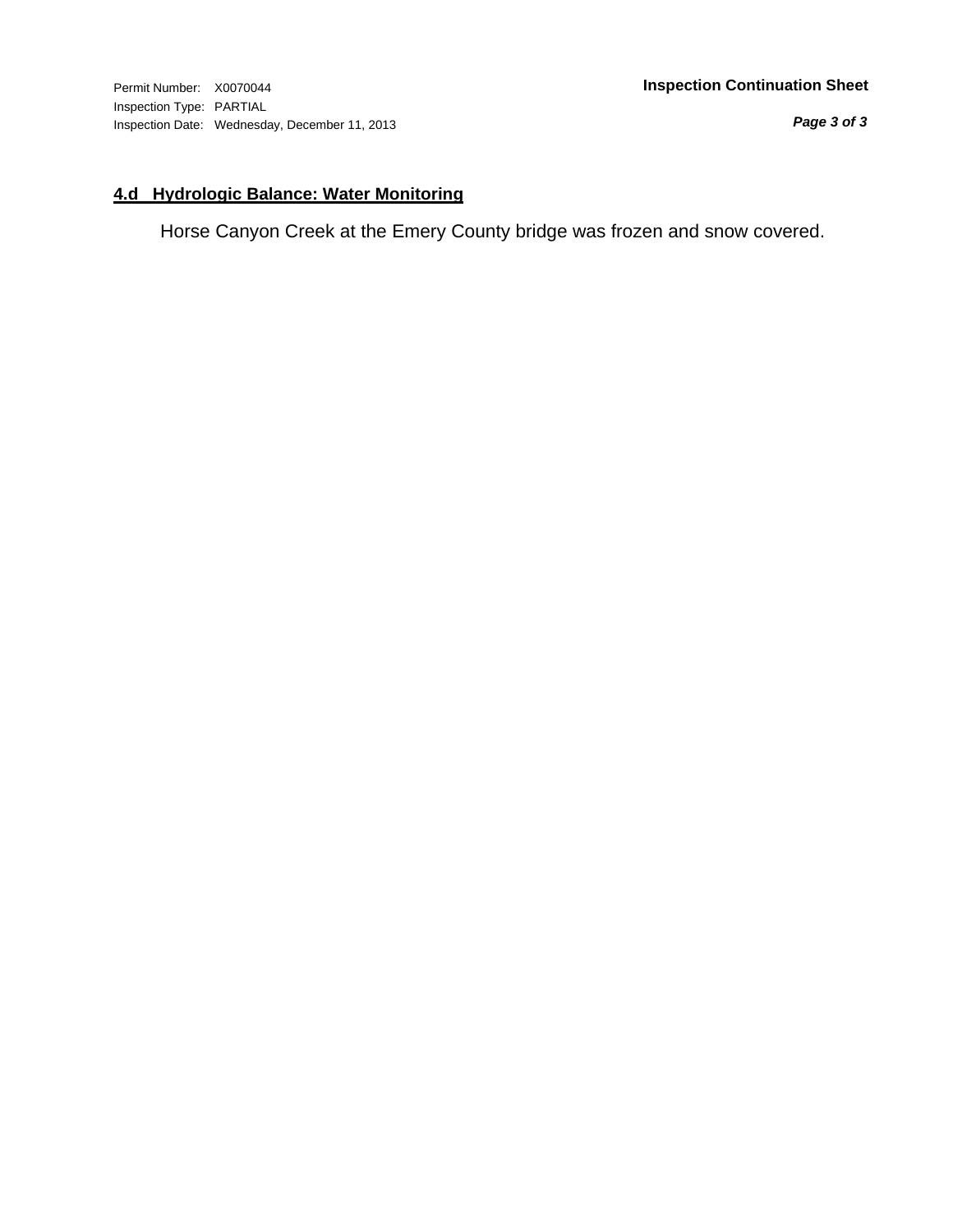

DEPARTMENT OF NATURAL RESOURCES

**MICHAEL R. STYLER Executive Director** 

#### Division of Oil, Gas and Mining

**JOHN R. BAZA Division Director** 

| Representatives Present During the Inspection: |
|------------------------------------------------|
| OGM Pete Hess                                  |

# **Inspection Report**

| Permit Number:   | C0070045                  |
|------------------|---------------------------|
| Inspection Type: | <b>PARTIAL</b>            |
| Inspection Date: | Monday, December 16, 2013 |
| Start Date/Time: | 12/16/2013 9:14:00 AM     |
| End Date/Time:   | 12/16/2013 9:42:00 AM     |
| Last Inspection: | Monday, November 25, 2013 |

Inspector: Pete Hess,

Weather: Clear wuth high stratified clouds. 24 degrees

InspectionID Report Number: 3705

Accepted by:

|                                                                                                                | Permitee: HEADWATERS ENERGY SERVICES        |                                                                          |
|----------------------------------------------------------------------------------------------------------------|---------------------------------------------|--------------------------------------------------------------------------|
|                                                                                                                | <b>Operator: HEADWATERS ENERGY SERVICES</b> |                                                                          |
| Site: COVOL SITE                                                                                               |                                             |                                                                          |
|                                                                                                                |                                             | Address: 10653 SOUTH RIVER FRONT PARKWAY, SUITE 300, SOUTH JORDAN UT 840 |
| County: <b>CARBON</b>                                                                                          |                                             |                                                                          |
|                                                                                                                | Permit Type: PERMANENT COAL PROGRAM         |                                                                          |
| Permit Status: ACTIVE                                                                                          |                                             |                                                                          |
| <b>Current Acreages</b>                                                                                        | <b>Mineral Ownership</b>                    | <b>Types of Operations</b>                                               |
| <b>Total Permitted</b><br>30.00                                                                                | Federal                                     | <b>Underground</b>                                                       |
| 30.00 Total Disturbed                                                                                          | <b>State</b>                                | <b>Surface</b>                                                           |
| <b>Phase I</b>                                                                                                 | County                                      | Loadout                                                                  |
| <b>Phase II</b>                                                                                                | Fee                                         | Processing                                                               |
| <b>Phase III</b>                                                                                               | Other                                       | Reprocessing                                                             |
| Report summary and status for pending enforcement actions, permit conditions, Division Orders, and amendments: |                                             |                                                                          |

The plant was not processing this day.



**Inspector's Signature:**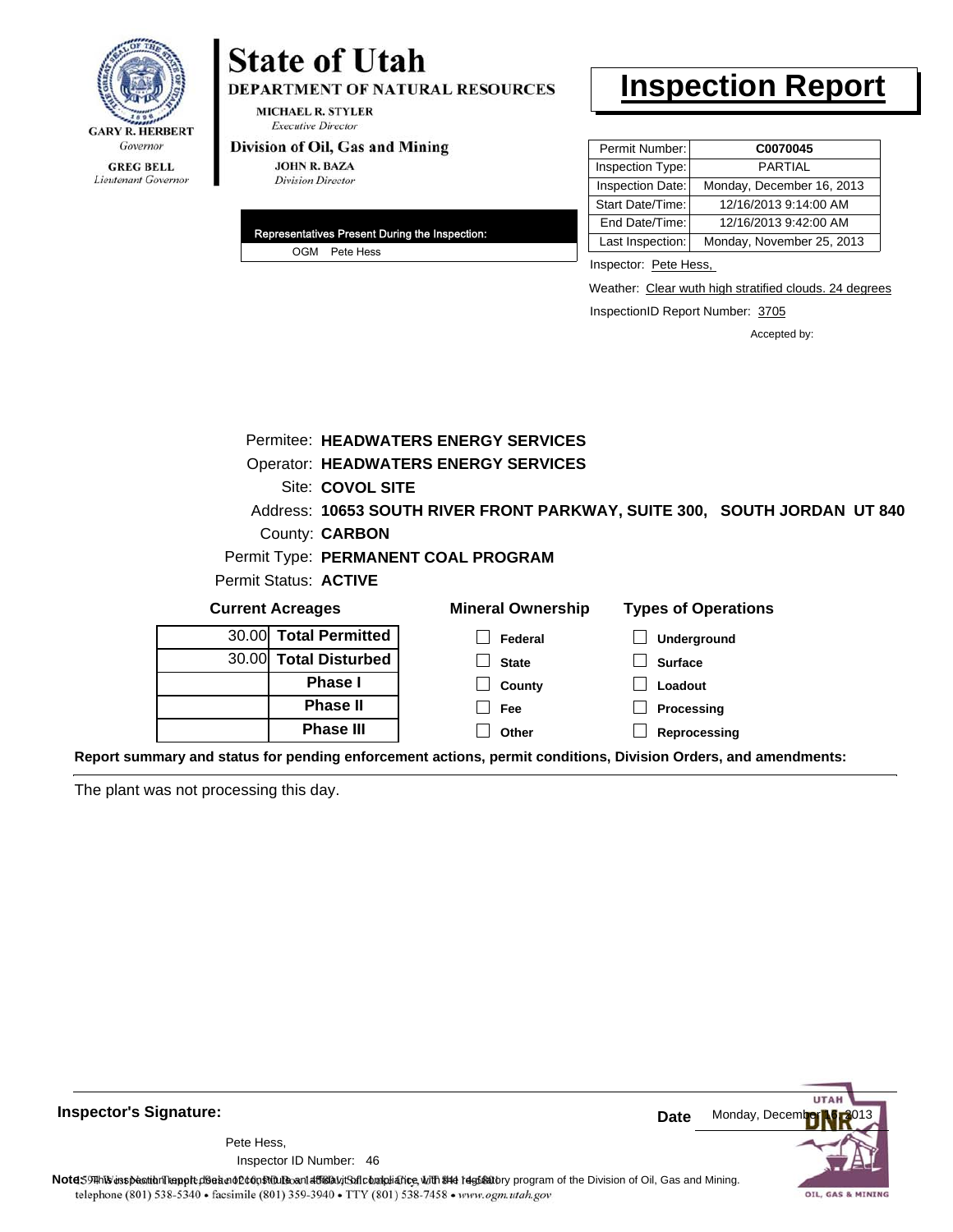#### *REVIEW OF PERMIT, PERFORMANCE STANDARDS PERMIT CONDITION REQUIREMENTS*

*1. Substantiate the elements on this inspection by checking the appropriate performance standard.*

 *a. For COMPLETE inspections provide narrative justification for any elements not fully inspected unless element is not appropriate to the site, in which case check Not Applicable.*

 *b. For PARTIAL inspections check only the elements evaluated.*

*2. Document any noncompliance situation by reference the NOV issued at the appropriate performance standard listed below.*

*3. Reference any narratives written in conjunction with this inspection at the appropriate performace standard listed below.*

|     |                                                               | Evaluated               | Not Applicable Comment  |                                 | Enforcement |
|-----|---------------------------------------------------------------|-------------------------|-------------------------|---------------------------------|-------------|
| 1.  | Permits, Change, Transfer, Renewal, Sale                      | ⊻                       |                         | V                               |             |
| 2.  | <b>Signs and Markers</b>                                      | $\overline{\mathbf{v}}$ |                         | $\overline{\blacktriangledown}$ |             |
| 3.  | Topsoil                                                       | $\overline{\mathbf{v}}$ |                         |                                 |             |
| 4.a | Hydrologic Balance: Diversions                                | ⊽                       |                         |                                 |             |
| 4.b | Hydrologic Balance: Sediment Ponds and Impoundments           | $\blacktriangledown$    |                         | ⊻                               |             |
| 4.C | Hydrologic Balance: Other Sediment Control Measures           |                         |                         |                                 |             |
| 4.d | Hydrologic Balance: Water Monitoring                          |                         | ▽                       |                                 |             |
| 4.e | Hydrologic Balance: Effluent Limitations                      | ▽                       |                         | $\overline{\mathsf{v}}$         |             |
| 5.  | Explosives                                                    |                         | $\overline{\mathsf{v}}$ |                                 |             |
| 6.  | Disposal of Excess Spoil, Fills, Benches                      |                         |                         |                                 |             |
| 7.  | Coal Mine Waste, Refuse Piles, Impoundments                   |                         |                         |                                 |             |
| 8.  | Noncoal Waste                                                 | $\overline{\mathbf{v}}$ |                         |                                 |             |
| 9.  | Protection of Fish, Wildlife and Related Environmental Issues | $\blacktriangledown$    |                         |                                 |             |
| 10. | Slides and Other Damage                                       |                         | $\overline{\mathsf{v}}$ |                                 |             |
| 11. | Contemporaneous Reclamation                                   |                         | ⊽                       |                                 |             |
| 12. | <b>Backfilling And Grading</b>                                |                         | $\overline{\mathbf{v}}$ |                                 |             |
| 13. | Revegetation                                                  |                         | $\overline{\mathbf{v}}$ |                                 |             |
| 14. | Subsidence Control                                            |                         | $\overline{\mathbf{v}}$ |                                 |             |
|     | 15. Cessation of Operations                                   |                         |                         |                                 |             |
|     | 16.a Roads: Construction, Maintenance, Surfacing              | $\blacktriangledown$    |                         |                                 |             |
|     | 16.b Roads: Drainage Controls                                 | ⊽                       |                         |                                 |             |
|     | 17. Other Transportation Facilities                           |                         |                         |                                 |             |
| 18. | Support Facilities, Utility Installations                     |                         |                         |                                 |             |
|     | 19. AVS Check                                                 | $\overline{\mathbf{v}}$ |                         | ☑                               |             |
| 20. | Air Quality Permit                                            | $\blacktriangledown$    |                         | $\blacktriangledown$            |             |
|     | 21. Bonding and Insurance                                     |                         |                         |                                 |             |
|     | 22. Other                                                     |                         |                         |                                 |             |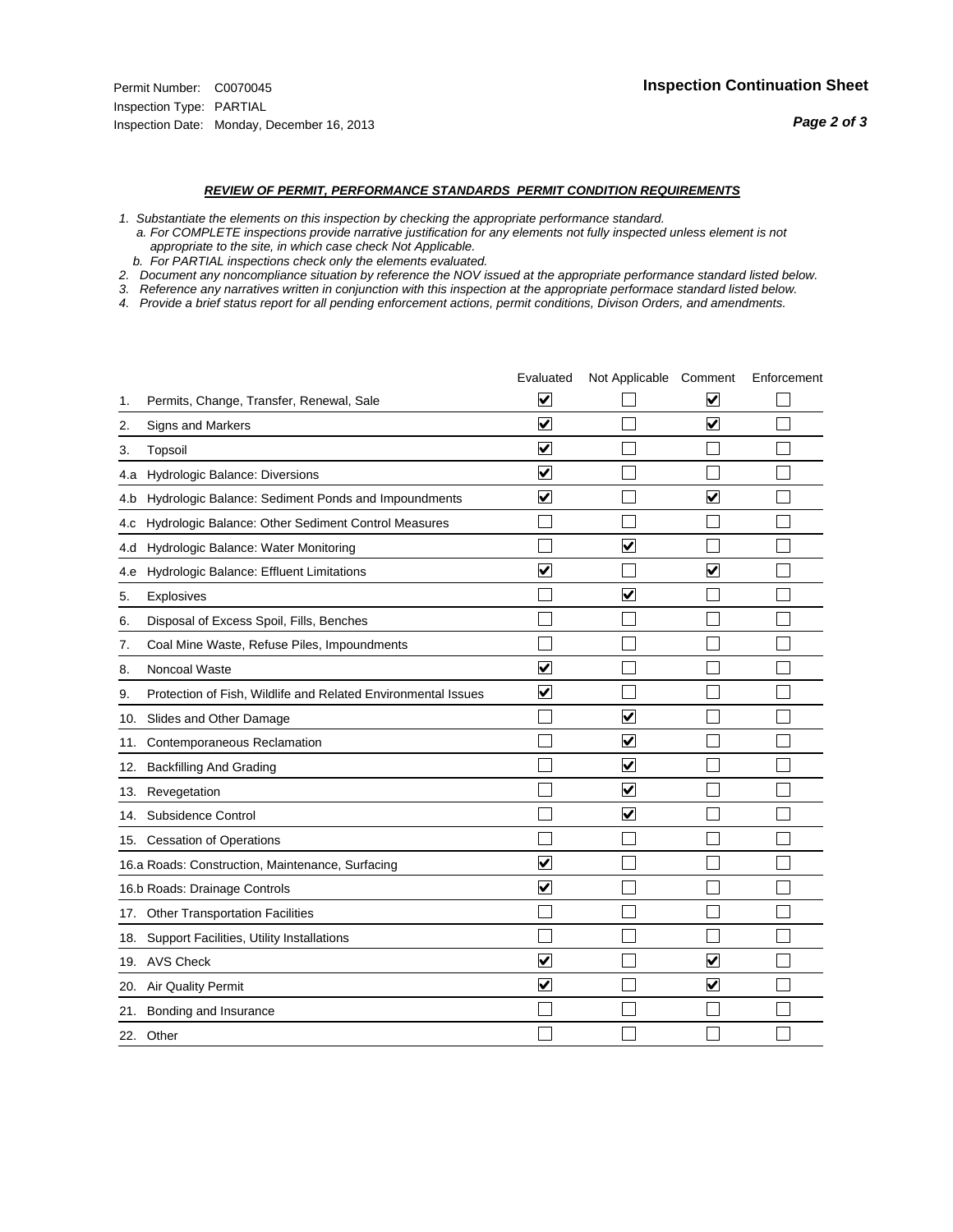*Page 3 of 3*

#### **1. Permits, Change, Transfer, Renewal, Sale**

The Division has received the clean copies prepared for incorporation into the MRP which will transfet the permit from COVOL / Headwaters to BOWIE Refined Coal, LLC. The permit applicant has not posted the required bond amount (to date) with the Division and OSMRE.

#### **2. Signs and Markers**

A new Permittee identification sign was discussed with Mr. Edwards. To date, same has not been ordered but he assured that all would be taken care of when the permit transfer was completed.

#### **4.b Hydrologic Balance: Sediment Ponds and Impoundments**

The Annual Impoundment Certification Inspection has been completed by Mr. Rich White, P.E., of EarthFax Engineering, but as yet, the paperwork has not been received by the current Permitee.

#### **4.e Hydrologic Balance: Effluent Limitations**

Both the East and West sediment ponds are dry. No compliance issues were identified.

### **19. AVS Check**

All ownership and control information for the proposed Permittee has been confirmed by the Division.

### **20. Air Quality Permit**

The west end of the main stockpile area has a few spontaneous combustion "smokers". The Permittee has spread the fuel source out to cool the areas.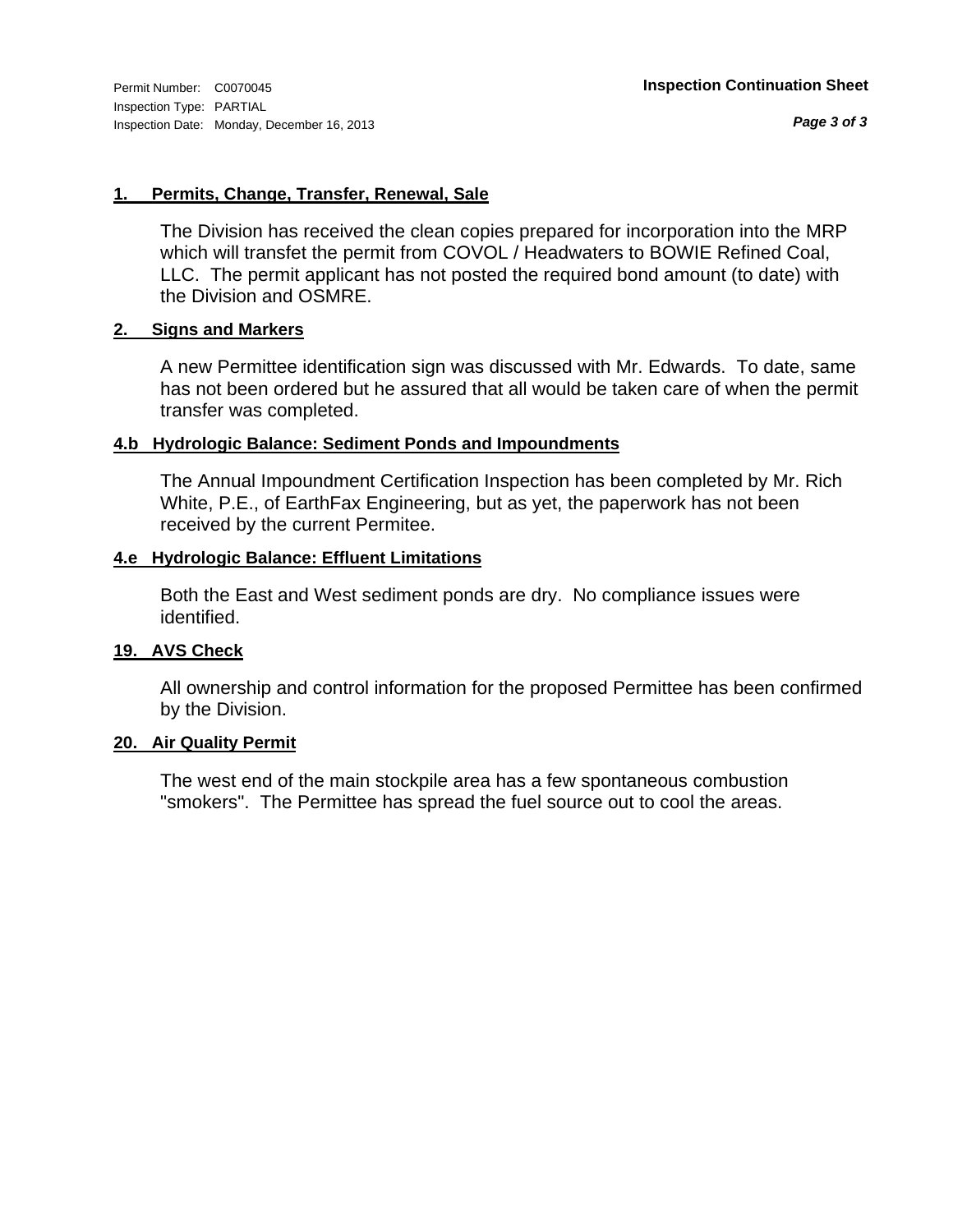

Lieutenant Governor

# **State of Utah**

DEPARTMENT OF NATURAL RESOURCES

**MICHAEL R. STYLER Executive Director** 

#### Division of Oil, Gas and Mining

**JOHN R. BAZA Division Director** 

| Representatives Present During the Inspection: |
|------------------------------------------------|
| Company Russel Jensen                          |
| OGM Karl Houskeeper                            |

# **Inspection Report**

| Permit Number:<br>C0150007                     |
|------------------------------------------------|
| Inspection Type:<br><b>PARTIAL</b>             |
| Inspection Date: Wednesday, December 18, 2013  |
| 12/18/2013 8:00:00 AM<br>Start Date/Time:      |
| 12/18/2013 12:30:00 PM<br>End Date/Time:       |
| Last Inspection:<br>Tuesday, November 05, 2013 |
|                                                |

Inspector: Karl Houskeeper,

Weather: Clear Skies, Temp. 15 Deg. F.

InspectionID Report Number: 3710

Accepted by:

|      | Permitee: CONSOLIDATION COAL CO        |                                      |                                            |
|------|----------------------------------------|--------------------------------------|--------------------------------------------|
|      | <b>Operator: CONSOLIDATION COAL CO</b> |                                      |                                            |
|      | Site: HIDDEN VALLEY MINE               |                                      |                                            |
|      |                                        | Address: PO BOX 566, SESSER IL 62884 |                                            |
|      | County: EMERY                          |                                      |                                            |
|      |                                        | Permit Type: PERMANENT COAL PROGRAM  |                                            |
|      | Permit Status: RECLAIMED               |                                      |                                            |
|      | <b>Current Acreages</b>                | <b>Mineral Ownership</b>             | <b>Types of Operations</b>                 |
|      | 960.00 Total Permitted                 | Federal                              | $\vert\bm{\checkmark}\vert$<br>Underground |
|      | 6.70 Total Disturbed                   | <b>State</b>                         | <b>Surface</b>                             |
| 6.70 | Phase I                                | County                               | Loadout                                    |
|      | <b>Phase II</b>                        | $ V $ Fee                            | Processing                                 |
|      | <b>Phase III</b>                       | Other                                | Reprocessing                               |
|      |                                        |                                      |                                            |

**Report summary and status for pending enforcement actions, permit conditions, Division Orders, and amendments:**

**Inspector's Signature:**

49 Inspector ID Number:Karl Houskeeper,



Note: This inspection report does not constitute and affidavitor compliance with the regulatory program of the Division of Oil, Gas and Mining. telephone (801) 538-5340 · facsimile (801) 359-3940 · TTY (801) 538-7458 · www.ogm.utah.gov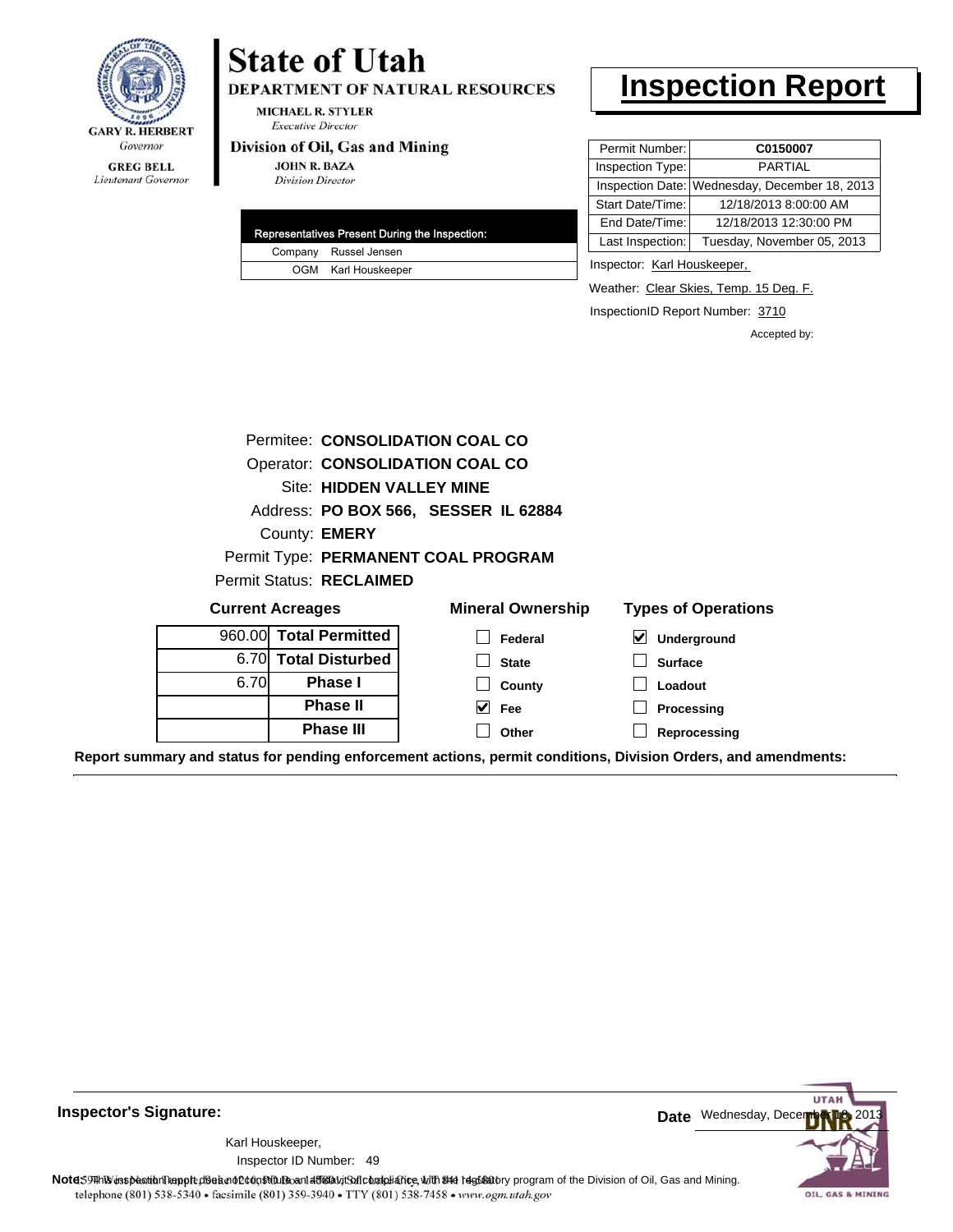#### *REVIEW OF PERMIT, PERFORMANCE STANDARDS PERMIT CONDITION REQUIREMENTS*

*1. Substantiate the elements on this inspection by checking the appropriate performance standard.*

 *a. For COMPLETE inspections provide narrative justification for any elements not fully inspected unless element is not appropriate to the site, in which case check Not Applicable.*

 *b. For PARTIAL inspections check only the elements evaluated.*

*2. Document any noncompliance situation by reference the NOV issued at the appropriate performance standard listed below.*

*3. Reference any narratives written in conjunction with this inspection at the appropriate performace standard listed below.*

|     |                                                               | Evaluated               | Not Applicable Comment  |                         | Enforcement |
|-----|---------------------------------------------------------------|-------------------------|-------------------------|-------------------------|-------------|
| 1.  | Permits, Change, Transfer, Renewal, Sale                      |                         |                         |                         |             |
| 2.  | <b>Signs and Markers</b>                                      | $\overline{\mathbf{v}}$ |                         | $\overline{\mathbf{v}}$ |             |
| 3.  | Topsoil                                                       |                         |                         |                         |             |
| 4.a | Hydrologic Balance: Diversions                                | ⊽                       |                         | $\overline{\mathbf{v}}$ |             |
| 4.b | Hydrologic Balance: Sediment Ponds and Impoundments           | $\blacktriangledown$    | ⊻                       |                         |             |
| 4.C | Hydrologic Balance: Other Sediment Control Measures           | $\overline{\mathbf{v}}$ |                         | $\blacktriangledown$    |             |
| 4.d | Hydrologic Balance: Water Monitoring                          |                         |                         |                         |             |
| 4.e | Hydrologic Balance: Effluent Limitations                      |                         |                         |                         |             |
| 5.  | Explosives                                                    | $\overline{\mathbf{v}}$ | $\overline{\mathbf{v}}$ |                         |             |
| 6.  | Disposal of Excess Spoil, Fills, Benches                      | ⊽                       | $\blacktriangledown$    |                         |             |
| 7.  | Coal Mine Waste, Refuse Piles, Impoundments                   | $\overline{\mathbf{v}}$ | $\blacktriangledown$    |                         |             |
| 8.  | Noncoal Waste                                                 | $\overline{\mathbf{v}}$ |                         |                         |             |
| 9.  | Protection of Fish, Wildlife and Related Environmental Issues |                         |                         |                         |             |
| 10. | Slides and Other Damage                                       |                         |                         |                         |             |
| 11. | Contemporaneous Reclamation                                   |                         |                         |                         |             |
| 12. | <b>Backfilling And Grading</b>                                |                         |                         |                         |             |
| 13. | Revegetation                                                  |                         |                         |                         |             |
| 14. | Subsidence Control                                            |                         |                         |                         |             |
|     | 15. Cessation of Operations                                   |                         |                         |                         |             |
|     | 16.a Roads: Construction, Maintenance, Surfacing              |                         |                         |                         |             |
|     | 16.b Roads: Drainage Controls                                 |                         |                         |                         |             |
| 17. | <b>Other Transportation Facilities</b>                        |                         |                         |                         |             |
| 18. | Support Facilities, Utility Installations                     |                         |                         |                         |             |
|     | 19. AVS Check                                                 |                         |                         |                         |             |
| 20. | Air Quality Permit                                            |                         |                         |                         |             |
| 21. | Bonding and Insurance                                         |                         |                         |                         |             |
|     | 22. Other                                                     |                         |                         |                         |             |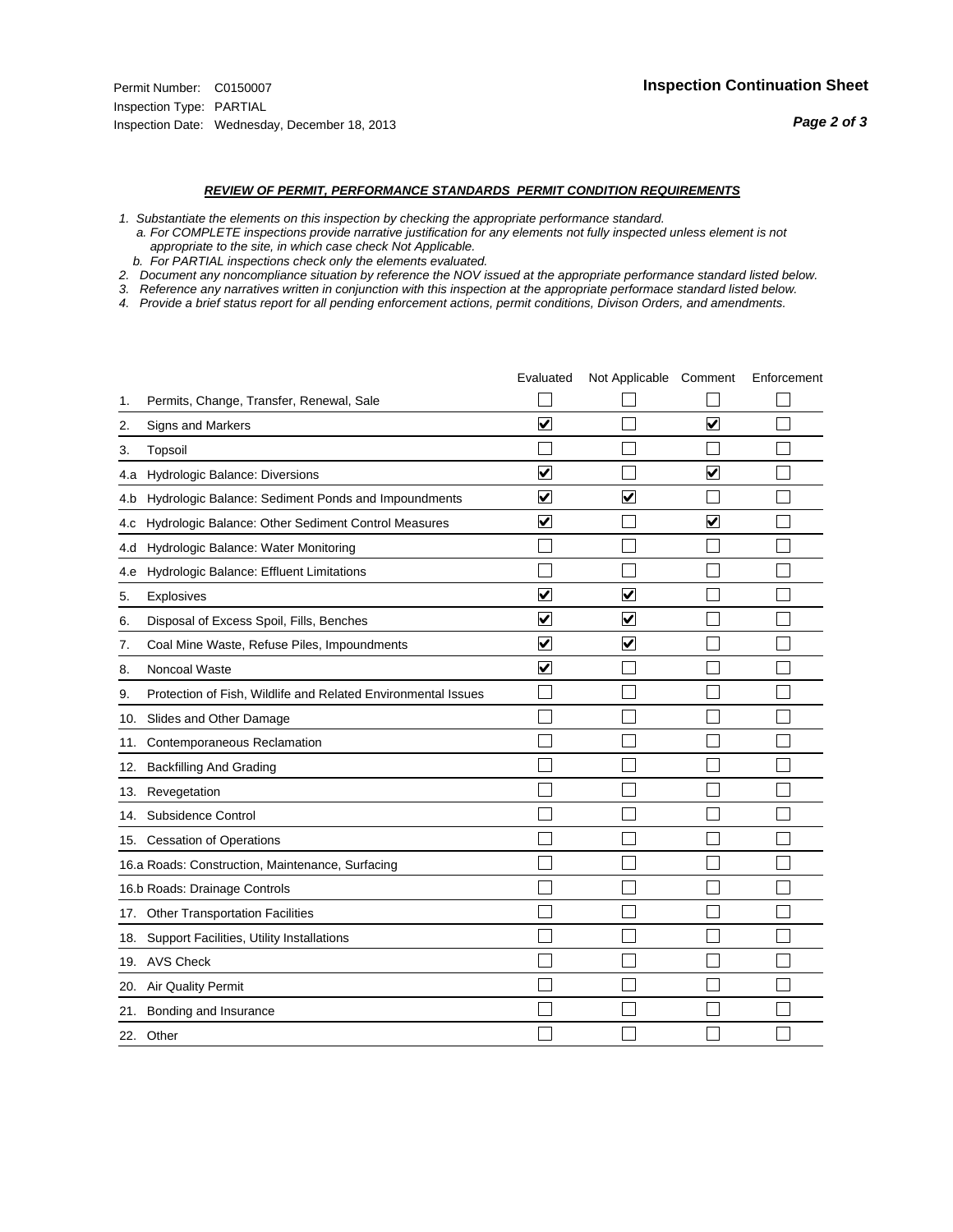#### **2. Signs and Markers**

The mine identification sign is posted at the end of the county road and the entrance into the mining permit area. The sign contains the required information.

#### **4.a Hydrologic Balance: Diversions**

The road diversion is snow covered.

#### **4.c Hydrologic Balance: Other Sediment Control Measures**

The silt fence located adjacent to the mine ID sign is in good shape and is functional.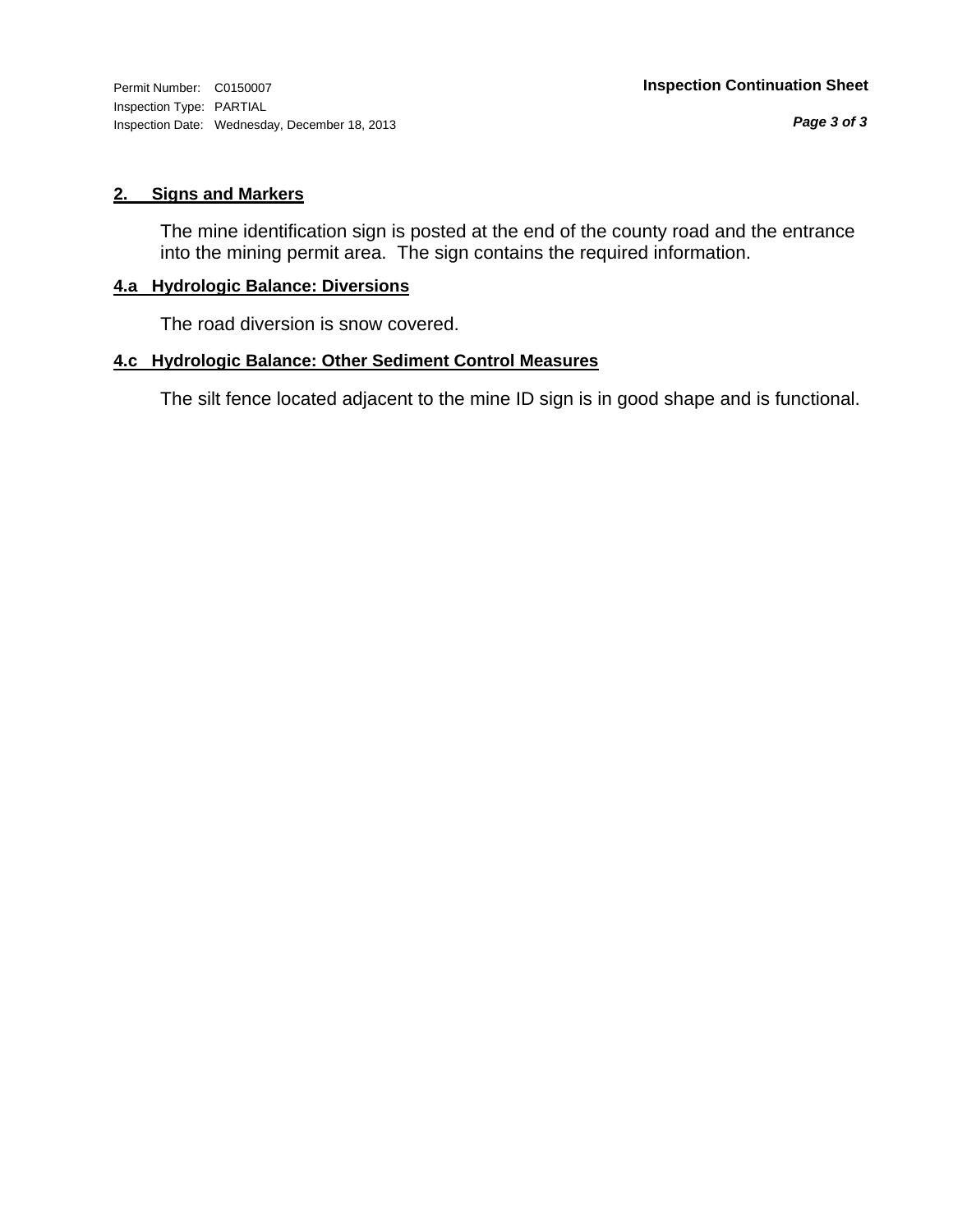

**DEPARTMENT OF NATURAL RESOURCES** 

**MICHAEL R. STYLER Executive Director** 

#### Division of Oil, Gas and Mining

**Phase II Phase III**

**JOHN R. BAZA Division Director** 

| Representatives Present During the Inspection: |
|------------------------------------------------|
| OGM Kenneth Hoffman                            |
| Company Guy Davis                              |

# **Inspection Report**

| Permit Number:   | C0150009                    |
|------------------|-----------------------------|
| Inspection Type: | <b>COMPLETE</b>             |
| Inspection Date: | Thursday, December 05, 2013 |
| Start Date/Time: | 12/5/2013 1:00:00 PM        |
| End Date/Time:   | 12/5/2013 3:00:00 PM        |
| Last Inspection: | Tuesday, September 24, 2013 |

Inspector: Kenneth Hoffman,

Weather: clear and below freezing

**Processing Reprocessing**

InspectionID Report Number: 3701

Accepted by:

|                         | Permitee: PACIFICORP             |                                          |                                     |
|-------------------------|----------------------------------|------------------------------------------|-------------------------------------|
|                         |                                  | <b>Operator: ENERGY WEST MINING CO</b>   |                                     |
|                         | <b>Site: TRAIL MOUNTAIN MINE</b> |                                          |                                     |
|                         |                                  | Address: PO BOX 310, HUNTINGTON UT 84528 |                                     |
|                         | County: <b>EMERY</b>             |                                          |                                     |
|                         |                                  | Permit Type: PERMANENT COAL PROGRAM      |                                     |
|                         | Permit Status: ACTIVE            |                                          |                                     |
| <b>Current Acreages</b> |                                  | <b>Mineral Ownership</b>                 | <b>Types of Operations</b>          |
|                         | 3,538.98 Total Permitted         | $ v $ Federal                            | $\blacktriangledown$<br>Underground |
|                         | 10.39 Total Disturbed            | V<br><b>State</b>                        | <b>Surface</b>                      |
|                         | <b>Phase I</b>                   | County                                   | Loadout                             |

**Fee Other**

**Report summary and status for pending enforcement actions, permit conditions, Division Orders, and amendments:**

The Trail Mountain Mine remains in temporary cessation status. The Mine was idled in March 2001. There are no annual report commitments in place at this time for the Trail Mountain Mine permit area. Recent storms during the month of September 2013 had resulted in large erosion events and the Trail Mountain Mine disturbed area was impacted. Efforts in the late fall of 2013 addressed all of these erosion issues.

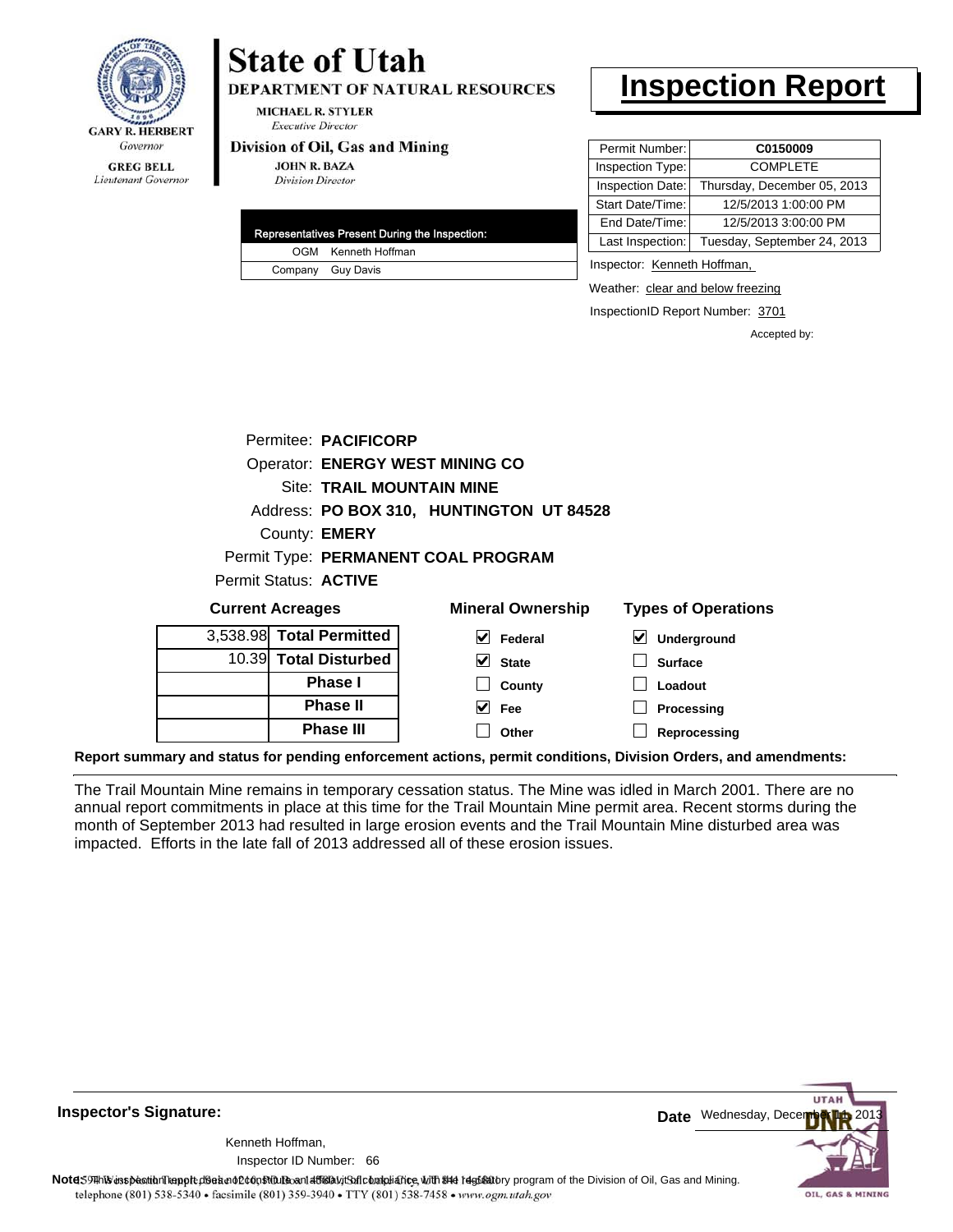#### *REVIEW OF PERMIT, PERFORMANCE STANDARDS PERMIT CONDITION REQUIREMENTS*

*1. Substantiate the elements on this inspection by checking the appropriate performance standard.*

 *a. For COMPLETE inspections provide narrative justification for any elements not fully inspected unless element is not appropriate to the site, in which case check Not Applicable.*

 *b. For PARTIAL inspections check only the elements evaluated.*

*2. Document any noncompliance situation by reference the NOV issued at the appropriate performance standard listed below.*

*3. Reference any narratives written in conjunction with this inspection at the appropriate performace standard listed below.*

|     |                                                               | Evaluated                       | Not Applicable Comment  |                         | Enforcement |
|-----|---------------------------------------------------------------|---------------------------------|-------------------------|-------------------------|-------------|
| 1.  | Permits, Change, Transfer, Renewal, Sale                      | V                               |                         | V                       |             |
| 2.  | <b>Signs and Markers</b>                                      | $\overline{\mathbf{v}}$         |                         |                         |             |
| 3.  | Topsoil                                                       | $\overline{\mathbf{v}}$         |                         |                         |             |
| 4.a | Hydrologic Balance: Diversions                                | ⊽                               |                         | $\blacktriangledown$    |             |
| 4.b | Hydrologic Balance: Sediment Ponds and Impoundments           | $\overline{\mathbf{v}}$         |                         | $\blacktriangledown$    |             |
| 4.C | Hydrologic Balance: Other Sediment Control Measures           | $\overline{\mathbf{v}}$         |                         | $\blacktriangledown$    |             |
| 4.d | Hydrologic Balance: Water Monitoring                          | $\overline{\mathbf{v}}$         |                         |                         |             |
| 4.e | Hydrologic Balance: Effluent Limitations                      | $\overline{\mathbf{v}}$         |                         | $\blacktriangledown$    |             |
| 5.  | <b>Explosives</b>                                             |                                 | $\overline{\mathsf{v}}$ | $\blacktriangledown$    |             |
| 6.  | Disposal of Excess Spoil, Fills, Benches                      |                                 | $\blacktriangledown$    |                         |             |
| 7.  | Coal Mine Waste, Refuse Piles, Impoundments                   |                                 | $\overline{\mathbf{v}}$ | $\overline{\mathbf{v}}$ |             |
| 8.  | Noncoal Waste                                                 | $\overline{\blacktriangledown}$ |                         |                         |             |
| 9.  | Protection of Fish, Wildlife and Related Environmental Issues | $\overline{\mathbf{v}}$         |                         |                         |             |
| 10. | Slides and Other Damage                                       | $\overline{\mathbf{v}}$         |                         | $\overline{\mathbf{v}}$ |             |
| 11. | Contemporaneous Reclamation                                   | ⊻                               |                         |                         |             |
| 12. | <b>Backfilling And Grading</b>                                | $\overline{\mathbf{v}}$         |                         |                         |             |
| 13. | Revegetation                                                  | $\overline{\mathbf{v}}$         |                         |                         |             |
| 14. | Subsidence Control                                            | $\overline{\mathbf{v}}$         |                         |                         |             |
|     | 15. Cessation of Operations                                   | $\blacktriangledown$            |                         |                         |             |
|     | 16.a Roads: Construction, Maintenance, Surfacing              | $\blacktriangledown$            |                         | V                       |             |
|     | 16.b Roads: Drainage Controls                                 | ⊽                               |                         | $\blacktriangledown$    |             |
|     | 17. Other Transportation Facilities                           | $\overline{\mathbf{v}}$         |                         |                         |             |
| 18. | Support Facilities, Utility Installations                     | $\overline{\mathbf{v}}$         |                         |                         |             |
|     | 19. AVS Check                                                 | $\overline{\mathbf{v}}$         |                         |                         |             |
| 20. | <b>Air Quality Permit</b>                                     | $\checkmark$                    |                         |                         |             |
| 21. | Bonding and Insurance                                         | ⊻                               |                         |                         |             |
|     | 22. Other                                                     | $\blacktriangledown$            |                         |                         |             |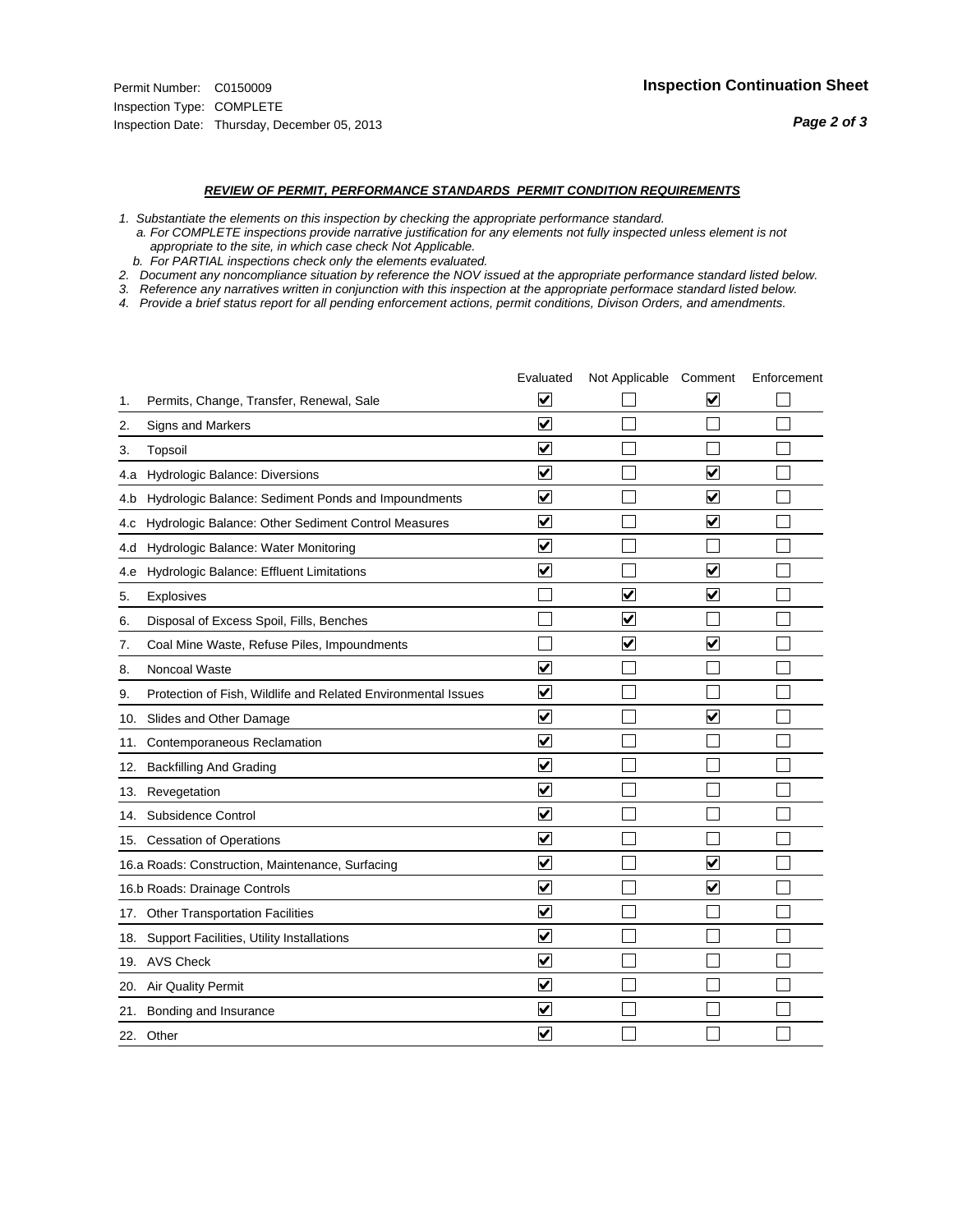#### **1. Permits, Change, Transfer, Renewal, Sale**

The current DOGM permit remains in effect through February 20, 2015.

#### **4.a Hydrologic Balance: Diversions**

The undisturbed culvert inlets in Fan Canyon and Cottonwood Canyon were not flowing. The Fan Canyon trash rack was clear and capable of functioning. The Cottonwood Canyon trash rack was clear and capable of functioning.

#### **4.b Hydrologic Balance: Sediment Ponds and Impoundments**

The Mine site sediment pond had a few feet of snow and ice in it. The pond remain clear; there were no indications of hazards or signs of instability. The 3rd Quarter 2013 impoundment inspection was completed on September 17, 2013 by Mr. Mark Reynolds, Utah P.E., and Mr. Rick Cullum, Utah registered land surveyor.

### **4.c Hydrologic Balance: Other Sediment Control Measures**

In September 2013, a silt fence along the road was needed to be cleaned out, the silt fence had ice and snow behind it and appeared cleaned out. In September 2013, a silt fence below the Fan Canyon bypass needed to be clean out and had snow behind it and appeared clean and clear.

### **4.e Hydrologic Balance: Effluent Limitations**

Neither UPDES outfall 001A (Mine site pond) nor 002A (mine water discharge outfall) discharged during the third quarter 2013 or October 2013.

#### **5. Explosives**

There are no explosives or detonators in storage at Trail Mountain.

### **7. Coal Mine Waste, Refuse Piles, Impoundments**

The mine site sediment pond was cleaned in June, 2012. The material was hauled to the Cottonwood / Wilberg active waste rock site for disposal.

#### **10. Slides and Other Damage**

During September 2013 a section of hillside above the upper road had slid and some mid size boulders were on the road. These boulders were cleared and culverts repaired as needed.

#### **16.a Roads: Construction, Maintenance, Surfacing**

Water bars have been reconstructed across the site on a regular basis as needed.

#### **16.b Roads: Drainage Controls**

During September 2013, some of the concrete lined channels eroded on the sides and needed of repair. These repairs have been completed.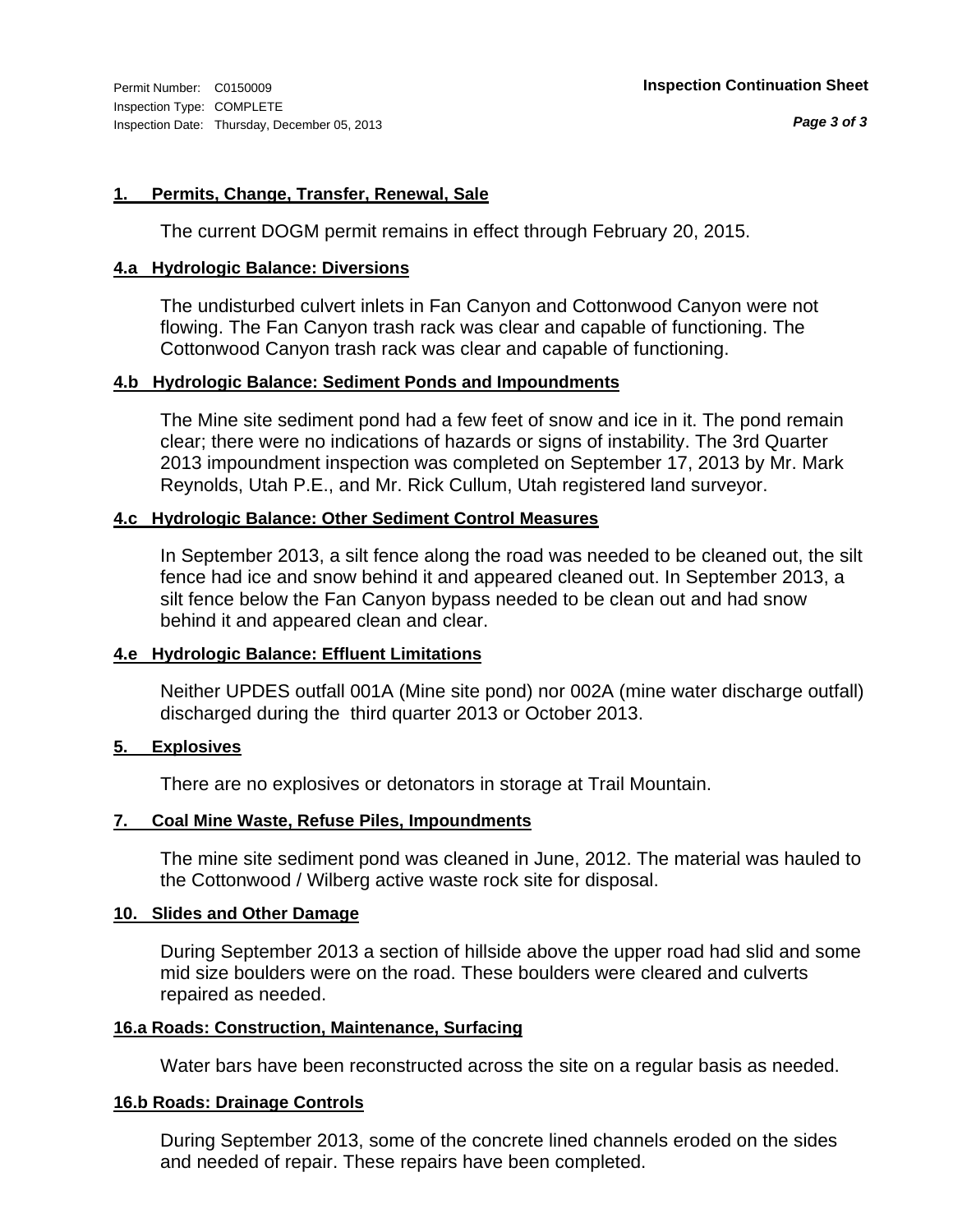

Lieutenant Governor

## **State of Utah** DEPARTMENT OF NATURAL RESOURCES

**MICHAEL R. STYLER Executive Director** 

#### Division of Oil, Gas and Mining

**JOHN R. BAZA Division Director** 

|  | Representatives Present During the Inspection: |
|--|------------------------------------------------|
|  | Company Russel Jensen                          |
|  | OGM Karl Houskeeper                            |

## **Inspection Report**

| Permit Number:   | C0150015                                      |
|------------------|-----------------------------------------------|
| Inspection Type: | <b>PARTIAL</b>                                |
|                  | Inspection Date: Wednesday, December 11, 2013 |
| Start Date/Time: | 12/11/2013 8:00:00 AM                         |
| End Date/Time:   | 12/11/2013 1:00:00 PM                         |
| Last Inspection: | Tuesday, November 05, 2013                    |

Inspector: Karl Houskeeper,

Weather: Clear Skies, Temp. 6 Deg. F.

InspectionID Report Number: 3700

Accepted by:

|                         |                        | Permitee: CONSOLIDATION COAL CO        |                                     |
|-------------------------|------------------------|----------------------------------------|-------------------------------------|
|                         |                        | <b>Operator: CONSOLIDATION COAL CO</b> |                                     |
|                         | Site: EMERY DEEP MINE  |                                        |                                     |
|                         |                        | Address: PO BOX 566, SESSER IL 62884   |                                     |
|                         | County: <b>EMERY</b>   |                                        |                                     |
|                         |                        | Permit Type: PERMANENT COAL PROGRAM    |                                     |
|                         | Permit Status: ACTIVE  |                                        |                                     |
| <b>Current Acreages</b> |                        | <b>Mineral Ownership</b>               | <b>Types of Operations</b>          |
|                         | 442.50 Total Permitted | $\vert \mathbf{v} \vert$ Federal       | $\blacktriangledown$<br>Underground |
|                         | 248.50 Total Disturbed | <b>State</b>                           | <b>Surface</b>                      |
|                         | <b>Phase I</b>         | County                                 | Loadout                             |
|                         | <b>Phase II</b>        | $ v $ Fee                              | Processing                          |
|                         | <b>Phase III</b>       | Other                                  | Reprocessing                        |

**Report summary and status for pending enforcement actions, permit conditions, Division Orders, and amendments:**

**Inspector's Signature:**

49 Inspector ID Number:Karl Houskeeper,



Note: This inspection report does not constitute and affidavitor compliance with the regulatory program of the Division of Oil, Gas and Mining. telephone (801) 538-5340 · facsimile (801) 359-3940 · TTY (801) 538-7458 · www.ogm.utah.gov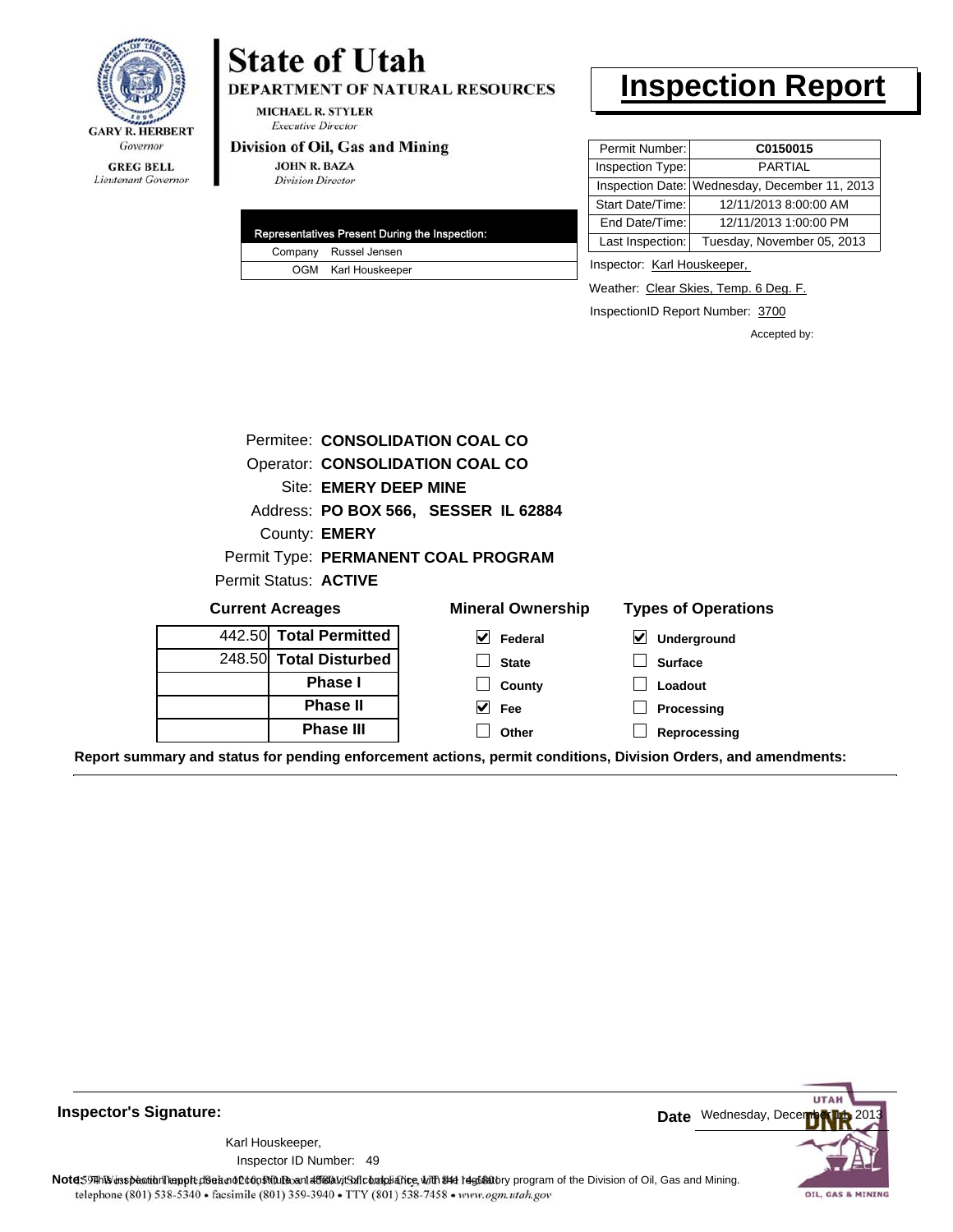#### *REVIEW OF PERMIT, PERFORMANCE STANDARDS PERMIT CONDITION REQUIREMENTS*

*1. Substantiate the elements on this inspection by checking the appropriate performance standard.*

 *a. For COMPLETE inspections provide narrative justification for any elements not fully inspected unless element is not appropriate to the site, in which case check Not Applicable.*

 *b. For PARTIAL inspections check only the elements evaluated.*

*2. Document any noncompliance situation by reference the NOV issued at the appropriate performance standard listed below.*

*3. Reference any narratives written in conjunction with this inspection at the appropriate performace standard listed below.*

|     |                                                               | Evaluated               | Not Applicable Comment  |                         | Enforcement |
|-----|---------------------------------------------------------------|-------------------------|-------------------------|-------------------------|-------------|
| 1.  | Permits, Change, Transfer, Renewal, Sale                      |                         |                         |                         |             |
| 2.  | <b>Signs and Markers</b>                                      | $\overline{\mathbf{v}}$ |                         | $\overline{\mathbf{v}}$ |             |
| 3.  | Topsoil                                                       |                         |                         |                         |             |
| 4.a | Hydrologic Balance: Diversions                                | ⊽                       |                         | $\overline{\mathbf{v}}$ |             |
| 4.b | Hydrologic Balance: Sediment Ponds and Impoundments           |                         |                         |                         |             |
| 4.C | Hydrologic Balance: Other Sediment Control Measures           |                         |                         |                         |             |
| 4.d | Hydrologic Balance: Water Monitoring                          |                         |                         |                         |             |
| 4.e | Hydrologic Balance: Effluent Limitations                      |                         |                         |                         |             |
| 5.  | Explosives                                                    | $\overline{\mathbf{v}}$ | $\overline{\mathbf{v}}$ | $\overline{\mathbf{v}}$ |             |
| 6.  | Disposal of Excess Spoil, Fills, Benches                      | ⊽                       | $\blacktriangledown$    |                         |             |
| 7.  | Coal Mine Waste, Refuse Piles, Impoundments                   | $\overline{\mathbf{v}}$ |                         |                         |             |
| 8.  | Noncoal Waste                                                 | $\overline{\mathbf{v}}$ |                         | $\overline{\mathbf{v}}$ |             |
| 9.  | Protection of Fish, Wildlife and Related Environmental Issues |                         |                         |                         |             |
| 10. | Slides and Other Damage                                       |                         |                         |                         |             |
| 11. | Contemporaneous Reclamation                                   |                         |                         |                         |             |
| 12. | <b>Backfilling And Grading</b>                                |                         |                         |                         |             |
| 13. | Revegetation                                                  |                         |                         |                         |             |
| 14. | Subsidence Control                                            |                         |                         |                         |             |
|     | 15. Cessation of Operations                                   |                         |                         |                         |             |
|     | 16.a Roads: Construction, Maintenance, Surfacing              |                         |                         |                         |             |
|     | 16.b Roads: Drainage Controls                                 |                         |                         |                         |             |
| 17. | <b>Other Transportation Facilities</b>                        |                         |                         |                         |             |
| 18. | Support Facilities, Utility Installations                     |                         |                         |                         |             |
|     | 19. AVS Check                                                 |                         |                         |                         |             |
| 20. | Air Quality Permit                                            |                         |                         |                         |             |
| 21. | Bonding and Insurance                                         |                         |                         |                         |             |
|     | 22. Other                                                     |                         |                         |                         |             |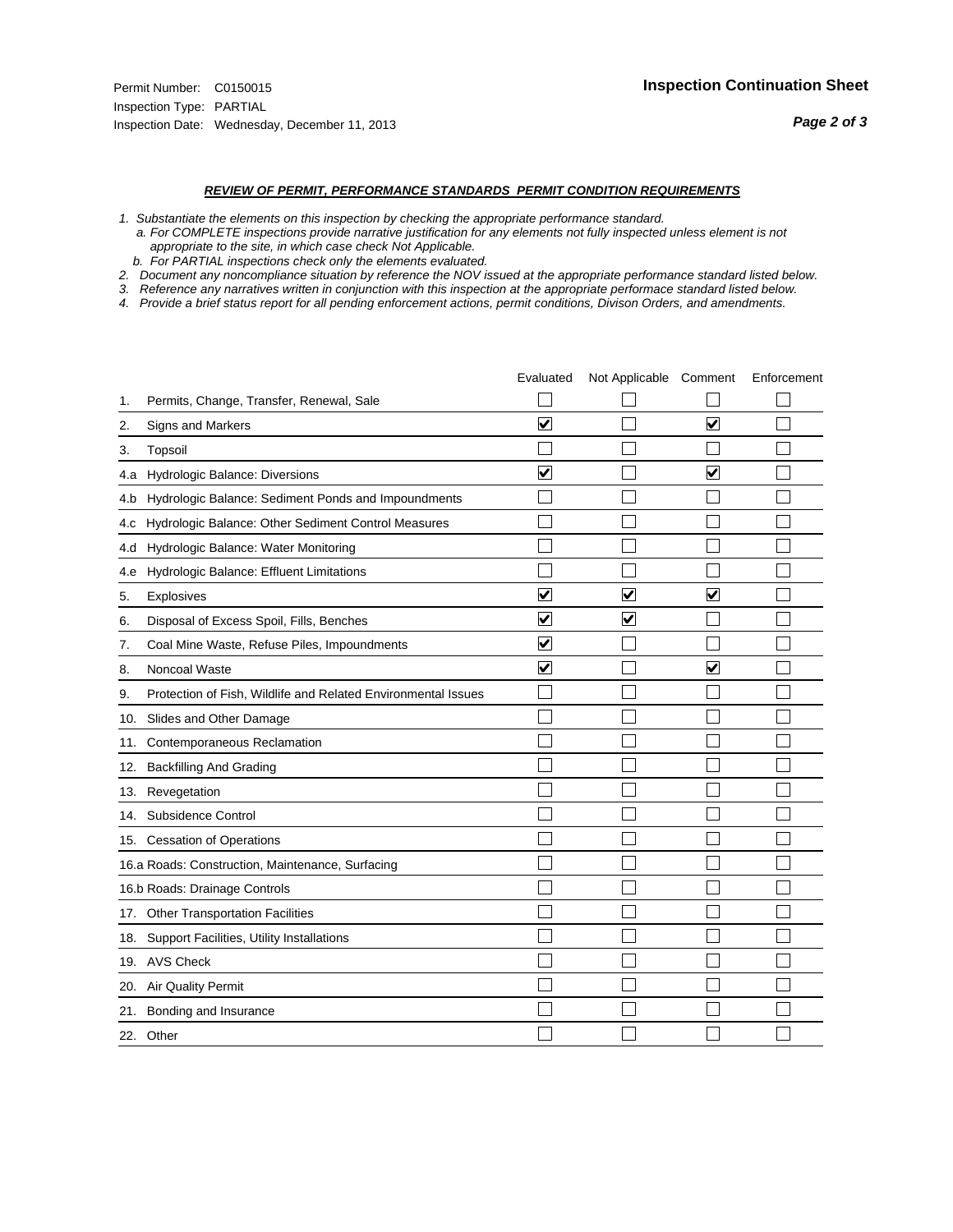#### **2. Signs and Markers**

Checked the mine identification signs at the main facility and the 4th East Portal area. Both signs contained the required information.

#### **4.a Hydrologic Balance: Diversions**

Diversions through-out the mine site are snow covered, but functional.

#### **5. Explosives**

All explosives have been removed from the mine site, including the magazines that housed them.

#### **8. Noncoal Waste**

Mine site is free of noncoal waste items.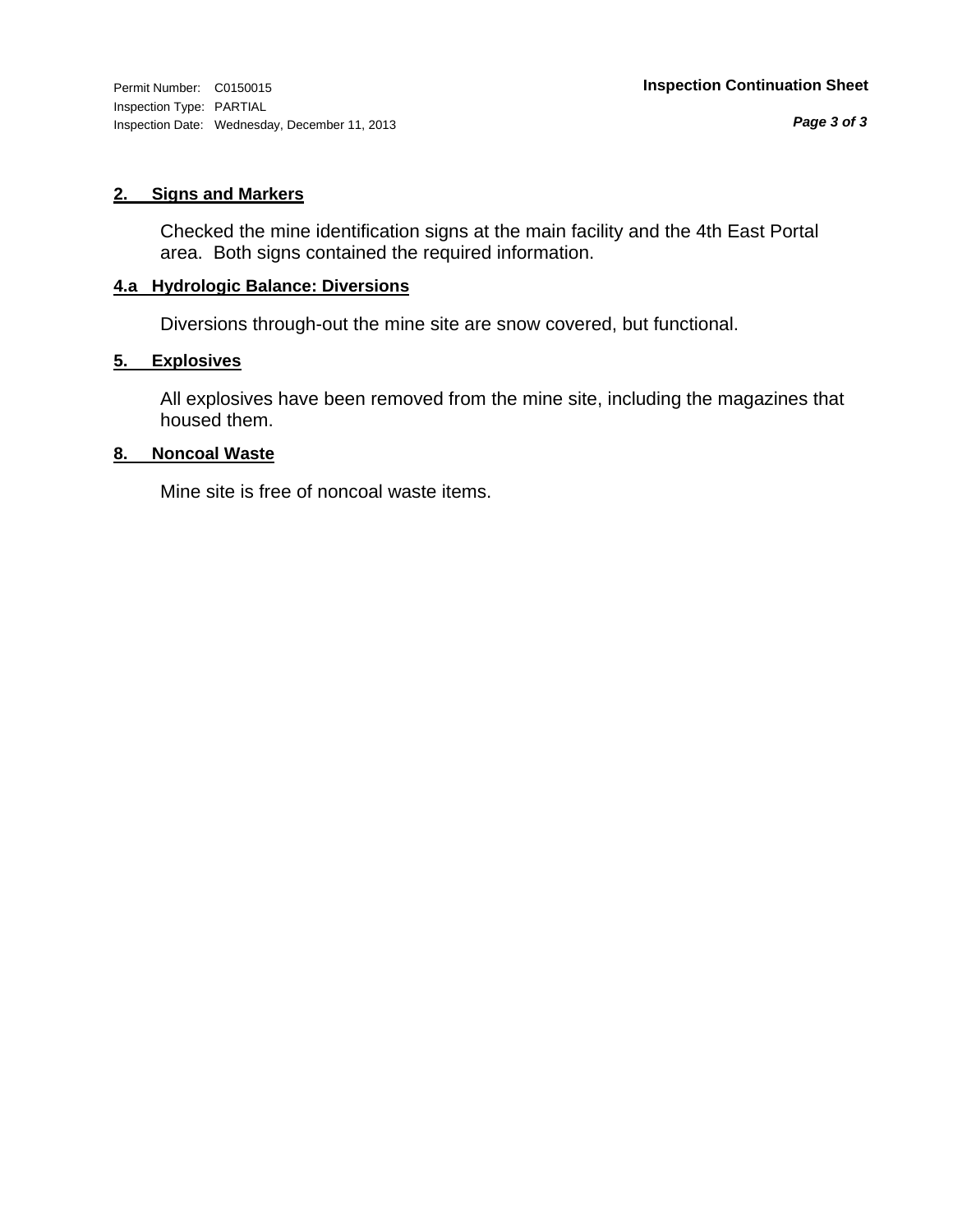

**DEPARTMENT OF NATURAL RESOURCES** 

**MICHAEL R. STYLER Executive Director** 

#### Division of Oil, Gas and Mining

**JOHN R. BAZA Division Director** 

| Representatives Present During the Inspection: |                       |  |  |  |  |
|------------------------------------------------|-----------------------|--|--|--|--|
|                                                | Company Dennis Oakley |  |  |  |  |
|                                                | OGM Steve Demczak     |  |  |  |  |

# **Inspection Report**

| Permit Number:   | C0150017                                      |
|------------------|-----------------------------------------------|
| Inspection Type: | <b>PARTIAL</b>                                |
|                  | Inspection Date: Wednesday, December 18, 2013 |
| Start Date/Time: | 12/18/2013 9:00:00 AM                         |
| End Date/Time:   | 12/18/2013 12:00:00 PM                        |
| Last Inspection: | Tuesday, November 19, 2013                    |

Inspector: Steve Demczak,

**Loadout Processing**

Weather: Sunny, 30's Snow Covered

InspectionID Report Number: 3711

Accepted by:

|                         |  | Permitee: PACIFICORP            |                                          |                         |
|-------------------------|--|---------------------------------|------------------------------------------|-------------------------|
|                         |  |                                 | <b>Operator: ENERGY WEST MINING CO</b>   |                         |
|                         |  | Site: DES BEE DOVE MINE         |                                          |                         |
|                         |  |                                 | Address: PO BOX 310, HUNTINGTON UT 84528 |                         |
|                         |  | County: EMERY                   |                                          |                         |
|                         |  |                                 | Permit Type: PERMANENT COAL PROGRAM      |                         |
|                         |  | <b>Permit Status: RECLAIMED</b> |                                          |                         |
| <b>Current Acreages</b> |  | <b>Mineral Ownership</b>        | <b>Types of Operations</b>               |                         |
|                         |  | 133.90 Total Permitted          | M<br>Federal                             | V<br><b>Underground</b> |
|                         |  | 40.90 Total Disturbed           | <b>State</b>                             | <b>Surface</b>          |

**County Fee Other**

 $\blacktriangledown$ 

**Reprocessing Report summary and status for pending enforcement actions, permit conditions, Division Orders, and amendments:**

The permittee will be taking the final vegetation study this year. This is year 10 in reclamation of the Des Bee Mine site. The permittee plans to sumbit in April or May for Phase III bond release.

The site is starting to green up. The site is stable with no changes since the last inspection.

**Phase I Phase II Phase III**

The site is totally reclaimed using all available soil.

136.58 95.70 95.70

The permittee received Phase II bond release.

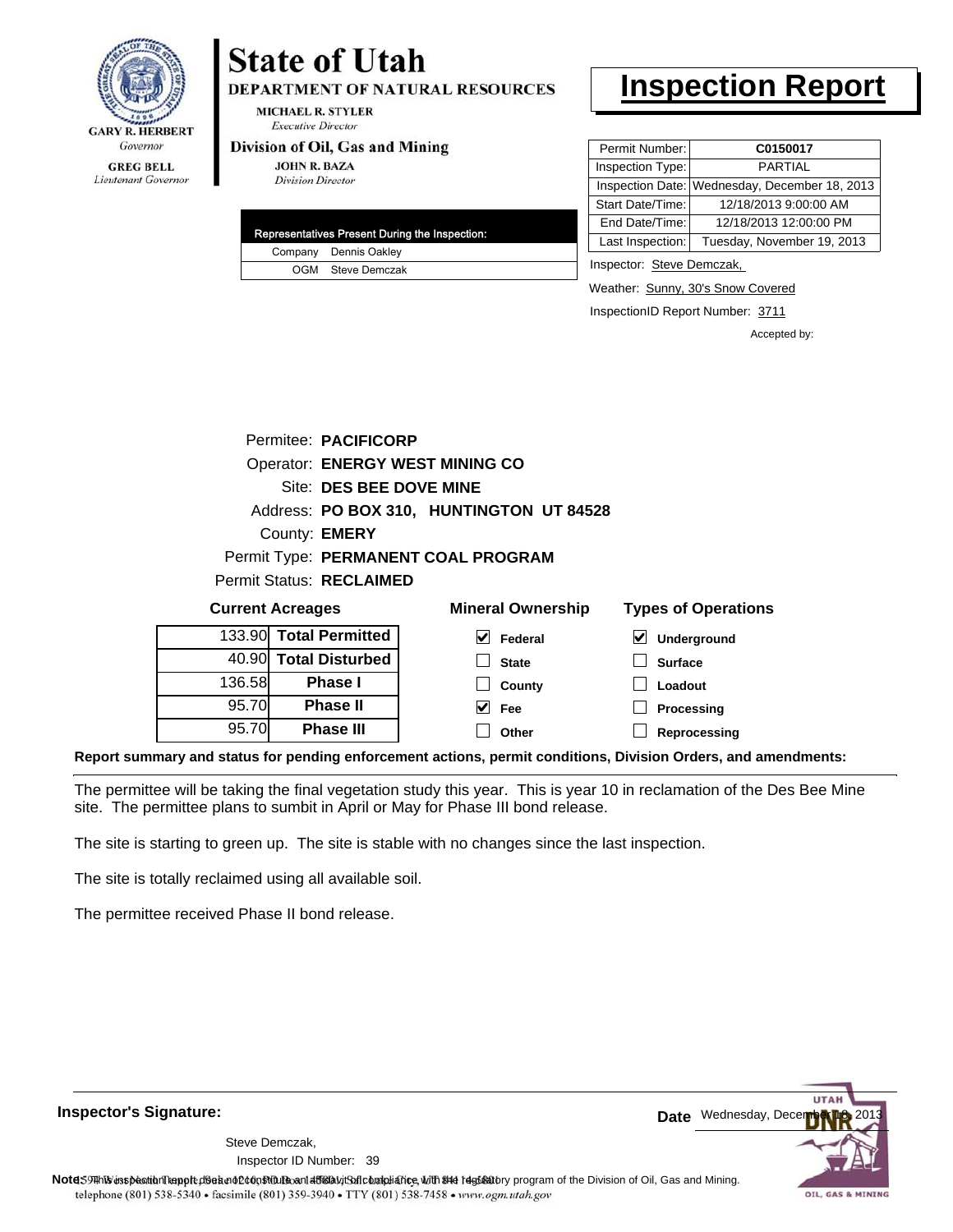#### *REVIEW OF PERMIT, PERFORMANCE STANDARDS PERMIT CONDITION REQUIREMENTS*

*1. Substantiate the elements on this inspection by checking the appropriate performance standard.*

 *a. For COMPLETE inspections provide narrative justification for any elements not fully inspected unless element is not appropriate to the site, in which case check Not Applicable.*

 *b. For PARTIAL inspections check only the elements evaluated.*

*2. Document any noncompliance situation by reference the NOV issued at the appropriate performance standard listed below.*

*3. Reference any narratives written in conjunction with this inspection at the appropriate performace standard listed below.*

|     |                                                               | Evaluated               | Not Applicable Comment |                         | Enforcement |
|-----|---------------------------------------------------------------|-------------------------|------------------------|-------------------------|-------------|
| 1.  | Permits, Change, Transfer, Renewal, Sale                      | ⊻                       |                        | V                       |             |
| 2.  | Signs and Markers                                             | $\overline{\mathbf{v}}$ |                        | $\blacktriangledown$    |             |
| 3.  | Topsoil                                                       | $\overline{\mathbf{v}}$ |                        | $\overline{\mathbf{v}}$ |             |
| 4.a | Hydrologic Balance: Diversions                                | $\overline{\mathbf{v}}$ |                        | $\blacktriangledown$    |             |
| 4.b | Hydrologic Balance: Sediment Ponds and Impoundments           |                         | ⊽                      |                         |             |
| 4.C | Hydrologic Balance: Other Sediment Control Measures           | $\overline{\mathbf{v}}$ |                        | $\blacktriangledown$    |             |
| 4.d | Hydrologic Balance: Water Monitoring                          |                         |                        |                         |             |
| 4.e | Hydrologic Balance: Effluent Limitations                      |                         | $\blacktriangledown$   |                         |             |
| 5.  | <b>Explosives</b>                                             |                         | $\blacktriangledown$   |                         |             |
| 6.  | Disposal of Excess Spoil, Fills, Benches                      |                         | $\blacktriangledown$   |                         |             |
| 7.  | Coal Mine Waste, Refuse Piles, Impoundments                   |                         | $\blacktriangledown$   |                         |             |
| 8.  | Noncoal Waste                                                 | $\overline{\mathsf{v}}$ |                        | $\blacktriangledown$    |             |
| 9.  | Protection of Fish, Wildlife and Related Environmental Issues |                         |                        |                         |             |
| 10. | Slides and Other Damage                                       | ⊽                       |                        | ⊽                       |             |
| 11. | Contemporaneous Reclamation                                   |                         | ⊻                      |                         |             |
| 12. | <b>Backfilling And Grading</b>                                | $\overline{\mathbf{v}}$ |                        | $\blacktriangledown$    |             |
| 13. | Revegetation                                                  | $\overline{\mathbf{v}}$ |                        | $\overline{\mathbf{v}}$ |             |
| 14. | Subsidence Control                                            |                         |                        |                         |             |
|     | 15. Cessation of Operations                                   |                         |                        |                         |             |
|     | 16.a Roads: Construction, Maintenance, Surfacing              |                         |                        |                         |             |
|     | 16.b Roads: Drainage Controls                                 |                         |                        |                         |             |
| 17. | <b>Other Transportation Facilities</b>                        |                         |                        |                         |             |
| 18. | Support Facilities, Utility Installations                     |                         |                        |                         |             |
|     | 19. AVS Check                                                 |                         |                        |                         |             |
| 20. | Air Quality Permit                                            |                         |                        |                         |             |
| 21. | Bonding and Insurance                                         |                         |                        |                         |             |
|     | 22. Other                                                     |                         |                        |                         |             |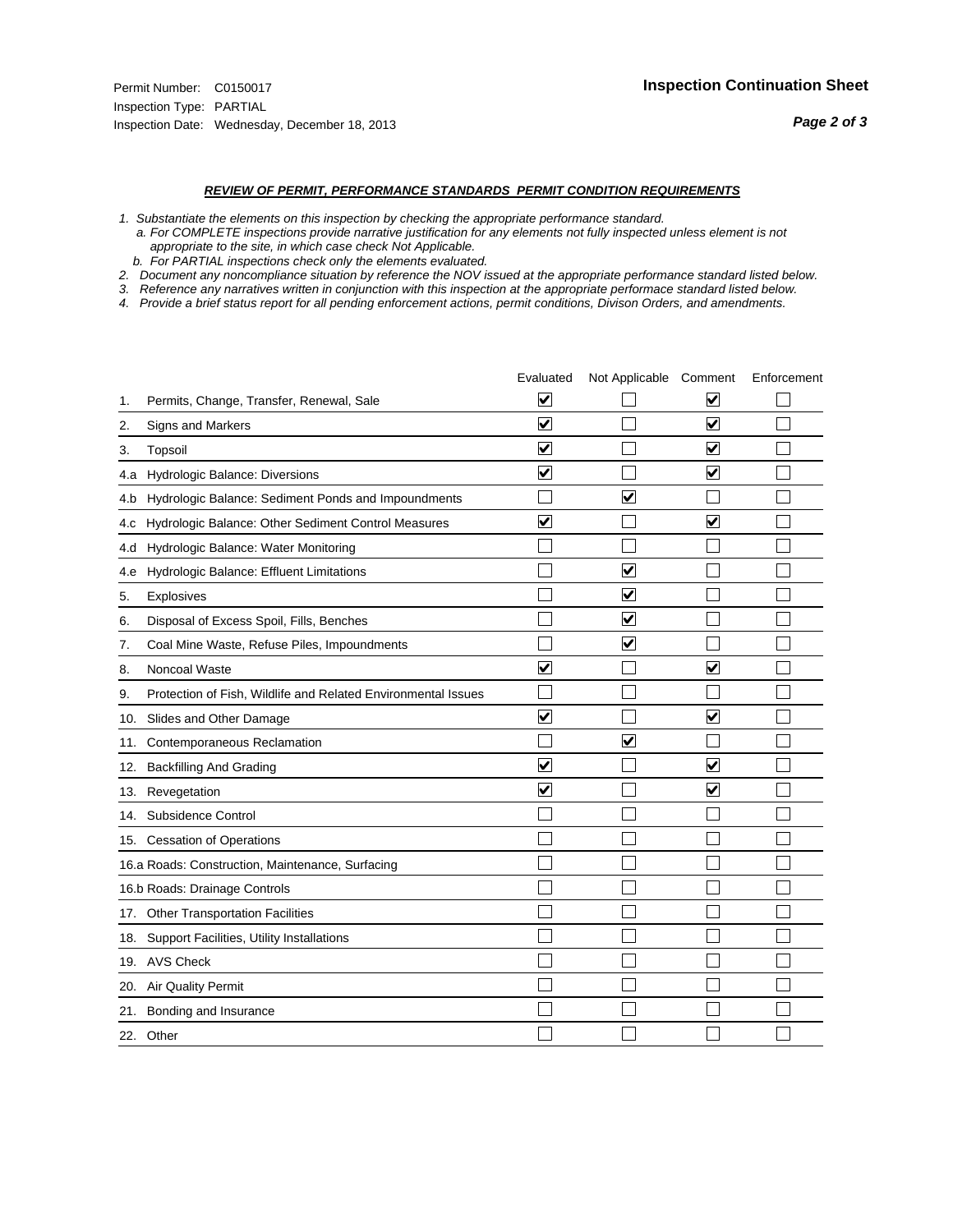*Page 3 of 3*

#### **1. Permits, Change, Transfer, Renewal, Sale**

There are no permitting actions taking place with the Division at this time. This is year 10 in reclamation of the Des Bee Mine site. The permittee plans next April or May for Phase III bond release.

#### **2. Signs and Markers**

The identification sign is located on the path to the reclaimed site. It contains all the required information to meet the minimum requirements of the R645 Coal Rules.

#### **3. Topsoil**

All topsoil was used in reclamation. The reclaim site is stable and vegetation is growing. I did not see any sediment leaving the site. The topsoil appears to be stable under the snow.

#### **4.a Hydrologic Balance: Diversions**

The diversions were functioning as designed. All diversions were open. There are no culverts on the property.

#### **4.c Hydrologic Balance: Other Sediment Control Measures**

The site is completely pock for controlling water and sediment flow.

#### **8. Noncoal Waste**

The site is clear of non-coal waste materials.

#### **10. Slides and Other Damage**

No slides or other damage was noticed during the inspection.

### **12. Backfilling And Grading**

The site is completely backfilled and graded. The site in my opinion meets AOC standards.

#### **13. Revegetation**

Vegetation is growing on the site. The permittee has taken year 10 vegetation survey of the site. The results are not back from the consultant.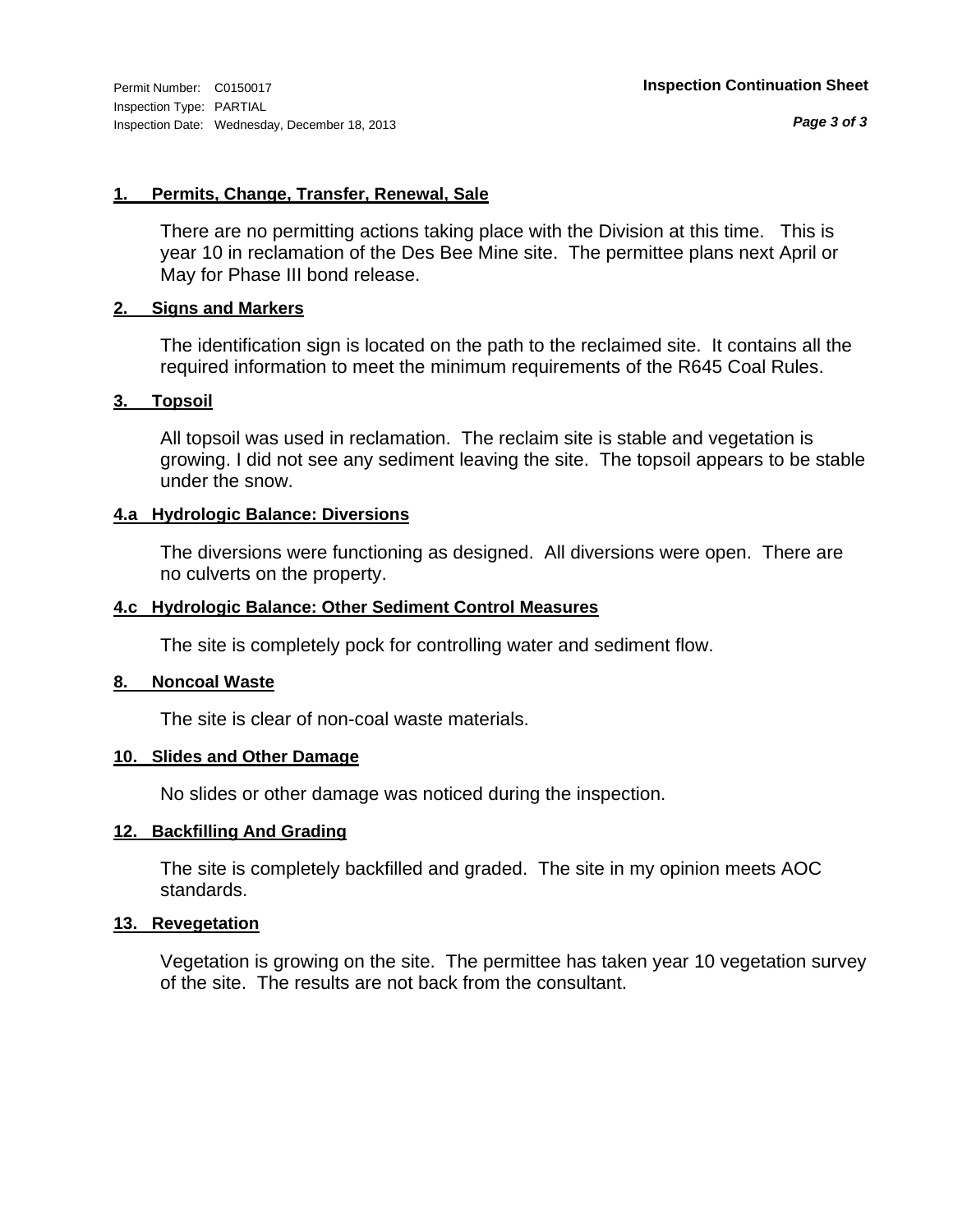

Lieutenant Governor

# **State of Utah**

**DEPARTMENT OF NATURAL RESOURCES** 

**MICHAEL R. STYLER Executive Director** 

#### Division of Oil, Gas and Mining

**JOHN R. BAZA Division Director** 

# **Inspection Report**

| Permit Number:   | C0150018                                      |
|------------------|-----------------------------------------------|
| Inspection Type: | PARTIAI                                       |
|                  | Inspection Date: Wednesday, December 18, 2013 |
| Start Date/Time: | 12/18/2013 12:00:00 PM                        |
| End Date/Time:   | 12/18/2013 3:00:00 PM                         |
| Last Inspection: | Tuesday, November 19, 2013                    |

Inspector: Steve Demczak,

Weather: Sunny, 30's, Snow Covered

InspectionID Report Number: 3712

Accepted by:

|                       | Permitee: PACIFICORP                     |
|-----------------------|------------------------------------------|
|                       | <b>Operator: ENERGY WEST MINING CO</b>   |
|                       | Site: DEER CREEK MINE                    |
|                       | Address: PO BOX 310, HUNTINGTON UT 84528 |
|                       | County: <b>EMERY</b>                     |
|                       | Permit Type: PERMANENT COAL PROGRAM      |
| Permit Status: ACTIVE |                                          |
|                       |                                          |

| <b>Current Acreages</b> |                           | <b>Mineral Ownership</b> | <b>Types of Operations</b>               |  |  |
|-------------------------|---------------------------|--------------------------|------------------------------------------|--|--|
|                         | 19,936.88 Total Permitted | V<br>Federal             | $\boldsymbol{\mathsf{v}}$<br>Underground |  |  |
|                         | 91.63 Total Disturbed     | $\vee$ State             | <b>Surface</b>                           |  |  |
| 0.60                    | <b>Phase I</b>            | County                   | Loadout                                  |  |  |
| 0.60                    | <b>Phase II</b>           | M<br>Fee                 | Processing                               |  |  |
| 0.60                    | <b>Phase III</b>          | Other                    | Reprocessing                             |  |  |
|                         |                           |                          |                                          |  |  |

**Report summary and status for pending enforcement actions, permit conditions, Division Orders, and amendments:**

Abandon Mine Lands (AML) have finish reclaiming an adjacent property next to the Deer Creek Mine. The site is a major improvement to the land. All coal fines are removed and sediment and coal will not go into the creek. The site is seeded.

The mine was active.

Currently the UMWA union is working under the old contract/agreement. The permittee/operator are in talks for a new union contract.

**Inspector's Signature:**

Inspector ID Number: 39 Steve Demczak,

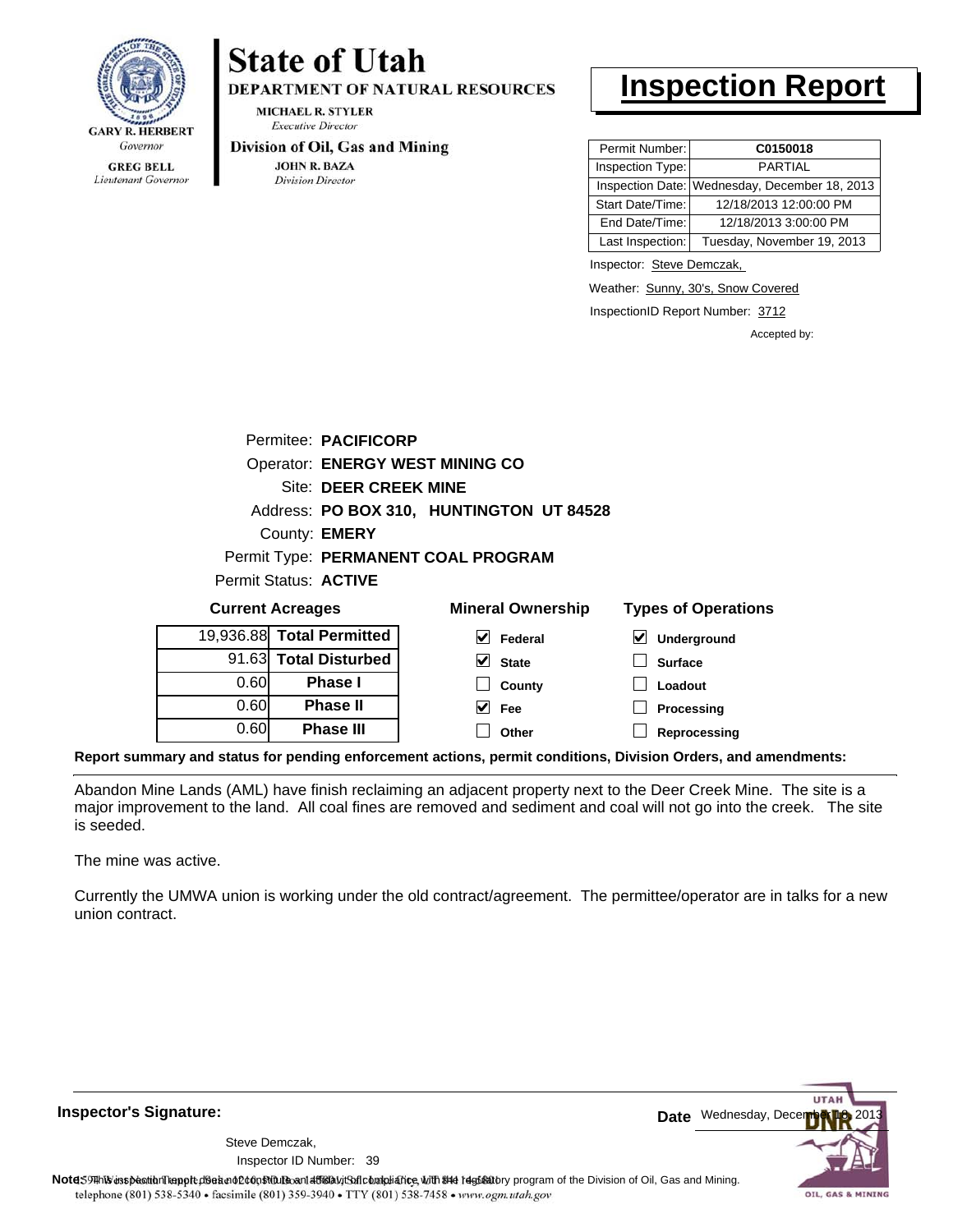#### *REVIEW OF PERMIT, PERFORMANCE STANDARDS PERMIT CONDITION REQUIREMENTS*

*1. Substantiate the elements on this inspection by checking the appropriate performance standard.*

 *a. For COMPLETE inspections provide narrative justification for any elements not fully inspected unless element is not appropriate to the site, in which case check Not Applicable.*

 *b. For PARTIAL inspections check only the elements evaluated.*

*2. Document any noncompliance situation by reference the NOV issued at the appropriate performance standard listed below.*

*3. Reference any narratives written in conjunction with this inspection at the appropriate performace standard listed below.*

|     |                                                               | Evaluated               | Not Applicable Comment |                         | Enforcement |
|-----|---------------------------------------------------------------|-------------------------|------------------------|-------------------------|-------------|
| 1.  | Permits, Change, Transfer, Renewal, Sale                      |                         |                        |                         |             |
| 2.  | <b>Signs and Markers</b>                                      | $\overline{\mathbf{v}}$ |                        | $\overline{\mathbf{v}}$ |             |
| 3.  | Topsoil                                                       | $\overline{\mathbf{v}}$ |                        | $\overline{\mathbf{v}}$ |             |
| 4.a | Hydrologic Balance: Diversions                                | ⊽                       |                        | $\blacktriangledown$    |             |
| 4.b | Hydrologic Balance: Sediment Ponds and Impoundments           |                         |                        |                         |             |
| 4.C | Hydrologic Balance: Other Sediment Control Measures           |                         |                        |                         |             |
| 4.d | Hydrologic Balance: Water Monitoring                          |                         |                        |                         |             |
| 4.e | Hydrologic Balance: Effluent Limitations                      |                         |                        |                         |             |
| 5.  | Explosives                                                    |                         |                        |                         |             |
| 6.  | Disposal of Excess Spoil, Fills, Benches                      |                         |                        |                         |             |
| 7.  | Coal Mine Waste, Refuse Piles, Impoundments                   | $\overline{\mathbf{v}}$ |                        | $\overline{\mathsf{v}}$ |             |
| 8.  | Noncoal Waste                                                 | $\overline{\mathbf{v}}$ |                        | $\blacktriangledown$    |             |
| 9.  | Protection of Fish, Wildlife and Related Environmental Issues |                         |                        |                         |             |
| 10. | Slides and Other Damage                                       |                         |                        |                         |             |
| 11. | Contemporaneous Reclamation                                   |                         |                        |                         |             |
| 12. | <b>Backfilling And Grading</b>                                |                         |                        |                         |             |
| 13. | Revegetation                                                  |                         |                        |                         |             |
| 14. | Subsidence Control                                            |                         |                        |                         |             |
|     | 15. Cessation of Operations                                   |                         |                        |                         |             |
|     | 16.a Roads: Construction, Maintenance, Surfacing              |                         |                        |                         |             |
|     | 16.b Roads: Drainage Controls                                 | $\blacktriangledown$    |                        | V                       |             |
| 17. | <b>Other Transportation Facilities</b>                        |                         |                        |                         |             |
| 18. | Support Facilities, Utility Installations                     |                         |                        |                         |             |
|     | 19. AVS Check                                                 |                         |                        |                         |             |
| 20. | Air Quality Permit                                            |                         |                        |                         |             |
| 21. | Bonding and Insurance                                         |                         |                        |                         |             |
|     | 22. Other                                                     |                         |                        |                         |             |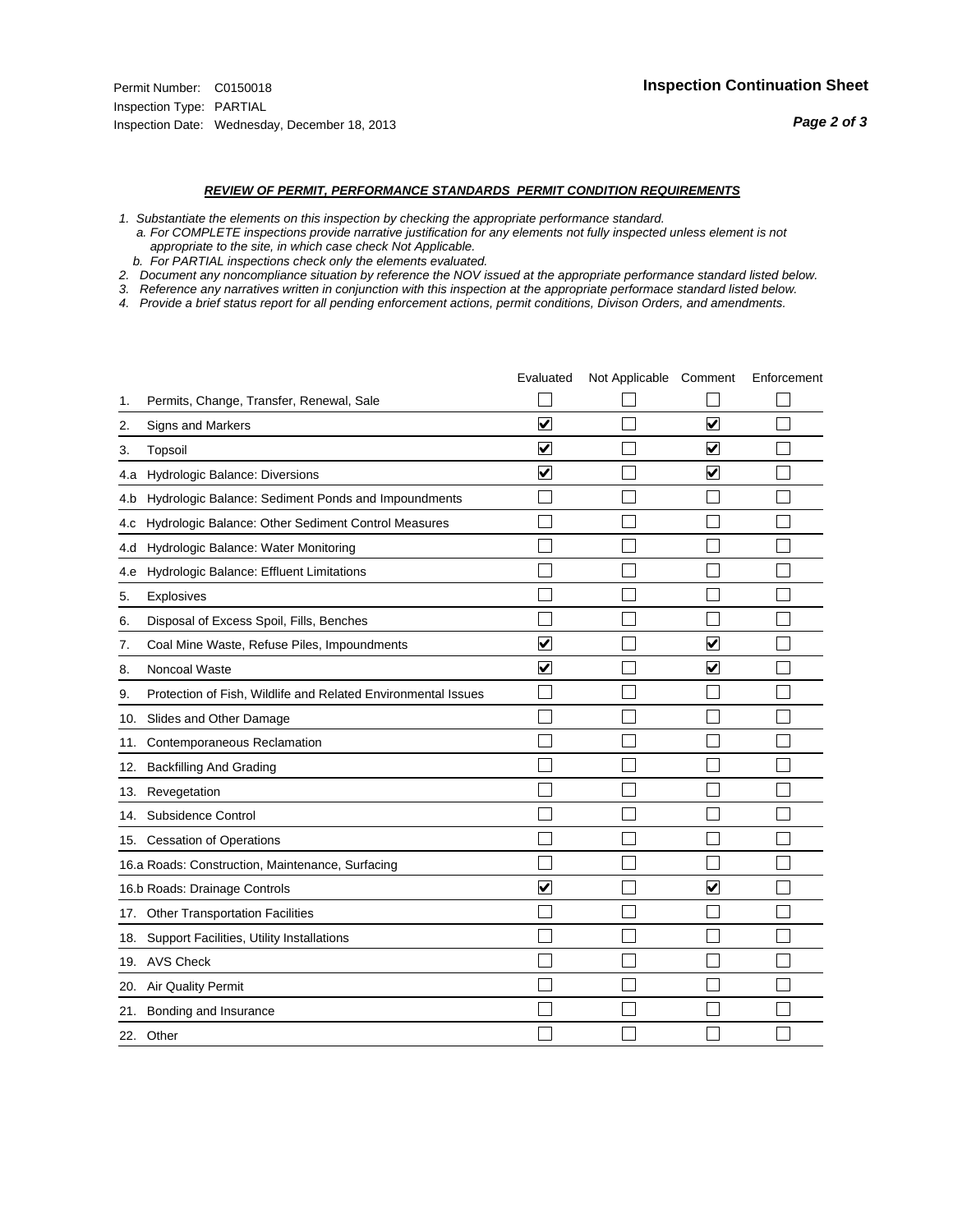*Page 3 of 3*

#### **2. Signs and Markers**

The mine identification signs are located at all points of public access into the various permit areas. The signs contain the necessary information to meet the R645 Coal Rules.

#### **3. Topsoil**

The topsoil piles were snow covered. The piles appear to be stable. There were no signs of wind or water erosion.

#### **4.a Hydrologic Balance: Diversions**

The diversion and catch basements were recently cleaned. Culverts were open and functioning as design.

#### **7. Coal Mine Waste, Refuse Piles, Impoundments**

I inspected the refuse pile and no hazardous conditions were noticed. The embankments appear to be stable.

#### **8. Noncoal Waste**

The mine site was clear of non-coal waste materials.

#### **16.b Roads: Drainage Controls**

Road drainage was functioning as design. Water was going into the sediment pond.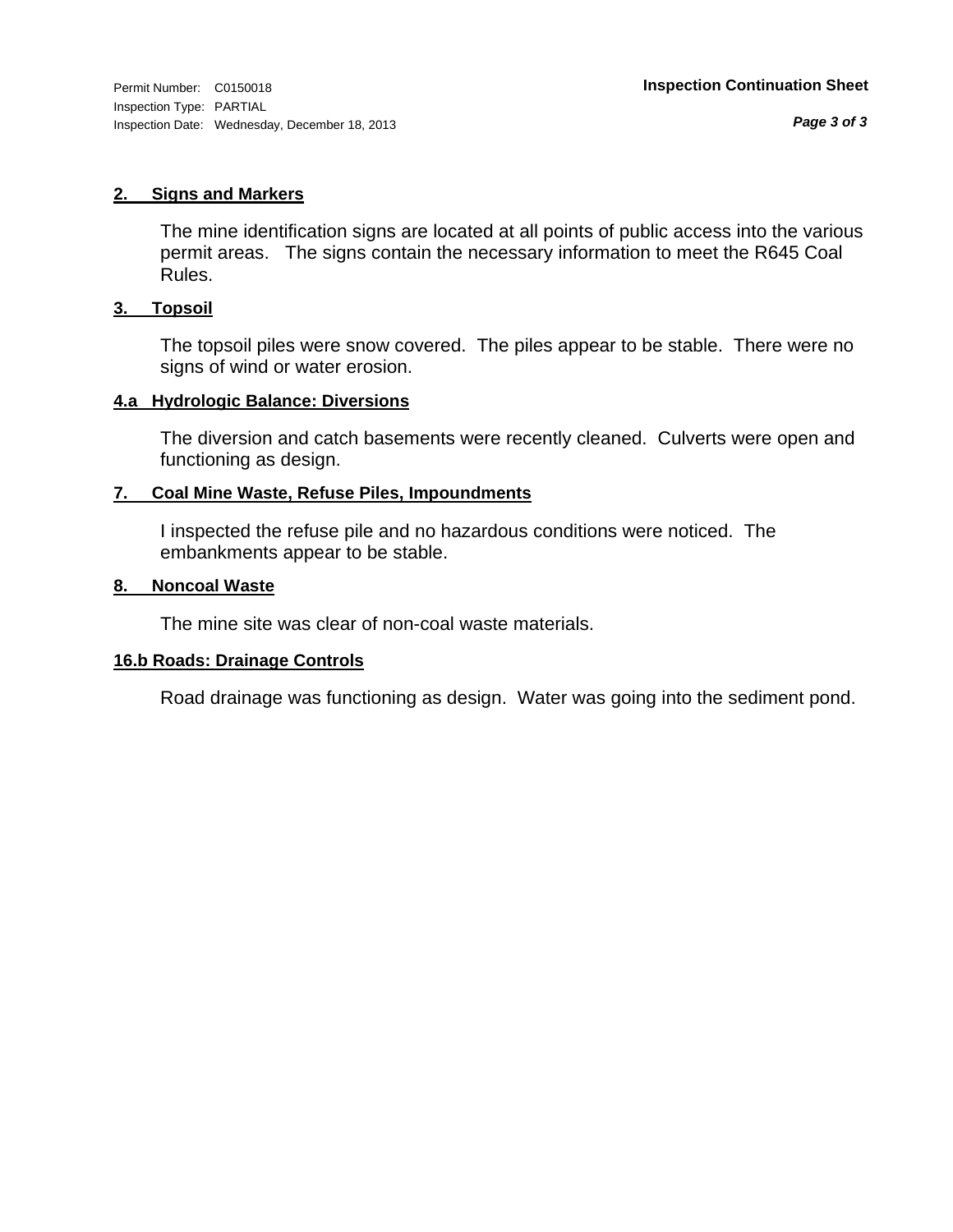

#### **GREG BELL** Lieutenant Governor

# **State of Utah**

DEPARTMENT OF NATURAL RESOURCES

**MICHAEL R. STYLER Executive Director** 

#### Division of Oil, Gas and Mining

**JOHN R. BAZA Division Director** 

|  | Representatives Present During the Inspection: |
|--|------------------------------------------------|
|  | Company Jaren Jorgensen                        |
|  | OGM Karl Houskeeper                            |

# **Inspection Report**

| Permit Number:   | C0150025                  |
|------------------|---------------------------|
| Inspection Type: | <b>PARTIAL</b>            |
| Inspection Date: | Monday, December 09, 2013 |
| Start Date/Time: | 12/9/2013 8:30:00 AM      |
| End Date/Time:   | 12/9/2013 12:30:00 PM     |
| Last Inspection: | Monday, November 18, 2013 |
|                  |                           |

Inspector: Karl Houskeeper,

Weather: Clear Skies, Temp.7 Deg. F.

InspectionID Report Number: 3693

Accepted by: jhelfric 12/9/2013

|                           | <b>Permitee: CASTLE VALLEY MINING LLC</b>                       |                                 |                            |
|---------------------------|-----------------------------------------------------------------|---------------------------------|----------------------------|
|                           | <b>Operator: CASTLE VALLEY MINING LLC</b>                       |                                 |                            |
|                           | Site: BEAR CANYON MINE                                          |                                 |                            |
|                           | Address: 2352 NORTH 7TH STREET, UNIT B, GRAND JUNCTION CO 81501 |                                 |                            |
|                           | County: <b>EMERY</b>                                            |                                 |                            |
|                           | Permit Type: PERMANENT COAL PROGRAM                             |                                 |                            |
| Permit Status: ACTIVE     |                                                                 |                                 |                            |
| <b>Current Acreages</b>   |                                                                 | <b>Mineral Ownership</b>        | <b>Types of Operations</b> |
| 10,991.83 Total Permitted |                                                                 | $\blacktriangledown$<br>Federal | ⊻<br>Underground           |
| 40.46 Total Disturbed     |                                                                 | <b>State</b>                    | <b>Surface</b>             |
|                           | <b>Phase I</b>                                                  | County                          | Loadout                    |
|                           | <b>Phase II</b>                                                 | $\vee$ Fee                      | Processing                 |
|                           |                                                                 |                                 |                            |
|                           | <b>Phase III</b>                                                | Other                           | Reprocessing               |

**Inspector's Signature:**

49 Inspector ID Number:Karl Houskeeper,

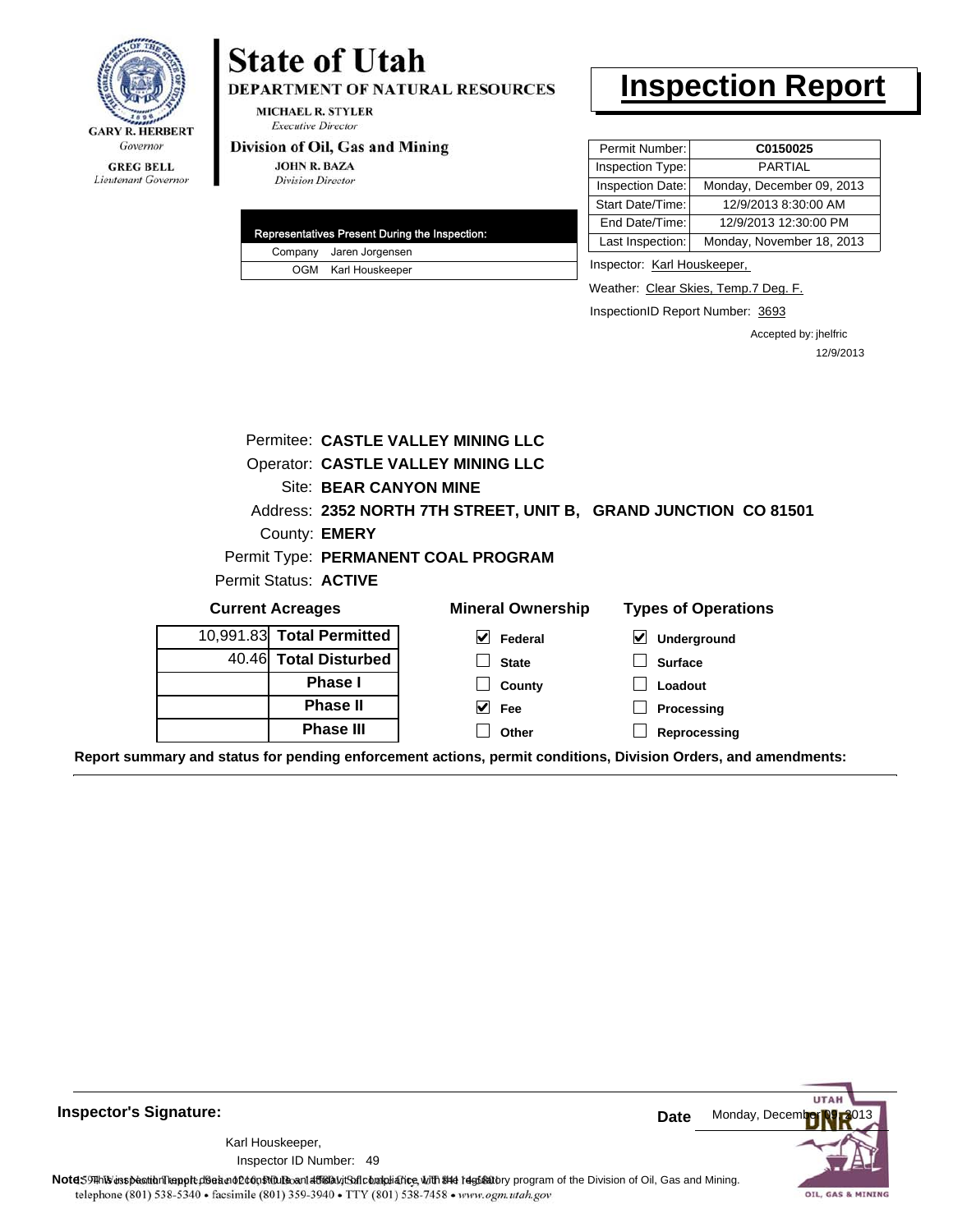#### *REVIEW OF PERMIT, PERFORMANCE STANDARDS PERMIT CONDITION REQUIREMENTS*

*1. Substantiate the elements on this inspection by checking the appropriate performance standard.*

 *a. For COMPLETE inspections provide narrative justification for any elements not fully inspected unless element is not appropriate to the site, in which case check Not Applicable.*

 *b. For PARTIAL inspections check only the elements evaluated.*

*2. Document any noncompliance situation by reference the NOV issued at the appropriate performance standard listed below.*

*3. Reference any narratives written in conjunction with this inspection at the appropriate performace standard listed below.*

|     |                                                               | Evaluated               | Not Applicable Comment |                         | Enforcement |
|-----|---------------------------------------------------------------|-------------------------|------------------------|-------------------------|-------------|
| 1.  | Permits, Change, Transfer, Renewal, Sale                      |                         |                        |                         |             |
| 2.  | Signs and Markers                                             | $\overline{\mathbf{v}}$ |                        | $\overline{\mathbf{v}}$ |             |
| 3.  | Topsoil                                                       |                         |                        |                         |             |
| 4.a | Hydrologic Balance: Diversions                                | $\overline{\mathbf{v}}$ |                        | $\blacktriangledown$    |             |
| 4.b | Hydrologic Balance: Sediment Ponds and Impoundments           | $\blacktriangledown$    |                        | $\blacktriangledown$    |             |
| 4.C | Hydrologic Balance: Other Sediment Control Measures           |                         |                        |                         |             |
| 4.d | Hydrologic Balance: Water Monitoring                          |                         |                        |                         |             |
| 4.e | Hydrologic Balance: Effluent Limitations                      |                         |                        |                         |             |
| 5.  | <b>Explosives</b>                                             | $\overline{\mathbf{v}}$ |                        |                         |             |
| 6.  | Disposal of Excess Spoil, Fills, Benches                      | $\blacktriangledown$    | ⊻                      |                         |             |
| 7.  | Coal Mine Waste, Refuse Piles, Impoundments                   | $\overline{\mathbf{v}}$ | $\blacktriangledown$   |                         |             |
| 8.  | Noncoal Waste                                                 | $\overline{\mathbf{v}}$ |                        |                         |             |
| 9.  | Protection of Fish, Wildlife and Related Environmental Issues |                         |                        |                         |             |
| 10. | Slides and Other Damage                                       |                         |                        |                         |             |
| 11. | Contemporaneous Reclamation                                   |                         |                        |                         |             |
| 12. | <b>Backfilling And Grading</b>                                |                         |                        |                         |             |
| 13. | Revegetation                                                  |                         |                        |                         |             |
| 14. | Subsidence Control                                            |                         |                        |                         |             |
|     | 15. Cessation of Operations                                   |                         |                        |                         |             |
|     | 16.a Roads: Construction, Maintenance, Surfacing              | ⊽                       |                        | $\overline{\mathbf{v}}$ |             |
|     | 16.b Roads: Drainage Controls                                 |                         |                        |                         |             |
| 17. | <b>Other Transportation Facilities</b>                        |                         |                        |                         |             |
| 18. | Support Facilities, Utility Installations                     |                         |                        |                         |             |
| 19. | <b>AVS Check</b>                                              |                         |                        |                         |             |
| 20. | Air Quality Permit                                            |                         |                        |                         |             |
| 21. | Bonding and Insurance                                         |                         |                        |                         |             |
|     | 22. Other                                                     |                         |                        |                         |             |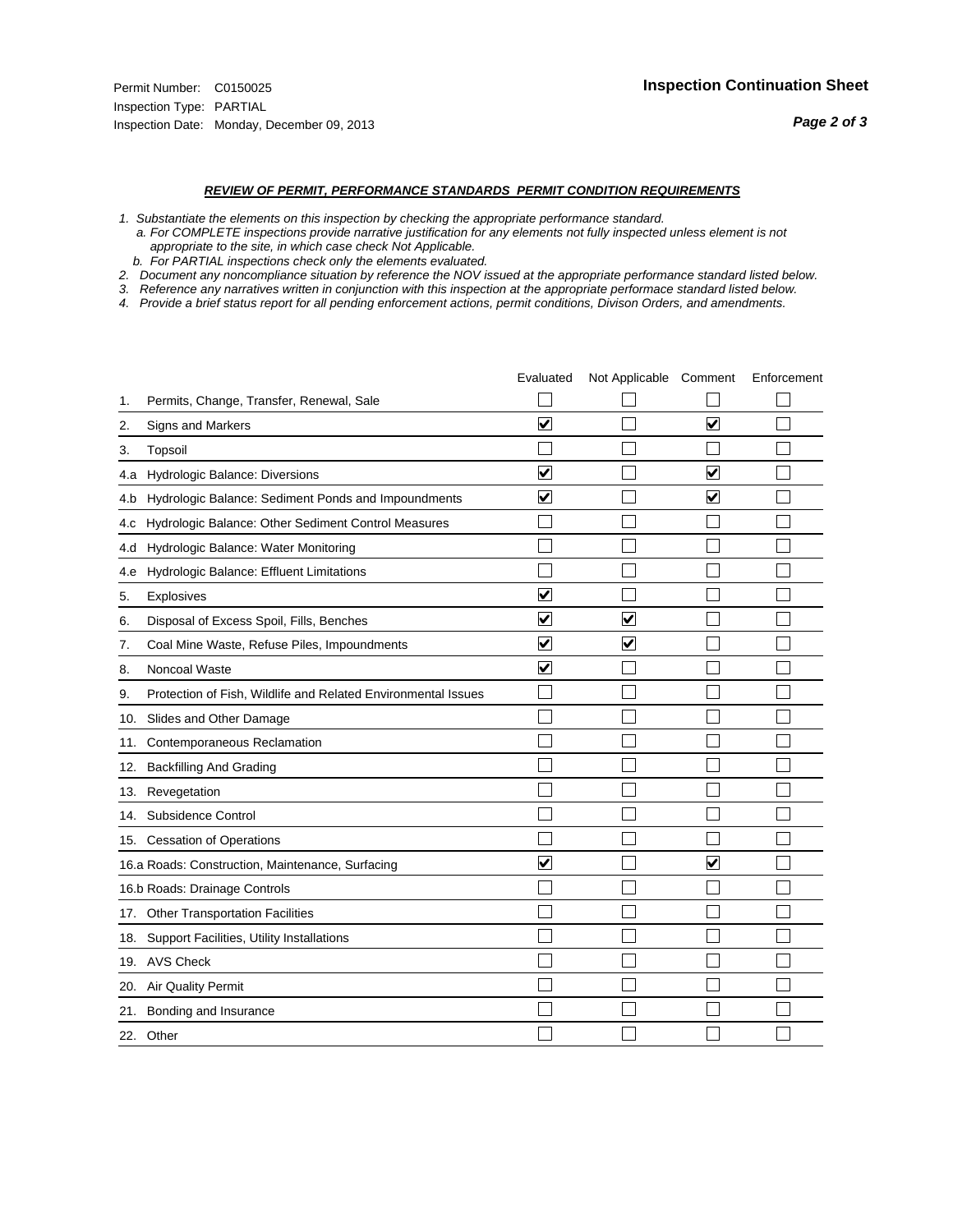#### **2. Signs and Markers**

The mine identification sign is posted on the gate at the entrance into the permit area. The sign was inspected and found to contain all of the information set forth in the requirements found in the Utah R645 Coal Rules.

### **4.a Hydrologic Balance: Diversions**

Diversions through-out the mine site are snow covered.

#### **4.b Hydrologic Balance: Sediment Ponds and Impoundments**

Material in sediment ponds pulled up to allow it to dry needs to be removed from the ponds. Bids are being sought to accomplish this work.

#### **16.a Roads: Construction, Maintenance, Surfacing**

The roadway to the main mine portal was being sanded during the inspection.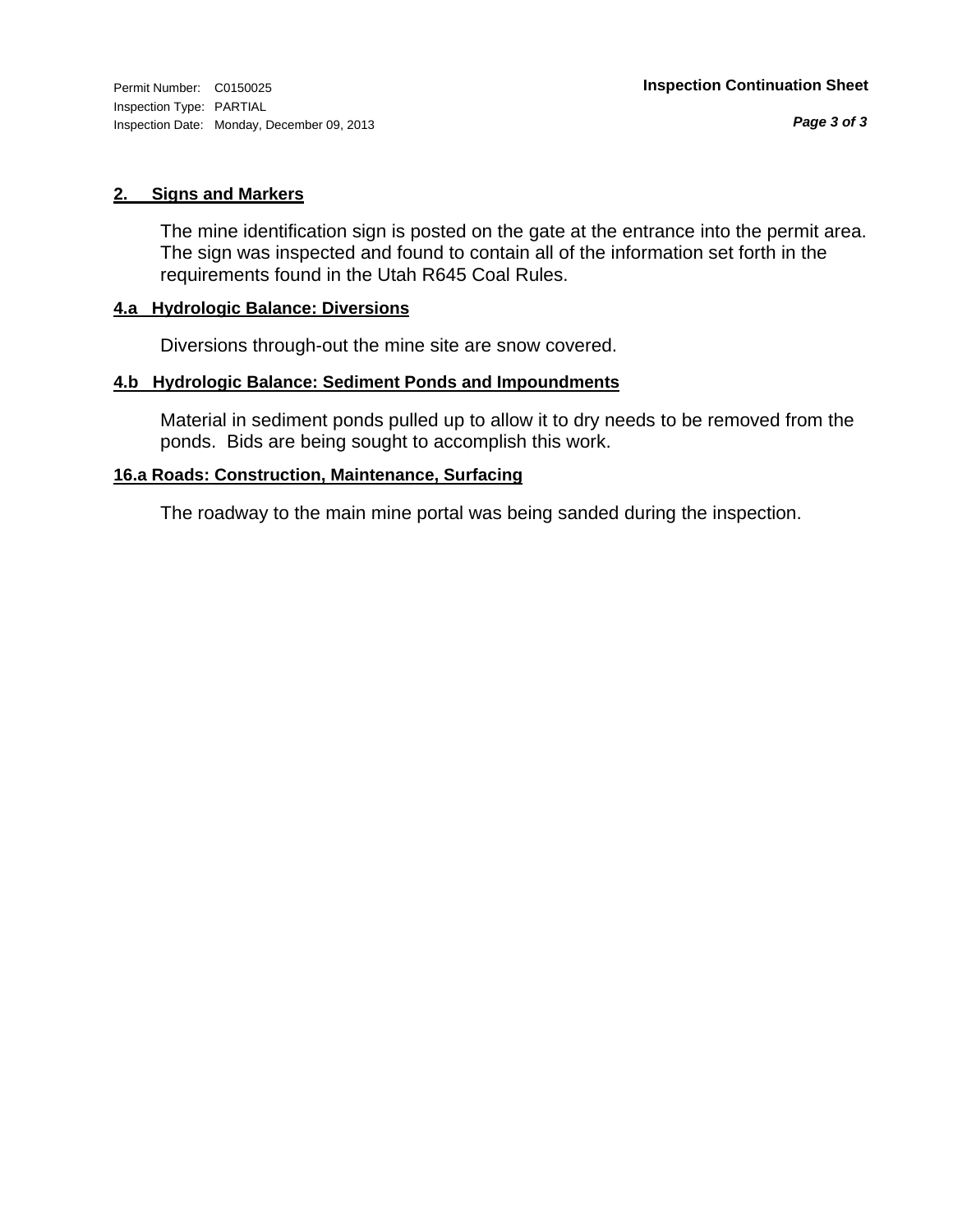

# **State of Utah**

**DEPARTMENT OF NATURAL RESOURCES** 

**MICHAEL R. STYLER Executive Director** 

#### Division of Oil, Gas and Mining

**Phase II Phase III**

**JOHN R. BAZA Division Director** 

| Representatives Present During the Inspection: |
|------------------------------------------------|
| Company Jay Marshall                           |
| OGM Karl Houskeeper                            |

## **Inspection Report**

| Permit Number:   | C0150032                   |
|------------------|----------------------------|
| Inspection Type: | <b>PARTIAL</b>             |
| Inspection Date: | Tuesday, December 10, 2013 |
| Start Date/Time: | 12/10/2013 8:00:00 AM      |
| End Date/Time:   | 12/10/2013 4:00:00 PM      |
| Last Inspection: | Tuesday, November 19, 2013 |

Inspector: Karl Houskeeper,

Weather: Clear, Temp. 11 Deg.F.

**Processing Reprocessing**

InspectionID Report Number: 3696

Accepted by:

|                          |                      | Permitee: GENWAL RESOURCES INC                 |                                          |
|--------------------------|----------------------|------------------------------------------------|------------------------------------------|
|                          |                      | Operator: GENWAL RESOURCES INC                 |                                          |
|                          |                      | Site: CRANDALL CANYON MINE                     |                                          |
|                          |                      | Address: PO BOX 910, EAST CARBON UT 84520-0910 |                                          |
|                          | County: <b>EMERY</b> |                                                |                                          |
|                          |                      | Permit Type: PERMANENT COAL PROGRAM            |                                          |
| Permit Status: ACTIVE    |                      |                                                |                                          |
| <b>Current Acreages</b>  |                      | <b>Mineral Ownership</b>                       | <b>Types of Operations</b>               |
| 6,295.06 Total Permitted |                      | M<br>Federal                                   | $\boldsymbol{\mathsf{v}}$<br>Underground |
| 34.47 Total Disturbed    |                      | <b>State</b>                                   | <b>Surface</b>                           |
| 11.89                    | <b>Phase I</b>       | County                                         | Loadout                                  |

**Report summary and status for pending enforcement actions, permit conditions, Division Orders, and amendments:**

Checked in at the main office located at the West Ridge Mine. Jay Marshall was present and accompanied the Division Inspector for the inspection. Water samples were pulled for 002 and Pre-002.

**Fee Other**

Pictures were taken during the inspection and are attached to the PDF version of this inspection report.

Flocculant PPM MUU Coagulant 5.72 PPM One Hour AVG FLOW 334 gpm

6,295.06

Iron treatment plant experiencing problems causing a potential upset condition. Techncian needs to diagnois problem. Field samples indiccate a potenial high iron total problem.

**Inspector's Signature:**

49 Inspector ID Number:Karl Houskeeper,

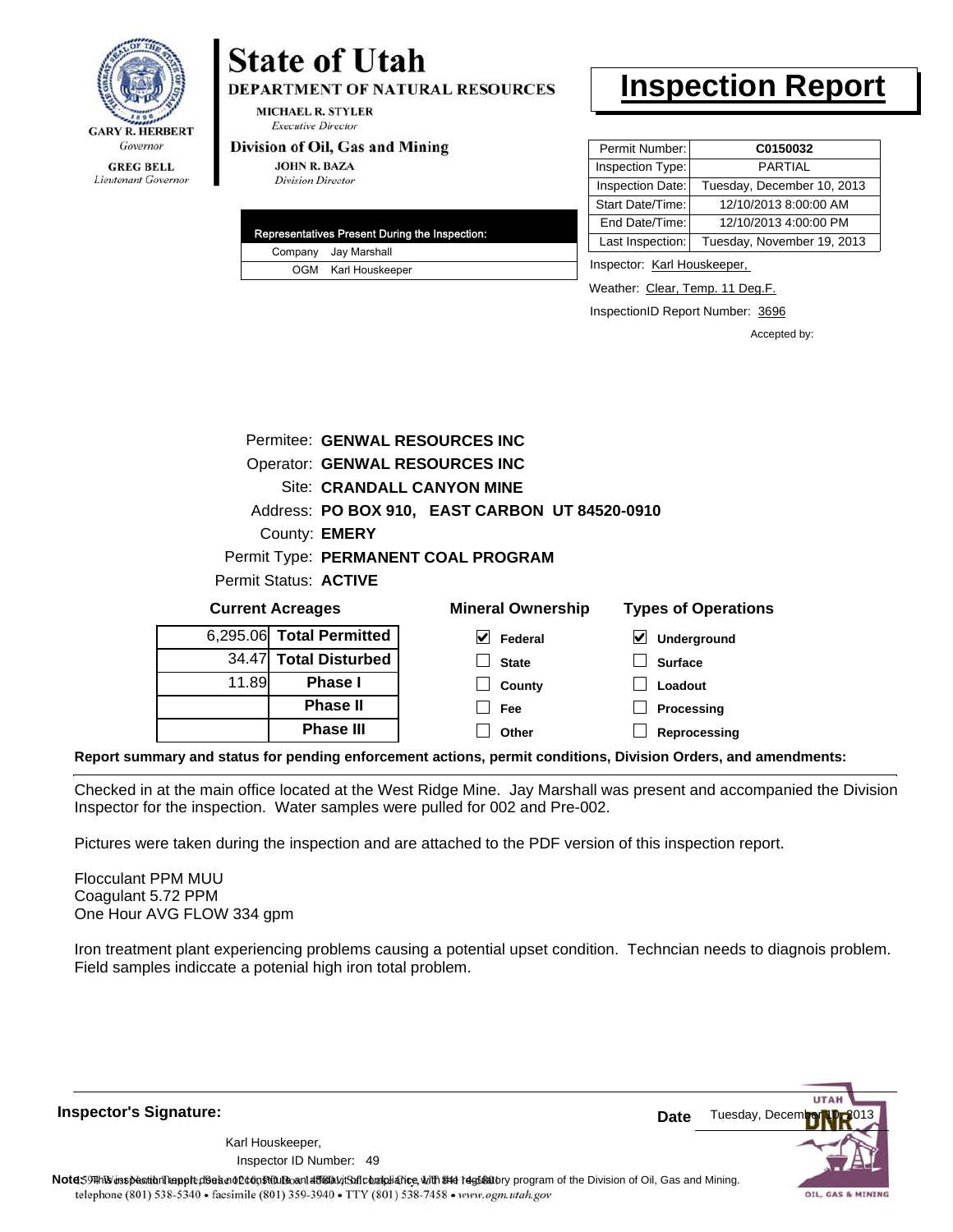#### *REVIEW OF PERMIT, PERFORMANCE STANDARDS PERMIT CONDITION REQUIREMENTS*

*1. Substantiate the elements on this inspection by checking the appropriate performance standard.*

 *a. For COMPLETE inspections provide narrative justification for any elements not fully inspected unless element is not appropriate to the site, in which case check Not Applicable.*

 *b. For PARTIAL inspections check only the elements evaluated.*

*2. Document any noncompliance situation by reference the NOV issued at the appropriate performance standard listed below.*

*3. Reference any narratives written in conjunction with this inspection at the appropriate performace standard listed below.*

|     |                                                               | Evaluated               | Not Applicable Comment  |                         | Enforcement |
|-----|---------------------------------------------------------------|-------------------------|-------------------------|-------------------------|-------------|
| 1.  | Permits, Change, Transfer, Renewal, Sale                      |                         |                         |                         |             |
| 2.  | <b>Signs and Markers</b>                                      | $\overline{\mathbf{v}}$ |                         | $\overline{\mathbf{v}}$ |             |
| 3.  | Topsoil                                                       |                         |                         |                         |             |
| 4.a | Hydrologic Balance: Diversions                                | ⊽                       |                         | $\overline{\mathbf{v}}$ |             |
| 4.b | Hydrologic Balance: Sediment Ponds and Impoundments           |                         |                         |                         |             |
| 4.C | Hydrologic Balance: Other Sediment Control Measures           |                         |                         |                         |             |
| 4.d | Hydrologic Balance: Water Monitoring                          |                         |                         |                         |             |
| 4.e | Hydrologic Balance: Effluent Limitations                      |                         |                         |                         |             |
| 5.  | Explosives                                                    | $\overline{\mathbf{v}}$ | $\overline{\mathbf{v}}$ |                         |             |
| 6.  | Disposal of Excess Spoil, Fills, Benches                      | ⊽                       | $\blacktriangledown$    |                         |             |
| 7.  | Coal Mine Waste, Refuse Piles, Impoundments                   | $\overline{\mathbf{v}}$ | $\blacktriangledown$    |                         |             |
| 8.  | Noncoal Waste                                                 | $\overline{\mathbf{v}}$ |                         | $\overline{\mathbf{v}}$ |             |
| 9.  | Protection of Fish, Wildlife and Related Environmental Issues |                         |                         |                         |             |
| 10. | Slides and Other Damage                                       |                         |                         |                         |             |
| 11. | Contemporaneous Reclamation                                   |                         |                         |                         |             |
| 12. | <b>Backfilling And Grading</b>                                |                         |                         |                         |             |
| 13. | Revegetation                                                  |                         |                         |                         |             |
| 14. | Subsidence Control                                            |                         |                         |                         |             |
|     | 15. Cessation of Operations                                   |                         |                         |                         |             |
|     | 16.a Roads: Construction, Maintenance, Surfacing              |                         |                         |                         |             |
|     | 16.b Roads: Drainage Controls                                 |                         |                         |                         |             |
| 17. | <b>Other Transportation Facilities</b>                        |                         |                         |                         |             |
| 18. | Support Facilities, Utility Installations                     |                         |                         |                         |             |
|     | 19. AVS Check                                                 |                         |                         |                         |             |
| 20. | Air Quality Permit                                            |                         |                         |                         |             |
| 21. | Bonding and Insurance                                         |                         |                         |                         |             |
|     | 22. Other                                                     |                         |                         |                         |             |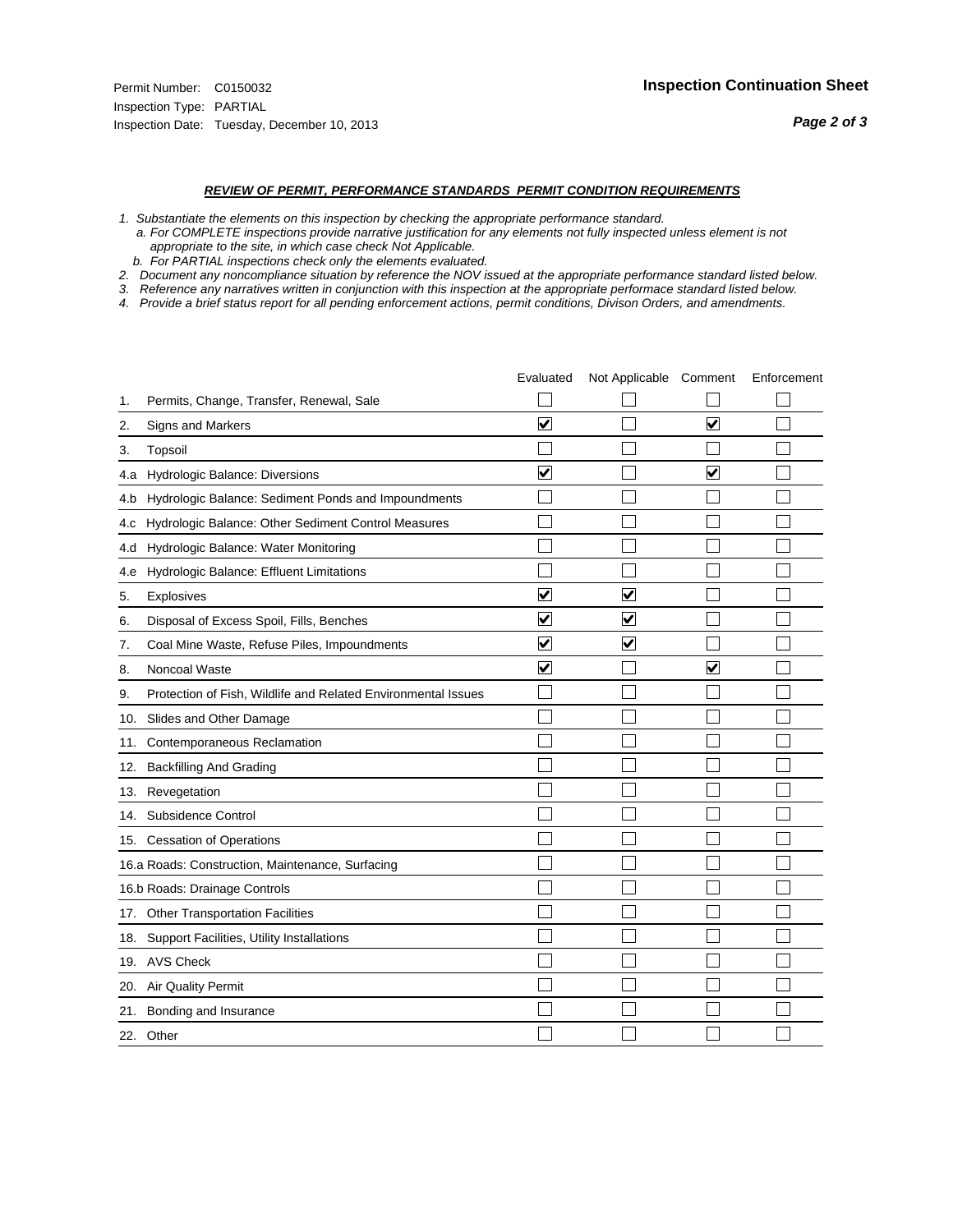Inspection Type: PARTIAL Inspection Date: Tuesday, December 10, 2013

## **2. Signs and Markers**

The mine identification signs at the Burma Pond and Crandall Main Facility are in place and both of them contain the required information.

## **4.a Hydrologic Balance: Diversions**

The diversions through-out the mine site are snow covered from recent storm events.

### **8. Noncoal Waste**

Site is free on noncoal waste items.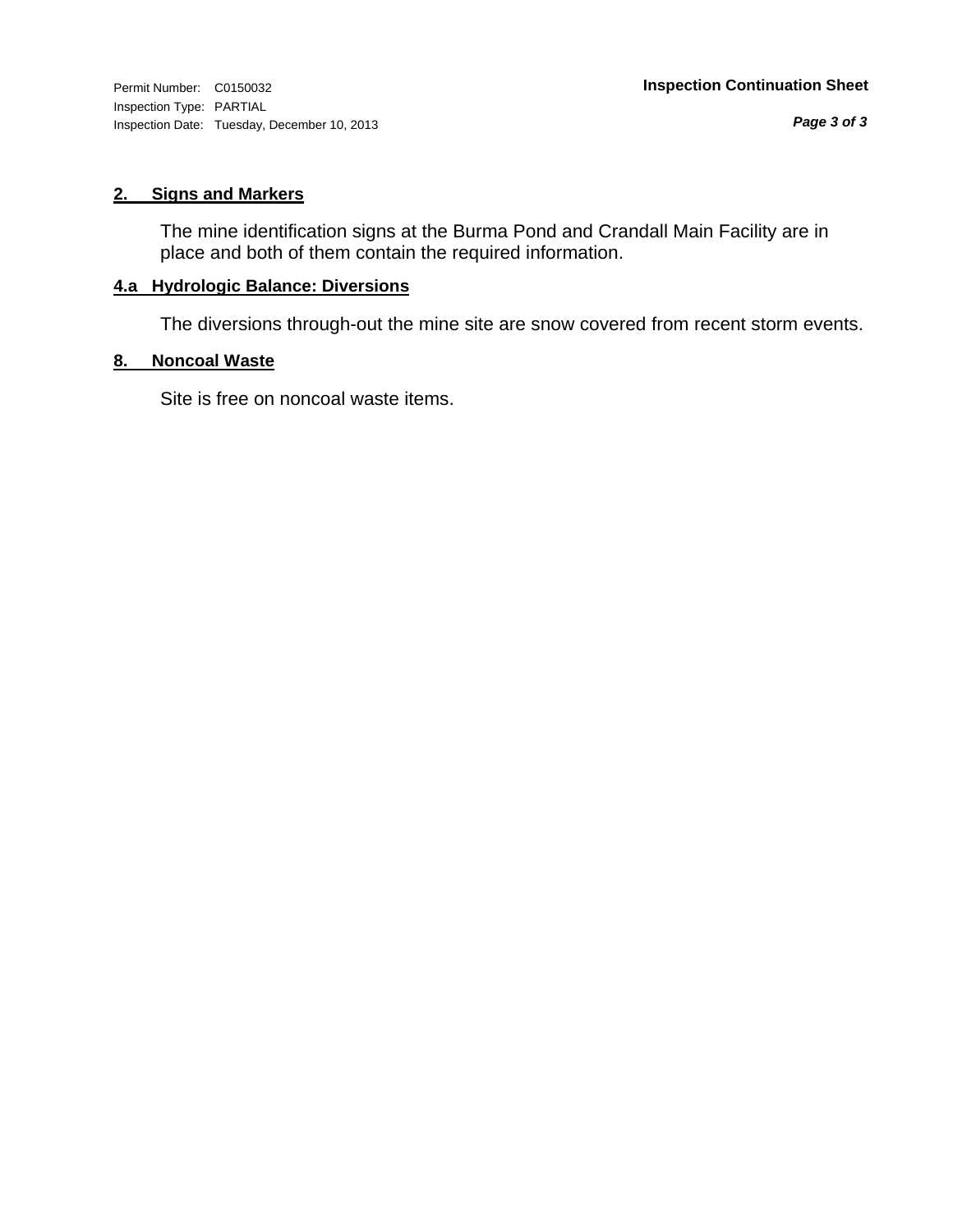

# **State of Utah**

**DEPARTMENT OF NATURAL RESOURCES** 

**MICHAEL R. STYLER Executive Director** 

#### Division of Oil, Gas and Mining

**JOHN R. BAZA Division Director** 

| Representatives Present During the Inspection: |                       |  |  |  |
|------------------------------------------------|-----------------------|--|--|--|
|                                                | Company Kirk Nicholes |  |  |  |
|                                                | OGM Karl Houskeeper   |  |  |  |

# **Inspection Report**

| Permit Number:   | C0250005                                      |  |  |
|------------------|-----------------------------------------------|--|--|
| Inspection Type: | <b>COMPLETE</b>                               |  |  |
|                  | Inspection Date: Wednesday, December 04, 2013 |  |  |
| Start Date/Time: | 12/4/2013 8:30:00 AM                          |  |  |
| End Date/Time:   | 12/4/2013 2:00:00 PM                          |  |  |
|                  | Last Inspection: Wednesday, November 13, 2013 |  |  |

Inspector: Karl Houskeeper,

Weather: Overcast, Temp. 14 Deg. F.

InspectionID Report Number: 3691

Accepted by: jhelfric 12/9/2013

|                         | Permitee: ALTON COAL DEVELOPMENT LLC |                                                           |  |             |  |
|-------------------------|--------------------------------------|-----------------------------------------------------------|--|-------------|--|
|                         | Operator: ALTON COAL DEVELOPMENT LLC |                                                           |  |             |  |
|                         | Site: COAL HOLLOW                    |                                                           |  |             |  |
|                         |                                      | Address: 463 North 100 West, Suite 1, CEDAR CITY UT 84720 |  |             |  |
| County: KANE            |                                      |                                                           |  |             |  |
|                         |                                      | Permit Type: PERMANENT COAL PROGRAM                       |  |             |  |
| Permit Status: ACTIVE   |                                      |                                                           |  |             |  |
| <b>Current Acreages</b> |                                      | <b>Mineral Ownership</b>                                  |  | Types of Op |  |
|                         |                                      |                                                           |  |             |  |

| <b>Current Acreages</b> |                        | <b>Mineral Ownership</b> | <b>Types of Operations</b> |
|-------------------------|------------------------|--------------------------|----------------------------|
|                         | 635.64 Total Permitted | Federal                  | Underground                |
|                         | 329.00 Total Disturbed | <b>State</b>             | M<br><b>Surface</b>        |
|                         | <b>Phase I</b>         | County                   | Loadout                    |
|                         | <b>Phase II</b>        | Fee                      | Processing                 |
|                         | <b>Phase III</b>       | Other                    | Reprocessing               |

**Report summary and status for pending enforcement actions, permit conditions, Division Orders, and amendments:**

Current mining is taking place in Pit # 27. Pit #9 still needs to be filled. When material is stripped from Pit #10 it will be pushed into Pit #9.

Overburben material was being hauled by truck from Pit #27 and being dumped into Pit #6 during the inspection.

Pictureswere taken during the inspection and are attached to the PDF version of this inspection report.

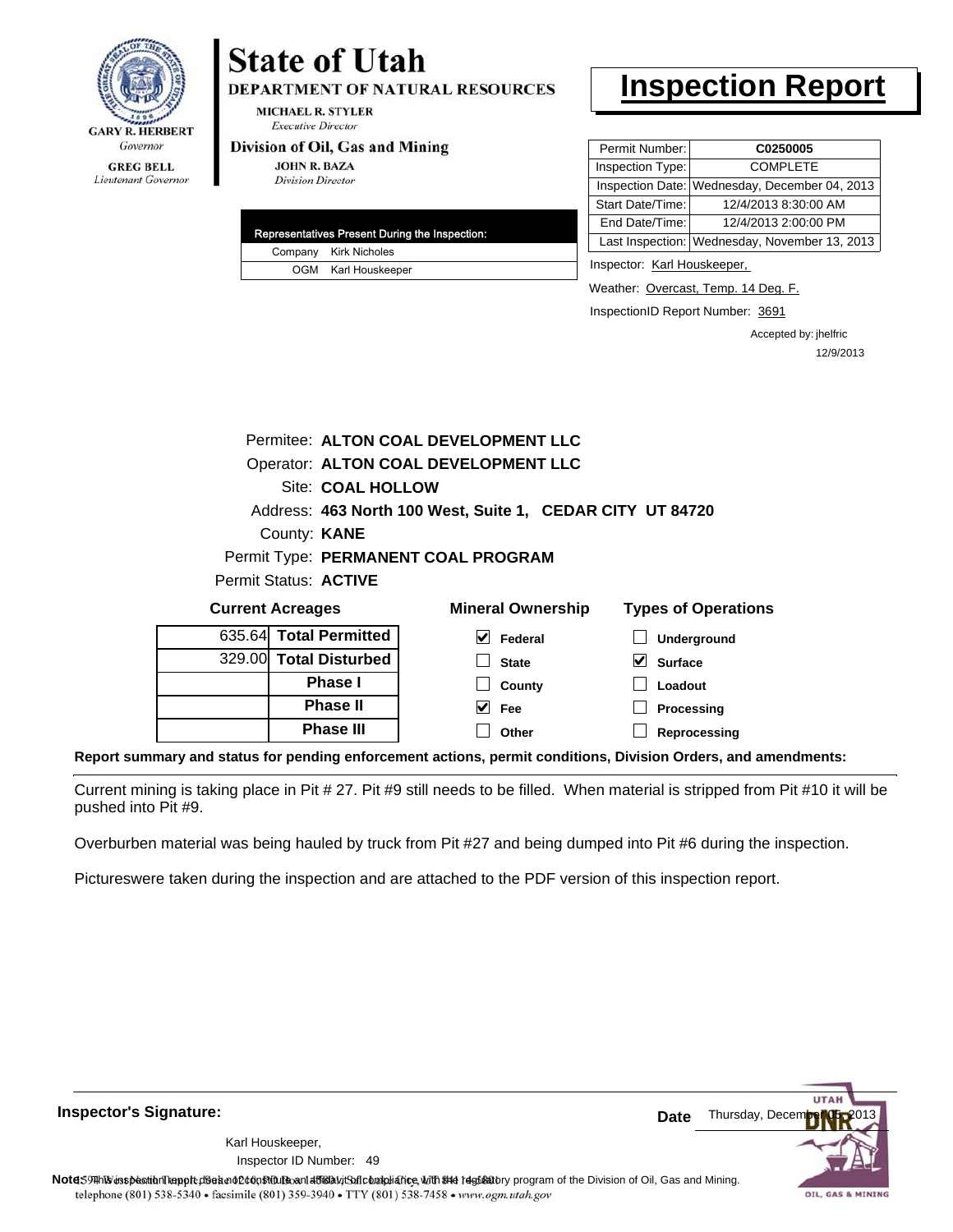#### *REVIEW OF PERMIT, PERFORMANCE STANDARDS PERMIT CONDITION REQUIREMENTS*

*1. Substantiate the elements on this inspection by checking the appropriate performance standard.*

 *a. For COMPLETE inspections provide narrative justification for any elements not fully inspected unless element is not appropriate to the site, in which case check Not Applicable.*

 *b. For PARTIAL inspections check only the elements evaluated.*

*2. Document any noncompliance situation by reference the NOV issued at the appropriate performance standard listed below.*

*3. Reference any narratives written in conjunction with this inspection at the appropriate performace standard listed below.*

|     |                                                               | Evaluated                       | Not Applicable Comment  |                         | Enforcement |
|-----|---------------------------------------------------------------|---------------------------------|-------------------------|-------------------------|-------------|
| 1.  | Permits, Change, Transfer, Renewal, Sale                      | ⊻                               |                         | V                       |             |
| 2.  | <b>Signs and Markers</b>                                      | $\overline{\mathbf{v}}$         |                         | $\blacktriangledown$    |             |
| 3.  | Topsoil                                                       | $\overline{\mathbf{v}}$         |                         |                         |             |
| 4.a | Hydrologic Balance: Diversions                                | ⊽                               |                         |                         |             |
| 4.b | Hydrologic Balance: Sediment Ponds and Impoundments           | $\blacktriangledown$            |                         | ⊻                       |             |
| 4.C | Hydrologic Balance: Other Sediment Control Measures           | $\overline{\mathbf{v}}$         |                         |                         |             |
| 4.d | Hydrologic Balance: Water Monitoring                          |                                 |                         |                         |             |
| 4.e | Hydrologic Balance: Effluent Limitations                      | $\overline{\mathbf{v}}$         |                         | $\overline{\mathbf{v}}$ |             |
| 5.  | Explosives                                                    | $\overline{\mathbf{v}}$         |                         | $\blacktriangledown$    |             |
| 6.  | Disposal of Excess Spoil, Fills, Benches                      | $\overline{\mathsf{v}}$         |                         | $\blacktriangledown$    |             |
| 7.  | Coal Mine Waste, Refuse Piles, Impoundments                   | $\overline{\mathbf{v}}$         | $\overline{\mathbf{v}}$ |                         |             |
| 8.  | Noncoal Waste                                                 | $\overline{\mathbf{v}}$         |                         |                         |             |
| 9.  | Protection of Fish, Wildlife and Related Environmental Issues | $\overline{\mathbf{v}}$         |                         |                         |             |
| 10. | Slides and Other Damage                                       | $\overline{\mathbf{v}}$         |                         |                         |             |
| 11. | Contemporaneous Reclamation                                   | ⊽                               |                         |                         |             |
| 12. | <b>Backfilling And Grading</b>                                | $\overline{\mathbf{v}}$         |                         |                         |             |
| 13. | Revegetation                                                  | $\overline{\mathbf{v}}$         |                         |                         |             |
| 14. | Subsidence Control                                            | $\overline{\mathbf{v}}$         |                         |                         |             |
|     | 15. Cessation of Operations                                   | $\overline{\blacktriangledown}$ |                         |                         |             |
|     | 16.a Roads: Construction, Maintenance, Surfacing              | $\checkmark$                    |                         |                         |             |
|     | 16.b Roads: Drainage Controls                                 | ⊽                               |                         |                         |             |
|     | 17. Other Transportation Facilities                           | $\overline{\mathbf{v}}$         |                         |                         |             |
| 18. | Support Facilities, Utility Installations                     | $\overline{\mathbf{v}}$         |                         |                         |             |
|     | 19. AVS Check                                                 | $\overline{\mathbf{v}}$         |                         |                         |             |
| 20. | Air Quality Permit                                            | $\checkmark$                    |                         | $\blacktriangledown$    |             |
| 21. | Bonding and Insurance                                         | ⊻                               |                         | $\blacktriangledown$    |             |
|     | 22. Other                                                     | $\blacktriangledown$            |                         |                         |             |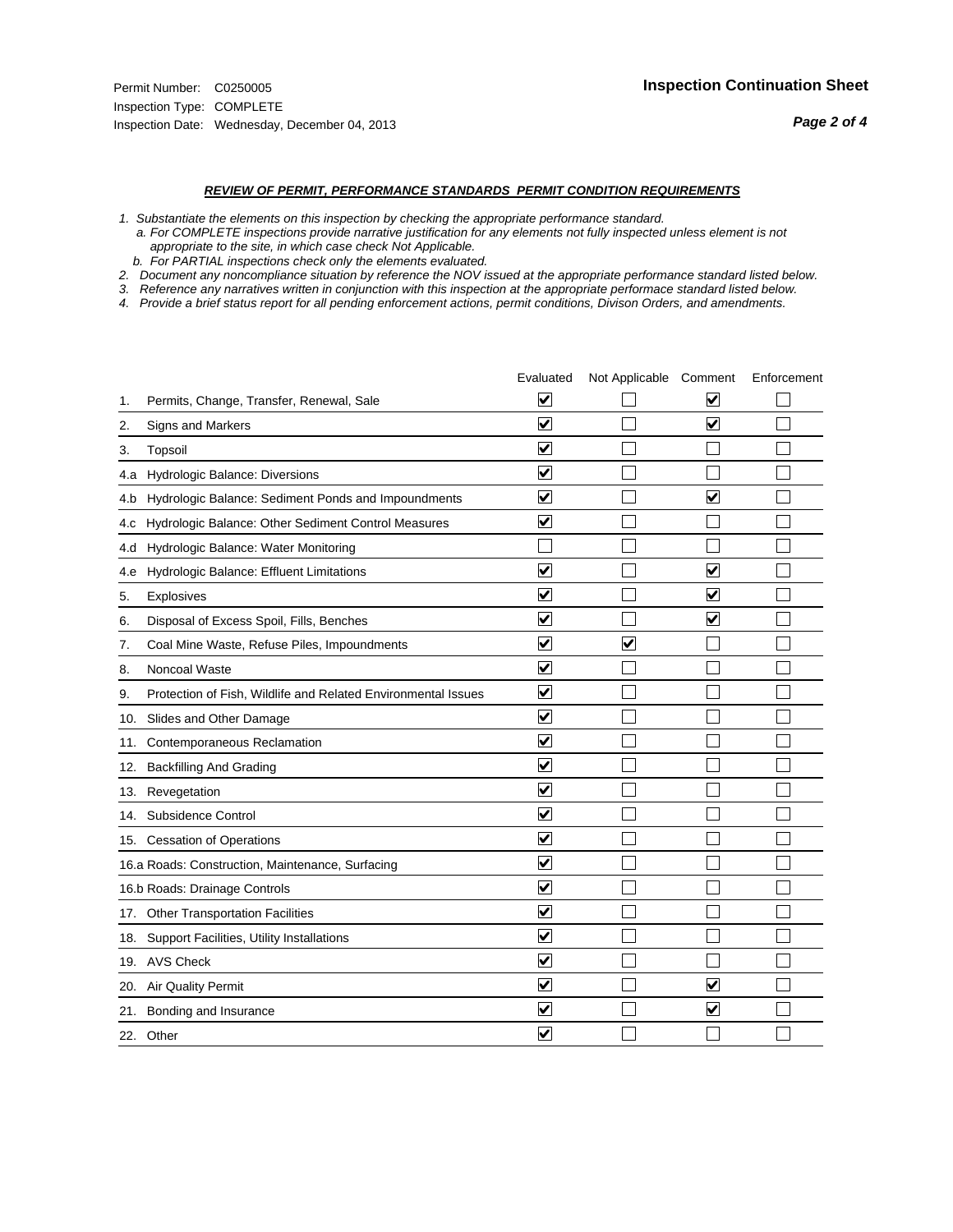#### **1. Permits, Change, Transfer, Renewal, Sale**

The current DOGM permit C/025/0005 was issued effective 11/08/2010 and expires 11/08/2015.

-Certificate of Insurance policy number AMGL005685, issued 12/10/2013 and terminates 12/10/2014.

-UPDES permit # UT0025992 effective 08/01/2013 and expires @ midnight 07/31/2018.

-Air Quality permit DAQE-AN0140470-02-10, issued November 10, 2010. -SPCC Plan dated 05/04/2011. The Plan is P.E. certified, stamped, signed and dated by a Utah P.E.

### **2. Signs and Markers**

Checked the mine identification signs that are posted at the entrance's into the permit area. The signs contain all of the information required by regulation. The signs are large enough to make them legible as you enter the mine site. The mine identification signs were found to be in compliance with the R645 Utah Coal Rules.

#### **4.b Hydrologic Balance: Sediment Ponds and Impoundments**

Third quarter 2013 pond inspections were done on 09/18/2013. The reports include the elevation of the existing sediment level. All existing sediment elevations were found below the 60% sediment elevation for each pond.

### **4.e Hydrologic Balance: Effluent Limitations**

Reviewed the August, September and October 2013 discharge monitoring reports as part of the complete inspection. There were no discharges during the referenced month's.

#### **5. Explosives**

The following blasting records were reviewed:

Blast #30 04-Oct-2013, Total 49,996 lbs. Each blast record had a drawing showing the hole pattern and delays used to minimize air blast and ground vibration.

### **6. Disposal of Excess Spoil, Fills, Benches**

The excess spoil pile was inspected for the Third quarter 2013 on 09/18/2013. The report is P.E. dated signed and certified stamped.

### **20. Air Quality Permit**

DAQEAN0140470002-10 ISSUED November 10, 2010.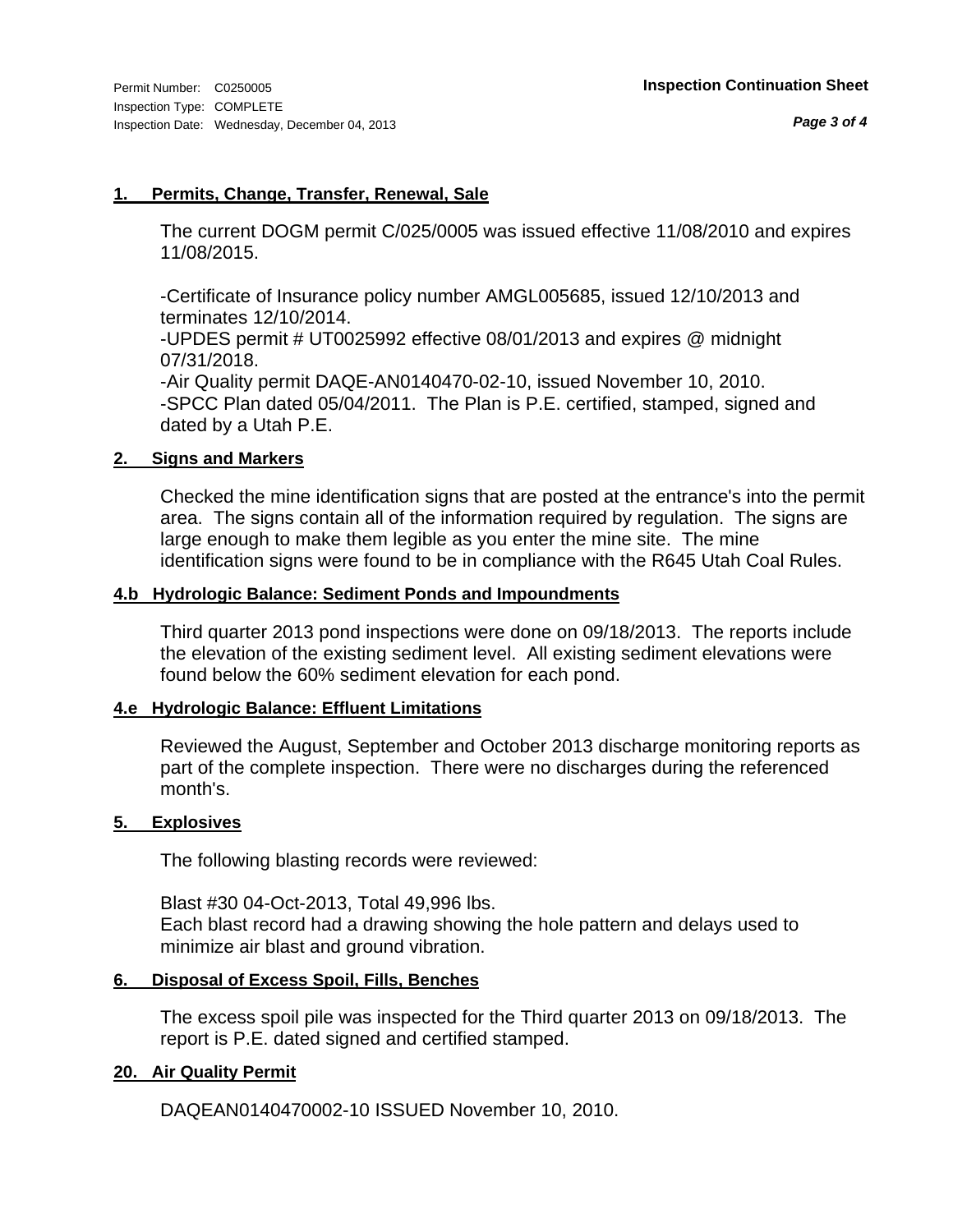Permit Number: C0250005 **Inspection Continuation Sheet**

Inspection Type: COMPLETE Inspection Date: Wednesday, December 04, 2013

*Page 4 of 4*

## **21. Bonding and Insurance**

Bond #1057708, October 22, 2010, for \$6,045,000.00.